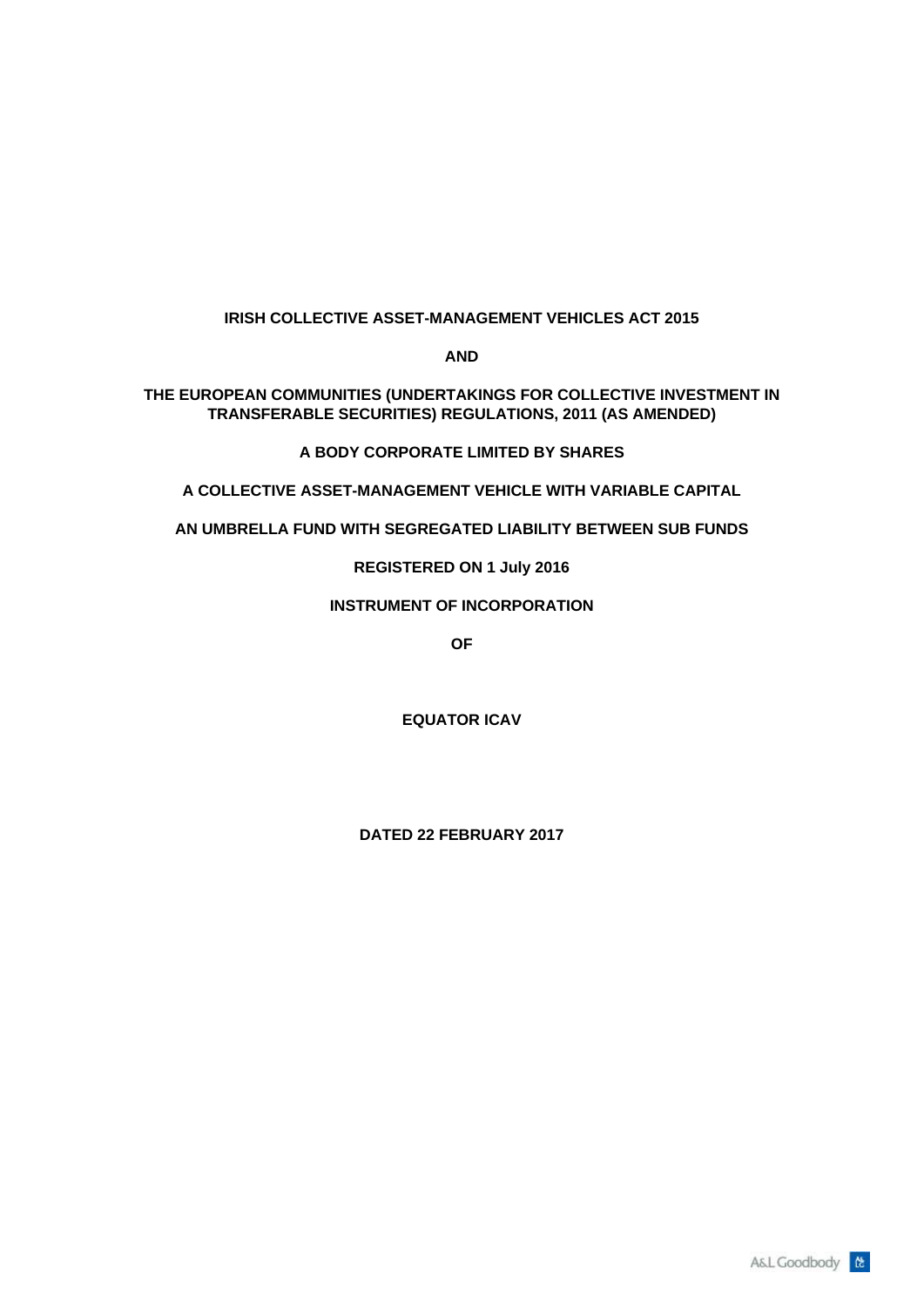# **TABLE OF CONTENTS**

| 1.           |  |
|--------------|--|
| 2.           |  |
| 3.           |  |
| $\mathbf{4}$ |  |
| 5.           |  |
| 6.           |  |
| 7.           |  |
| 8.           |  |
| 9.           |  |
| 10.          |  |
| 11.          |  |
| 12.          |  |
| 13.          |  |
| 14.          |  |
| 15.          |  |
| 16.          |  |
| 17.          |  |
| 18.          |  |
|              |  |
| 20.          |  |
| 21.          |  |
| 22.          |  |
| 23.          |  |
| 24.          |  |
| 25.          |  |
| 26.          |  |
| 27.          |  |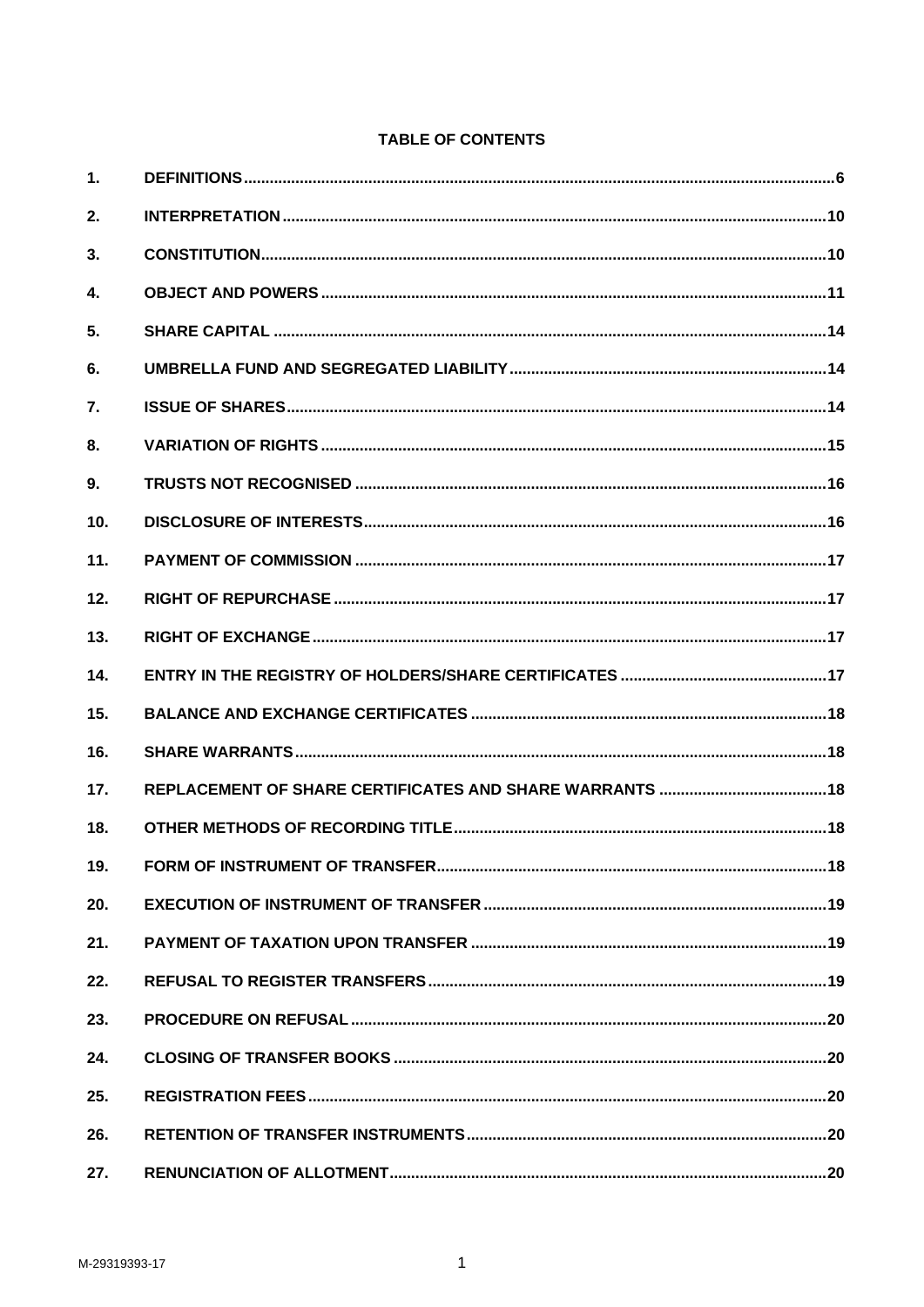| 28. |  |
|-----|--|
| 29. |  |
| 30. |  |
| 31. |  |
| 32. |  |
| 33. |  |
| 34. |  |
| 35. |  |
| 36. |  |
| 37. |  |
| 38. |  |
| 39. |  |
| 40. |  |
| 41. |  |
| 42. |  |
| 43. |  |
| 44. |  |
| 45. |  |
| 46. |  |
| 47. |  |
| 48. |  |
| 49. |  |
| 50. |  |
| 51. |  |
| 52. |  |
| 53. |  |
| 54. |  |
| 55. |  |
| 56. |  |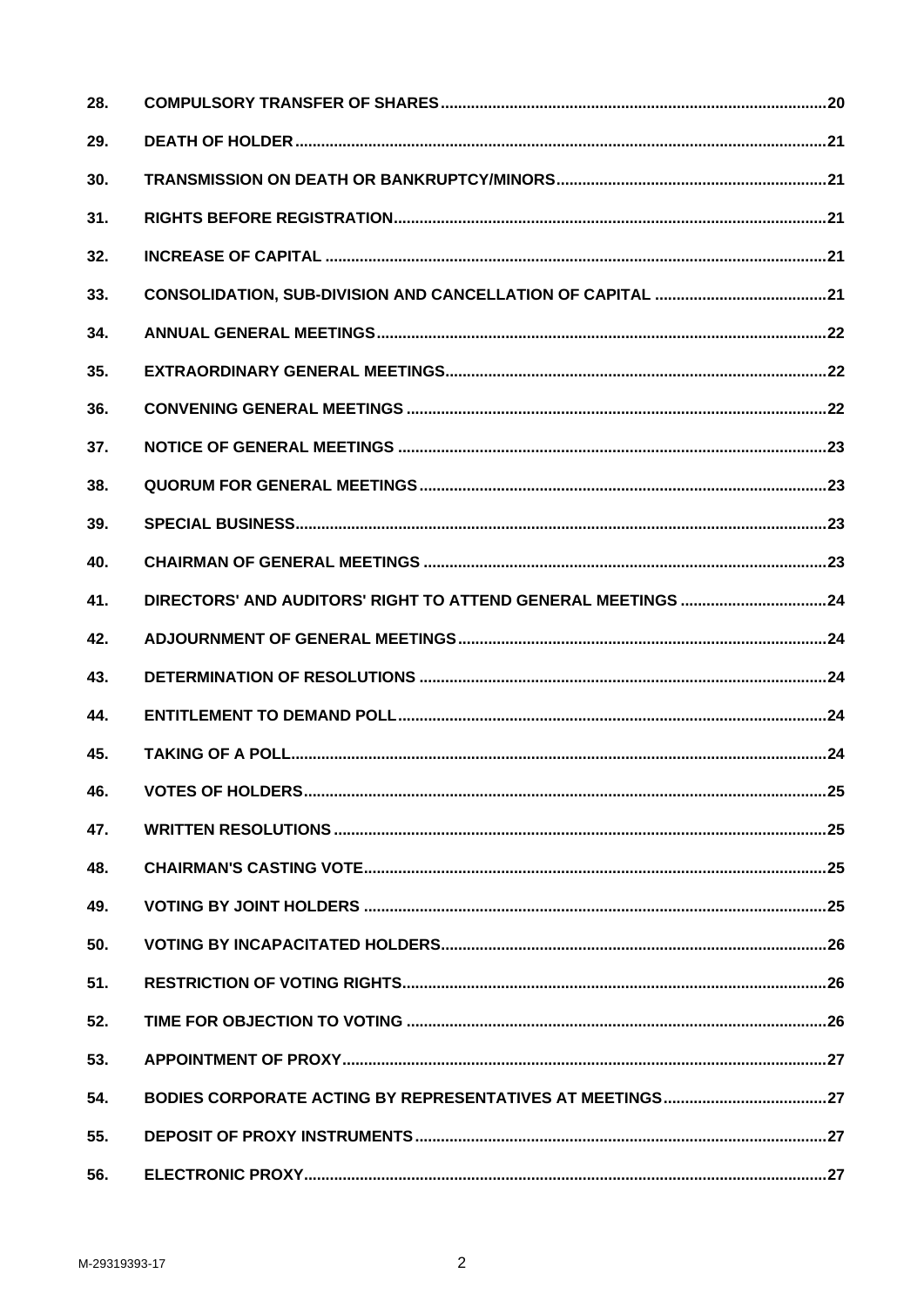| 57. |                                                               |  |
|-----|---------------------------------------------------------------|--|
| 58. |                                                               |  |
| 59. |                                                               |  |
| 60. |                                                               |  |
| 61. |                                                               |  |
| 62. |                                                               |  |
| 63. |                                                               |  |
| 64. |                                                               |  |
| 65. |                                                               |  |
| 66. |                                                               |  |
| 67. |                                                               |  |
| 68. |                                                               |  |
| 69. |                                                               |  |
| 70. | APPOINTMENT OF ATTORNEYS / AGENTS / DELEGATES / DEPOSITARY 30 |  |
| 71. |                                                               |  |
| 72. |                                                               |  |
| 73. |                                                               |  |
| 74. |                                                               |  |
| 75. |                                                               |  |
| 76. |                                                               |  |
| 77. |                                                               |  |
| 78. |                                                               |  |
| 79. |                                                               |  |
| 80. |                                                               |  |
| 81. |                                                               |  |
| 82. |                                                               |  |
| 83. |                                                               |  |
| 84. |                                                               |  |
| 85. |                                                               |  |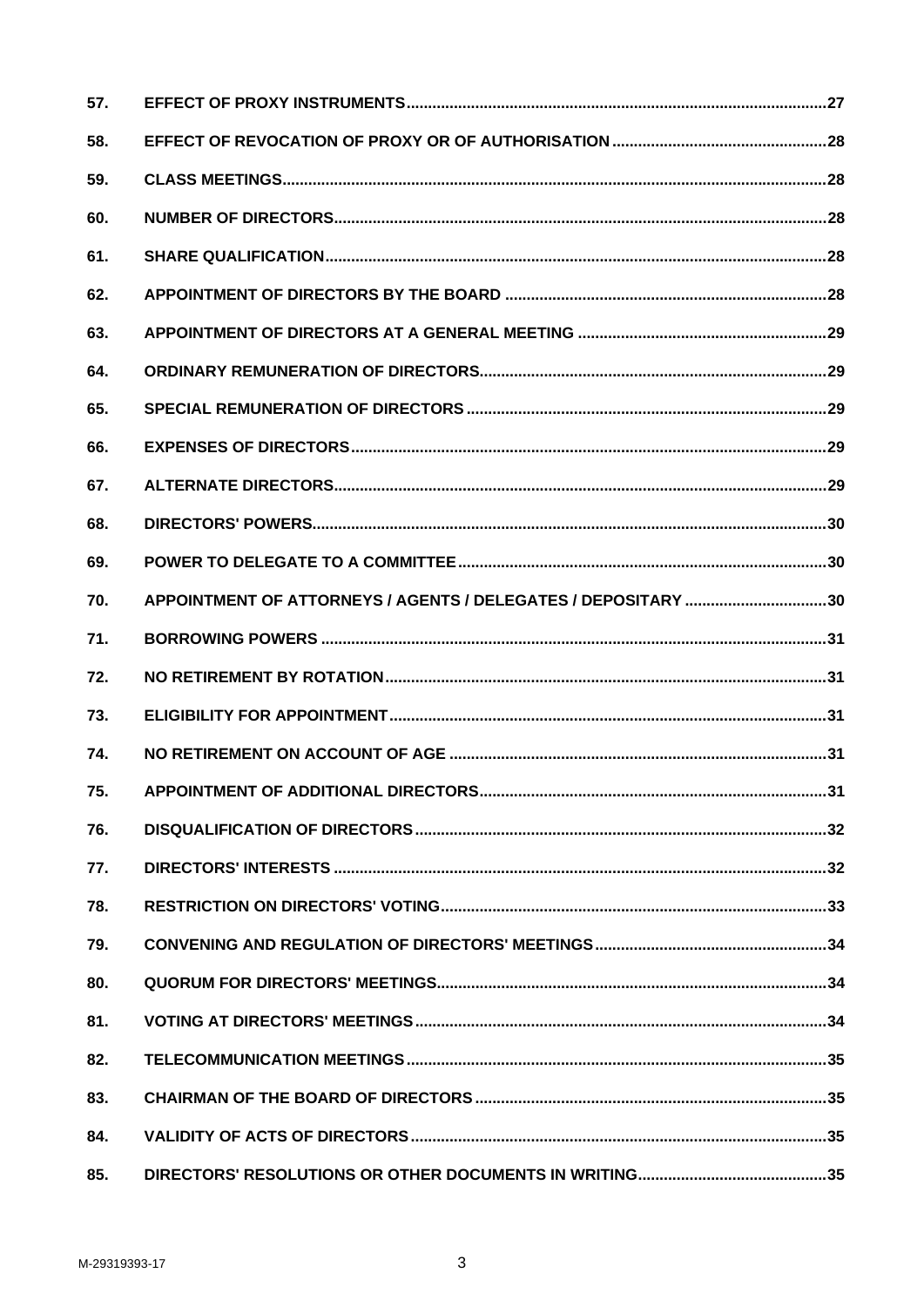| 86.  |  |
|------|--|
| 87.  |  |
| 88.  |  |
| 89.  |  |
| 90.  |  |
| 91.  |  |
| 92.  |  |
| 93.  |  |
| 94.  |  |
| 95.  |  |
| 96.  |  |
| 97.  |  |
| 98.  |  |
| 99.  |  |
| 100. |  |
| 101. |  |
| 102. |  |
| 103. |  |
| 104. |  |
| 105. |  |
| 106. |  |
| 107. |  |
| 108. |  |
| 109. |  |
| 110. |  |
| 111. |  |
| 112. |  |
| 113. |  |
| 114. |  |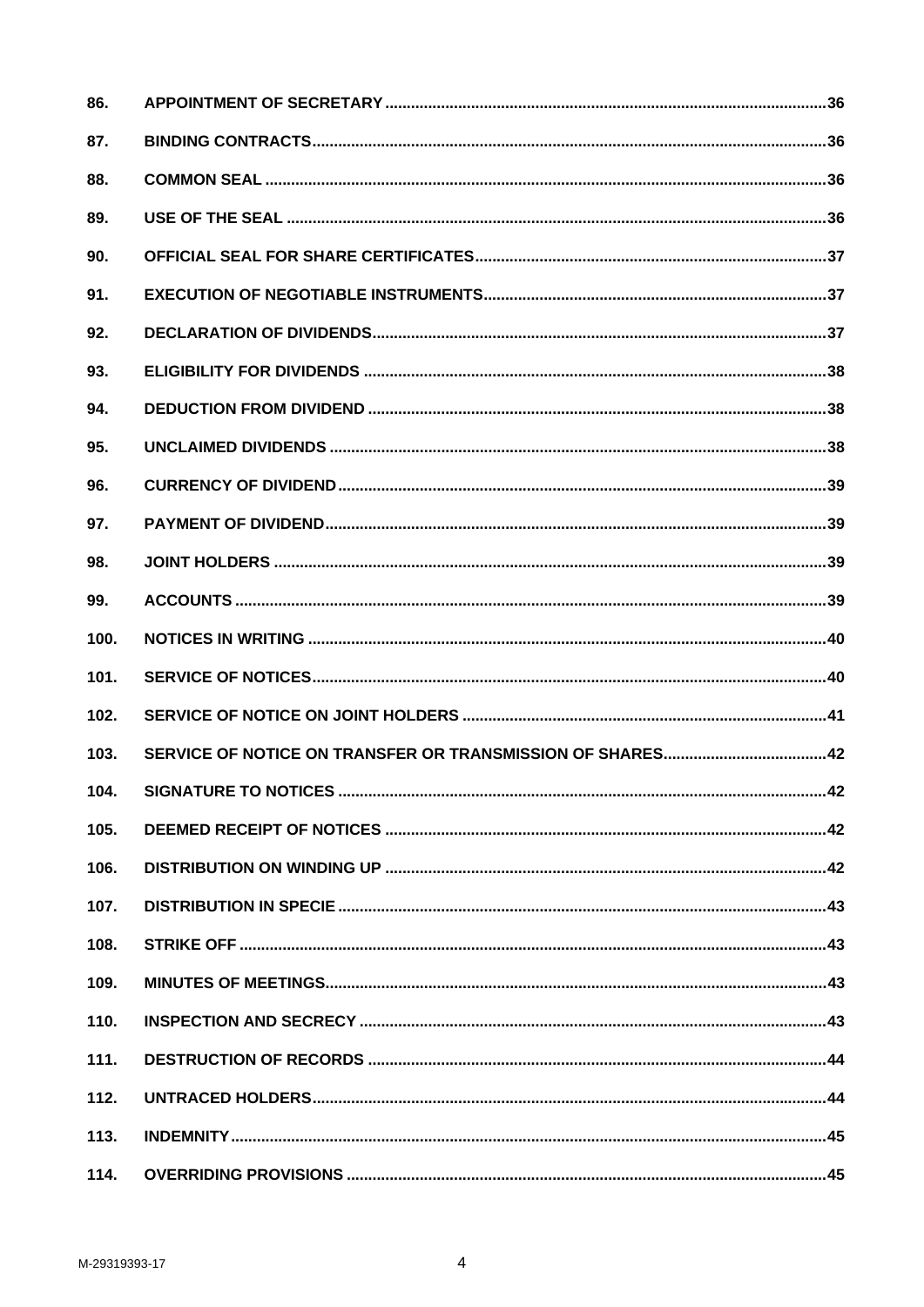|  | 116. RESTRICTION ON MODIFICATIONS TO THE INSTRUMENT OF INCORPORATION 45 |  |
|--|-------------------------------------------------------------------------|--|
|  |                                                                         |  |
|  |                                                                         |  |
|  |                                                                         |  |
|  |                                                                         |  |
|  |                                                                         |  |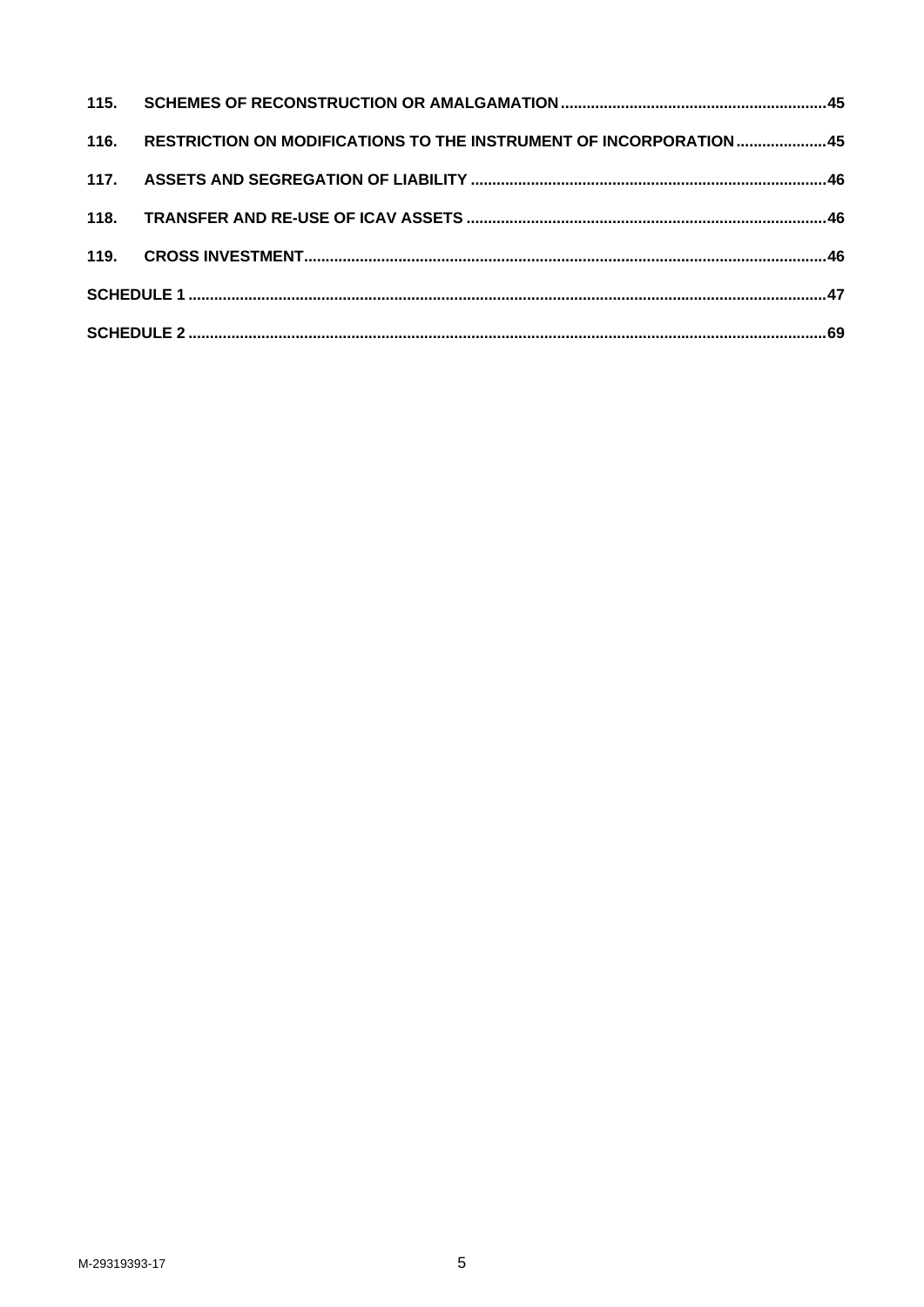## **1. DEFINITIONS**

In this Instrument of Incorporation the following expressions shall have the following meanings where the context so permits:

**Act** means the Irish Collective Asset-Management Vehicles Act 2015 (No 2 of 2015) as may be further amended, supplemented, replaced or re-enacted from time to time and includes any regulations made thereunder by ministerial order and any conditions that may be imposed from time to time thereunder by the Competent Authority whether by notice or otherwise affecting the ICAV.

**Anti-Dilution Levy** means the adjustment by way of an addition or deduction (as appropriate) which the Directors may in their discretion make when calculating the Issue Price and/or the Repurchase Price for shares on any Dealing Day, or in accordance with market practice by way of a deduction from the subscription monies received or the repurchase proceeds payable for Shares on any Dealing Day, when there are net subscriptions and/or repurchases (as appropriate) to cover Duties and Charges and any other dealing costs and to preserve the value of the underlying assets of the relevant Fund as the Directors deem necessary and which such levy may be retained for the benefit of the relevant Fund;

**Assets** mean all of the assets including the Investments for the time being of this ICAV and any Fund acquired in accordance with the provisions of clause 20 of Schedule 1.

**Auditors** means the auditors for the time being of the ICAV.

**Business Day** means in relation to any Fund such day or days as is or are specified in the Prospectus or Supplement for the relevant Fund.

**Central Bank UCITS Regulations** means the Central Bank (Supervision and Enforcement) Act 2013 (Section 48(1)) (Undertakings for Collective Investment in Transferable Securities) Regulations 2015 as may be amended, supplemented or consolidated from time to time including any conditions from time to time be imposed thereunder by the Competent Authority.

**Class or Classes** means one or more particular division of shares in a Fund;

**Clear Days** means in relation to the period of a notice, that period excluding the day when the notice is given or deemed to be given and the day for which it is given or on which it is to take effect.

**Competent Authority** means the Central Bank of Ireland or such other or successor authority with responsibility for registering, authorising and supervising the ICAV.

**Currency Share Class** means a class of Shares denominated in a currency other than the base currency of the relevant Fund.

**Dealing Day** means such Business Day or Business Days as the Directors may, from time to time, determine in relation to any Fund for the subscription, repurchase or exchange of shares provided that there shall be at least two Dealing Days at regular intervals per month.

**Dealing Deadline** means such day and time as may be specified from time to time by the Directors in relation to any class of Shares.

**Depositary** means the person appointed and for the time being acting as depositary (which term shall include any custodian or trustee) of all the Assets pursuant to clauses 21 to 24 of Schedule 1.

**Depositary Agreement** means any agreement for the time being subsisting between the ICAV and the Depositary and relating to the appointment and duties of the Depositary.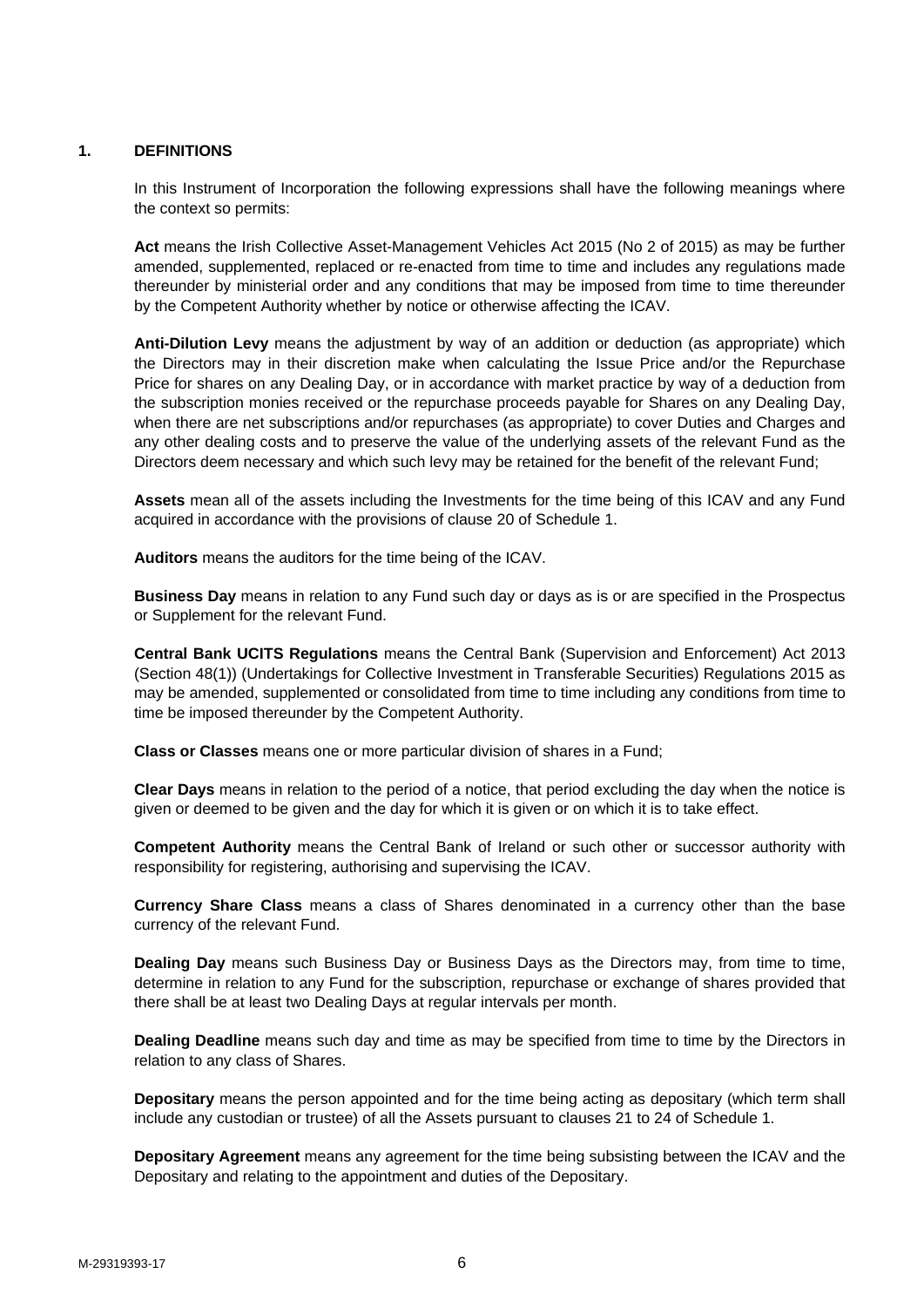**Derivative Specific Share Class** means a class in respect of which the ICAV will enter into derivative and/or hedging transactions the benefits and costs of which will accrue solely to Holders of Shares of that class**.**

**Directors** mean the Directors for the time being of the ICAV and **Director** means any one of those.

**Duties and Charges** mean all stamp and other duties, taxes, governmental charges, brokerage, bank charges, transfer fees, registration fees, any transaction and safekeeping fees payable to the Depositary or its delegates or agents and other duties and charges whether in connection with the original acquisition or increase of the Assets or the creation, issue, sale of shares or the sale or purchase of Investments by the ICAV or in respect of certificates or otherwise which may be described in the Prospectus or any Supplement and which may have become or may be payable in respect of or prior to or upon the occasion of the transaction or dealing in respect of which such duties and charges are payable but shall not include any commission, taxes, charges or costs which may have been taken into account in ascertaining the Net Asset Value.

**Electronic Communication** has the same meaning as under the Electronic Commerce Act 2000, and "electronic" and "electronically" shall be construed accordingly.

**Equalisation Account** means an equalisation account which may in the discretion of the Directors be maintained in respect of any Fund in accordance with clause 25 of Schedule 1.

**Equalisation Payment** means an amount paid in accordance with clause 25 of Schedule 1 (subject to any determination of the Directors to the contrary) calculated at such rate per Share of a class of Shares as shall be determined by the Directors by reference to their estimate from time to time of the next dividend to be declared in respect of the relevant class of the Fund(s).

**FATCA** means Foreign Account Tax Compliance Act Subtitle A of Title V of the Hiring Incentives to Restore Employment Act which enacts Chapter 4 of, and makes other modifications to, the Internal Revenue Code in the United States (as amended, consolidated or supplemented from time to time), including any regulations issued pursuant thereto.

**Foreign Person** has the meaning given to that term in the Prospectus.

**Funds** mean the portfolio(s) maintained in accordance with clause 8 of Schedule 1 which shall be kept separate in respect of each class of Share or the relevant classes of Share (where more than one class of Share has been created to participate in a Fund) to which all assets and liabilities, income and expenditure attributable or allocated to each such Fund shall be applied and charged.

**Hedged Currency Share Class** means a Currency Share Class in respect of which the relevant Fund will conduct currency hedging transactions the benefits and costs of which will accrue solely to Holders of Shares of that class.

**Holder** or **Shareholder** means in relation to any Share or Subscriber Share, as the case may be, the member whose name is entered in the Register as the holder of such Share and in the case of a share warrant the holder of such warrant.

**ICAV** means the Irish collective asset-management vehicle whose name appears in the heading to this Instrument of Incorporation.

**Initial Offer Period** means any period determined by the Directors during which any class of Shares in the relevant Fund may be offered for subscription at a fixed price.

**Instrument of Incorporation** means the Instrument of Incorporation of this ICAV and the Appendices appended thereto as amended from time to time and for the time being in force.

**Investment** means an Investment acquired by the ICAV pursuant to clause 20 of Schedule 1.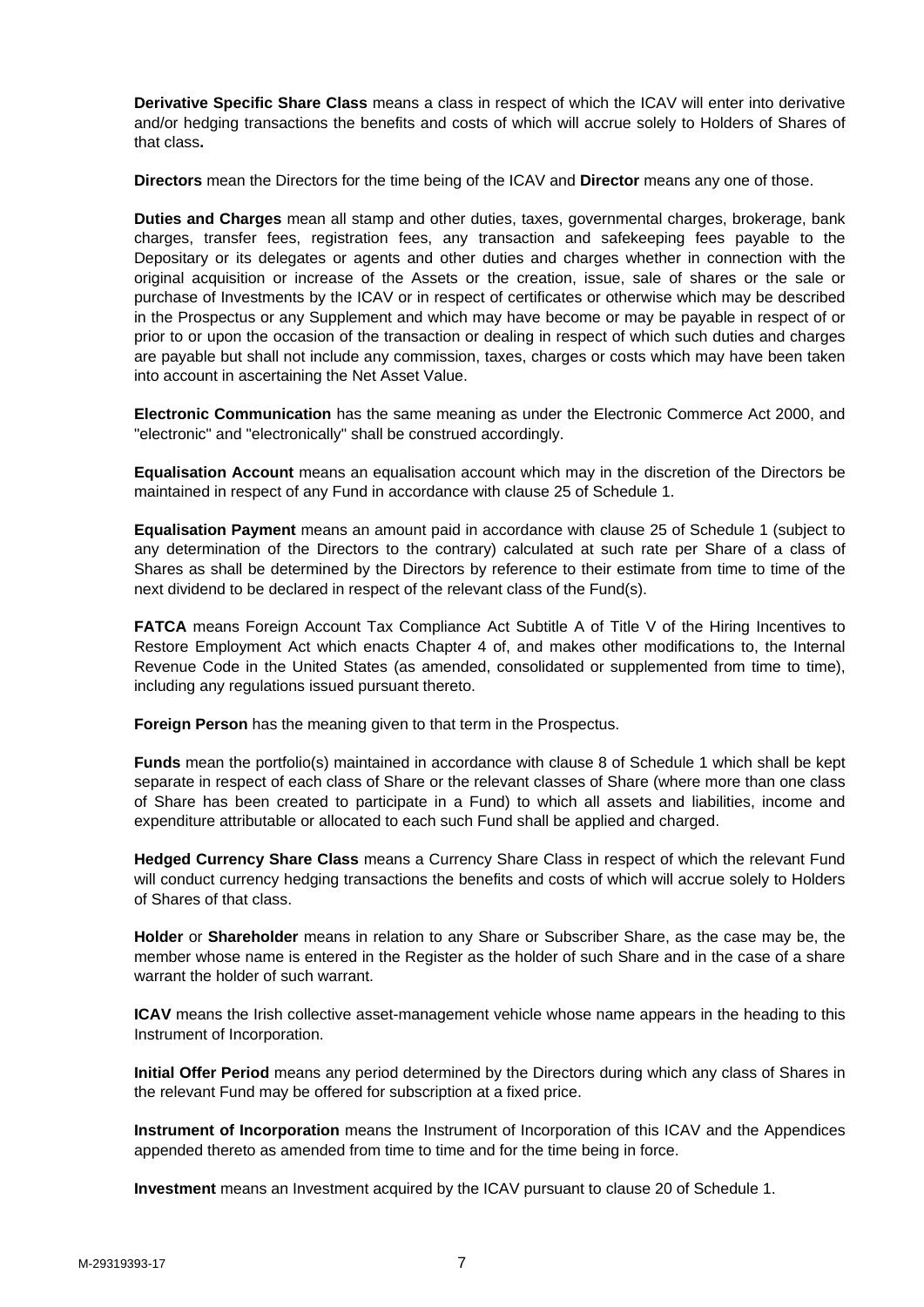**IOSCO** means the International Organisation of Securities Commissions.

**Irish Stock Exchange** means The Irish Stock Exchange Limited and any successor thereof.

**Issue Price** means the issue price of shares calculated and determined by the Directors in accordance with clause 2 of Schedule 1.

**Market** means in relation to any Investment, any stock exchange, over the counter market or other regulated securities market on which an Investment is listed and/or traded.

**Member State** means any member state of the European Union.

**Minimum Additional Investment Amount** means such minimum cash amount or minimum number of Shares as the case may be (if any) as the Directors may from time to time require to be invested in any Fund by each Holder (after investing an initial amount).

**Minimum Fund Size** means such amount (if any) as the Directors may from time to time prescribe as the minimum fund size for each Fund.

**Minimum Holding** means such number or value of Shares of any class (if any) as the Directors may, from time to time, prescribe, as the minimum permitted holding of Shares of that class.

**Minimum Initial Investment Amount** means such amount as the Directors may from time to time prescribe as the minimum initial subscription for Shares of any class.

**Minimum Repurchase Amount** means such minimum number or minimum value of Shares of any class as the case may be (if any) which may be repurchased at any time by a Holder.

**Month** means a calendar month.

**Net Asset Value** means the net asset value of the ICAV or of any Fund or any class (or any series thereof) of any Share being the value of the Assets after deduction of liabilities of the ICAV or of any Fund or attributable to any class or Share, as the case may be, which shall be calculated as at a Valuation Point in accordance with the provisions of Schedule 2.

**Office** means the registered office for the time being of the ICAV.

**ordinary resolution** means a resolution passed by a simple majority of the votes cast by the members of the ICAV as, being entitled to do so, vote in person or by proxy at a general meeting of the ICAV.

**par value** means the nominal value assigned to a security (which term includes loans) by the issuer of such security.

**Permitted Investor** means any person not disqualified from holding Shares by virtue of clause 19 of Schedule 1.

**Prospectus** means the prospectus issued from time to time by this ICAV as same may be amended, supplemented, consolidated, substituted or otherwise modified from time to time.

**Repurchase Price** means the repurchase price of Shares calculated and determined in accordance with clauses 11 to 15 of Schedule 1.

**Register** means the register of Holders to be kept as required by the Act.

**Related Person** means, with respect to any individual person:

(a) any direct lineal ancestor, direct lineal descendant (by birth or adoption) or sibling of such person; or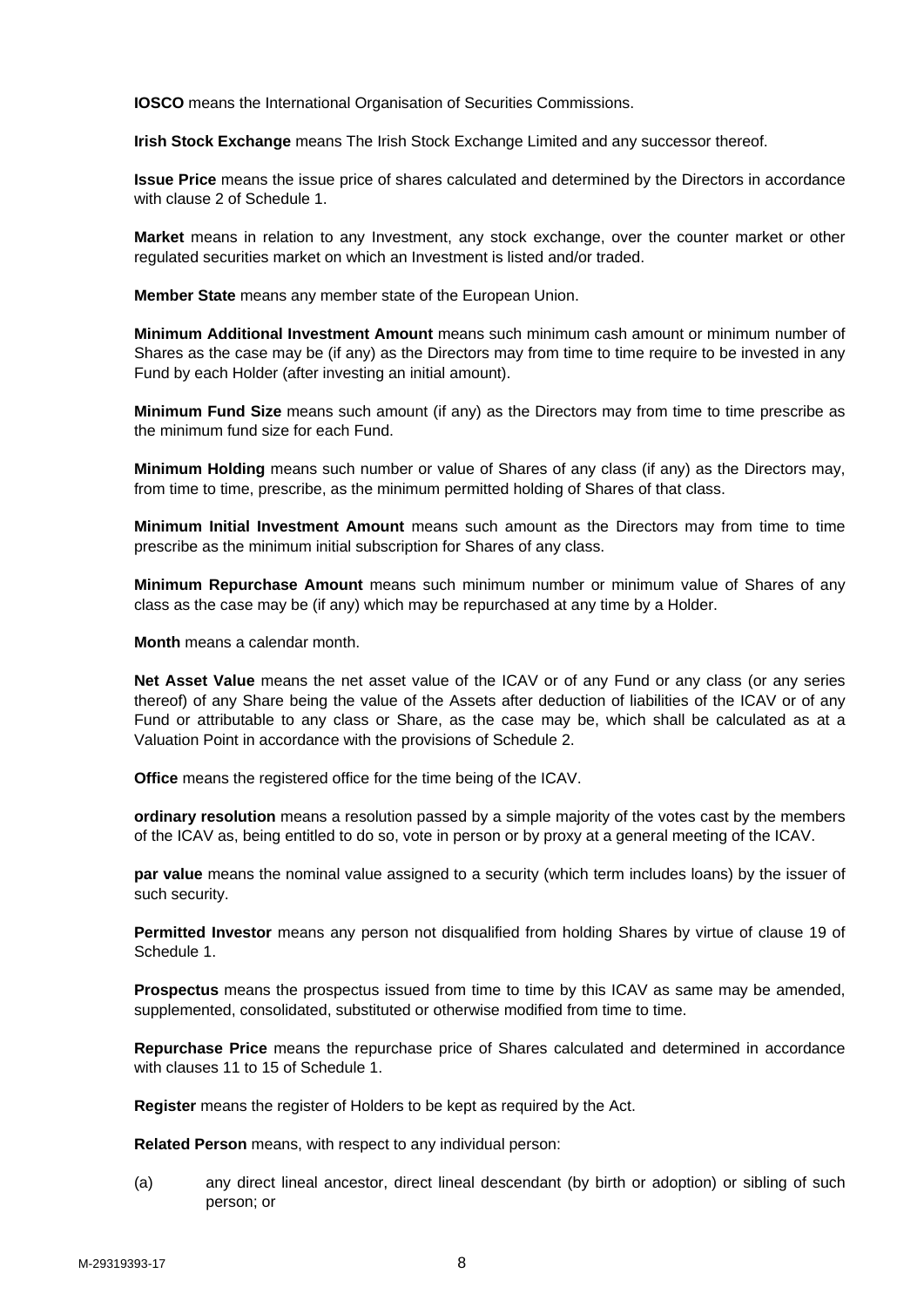- (b) the spouse or same-sex partner of such person; or
- (c) a trust or custodial account solely for the benefit of such person and/or such person's direct lineal ancestors, direct lineal descendant (by birth or adoption), sibling and/or spouse or same-sex partner; or
- (d) any other legal entity owned beneficially solely by and for the benefit of such person, such person's direct lineal descendant (by birth or adoption), sibling and/or spouse or same-sex partner.

**Schedule** or **Schedules** means the Schedule or Schedules which is/are attached to and form(s) part of the Instrument of Incorporation.

**Seal** means the common seal of the ICAV or (where relevant) the official securities seal kept by the ICAV pursuant to the Act.

**Secretary** means any person appointed to perform the duties of the secretary of the ICAV.

**Settlement Date** means the latest date(s) as may be determined by the Directors from time to time by which payment of the Issue Price or the Repurchase Price of shares of any Class must be received or made as disclosed in the Prospectus. In the case of payment of the Repurchase Price of Shares, the latest date will normally be ten Business Days after the later of the relevant Dealing Deadline or receipt of completed repurchase documentation unless the calculation of Net Asset Value is suspended in accordance with clause 17 of Schedule 1;

**Share** or **Shares** means participating shares in the ICAV representing interests in a Fund and where the context so permits or requires, any class or series in a class of participating Shares representing interests in a Fund.

**special resolution** means a resolution passed by not less than 75 per cent of the votes cast by the Holders of the ICAV or the relevant Share Class as, being entitled to do so, vote in person or by proxy at a general meeting of the ICAV.

**Specific Investment** means any Investment issued or guaranteed by, the government or local authorities of a EU Member State, non-EU Member States or public international bodies of which one or more EU Member States are members; and any Investment issued anywhere in the world by any of the authorities listed in the Prospectus.

**State** or **Ireland** means the Republic of Ireland.

**Subscriber Share** means a non-participating share in the capital of the ICAV issued in accordance with this Instrument of Incorporation and with the rights provided for under this Instrument of Incorporation.

**Supplement** means any supplement to the Prospectus issued on behalf of the ICAV in relation to a Fund from time to time.

**Taxable Irish Person** has the meaning given to it in the Prospectus.

**TCA** means the Taxes Consolidation Act, 1997, as amended.

**UCITS Regulations** means the European Communities (Undertakings for Collective Investment in Transferable Securities) Regulations 2011, as amended or supplemented from time to time, and every regulation or other provision of law modifying or extending them including any conditions that may from time to time be imposed thereunder by the Competent Authority.

**Unhedged Currency Share Class** means a class of Shares where, typically, Shares may be subscribed for and dividends calculated and paid and repurchase proceeds paid in a currency other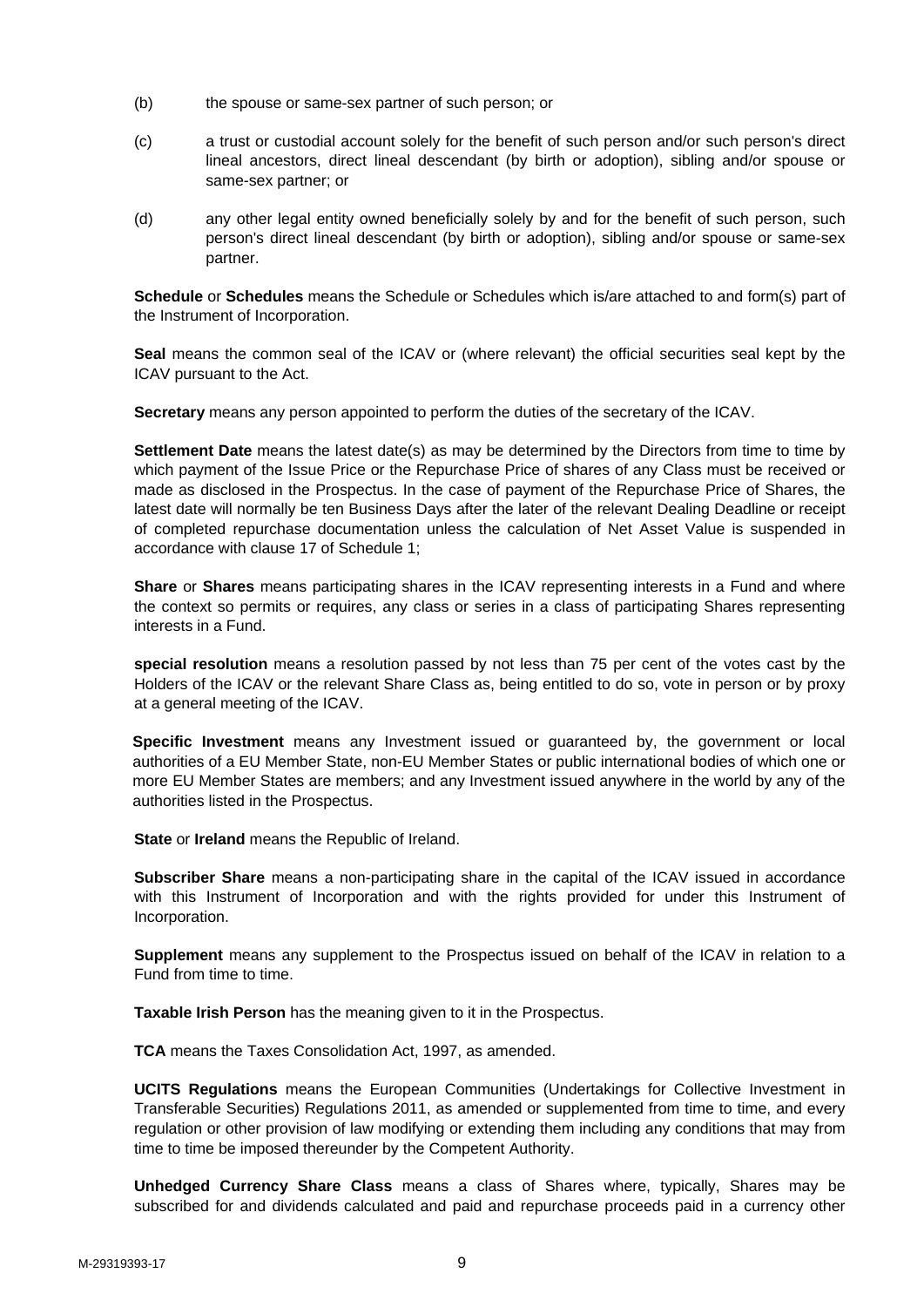than the base currency of the relevant Fund on the basis of a currency conversion at the prevailing spot currency exchange rate of the relevant base currency for the currency of the relevant Share class but in respect of which no hedging will be made other than at the Fund level.

**United States** means the United States of America (including each of the states, the District of Columbia and the Commonwealth of Puerto Rico) its territories, possessions and all other areas subject to its jurisdiction.

**U.S. Person** has the meaning given in Regulation S under the United States Securities Act of 1933, as amended.

**Valuation Point** means such point in time, in such place or places as the Directors may, from time to time determine, by reference to which the Net Asset Value is calculated as is specified in the relevant Supplement or such other time after the Dealing Deadline as the Directors may from time to time determine subject to the requirements (if any) of the Competent Authority.

### **2. INTERPRETATION**

- 2.1. Expressions in this Instrument of Incorporation referring to writing shall be construed, unless the contrary intention appears, as including references to printing, lithography, photography and any other modes of representing or reproducing words in a visible form. Expressions in this Instrument of Incorporation referring to execution of any document shall include any mode of execution whether under Seal or under hand.
- 2.2. Unless specifically defined herein or unless the context otherwise requires, words or expressions contained in this Instrument of Incorporation shall bear the same meaning as in the Act but excluding any statutory modification thereof not in force when this Instrument of Incorporation becomes binding on the ICAV.
- 2.3. The table of contents, headings and captions included in this Instrument of Incorporation are inserted for convenience of reference only and shall not be considered a part of or affect the construction or interpretation of this Instrument of Incorporation.
- 2.4. References in this Instrument of Incorporation to any enactment or any section or any provision of such means the enactment, section or provision as may be amended or replaced and may, from time to time and for the time being, be in force.
- 2.5. In this Instrument of Incorporation the masculine gender shall include the feminine and neuter, and vice versa, and the singular number shall include the plural, and vice versa, and words importing persons shall include firms or companies. The words **includes** and **including** mean includes and including without limiting the generality of the preceding words.
- 2.6. References in this Instrument of Incorporation to **Euro** or **€** are to the currency, for the time being, of Ireland and references to **US\$** shall mean the currency, for the time being, of the United States. References to the foregoing currencies shall include any successor currency.

#### **3. CONSTITUTION**

- 3.1. The name of this ICAV is Equator ICAV.
- 3.2. This ICAV is a collective asset-management vehicle being a body corporate, established pursuant to the Act, which is constituted as an umbrella fund with segregated liability between sub-funds and with variable capital.
- 3.3. The liability of the Holders is limited to the amount, if any, unpaid on the Shares respectively held by them. This is without prejudice to any other liability to which a Holder may be subject as provided by or under the Act.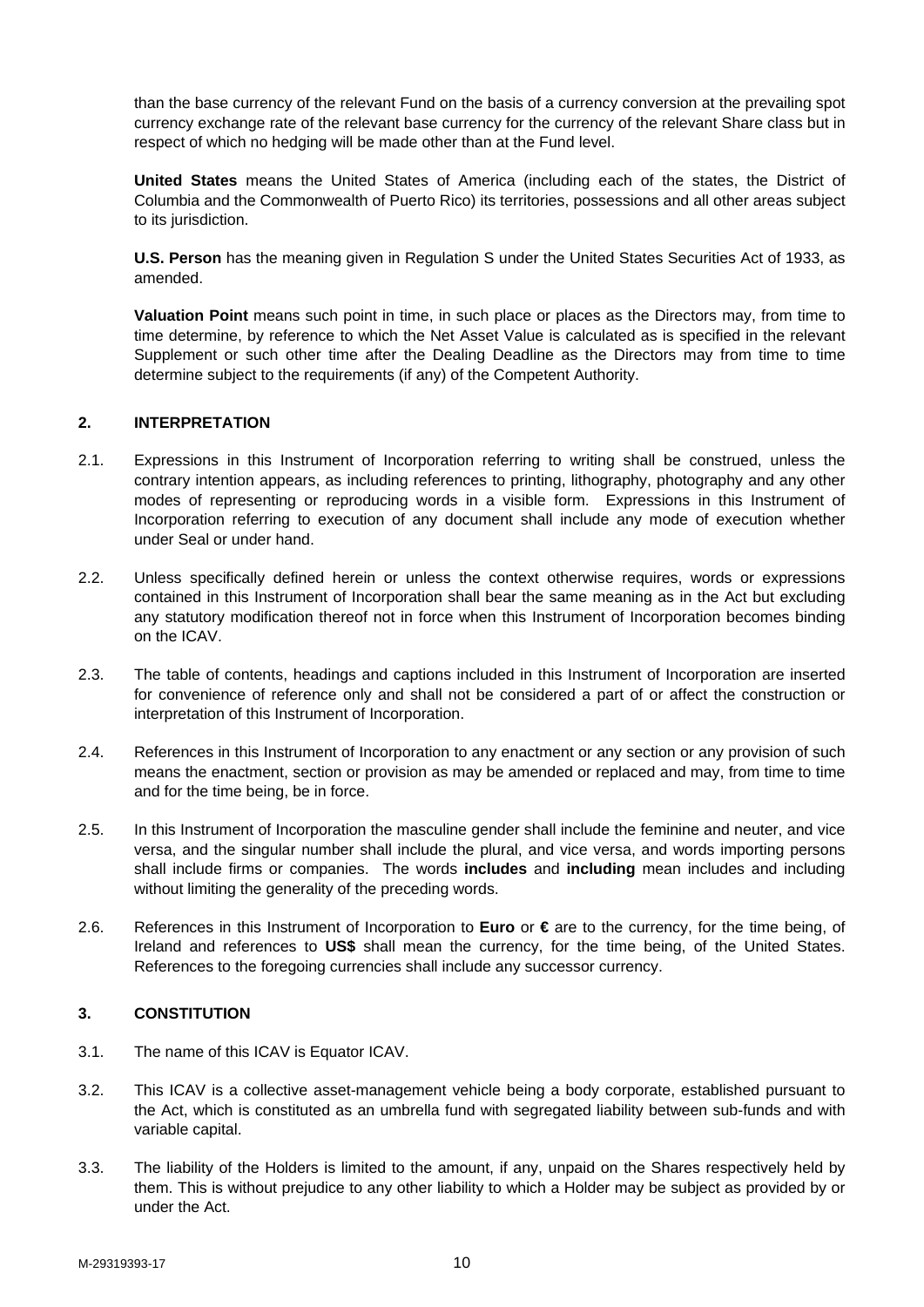## **4. OBJECT AND POWERS**

- 4.1. The sole object of this ICAV is the collective investment of its funds in property and giving its members the benefits of the results of the management of its funds.
- 4.2. The powers of this ICAV include all powers necessary or beneficial to attain the said object and include but are not limited to:
	- 4.2.1. to carry on business as an Irish collective asset-management vehicle authorised pursuant to the Act and to acquire, dispose of, invest in and hold by way of investment, freehold or leasehold interest in property or any interest therein, shares, stocks, share units or other participations in collective investment undertakings, securities, bonds, loans, guarantees, security and other documentation and rights of exchange, obligations, certificates of deposit, deposits with credit institutions, money market instruments, treasury bills, trade bills, bank acceptances, bills of exchange, fixed rate securities, variable or floating rate securities, securities in respect of which the return and/or repurchase amount is calculated by reference to any index, price or rate, loans, life settlements, life policies and interests therein, monetary and financial instruments of all kinds including forward purchases, sales of currency, foreign exchange transactions, futures contracts, swaps, options contracts, contracts for differences, commodities, forward rate agreements, and other financial derivative instruments, stocklending agreements, repurchase agreements, reverse repurchase agreements, debentures, debenture stock, warrants, commercial paper, promissory notes, mortgage backed securities, asset backed securities and securities of all kinds created, issued or guaranteed by any government, sovereign, ruler, commissioners, body or authority, supreme, state, municipal, local, supranational or otherwise, in any part of the world, or by any company, bank, association or partnership, whether with limited or unlimited liability constituted or carrying on business or activities in any part of the world, units of or participation in any unit trust scheme, mutual fund or collective investment scheme in any part of the world, policies of insurance and assurance, intellectual property rights of every kind and interests therein, royalties and interests on royalties derived from any and all types of products (at any stage of development) or services, domestic and foreign currency and any present or future rights and interests to or in any of the foregoing, to subscribe for the same either conditionally or otherwise, to enter into underwriting, stocklending and repurchase and similar contracts with respect thereto, to exercise and enforce all rights and powers conferred by or incidental to the ownership thereof and from time to time to sell, exchange, lend, vary or dispose of and grant and dispose of options over any of the foregoing and to deposit money (or place money on current account) with such persons in such currencies and otherwise on such terms as may seem expedient.
	- 4.2.2. to deposit money, securities and/or property to or with such persons, and on such terms as may seem expedient and to discount, buy and sell bills, notes, warrants, coupons and other negotiable or transferable instruments, securities or documents of whatsoever nature.
	- 4.2.3. where required for the direct pursuit of the business of the ICAV, to acquire by purchase, lease, exchange, hire or otherwise lands and real or personal property wheresoever situate of any kind or of any tenure or any interest in the same; to erect and construct houses, buildings or works of every description on any land of the ICAV, or upon any other lands or property, and to pull down, rebuild, enlarge, alter or improve existing houses, buildings or works thereon and generally to manage deal with and improve the property of the ICAV; and to sell, lease, let, mortgage or otherwise dispose of the lands, houses, buildings, and other property of the ICAV.
	- 4.2.4. to carry on business as capitalists and financiers, and to undertake and carry on all kinds of financial, trust, agency, broking, and other operations including underwriting, issuing on commission or otherwise of stocks and securities of all kinds.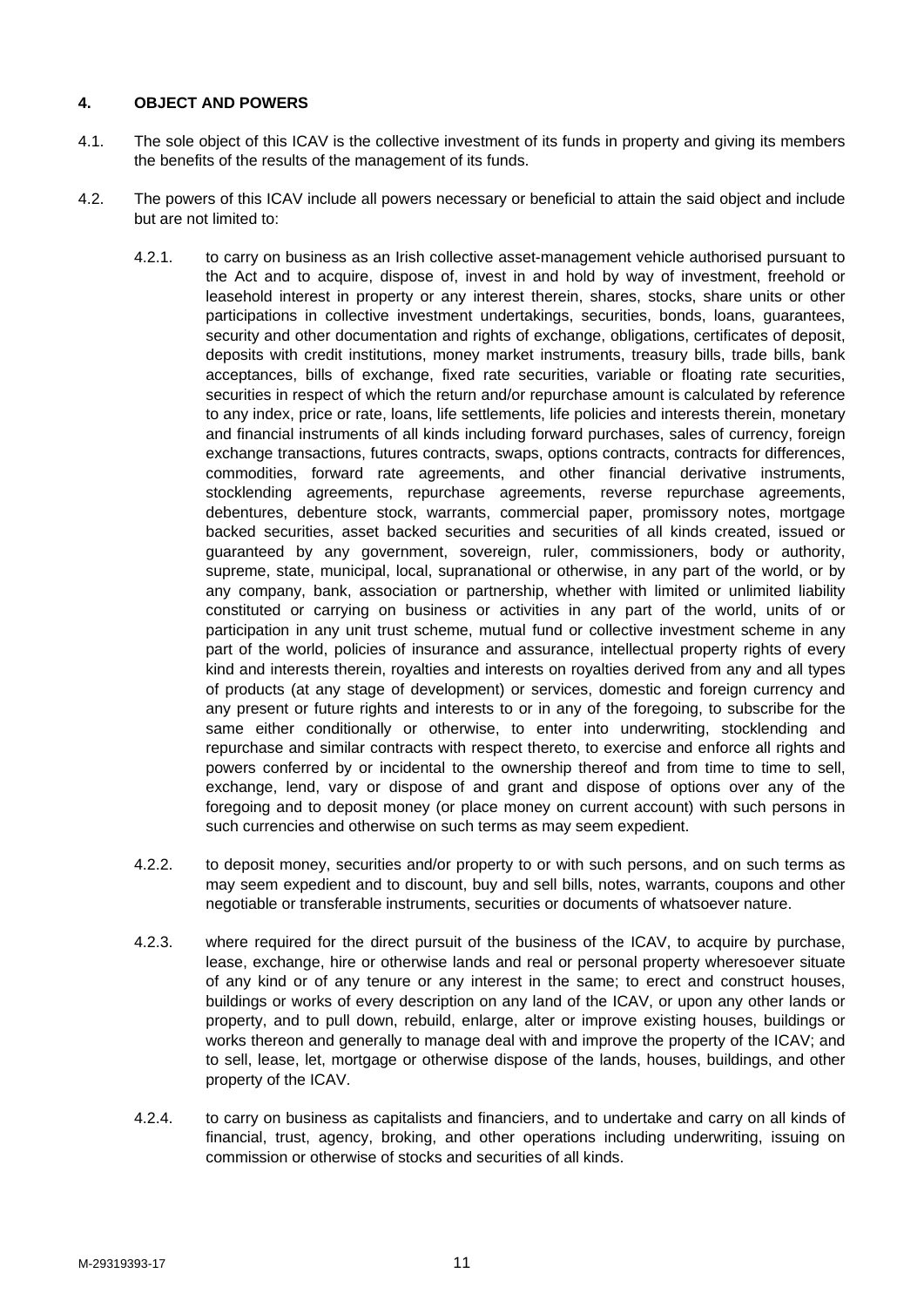- 4.2.5. to receive monies on loan and to borrow or raise money in any currency and secure or discharge any debt or obligation of or binding on the ICAV in any manner and in particular by the issue of debentures and to secure the repayment of any money borrowed, raised or owing by mortgage, charge or lien (or other security arrangement of any kind) against the whole or any part of the ICAV's property or assets (whether present or future) including uncalled capital and also by a similar mortgage charge or lien to secure or guarantee the performance of any obligation or liability undertaken by the ICAV or any subsidiary of the ICAV.
- 4.2.6. to guarantee the payment of money by, or the performance of any contracts, liabilities, obligations, or engagements of any company, firm or person and to grant guarantees and indemnities of every description, and to undertake obligations of every description.
- 4.2.7. to enter into any arrangements with any government, or authority, supreme, municipal, local or otherwise, and to obtain from any such government or authority any rights, concessions and privileges that may seem conducive to the objects of the ICAV or any of them.
- 4.2.8. to employ any person, firm, company or other body to investigate and examine the conditions, prospects, values, character and circumstances of any business concern or undertaking and generally of any assets, concessions, properties or rights.
- 4.2.9. to take out, acquire, surrender and assign policies of assurance with any insurance company or companies it may think fit payable at fixed or uncertain dates or upon the happening of any contingency whatsoever and to pay the premiums thereon.
- 4.2.10. to promote and aid in promoting, constitute, form or organise any ICAV, company or companies, syndicates or partnerships of all kinds for the purpose of acquiring and undertaking any property and liabilities of the ICAV, or of advancing directly or indirectly the objects thereof, or for any purpose which the ICAV may think expedient.
- 4.2.11. to promote and aid in promoting, constitute, form or organise any ICAV, company or companies, syndicates or partnerships of all kinds in any part of the world and to subscribe for shares therein or other securities thereof for the purpose of carrying on any business which the ICAV is authorised to carry on or of advancing directly or indirectly the objects thereof, or for any other purpose which may seem directly or indirectly calculated to benefit the ICAV.
- 4.2.12. to amalgamate, merge, reconstruct, convert or enter into partnership or into any arrangement for sharing profits, union of interest, joint venture, reciprocal concessions or co-operation with any person, company or collective investment scheme (howsoever constituted) carrying on, engaged in, or about to carry on or engage in any business or transaction which the ICAV is authorised to carry on or engage in, or any business or transaction capable of being conducted so as directly or indirectly to benefit the ICAV, and to take or otherwise acquire and hold, sell, re-issue, or otherwise deal with shares or stock in or securities or obligations of, and to subsidise or otherwise assist any such securities or obligations or any dividends upon any such shares or stock.
- 4.2.13. to apply for, purchase or otherwise acquire any patents, trademarks, copyrights, designs, licences, and like rights, conferring an exclusive or limited right to use, or any secret or other information as to any invention which may seem capable of being used for any of the purposes of the ICAV or the acquisition of which may seem calculated directly or indirectly to benefit the ICAV and to use, exercise, develop, sell, mortgage, grant licences in respect of, or otherwise turn to account the rights and information so acquired.
- 4.2.14. to establish and/or carry on any other business or businesses which may seem to the ICAV capable of being conveniently carried on in connection with any business which the ICAV is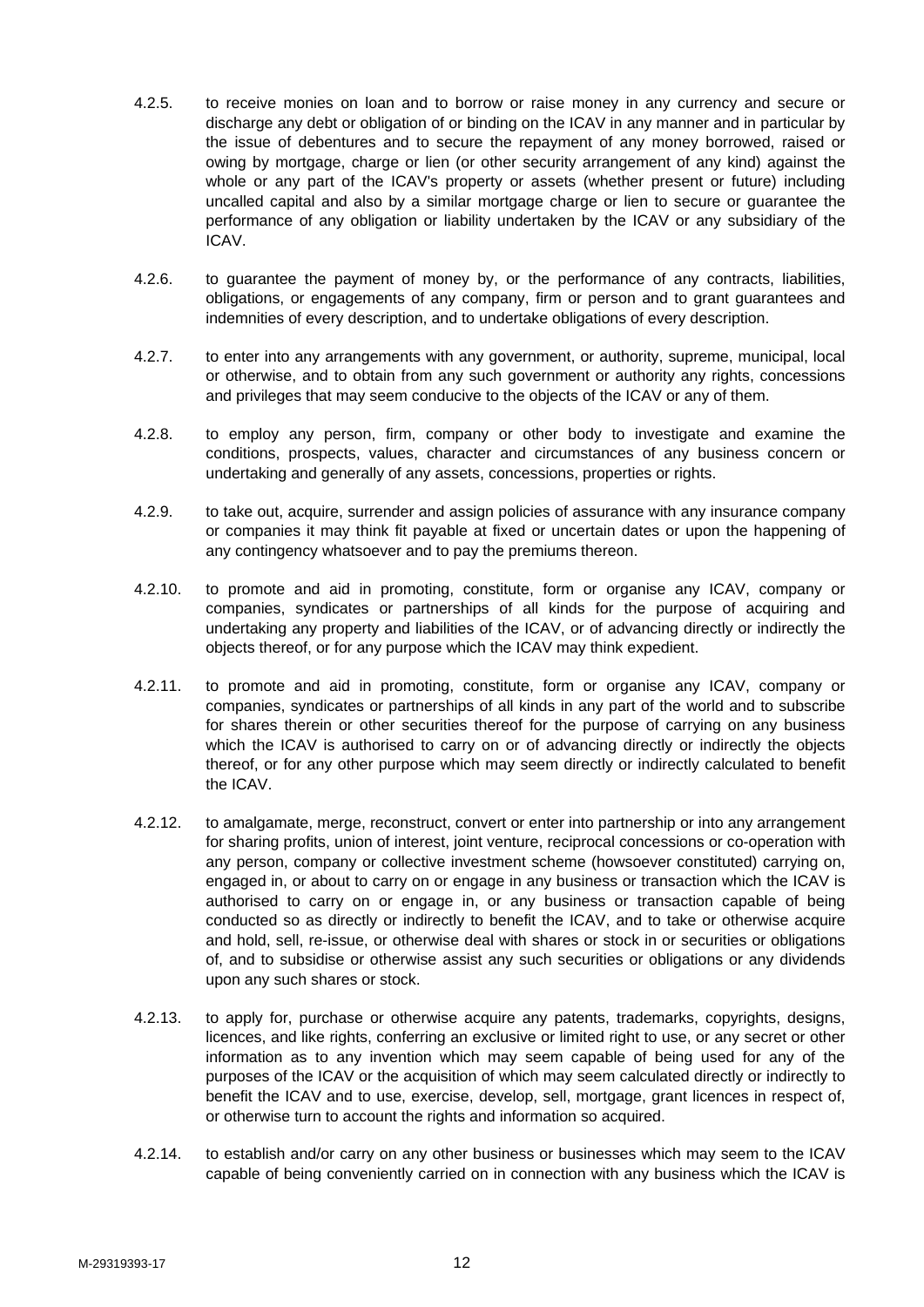authorised to carry on, or may seem to the ICAV calculated directly or indirectly to benefit the ICAV or to enhance the value of or render profitable any of the ICAV's properties or rights.

- 4.2.15. to acquire and carry on all or any part of the business, goodwill or property, and to undertake any liabilities of any person, firm, association, collective investment scheme or company possessed of property suitable for any of the purposes of the ICAV, or carrying on or proposing to carry on any business which the ICAV is authorised to carry on, and as the consideration for the same to pay cash or to issue any fully or partly paid up shares, debentures, or obligations of the ICAV or undertake all or any of the liabilities of such person, firm, association, collective investment scheme or company.
- 4.2.16. to create, issue, make, draw, accept and negotiate redeemable debentures or bonds or other obligations, bills of exchange, promissory notes or other negotiable instruments.
- 4.2.17. to distribute among the members of the ICAV in specie any assets of the ICAV or any proceeds of sale or disposal of any assets of the ICAV.
- 4.2.18. to sell, let, develop, dispose of or otherwise deal with the undertaking or all or any part of the property real or personal, rights or privileges of the ICAV upon such terms as the ICAV may think fit, with power to accept as the consideration, any shares, stocks, debentures, securities or obligations of or interest in any other collective investment scheme or company.
- 4.2.19. to establish and support or aid in the establishment and support of associations, institutions and conveniences calculated to benefit any of the employees or ex-employees of the ICAV or any associated company, or the dependants or connections of such persons, and to grant pensions and allowances and to make payment towards insurance and to subscribe or guarantee money for charitable or benevolent objects or for any exhibition, or for any public general or useful object.
- 4.2.20. to remunerate any companies, firm or person for services rendered or to be rendered in placing or assisting to place or guaranteeing the placing of any of the shares in the ICAV's capital or any debentures or other securities of the ICAV or in or about the promotion of the ICAV or the conduct of its business and whether by cash payment or by the allotment to him or them of stocks, shares, debentures, bonds or other securities of the ICAV, credited as paid up in full in part or otherwise.
- 4.2.21. to promote any ICAV, company or companies for the purpose of its or their acquiring all or any of the property, rights and liabilities of the ICAV, or for any other purpose which may seem directly or indirectly calculated to benefit the ICAV and to pay all the expenses of or incidental to such promotion.
- 4.2.22. to pay out of the funds of the ICAV all expenses which the ICAV may lawfully pay incidental to the formation, registration and advertising of or raising money for the ICAV and the issue of its capital or any class thereof, including brokerage and commissions for obtaining applications for or taking, placing or procuring the underwriting of shares, stocks, debentures, bonds or other securities of the ICAV and any other expenses which the Directors shall consider to be in the nature of preliminary expenses and to amortise such expenses over such period or periods as the Directors may determine.
- 4.2.23. to pay for any property or rights acquired by the ICAV either in cash or by the issue of fully or partly paid shares of the ICAV.
- 4.2.24. to exercise all or any of the powers aforesaid in any part of the world, and as principals, agents, contractors, trustees or otherwise, and by or through trustees, depositaries, agents, attorneys or otherwise, and either alone or in conjunction with others.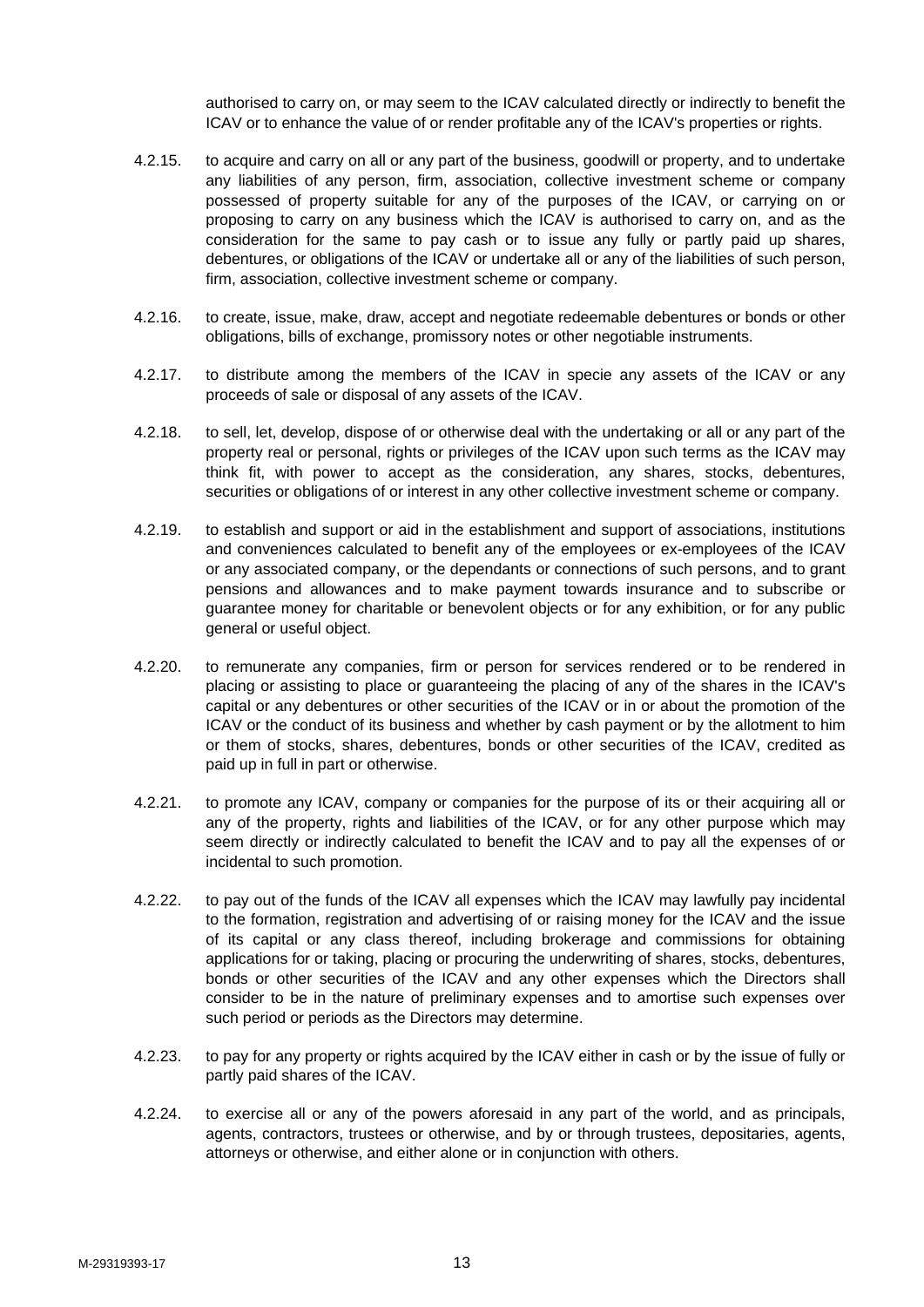- 4.2.25. to do all such other things as the ICAV may deem incidental or conducive to the attainment of any of the objects of the ICAV.
- 4.2.26. to procure the ICAV to be registered or recognised in any part of the world outside Ireland.
- 4.2.27. each of the ancillary powers of the ICAV (whether enumerated or not) is to be interpreted and exercised as ancillary to the object of the ICAV but separate from and ranking equally to any other ancillary power.

#### *SHARE CAPITAL, UMBRELLA FUND, SEGREGATED LIABILITY AND HOLDERS RIGHTS*

# **5. SHARE CAPITAL**

- 5.1. The share capital of the ICAV is divided into 2 subscriber shares of 1 Euro each and 1,000,000,000,000,000 participating shares of no par value initially designated as unclassified.
- 5.2. The share capital of the ICAV shall at all times be equal to the value for the time being of the issued share capital of the ICAV.
- 5.3. The actual value of the paid-up share capital of the ICAV shall be at all times equal to the Net Asset Value of the ICAV.

### **6. UMBRELLA FUND AND SEGREGATED LIABILITY**

6.1. The ICAV is an umbrella fund with segregated liability between sub-funds comprising separate portfolios of assets and liabilities attributable thereto referred herein as Fund(s), which may be established as open-ended Funds and which may comprise one or more class or series of Share, by reference to which Shares are issued.

### **7. ISSUE OF SHARES**

- 7.1. Shares may be issued as fully paid and shall have no par value.
- 7.2. The Directors may from time to time issue fractions of Shares. Notwithstanding anything contained in this Instrument of Incorporation the holder of a fraction of a Share may not exercise any voting rights in respect of such Share.
- 7.3. The Directors may issue any of the unclassified shares as participating shares in a Fund with such rights or restrictions as the Directors may determine. The Directors may issue more than one class (or series of class) of Shares in a Fund. The provisions contained in clauses 1 to 9 of Schedule 1 shall govern the terms and conditions relating to the issue of Shares.
- 7.4. The Directors, on the allotment and issue of any Shares and subject to the provisions of the Act and the requirements of the Competent Authority, may impose restrictions on the voting rights, transferability or disposal of the Shares as may be considered by the Directors to be in the best interests of the Holders as a whole.
- 7.5. The Directors may in their absolute discretion refuse to accept any application for shares in the ICAV or accept any application in whole or in part without assigning any reason therefore and if an application for shares is rejected, the Directors or their delegates may return the application monies or the balance thereof to the applicant, with or without interest at the Director's discretion, and at such time, place and manner as the Directors may determine.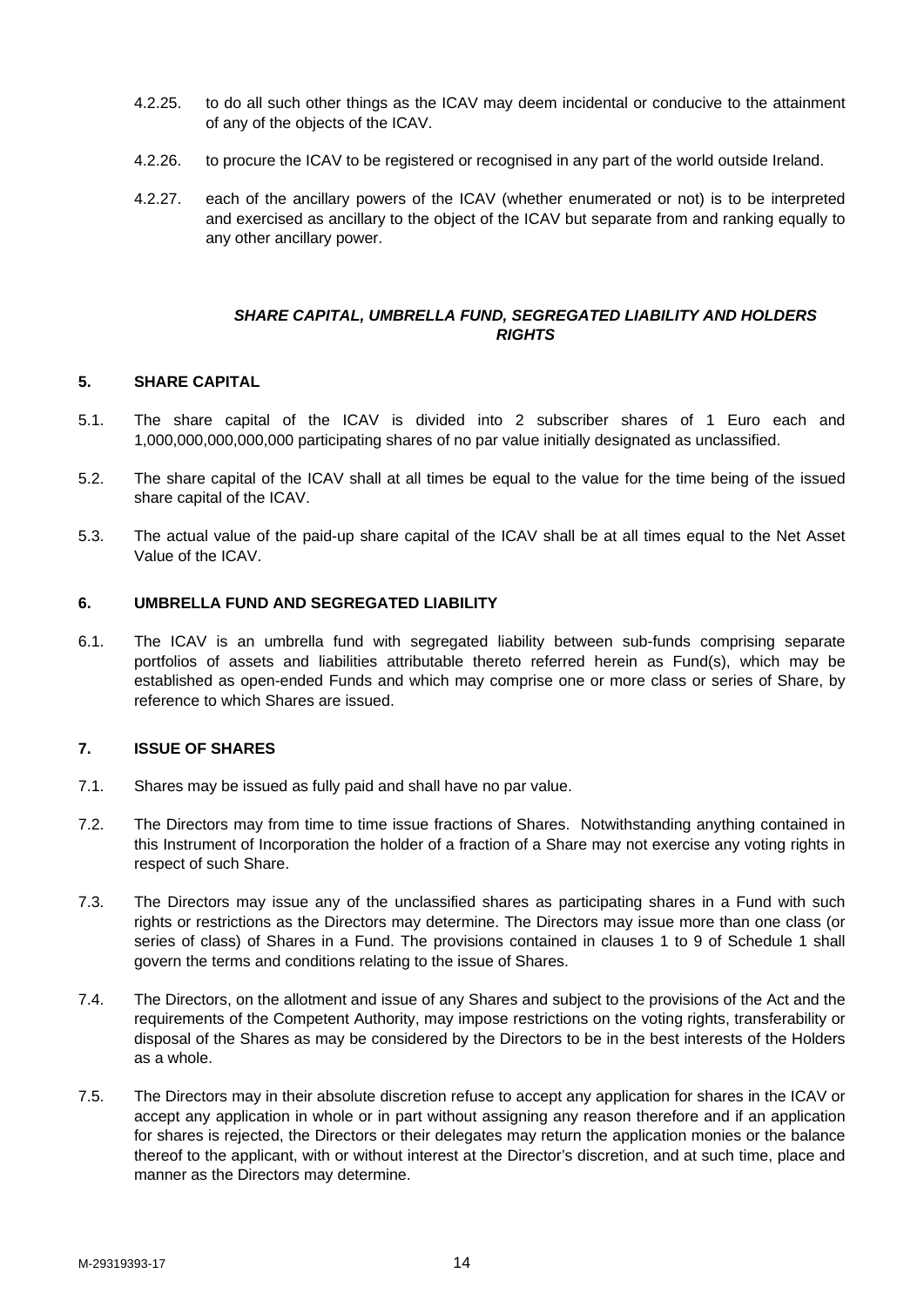- 7.6. The Directors are generally and unconditionally authorised to exercise all powers of the ICAV to allot relevant securities, including fractions thereof up to an amount equal to the authorised but as yet unissued share capital of the ICAV
- 7.7. Shares issued solely for the purpose of the incorporation of the ICAV and to enable the ICAV to seek authorisation under the UCITS Regulations from the Competent Authority will be issued at an issue price of €1.00 per share and shall be known as Subscriber Shares. Subscriber Shares may be repurchased by the ICAV upon request at a price of €1.00 per share and Subscriber Shares so repurchased shall be cancelled. Subscriber Shares may at the discretion of the Directors be transferred to investors who apply for shares during the Initial Offer Period of a Fund and (in such circumstances) prior to the expiration of such Initial Offer Period will be re-classified as shares of the relevant Fund.
- 7.8. Notwithstanding any other provision of this Instrument of Incorporation, the Directors may permit title to the shares to be transferred by means of a computer based system and the Directors shall have the power to implement any arrangements they think fit for evidencing title and arranging transfer of such ancillary arrangements (including any anti-money laundering requirements) which seem to them necessary or desirable in respect of shares to be transferred in such a system.
- 7.9. Notwithstanding any other provision in this Instrument of Incorporation, in accordance with the requirements of the Competent Authority, and where provided for in the relevant Supplement, the Directors may issue shares in a Fund in series (which may be issued at a set amount per Share and repurchased at their own Net Asset Value per Share) for the purposes of the separate calculation of performance fees (or equivalent), or for any other reason permitted by the Competent Authority, and reference to class or classes in this Instrument of Incorporation will be construed accordingly including, without limitation, as regards subscriptions, repurchases and distributions. Such series may be consolidated or converted into other series of Shares in the same Fund or provided for in the Prospectus or the relevant Supplement.

## **8. VARIATION OF RIGHTS**

- 8.1. Whenever the share capital is divided into different Classes of shares, the rights attached to any Class may be varied or abrogated with the consent in writing of the Holders of three-fourths in number of the issued shares of that Class, or with the sanction of a special resolution passed at a separate general meeting of the Holders of the shares of the Class, and may be so varied or abrogated either whilst the ICAV is a going concern or during or in contemplation of a winding-up but such consent or sanction will not be required in the case of a variation, amendment or abrogation of the rights attached to any shares of any Class if, in the view of the Directors, such variation, amendment or abrogation does not materially prejudice the interests of the relevant Holders or any of them. Any such variation, amendment or abrogation will be set out in a supplement to (or re-statement of) the Prospectus or relevant Supplement originally issued in connection with the relevant shares, a copy of which will be sent to the relevant Holders entered on the Register on the date of issue of such document and will be binding on the relevant Holders. The quorum at any such separate general meeting, other than an adjourned meeting, shall be two persons holding or representing by proxy at least one third of the issued shares of the Class in question present in person or by proxy and the quorum at an adjourned meeting shall be one person holding shares of the Class in question or his proxy.
- 8.2. The rights conferred upon the Holders of the shares of any Class issued with preferred or other rights shall not, unless otherwise expressly provided by this Instrument of Incorporation or the terms of the issue of the shares of that Class, be deemed to be varied (i) by the creation or issue of further shares ranking pari passu therewith or subordinate thereto or (ii) by the alteration of the distribution policy attributable to any Class of share.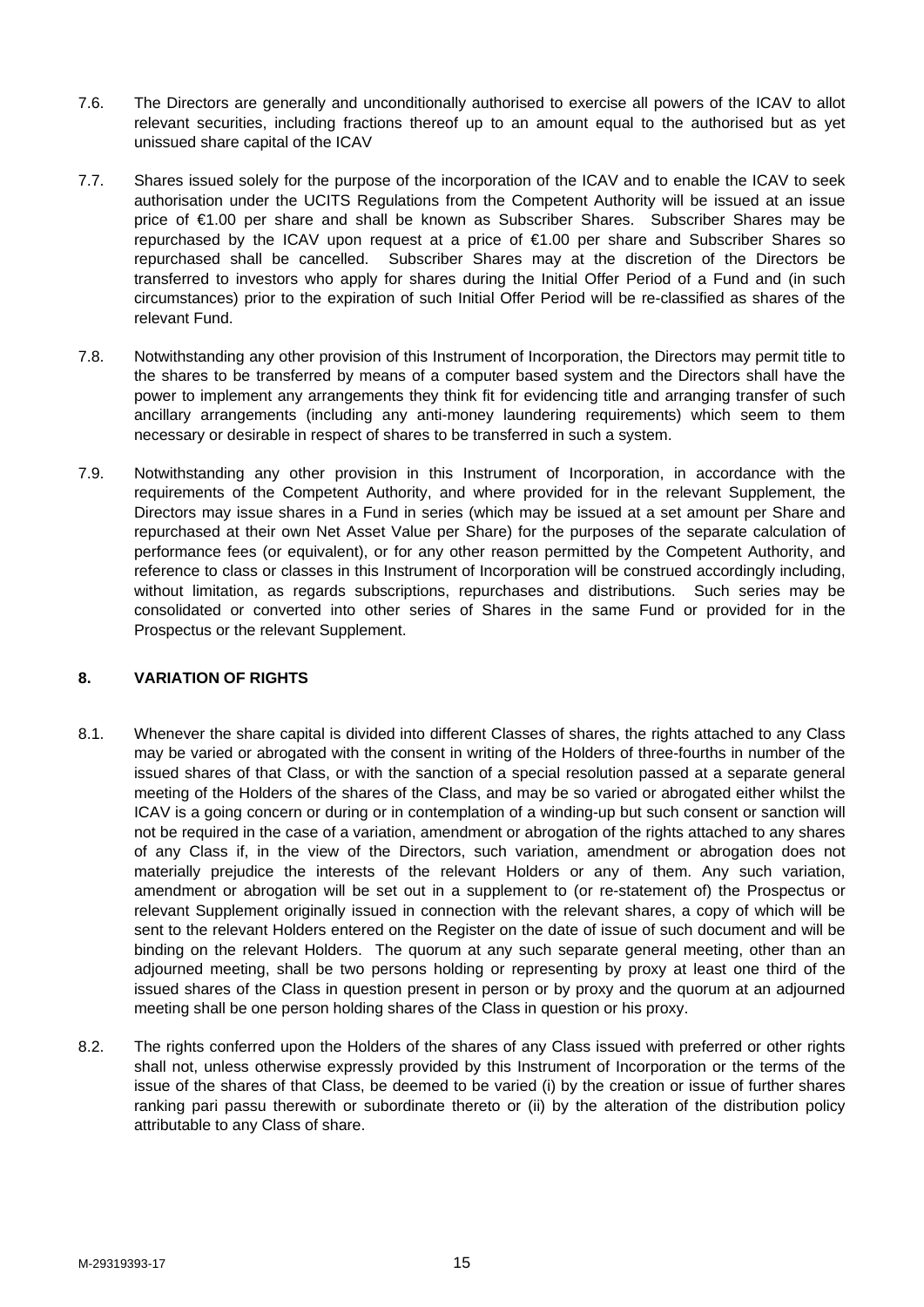## **9. TRUSTS NOT RECOGNISED**

No notice of any trust, express, implied or constructive shall be entered on the Register. Except as required by law, no person shall be recognised by the ICAV as holding any Share upon any trust, and the ICAV shall not be bound by or be compelled in any way to recognise (even when having notice thereof) any equitable, contingent, future or partial interest in any Share or any interest in any fractional part of a Share or (except only as by this Instrument of Incorporation or by law otherwise provided) any other rights in respect of any Share except an absolute right to the entirety thereof in the Holder. This shall not preclude the ICAV from requiring the Holders or a transferee of Shares to furnish the ICAV with information as to the beneficial ownership of any Share when such information is reasonably required by the ICAV.

## **10. DISCLOSURE OF INTERESTS**

- 10.1. Notwithstanding the provisions of the immediately preceding clause, the Directors, at any time and from time to time if, in their absolute discretion, they consider it to be in the interests of the ICAV to do so, may give a notice to a Holder or Holders (or any of them) requiring such Holder or Holders to notify the ICAV in writing within such period as may be specified in such notice (which shall not be less than twenty-eight days from the date of service of such notice) of full and accurate particulars of all or any of the following matters, namely:
	- 10.1.1. his interest in such Share;
	- 10.1.2. if his interest in the Share does not consist of the entire beneficial interest in it, the interests of all persons having any beneficial interest in the Share (provided that one joint Holder shall not be obliged to give particulars of interests of persons in the Share which arise only through another joint Holder); and
	- 10.1.3. any arrangement (whether legally binding or not) entered into by him or any person having any beneficial interest in the Share whereby it has been agreed or undertaken or the Holder can be required to transfer the Share or any interest therein to any person (other than a joint Holder of the Share) or to act in relation to any meeting of the ICAV or of any class of Shares of the ICAV in a particular way or in accordance with the wishes or directions of any other person (other than a person who is a joint Holder of such share).
- 10.2. If, pursuant to any notice given under clause 10.1, the person stated to own any beneficial interest in a Share or the person in favour of whom any Holder (or other person having any beneficial interest in the Share) has entered into any arrangements referred to in clause 10.1.3, is a body corporate, trust, society or any other legal entity or association of individuals and/or entities, the Directors, at any time and from time to time if, in their absolute discretion, they consider it to be in the best interests of the ICAV to do so, may give a notice to the Holder or Holders of such Share (or any of them) requiring such Holder or Holders to notify the ICAV in writing within such period as may be specified in such notice (which shall not be less than twenty-eight days from the date of service of such notice) of full and accurate particulars of the name and addresses of the individuals who control (whether directly or indirectly and through any number of vehicles, entities or arrangements) the beneficial ownership of all the shares, interests, units or other measure of ownership of such body corporate, trust, society or other entity or association wherever the same shall be incorporated, registered or domiciled or wherever such individuals shall reside provided that if at any stage of such chain of ownership the beneficial interest in any Share shall be established to the satisfaction of the Directors to be in the ownership of any body corporate any of whose share capital is listed or dealt in on any bona fide stock exchange, unlisted securities market or over-the-counter securities market, it shall not be necessary to disclose details of the individuals ultimately controlling the beneficial interests in the shares of such body corporate.
- 10.3. The Directors, if they think fit, may give notices under clauses 10.1 and 10.2 at the same time on the basis that the notice given pursuant to clause 10.2 shall be contingent upon disclosure of certain facts pursuant to a notice given pursuant to clause 10.1.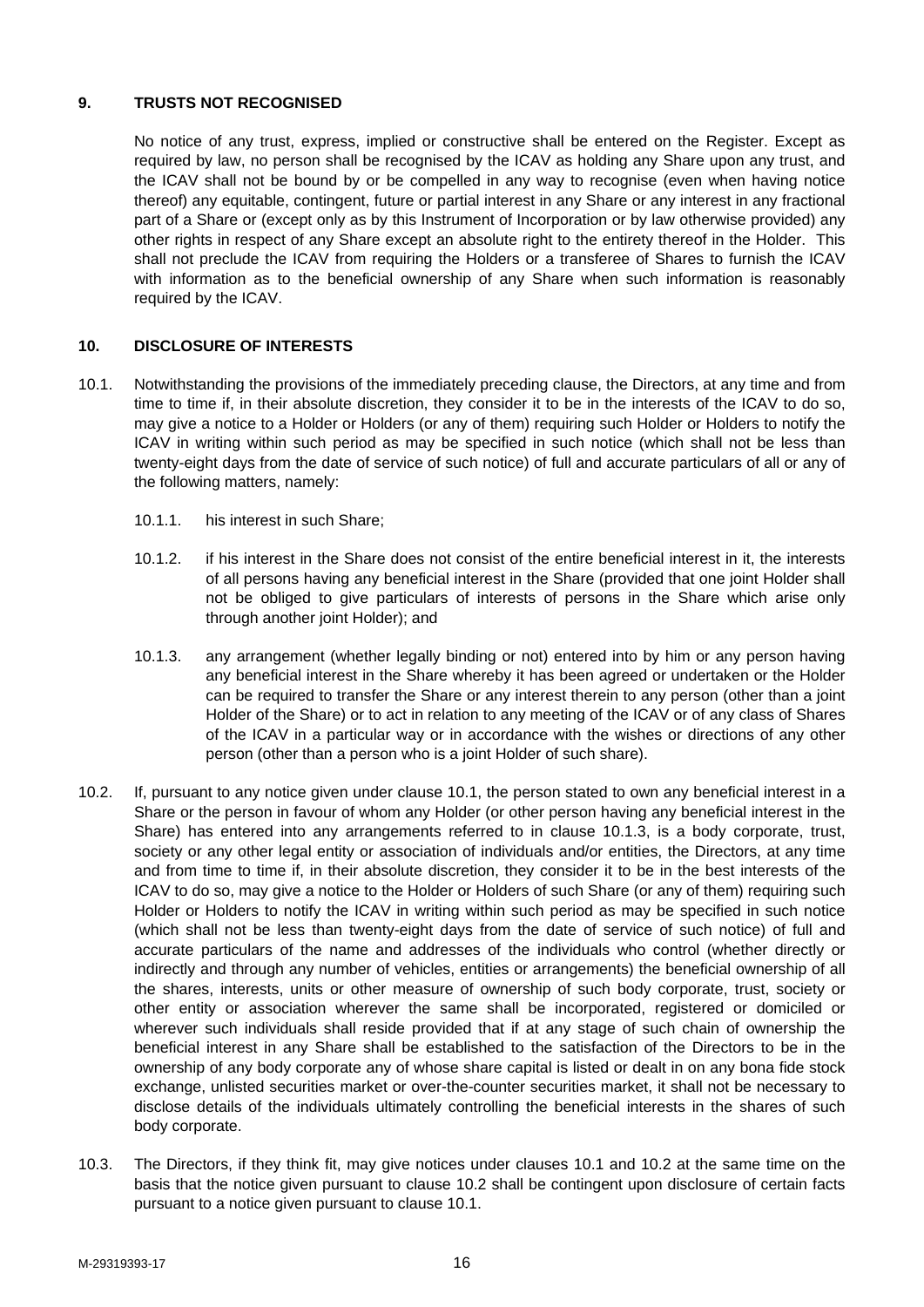- 10.4. The Directors may require (before or after the receipt of any written particulars under this clause) any such particulars to be verified by statutory declaration.
- 10.5. The Directors may serve any notice pursuant to the terms of this clause irrespective of whether or not the Holder on whom it shall be served may be dead, bankrupt, insolvent or otherwise incapacitated and no such incapacity or any unavailability of information or inconvenience or hardship in obtaining the same shall be a satisfactory reason for failure to comply with any such notice provided that if the Directors in their absolute discretion think fit, they may waive compliance in whole or in part with any notice given under this clause in respect of a Share in any case of bona fide unavailability of information or genuine hardship or where they otherwise think fit but no such waiver shall prejudice or affect in any way any non-compliance not so waived whether by the Holder concerned or any other joint Holder of the Share or by any person to whom a notice may be given at any time.
- 10.6. For the purpose of establishing whether or not the terms of any notice served under this clause shall have been complied with the decision of the Directors in this regard shall be final and conclusive and shall bind all persons interested.

### **11. PAYMENT OF COMMISSION**

Subject to the provisions of the Act, and requirements of the Competent Authority and this Instrument of Incorporation, the ICAV may pay commissions and any such commission may be satisfied by the payment of cash or by the allotment of fully paid Shares or partly in one way and partly in the other. On any issue of Shares the ICAV may also pay such brokerage as may be lawful.

#### *REPURCHASE AND EXCHANGE OF SHARES*

#### **12. RIGHT OF REPURCHASE**

- 12.1. Subject to clause 12.2, the Shares of the ICAV shall, at the request of any of the Holders, be repurchased by the ICAV directly or indirectly out of the Assets unless and to the extent as may be approved by the Competent Authority and subject to such requirements as may be imposed by the Competent Authority under the Act or any other enactment and the provisions of this Instrument of Incorporation.
- 12.2. The ICAV shall not repurchase its own Shares unless they are fully paid, but nothing in this clause shall prevent the ICAV purchasing Shares in accordance with the provisions of clause 119.
- 12.3. Holders who subscribe for Shares in the Funds shall have the right to request the ICAV to repurchase their Shares in accordance with the terms and conditions set out in clauses 11 to 15 of Schedule 1 and in accordance with any requirements as may be imposed by the Competent Authority.

### **13. RIGHT OF EXCHANGE**

Holders shall have the right to exchange all or any of their Shares in accordance with the terms and conditions set out in clause 9 of Schedule 1.

### *CONFIRMATION OF ENTRY IN THE REGISTER/SHARE CERTIFICATES*

### **14. ENTRY IN THE REGISTRY OF HOLDERS/SHARE CERTIFICATES**

Written confirmation of entry in the Register of Holders shall be provided to each Holder in respect of his holding of Shares within such period as the Directors may determine from time to time (as disclosed in the Prospectus) after receipt of payment for the Shares in question and the necessary documentation or lodgement and registration of a transfer (or within such other period as the terms of issue shall provide) and such confirmation may be sent to Holders by ordinary post, fax, electronic or such other means which are in accordance with the requirements of the Competent Authority as may be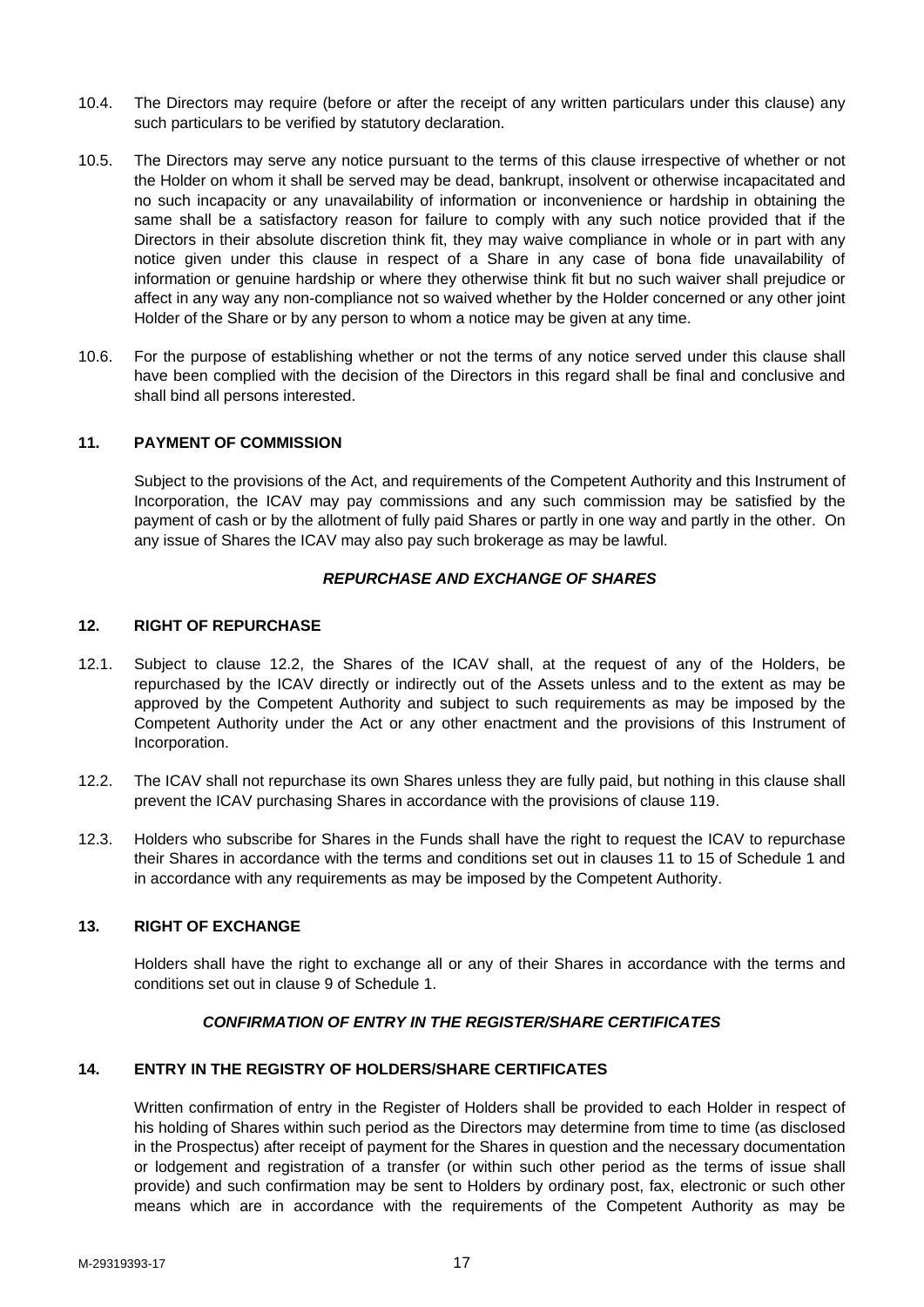determined by the Directors. The ICAV shall not be bound to register more than four persons as joint Holders of any share (except in the case of executors or trustees of a deceased member). Notwithstanding any other provisions of this Instrument of Incorporation and unless the Directors determine otherwise, Share certificates signed by the Depositary will not be issued to any Holder in respect of a Holder's Shares in the ICAV.

### **15. BALANCE AND EXCHANGE CERTIFICATES**

- 15.1. Where only some of the Shares comprised in a Share certificate (if issued) are repurchased, transferred or exchanged the old certificate shall be cancelled and the new certificate for the balance of such Shares shall be issued in lieu without charge.
- 15.2. Any two or more certificates representing Shares of any one class held by any Holder at his request may be cancelled and a single new certificate for such Shares issued in lieu, without charge unless the Directors otherwise determine. If any Holder shall surrender for cancellation a Share certificate representing Shares held by him and request the ICAV to issue in lieu two or more Share certificates representing such Shares in such proportions as he may specify, the Directors may comply, if they think fit, with such request.

#### **16. SHARE WARRANTS**

The Directors may issue warrants (hereinafter called **share warrants**) stating that the bearer is entitled to the Shares therein specified, and may provide by coupons or otherwise for the payment of future dividends on the Shares included in such warrants. The Directors may determine and from time to time vary the conditions upon which share warrants shall be issued. The Directors may also determine and from time to time vary the conditions upon which the bearer of a share warrant shall be entitled to receive notices of and attend and vote at general meetings or to join in requisitioning general meetings and upon which a share warrant may be surrendered and the name of the Holder entered in the Register in respect of the Shares therein specified. Subject to such conditions and to this Instrument of Incorporation, the bearer of a share warrant shall be a member of the ICAV to the fullest extent. The holder of a share warrant shall hold such warrant subject to the conditions for the time being in force with regard to share warrants whether made before or after the issue of such warrant.

# **17. REPLACEMENT OF SHARE CERTIFICATES AND SHARE WARRANTS**

If a Share certificate or share warrant is defaced, worn out, lost, stolen or destroyed, it may be replaced on such terms (if any) as to evidence and indemnity and payment of any exceptional expenses incurred by the ICAV in investigating evidence or in relation to any indemnity as the Directors may determine but otherwise free of charge, and (in the case of defacement or wearing out) on delivery up of the old certificate or warrant.

### **18. OTHER METHODS OF RECORDING TITLE**

Nothing in this Instrument of Incorporation shall preclude title to any Shares of the ICAV being recorded other than in writing in accordance with such arrangements as may from time to time be permitted by the Act and approved by the Directors.

### *TRANSFER OF SHARES*

## **19. FORM OF INSTRUMENT OF TRANSFER**

Subject to such of the restrictions of this Instrument of Incorporation and to such of the conditions of issue as may be applicable, the Shares of any Holder may be transferred by instrument in writing in any usual or common form or any other form which the Directors may approve.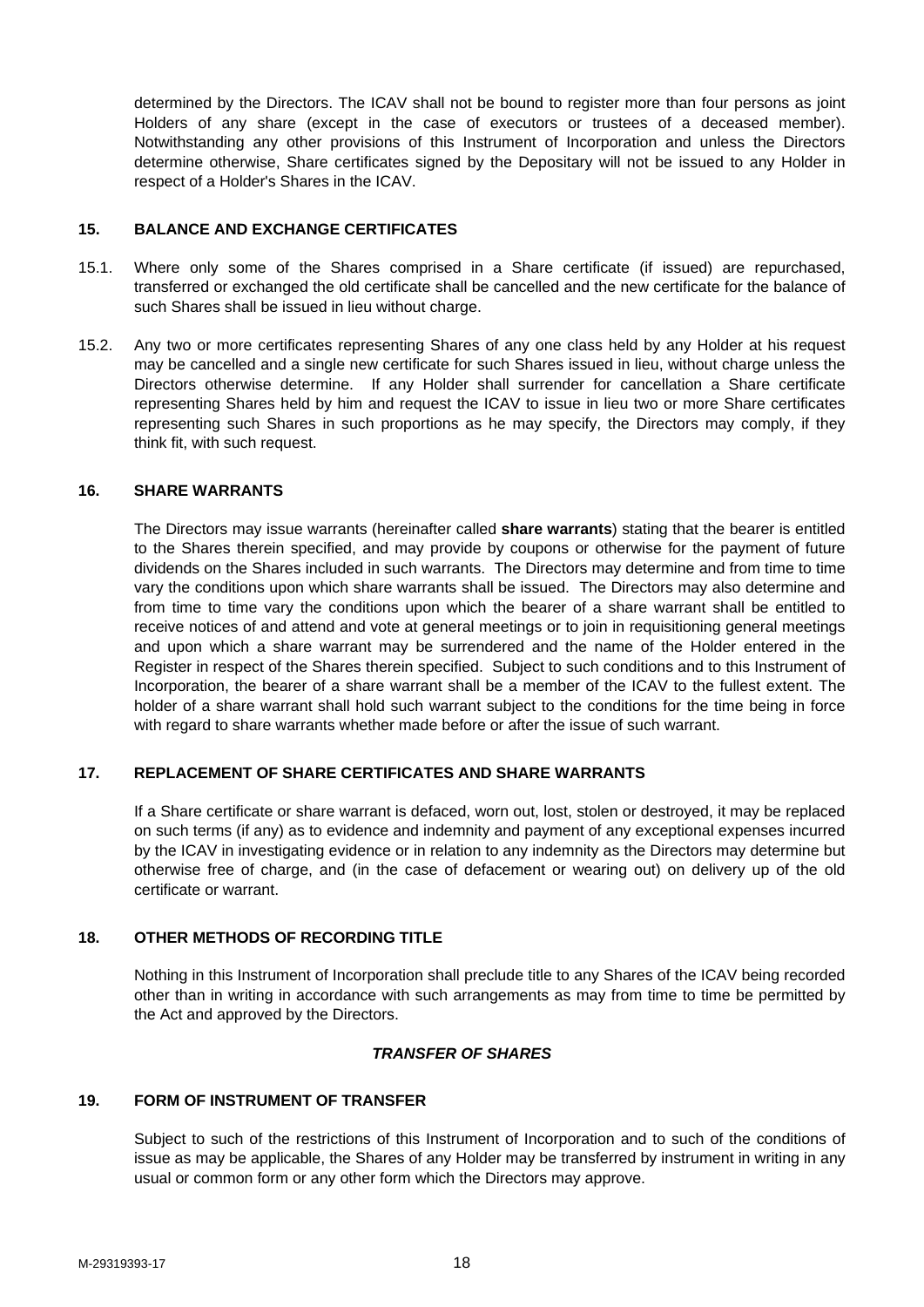### **20. EXECUTION OF INSTRUMENT OF TRANSFER**

The instrument of transfer of any Share shall be executed by or on behalf of the transferor Holder. The transferor shall be deemed to remain the Holder of the Share until the name of the transferee is entered in the Register in respect thereof.

#### **21. PAYMENT OF TAXATION UPON TRANSFER**

The Directors may repurchase and cancel a sufficient portion of the transferor's Shares to discharge any taxation payable to any tax authorities in respect of a transfer of Shares by a Holder.

## **22. REFUSAL TO REGISTER TRANSFERS**

- 22.1. The Directors in their absolute discretion and without assigning any reason therefor may decline to register any transfer of Shares including in the following circumstances:
	- 22.1.1. any transfer of a Share to a person who is not a Permitted Investor;
	- 22.1.2. any transfer to or by a minor or person of unsound mind;
	- 22.1.3. any transfer unless the transferee of such Shares would following such transfer be the Holder of Shares with a value at the then current Issue Price equal to or greater than the Minimum Initial Investment Amount;
	- 22.1.4. any transfer in circumstances where as a result of such transfer the transferor or transferee would hold less than the Minimum Shareholding;
	- 22.1.5. any transfer in regard to which any payment of taxation remains outstanding;
	- 22.1.6. any transfer to a person or entity who or which does not provide all necessary anti-money laundering / counter terrorist financing documentation or clear such anti-money laundering / counter terrorist financing checks as the Directors or their delegate may determine;
	- 22.1.7. any transfer where the transferee has failed to provide the ICAV or its agent with any documentation reasonably required by the ICAV or its agent in respect of tax information exchange requirements;
	- 22.1.8. any transfer where the transferee has failed to provide the ICAV or its agent with any documentation reasonably required by the ICAV or its agent;
	- 22.1.9. any transfer to a person or entity who failed to provide the ICAV with a completed application form or who breached or falsified representations on subscription documents or failed to provide information requested by the ICAV or its agent; or
	- 22.1.10. any transfer which would result in a contravention of any provision of law (including any law that is for the time being in force in a country or territory other than the State);
	- 22.1.11. any transfer to a person or entity who breached or falsified representations on subscription documents; and
	- 22.1.12. in any other circumstances set out in the Prospectus.
- 22.2. Without limiting the generality of the foregoing, the Directors may decline to recognise any instrument of transfer unless the instrument of transfer is: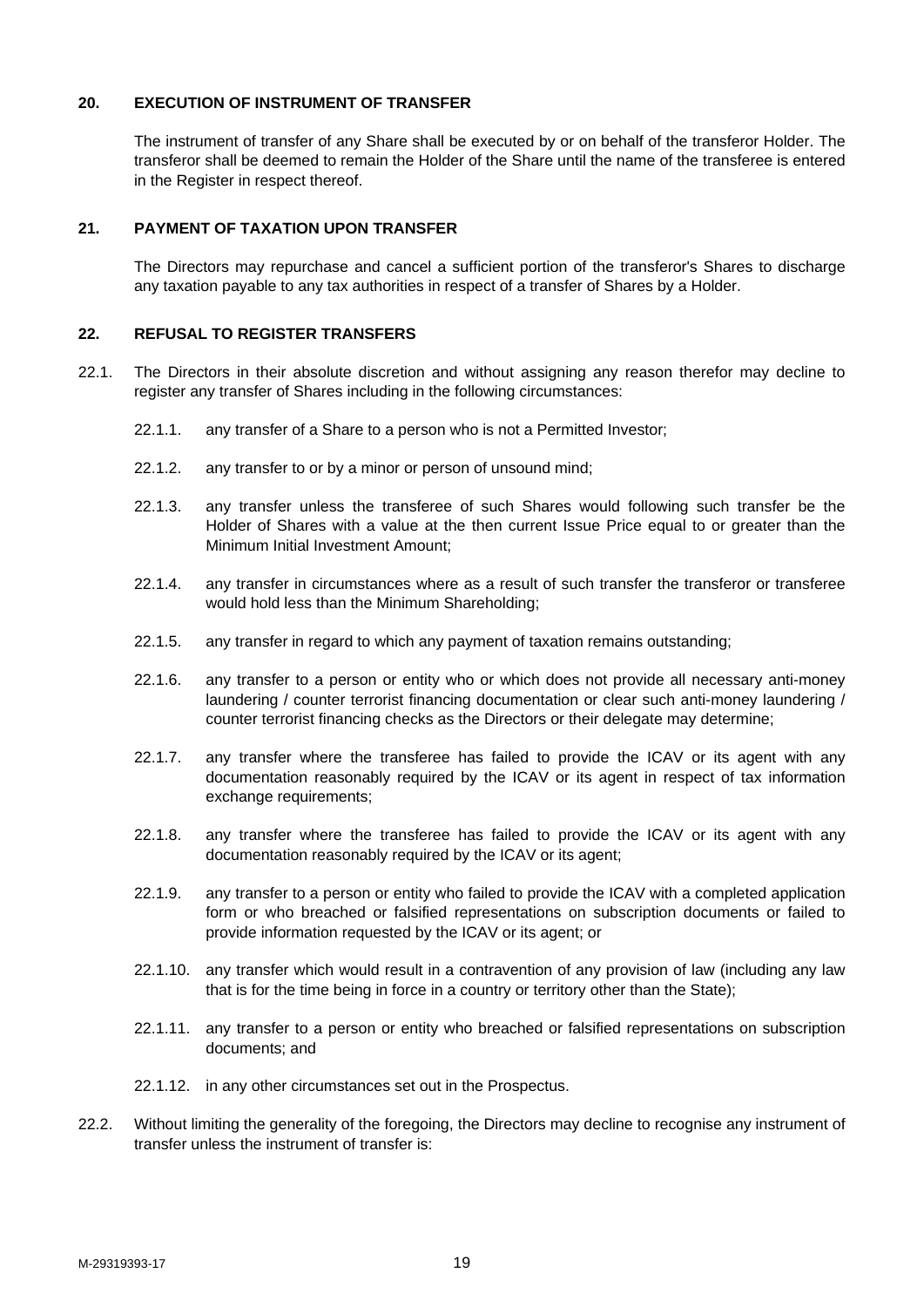- 22.2.1. accompanied by the certificate for the Shares to which it relates (if issued) and such other evidence as the Directors may require to show the right of the transferor to make the transfer;
- 22.2.2. in respect of one class of Share only;
- 22.2.3. in favour of not more than four transferees;
- 22.2.4. lodged at the Office or at such other place as the Directors may appoint;
- 22.2.5. the transferee clears such documentation and money laundering checks as the Directors may determine; and
- 22.2.6. any transfer where the transferee has failed to provide the ICAV or its agent with any documentation reasonably required by the ICAV or its agent.

#### **23. PROCEDURE ON REFUSAL**

If the Directors refuse to register a transfer then, within two months after the date on which the transfer was lodged with the ICAV, they shall send to the transferee notice of the refusal, provided that the ICAV or the Directors shall not be required to provide any such notice which would result in a contravention of any provision of law (including any law that is for the time being in force in a country or territory other than the State).

#### **24. CLOSING OF TRANSFER BOOKS**

The registration of transfers of Shares or of transfers of any class of Shares may be deferred at such times and for such periods (not exceeding thirty days in each year) as the Directors may determine.

#### **25. REGISTRATION FEES**

A fee may be charged in respect of any transfer or for the registration of any instrument of transfer or other document relating to or affecting the title to any Share.

#### **26. RETENTION OF TRANSFER INSTRUMENTS**

The ICAV shall be entitled to retain any instrument of transfer which is registered, but any instrument of transfer which the Directors refuse to register shall be returned to the person lodging it when notice of the refusal is given.

#### **27. RENUNCIATION OF ALLOTMENT**

Nothing in this Instrument of Incorporation shall preclude the Directors from recognising a renunciation of the allotment of any Shares by the allottee in favour of some other person provided such other person is a Permitted Investor.

#### **28. COMPULSORY TRANSFER OF SHARES**

The Directors shall have the power (but shall not be under any duty) to impose such restrictions as they may think necessary and/or to arrange for the compulsory transfer of Shares acquired by or on behalf of a person who is not a Permitted Investor or who has failed to furnish the Directors such evidence and/or undertakings to be furnished to them as they may require for the purpose of any restriction imposed for compliance with any anti-money laundering / counter terrorist financing provisions or to comply with any tax information exchange requirements applicable to the ICAV and in accordance with the provisions set out in clause 19 of Schedule 1.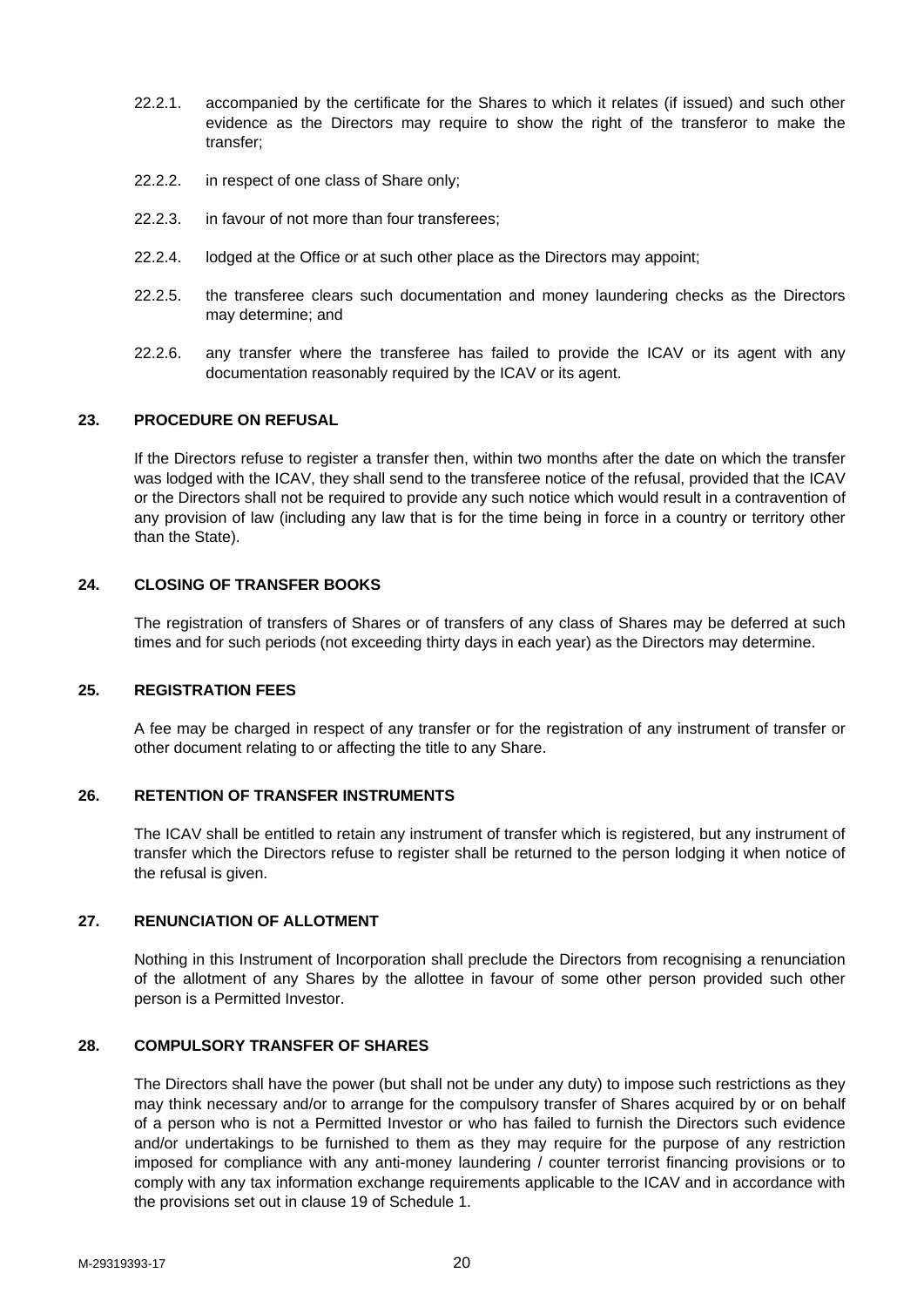## *TRANSMISSION OF SHARES*

### **29. DEATH OF HOLDER**

If a Holder dies the survivor or survivors where he was a joint Holder, and his personal representatives where he was a sole Holder or the only survivor of joint Holders, shall be the only persons recognised by the ICAV as having any title to his interest in the Shares; but nothing herein contained shall release the estate of a deceased Holder from any liability in respect of any Share which had been jointly held by him.

## **30. TRANSMISSION ON DEATH OR BANKRUPTCY/MINORS**

Any guardian of an infant Holder and any curator or other legal representative of a Holder under legal disability and any person entitled to a Share in consequence of the death or bankruptcy of a Holder may elect, upon such evidence being produced as the Directors may properly require (including in respect of anti-money laundering and counter terrorist financing and tax information exchange requirements), either to become the Holder of the Share or to make such transfer thereof as the deceased or bankrupt Holder or Holder under a disability could have made. If he elects to become the Holder he shall give notice to the ICAV to that effect and supply the ICAV or its agent with whatever documentation and/or information as the ICAV or its agent reasonably requests. If he elects to have another person registered he shall execute an instrument of transfer of the Share to that person. All of this Instrument of Incorporation relating to the transfer of Shares shall apply to the notice or instrument of transfer as if it were an instrument of transfer executed by the Holder and the death or bankruptcy or disability of the Holder had not occurred.

### **31. RIGHTS BEFORE REGISTRATION**

A person becoming entitled to a Share by reason of the death or bankruptcy of a Holder (upon supplying to the ICAV such evidence as the Directors may reasonably require to show his title to the share) shall have the rights to which he would be entitled if he were the Holder of the Share, except that, before being registered as the Holder of the Share, he shall not be entitled in respect of it to attend or vote at any meeting of the ICAV or at any separate meeting of the Holders of any class of Shares in the ICAV, so, however, that the Directors, at any time, may give notice requiring any such person to elect either to be registered himself or to transfer the Share and, if the notice is not complied with within ninety days, the Directors thereupon may withhold payment of all dividends, bonuses or other moneys payable in respect of the Share until the requirements of the notice have been complied with.

# *ALTERATION OF SHARE CAPITAL*

### **32. INCREASE OF CAPITAL**

The ICAV from time to time by ordinary resolution may increase the share capital by such number as the resolution shall prescribe.

32.1. Subject to the provisions of the Act and this Instrument of Incorporation, the new Shares shall be issued to such persons, upon such terms and conditions and with such rights and privileges annexed thereto as the Directors shall determine.

## **33. CONSOLIDATION, SUB-DIVISION AND CANCELLATION OF CAPITAL**

- 33.1. The Directors may, from time to time and subject to any requirements of the Competent Authority,:
	- 33.1.1. consolidate and divide all or any of the share capital of the ICAV into Shares of larger amount;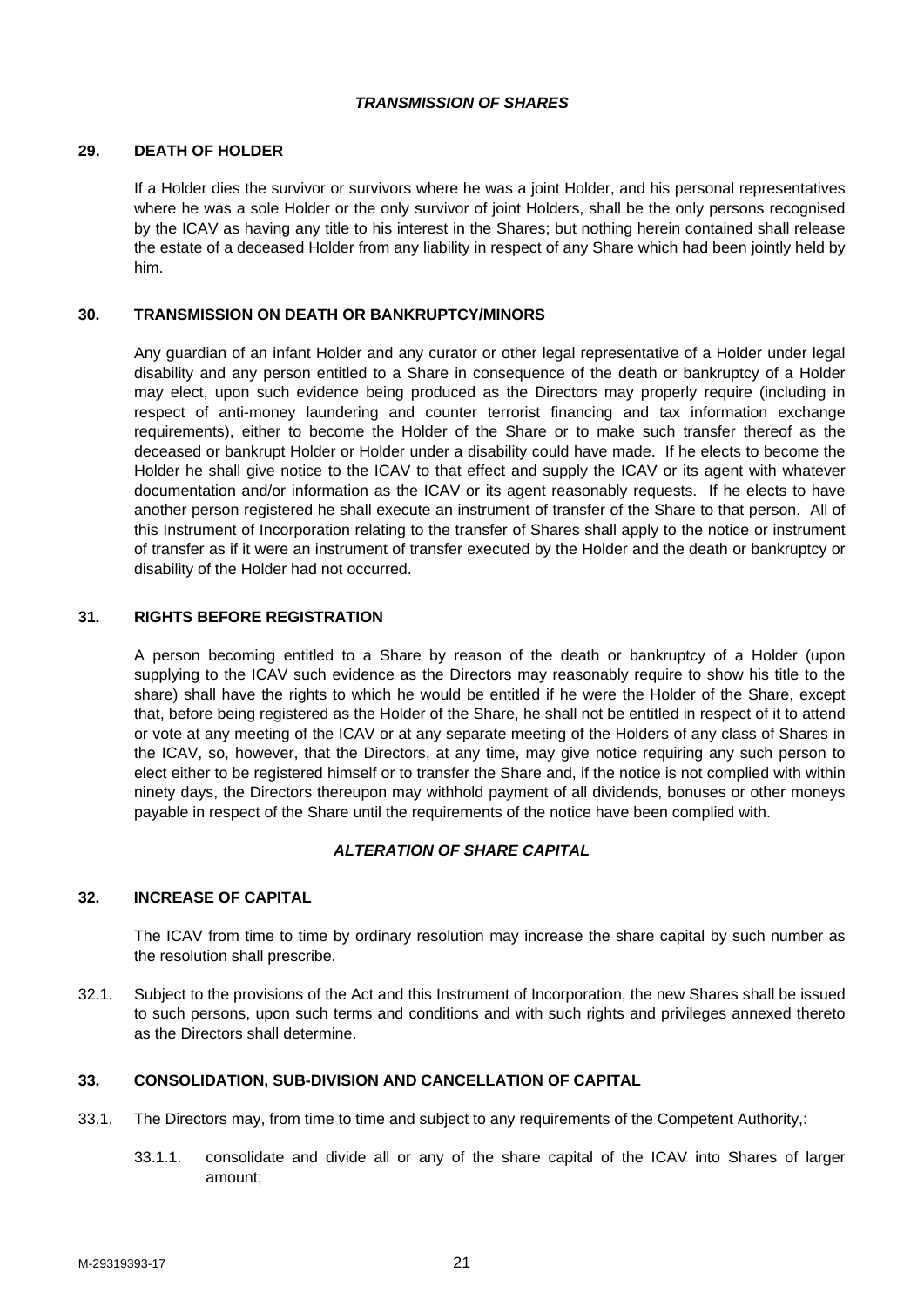- 33.1.2. subdivide the Shares, or any of them, into Shares of smaller amount or value, (and so that the resolution whereby any Share is sub-divided may determine that, as between the Holders of the Shares resulting from such sub-division, one or more of the Shares may have, as compared with the others, any such preferred, deferred or other rights or be subject to any such restrictions as the ICAV has power to attach to unissued or new Shares);
- 33.1.3. cancel any Shares which, at the date of the passing of the resolution, have not been taken or agreed to be taken by any person and reduce the amount of its authorised share capital by the amount of the Shares so cancelled.
- 33.2. Subject to any requirements of the Competent Authority, the ICAV may redenominate the currency of any class of Shares, provided that the Holders in the relevant class have been notified of the change.

#### *GENERAL MEETINGS*

#### **34. ANNUAL GENERAL MEETINGS**

- 34.1. Subject to clause 34.4, the ICAV shall hold in each year a general meeting as its annual general meeting in addition to any other meeting in that year and shall specify the meeting as such in the notice calling it.
- 34.2. Subject to clause 34.4, not more than fifteen months shall elapse between the date of one annual general meeting and that of the next **PROVIDED THAT** so long as the ICAV holds its first annual general meeting within eighteen months of its registration it need not hold it in the year of its registration or in the following year.
- 34.3. Subject to clause 34.4, subsequent annual general meetings shall be held once in each year.
- 34.4. The Directors may elect to dispense with the holding of an annual general meeting by giving at least sixty days' written notice to all the Holders.
- 34.5. An election under this clause 34.4 has effect for the year in which it is made and subsequent years, but does not affect any liability already incurred by reason of default in holding an annual general meeting but where an election under this clause 34.4 has effect for a year:
	- 34.5.1. one or more Holders holding, or together holding, not less than 1 per cent of the voting rights in the ICAV, or
	- 34.5.2. the Auditors,

may require the ICAV to hold an annual general meeting in that year by giving notice in writing to the ICAV in the previous year or at least one month before the end of that year and the ICAV shall hold the required meeting.

#### **35. EXTRAORDINARY GENERAL MEETINGS**

All general meetings other than annual general meetings shall be called extraordinary general meetings.

#### **36. CONVENING GENERAL MEETINGS**

The Directors may, whenever they think fit, convene general meetings. Extraordinary general meetings may also be convened on such requisition, or in default may be convened by such requisitionists, and in such manner as may be provided by the Act. If at any time there are not within the State sufficient Directors capable of acting to form a quorum, any Director or any Holder may convene an extraordinary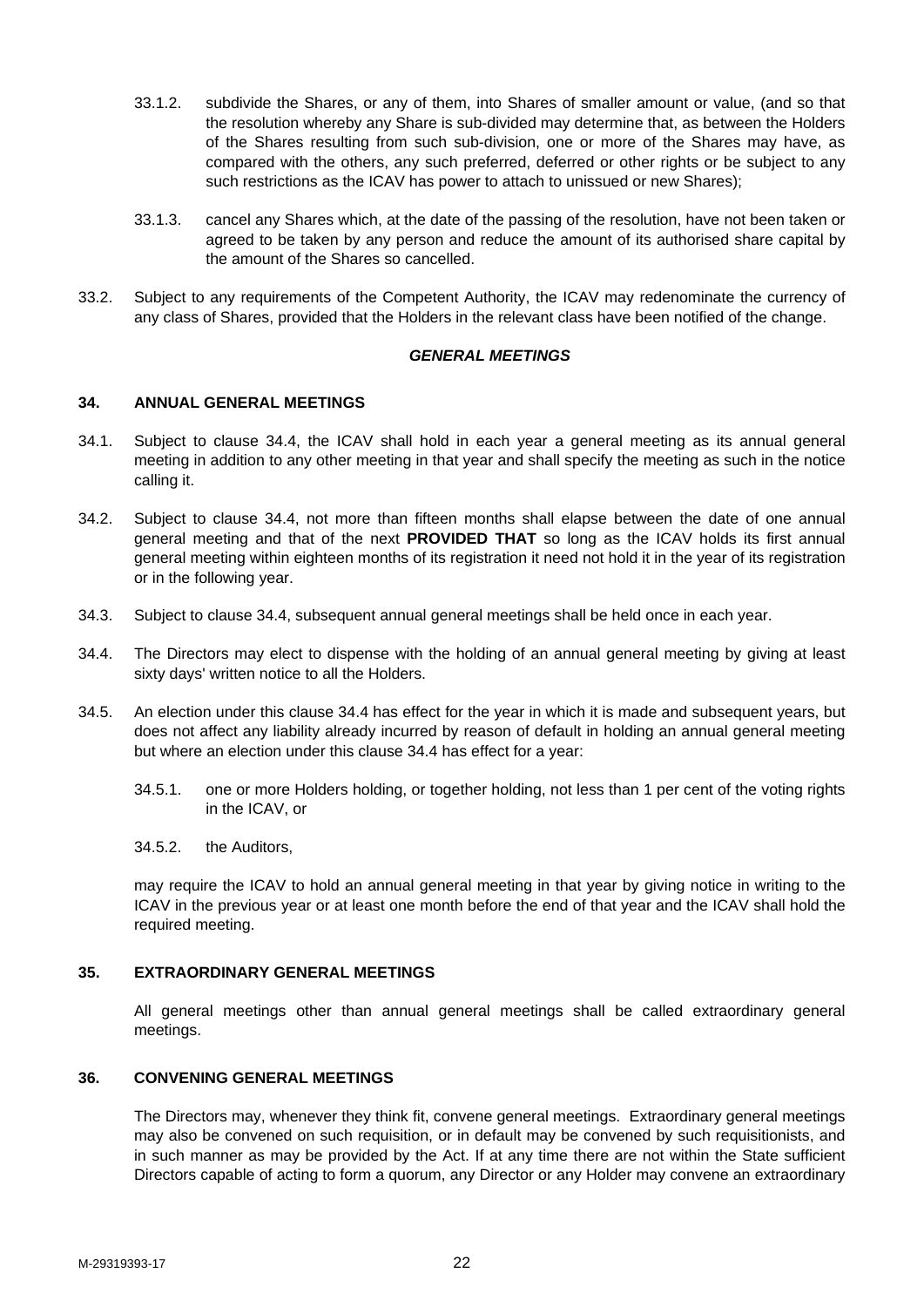general meeting in the same manner as nearly as possible as that in which general meetings may be convened by the Directors.

#### **37. NOTICE OF GENERAL MEETINGS**

- 37.1. Subject to the Directors resolving to allow a general meeting to be called by shorter notice and subject to such extended notice requirements as may be set out in the Act, an annual general meeting and an extraordinary general meeting called for the passing of a special resolution shall be called by at least twenty-one Clear Days' notice and all other extraordinary general meetings shall be called by at least fourteen Clear Days' notice.
- 37.2. Any notice convening a general meeting shall specify the time and place of the meeting and, in the case of special business, the general nature of that business and, in reasonable prominence, that a Holder entitled to attend and vote is entitled to appoint a proxy to attend, speak and vote in his place and that a proxy need not be a Holder. Subject to any restrictions imposed on any Shares, the notice shall be given to all the Holders and to the Directors and the Auditors.
- 37.3. The accidental omission to give notice of a meeting to, or the non-receipt of notice of a meeting by, any person entitled to receive notice shall not invalidate the proceedings at the meeting.

### *PROCEEDINGS AT GENERAL MEETINGS*

#### **38. QUORUM FOR GENERAL MEETINGS**

- 38.1. No business other than the appointment of a chairman shall be transacted at any general meeting unless a quorum of Holders is present at the time when the meeting proceeds to business. Except as provided in relation to an adjourned meeting, two persons entitled to vote upon the business to be transacted, each being a Holder or a proxy for a Holder or a duly authorised representative of a corporate Holder, shall be a quorum.
- 38.2. If such a quorum is not present within half an hour from the time appointed for the meeting, or if during a meeting a quorum ceases to be present, the meeting shall stand adjourned to the same day in the next week at the same time and place, or to such other day, time and place as the Directors may determine. If at the adjourned meeting such a quorum is not present within half an hour from the time appointed for the meeting, the meeting, if convened otherwise than by resolution of the Directors, shall be dissolved, but if the meeting shall have been convened by resolution of the Directors, one person entitled to be counted in a quorum present at the meeting shall be a quorum.

#### **39. SPECIAL BUSINESS**

All business shall be deemed special that is transacted at an extraordinary general meeting. All business that is transacted at an annual general meeting shall also be deemed special, with the exception of declaring a dividend, the consideration of the accounts, balance sheets and reports of the Directors and Auditors, the re-appointment of the retiring Auditors and the fixing of the remuneration of the Auditors.

### **40. CHAIRMAN OF GENERAL MEETINGS**

40.1. The chairman of the board of Directors or, in his absence, the deputy chairman (if any) or, in his absence, some other Director nominated by the Directors shall preside as chairman at every general meeting of the ICAV. If at any general meeting none of such persons shall be present within fifteen minutes after the time appointed for the holding of the meeting and willing to act, the Directors present shall elect one of their number to be chairman of the meeting and, if there is only one Director present and willing to act, he shall be chairman.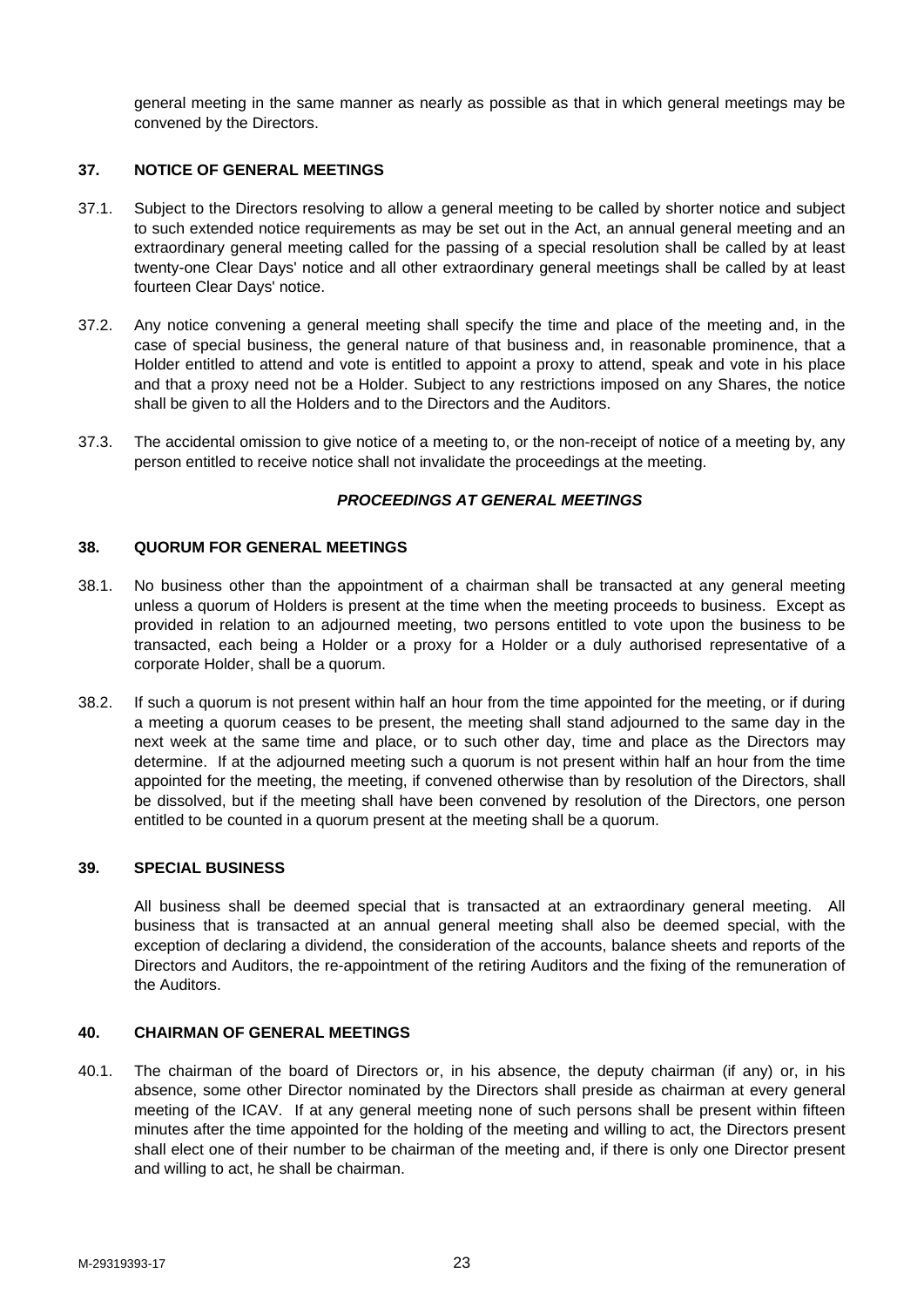40.2. If at any meeting no Director is willing to act as chairman or if no Director is present within fifteen minutes after the time appointed for holding the meeting, the Holders present (in person or by proxy or by representative) and entitled to vote shall choose one of the Holders (including his proxy or its duly authorised representative) personally present to be chairman of the meeting.

### **41. DIRECTORS' AND AUDITORS' RIGHT TO ATTEND GENERAL MEETINGS**

A Director shall be entitled, notwithstanding that he is not a Holder, to attend and speak at any general meeting and at any separate meeting of the Holders of any class of Shares in the ICAV. The Auditors shall be entitled to attend any general meeting and to be heard on any part of the business of the meeting which concerns them as the Auditors.

#### **42. ADJOURNMENT OF GENERAL MEETINGS**

The chairman, with the consent of a meeting at which a quorum is present, may (and if so directed by the meeting, shall) adjourn the meeting from time to time (or without assigning a day for the adjourned meeting) and from place to place, but no business shall be transacted at any adjourned meeting other than business which might properly have been transacted at the meeting had the adjournment not taken place. Where a meeting is adjourned without assigning a day for the adjourned meeting, the time and place for the adjourned meeting shall be fixed by the Directors. When a meeting is adjourned for fourteen days or more or without assigning a day for the adjourned meeting, at least seven Clear Days' notice shall be given specifying the time and meeting and the general nature of the business to be transacted. Save as aforesaid it shall not be necessary to give any notice of an adjourned meeting.

#### **43. DETERMINATION OF RESOLUTIONS**

At any general meeting a resolution put to the vote of the meeting shall be decided on a show of hands unless before, or on the declaration of the result of, the show of hands a poll is duly demanded. Unless a poll is so demanded a declaration by the chairman that a resolution has been carried or carried unanimously, or by a particular majority, or lost, or not carried by a particular majority and an entry to that effect in the minutes of the meeting shall be conclusive evidence of the fact without proof of the number or proportion of the votes recorded in favour of or against the resolution. The demand for a poll may be withdrawn before the poll is taken but only with the consent of the chairman, and a demand so withdrawn shall not be taken to have invalidated the result of a show of hands declared before the demand was made.

#### **44. ENTITLEMENT TO DEMAND POLL**

- 44.1. A poll may be demanded:
	- 44.1.1. by the chairman of the meeting;
	- 44.1.2. by at least two Holders present (in person or by proxy) having the right to vote at the meeting; or
	- 44.1.3. by any Holder or Holders present (in person or by proxy) representing not less than onetenth of the total voting rights of all the Holders having the right to vote at the meeting.

## **45. TAKING OF A POLL**

45.1. Save as provided in clause 45.2, a poll shall be taken in such manner as the chairman directs and he may appoint scrutineers (who need not be Holders) and fix a time and place for declaring the result of the poll. The result of the poll shall be deemed to be the resolution of the meeting at which the poll was demanded.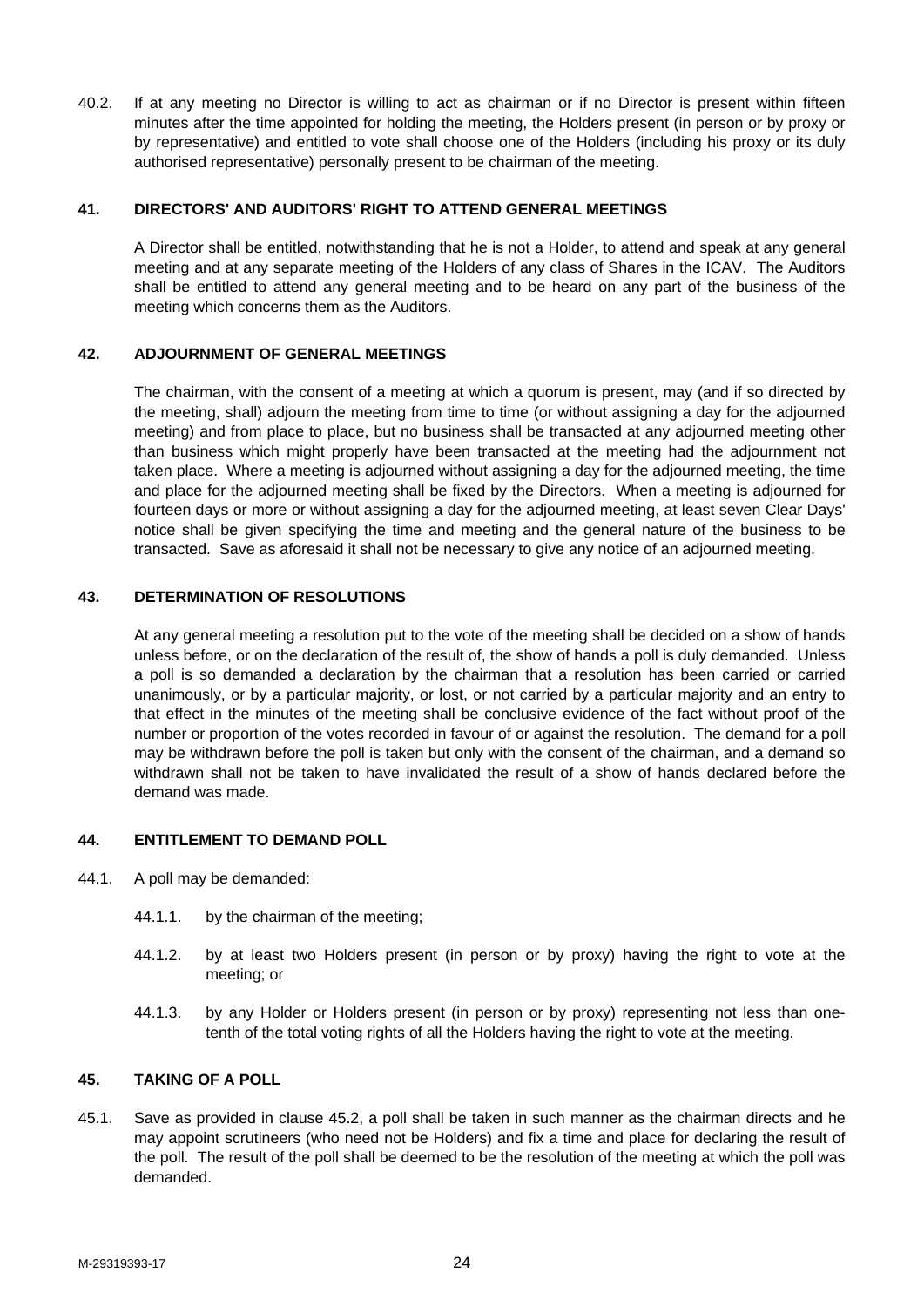- 45.2. A poll demanded on the election of a chairman or on a question of adjournment shall be taken forthwith. A poll demanded on any other question shall be taken either forthwith or at such time (not being more than thirty days after the poll is demanded) and place as the chairman of the meeting may direct. The demand for a poll shall not prevent the continuance of a meeting for the transaction of any business other than the question on which the poll was demanded. If a poll is demanded before the declaration of the result of a show of hands and the demand is duly withdrawn, the meeting shall continue as if the demand had not been made.
- 45.3. No notice need be given of a poll not taken forthwith if the time and place at which it is to be taken are announced at the meeting at which it is demanded. In any other case at least seven Clear Days' notice shall be given specifying the time and place at which the poll is to be taken.

### **46. VOTES OF HOLDERS**

- 46.1. When the Shares in question carry voting rights in respect of a particular matter, votes may be given either personally or by proxy. Subject to any rights or restrictions for the time being attached to any class or classes of Shares:
	- 46.1.1. on a show of hands every Holder, who is present in person or by proxy, shall have one vote and the Holder(s) of Subscriber Shares present in person or by proxy shall have one vote in respect of all the Subscriber Shares in issue;
	- 46.1.2. on a poll every Holder present in person or by proxy shall have one vote for every Share of which he is the Holder and every Holder of a Subscriber Share present in person or by proxy shall have one vote in respect of his holding of Subscriber Shares;
	- 46.1.3. on a poll of all the Holders of Shares in a Fund, where there is more than one class of Shares in existence in that Fund, the voting rights of such Holders may at the discretion of the Directors be adjusted in such manner, determined by the Directors, so as to reflect the most recently calculated price at which the shares of each of the classes in question may be repurchased by the ICAV; and
	- 46.1.4. a Holder or Holders who hold a fraction of a Share may not exercise any voting rights, whether on a show of hands or on a poll, in respect of such fraction of a Share.

### **47. WRITTEN RESOLUTIONS**

A resolution in writing executed whether in manuscript, electronic or other form, by or on behalf of such percentage of Holders, as may be specified in the notice to Holders of such resolution who would have been entitled to vote upon it if it had been proposed at a meeting of Holders at which he was present shall be as effective as if it had been passed at a general meeting duly convened and held and may consist of several instruments in the like form each executed by or on behalf of one or more Holders. In the case of a corporation a resolution in writing may be signed on its behalf by a director or the secretary thereof or by its duly appointed attorney or duly authorised representative.

### **48. CHAIRMAN'S CASTING VOTE**

Where there is an equality of votes, whether on a show of hands or on a poll, the chairman of the meeting at which the show of hands takes place or at which the poll is demanded shall be entitled to a casting vote in addition to any other vote he may have.

## **49. VOTING BY JOINT HOLDERS**

Where there are joint Holders of a Share, the vote of the senior who tenders a vote, whether in person or by proxy, in respect of such Share shall be accepted to the exclusion of the votes of the other joint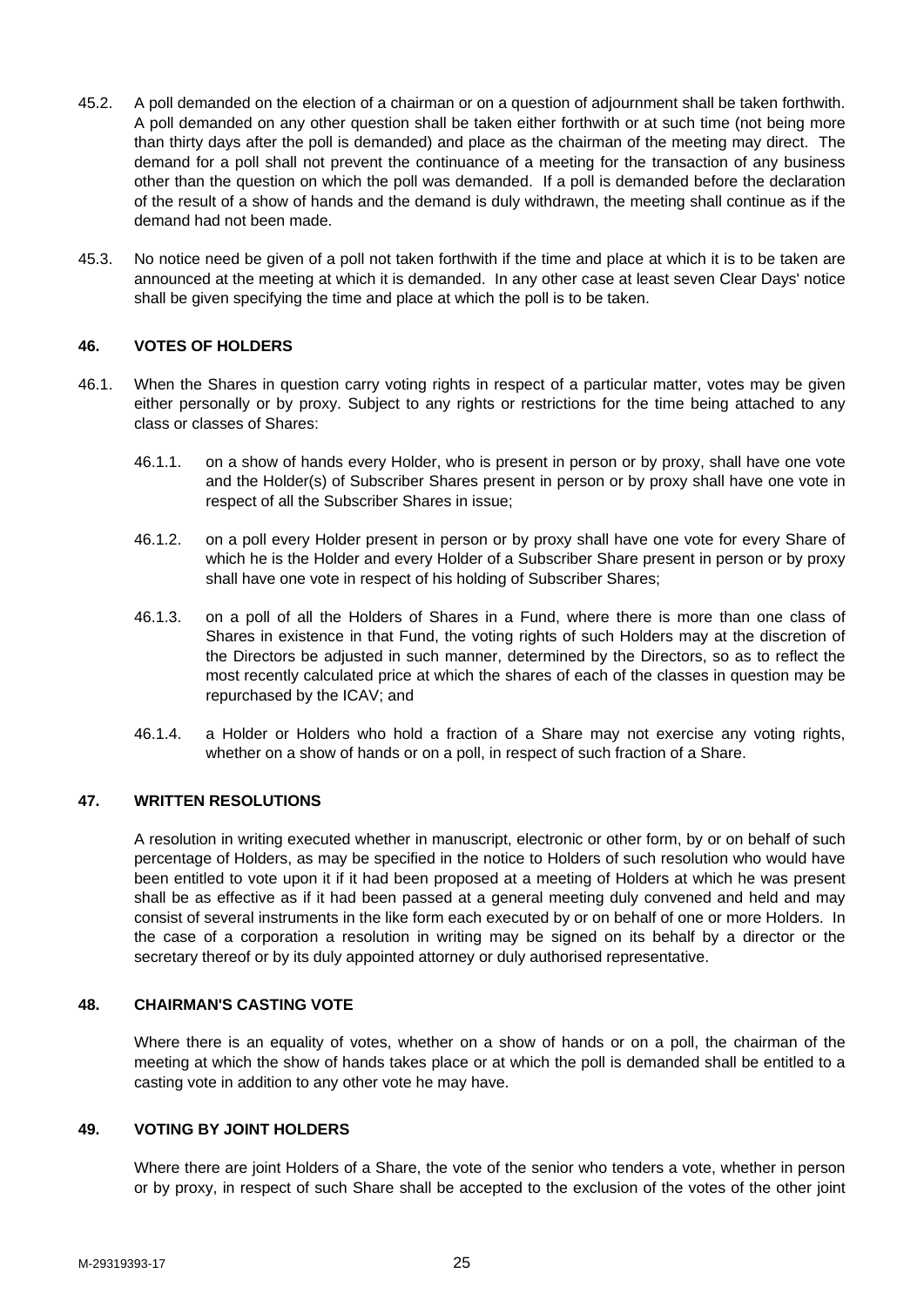Holders and for this purpose seniority shall be determined by the order in which the names of the Holders stand in the Register in respect of the Share.

#### **50. VOTING BY INCAPACITATED HOLDERS**

A Holder of unsound mind, or in respect of whom an order has been made by any court having jurisdiction (whether in the State or elsewhere) in matters concerning mental disorder, may vote, whether on a show of hands or on a poll, by his committee, receiver, guardian or other person appointed by that court and any such committee, receiver, guardian or other person may vote by proxy on a show of hands or on a poll. Evidence to the satisfaction of the Directors of the authority of the person claiming to exercise the right to vote shall be deposited at the Office or at such other place as is specified in accordance with this Instrument of Incorporation for the deposit of instruments of proxy by such time as the Directors may determine before the time appointed for holding the meeting or adjourned meeting at which the right to vote is to be exercised and in default the right to vote shall not be exercisable.

#### **51. RESTRICTION OF VOTING RIGHTS**

- 51.1. If at any time the Directors shall determine that a Specified Event (as defined in clause 51.5) shall have occurred in relation to any Share or Shares the Directors may serve a notice to such effect on the Holder or Holders thereof. Upon the service of any such notice (in this Instrument of Incorporation referred to as a **restriction notice**) no Holder or Holders of the Share or Shares specified in such restriction notice shall be entitled, for so long as such restriction notice shall remain in force, to attend or vote at any general meeting, either personally or by proxy.
- 51.2. A restriction notice shall be cancelled by the Directors as soon as reasonably practicable, but in any event not later than forty-eight hours, after the Holder or Holders concerned shall have remedied the default by virtue of which the Specified Event shall have occurred. A restriction notice shall automatically cease to have effect in respect of any Share transferred upon registration of the relevant transfer provided that a restriction notice shall not cease to have effect in respect of any transfer where no change in the beneficial ownership of the Share shall occur and for this purpose it shall be assumed that no such change has occurred where a transfer form in respect of the Share is presented for registration having been stamped at a reduced rate of stamp duty by virtue of the transferor or transferee claiming to be entitled to such reduced rate as a result of the transfer being one where no beneficial interest passes.
- 51.3. The Directors shall cause a notation to be made in the Register against the name of any Holder or Holders in respect of whom a restriction notice shall have been served indicating the number of Shares specified in such restriction notice and shall cause such notation to be deleted upon cancellation or cessation of such restriction notice.
- 51.4. Any determination of the Directors and any notice served by them pursuant to the provisions of this clause shall be conclusive as against the Holder or Holders of any Share and the validity of any notice served by the Directors in pursuance of this clause shall not be questioned by any person.
- 51.5. For the purpose of this Instrument of Incorporation the expression **Specified Event** in relation to any Share shall mean the failure by the Holder thereof or any of the Holders thereof to comply, to the satisfaction of the Directors, with all or any of the terms of clause 10 in respect of any notice or notices given to the Holder or any of the Holders thereunder.

### **52. TIME FOR OBJECTION TO VOTING**

No objection shall be raised to the qualification of any voter except at the meeting or adjourned meeting at which the vote objected to is tendered and every vote not disallowed at such meeting shall be valid. Any such objection made in due time shall be referred to the chairman of the meeting whose decision shall be final and conclusive.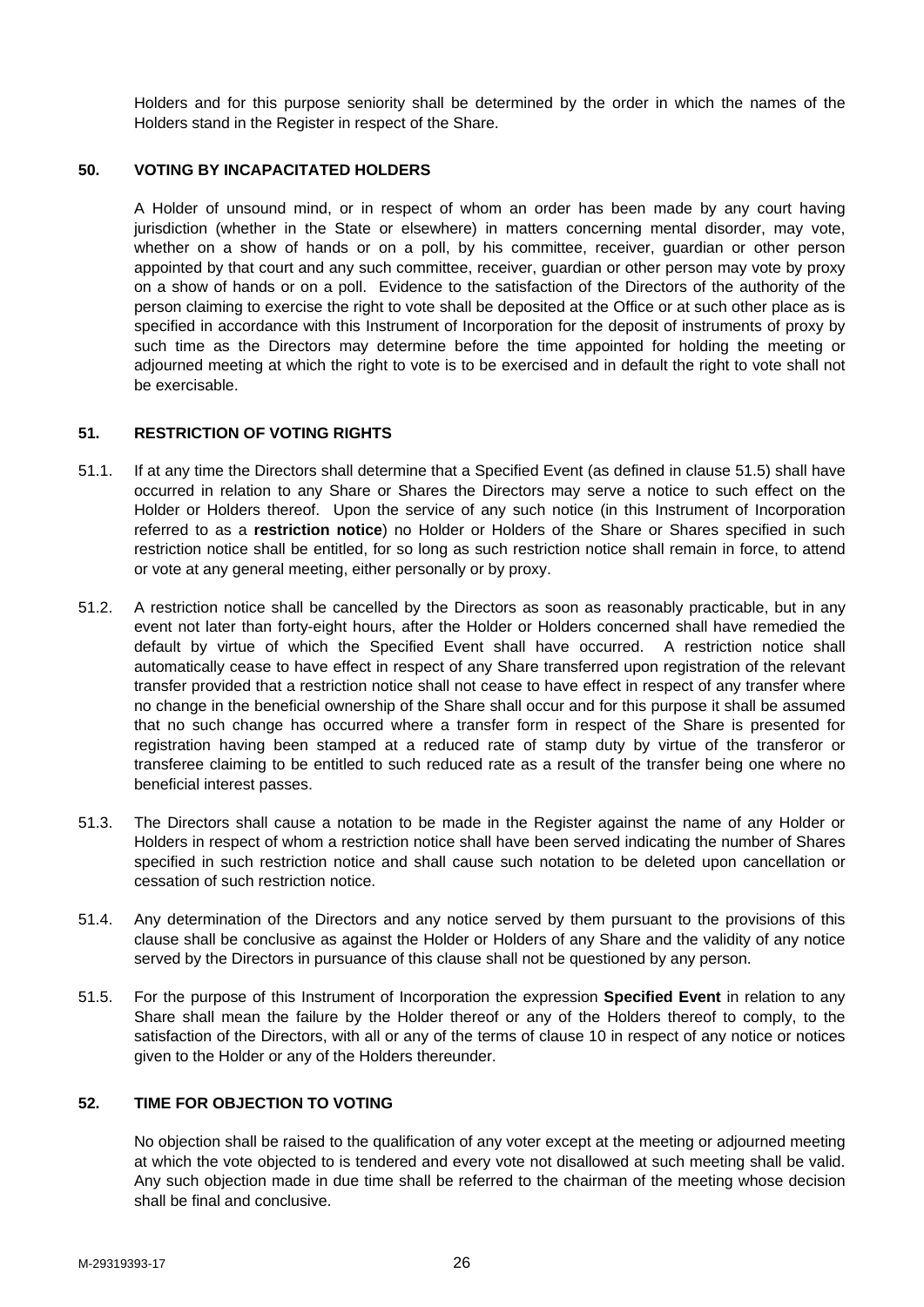## **53. APPOINTMENT OF PROXY**

Every Holder entitled to attend and vote at a general meeting may appoint a proxy to attend, speak and vote on his behalf. The instrument appointing a proxy shall be in writing in any usual form or in any other form which the Directors may approve and shall be executed by or on behalf of the Holder. The signature on such instrument need not be witnessed. A body corporate may execute a form of proxy under Seal or under the hand of a duly authorised officer thereof. A proxy need not be a Holder.

## **54. BODIES CORPORATE ACTING BY REPRESENTATIVES AT MEETINGS**

Any body corporate which is a Holder may by resolution of its directors or other governing body authorise such person as it thinks fit to act as its representative at any meeting of the ICAV or of any class of Holders of the ICAV and the person so authorised shall be entitled to exercise the same powers on behalf of the body corporate which he represents as that body corporate could exercise if it were an individual Holder.

### **55. DEPOSIT OF PROXY INSTRUMENTS**

The instrument appointing a proxy and any authority under which it is executed or a copy, certified by a notary or in some other way approved by the Directors, shall be deposited at the Office or (at the option of the Holder) at such other place or places (if any) as may be specified for that purpose in or by way of note to the notice convening the meeting or adjourned meeting at such time and in such manner as may be determined by the Directors before the time appointed for the holding of the meeting or adjourned meeting or (in the case of a poll taken otherwise than at or on the same day as the meeting or adjourned meeting) for the taking of the poll at which it is to be used, and in default shall not be treated as valid. Provided that an instrument of proxy relating to more than one meeting (including any adjournment thereof) having once been so delivered for the purposes of any meeting shall not require to be delivered again for the purposes of any subsequent meeting to which it relates.

### **56. ELECTRONIC PROXY**

Notwithstanding anything contained in this Instrument of Incorporation, in relation to any Shares, the Directors may from time to time permit appointments of proxies to be made by electronic means (including without limitation by means of Electronic Communication generated and sent by Holders to the ICAV or its agent via a website for this purpose using identification numbers communicated by or on behalf of the ICAV to each Holder) in such manner or form and subject to such terms, conditions or restrictions as the Directors may determine or approve from time to time in their absolute discretion. Subject as aforesaid, the ICAV and its Directors, Secretary or officers shall not be compelled to accept or receive any instrument appointing a proxy in accordance with this clause until such time as the Directors shall have advised (pursuant to any terms and conditions of Electronic Communication or otherwise) the Holder in writing of the manner, form and restrictions (if any) concerning how such appointment may be made. The Directors may prescribe the method of determining the time at which any such appointment of a proxy is to be treated as received by the ICAV. The Directors may treat any such appointment which purports to be or is expressed to be sent on behalf of a Holder as sufficient evidence of the authority of the person sending that instruction to send it on behalf of that Holder.

For the purposes of this clause 56, the place to which the appointment of proxy should be delivered by the Holder shall be such number or address (including any number or address used for the purpose of communication by way of electronic mail or other Electronic Communication) of the ICAV as is notified by the Directors to the Holders whether by way of note to the notice convening the meeting or otherwise.

### **57. EFFECT OF PROXY INSTRUMENTS**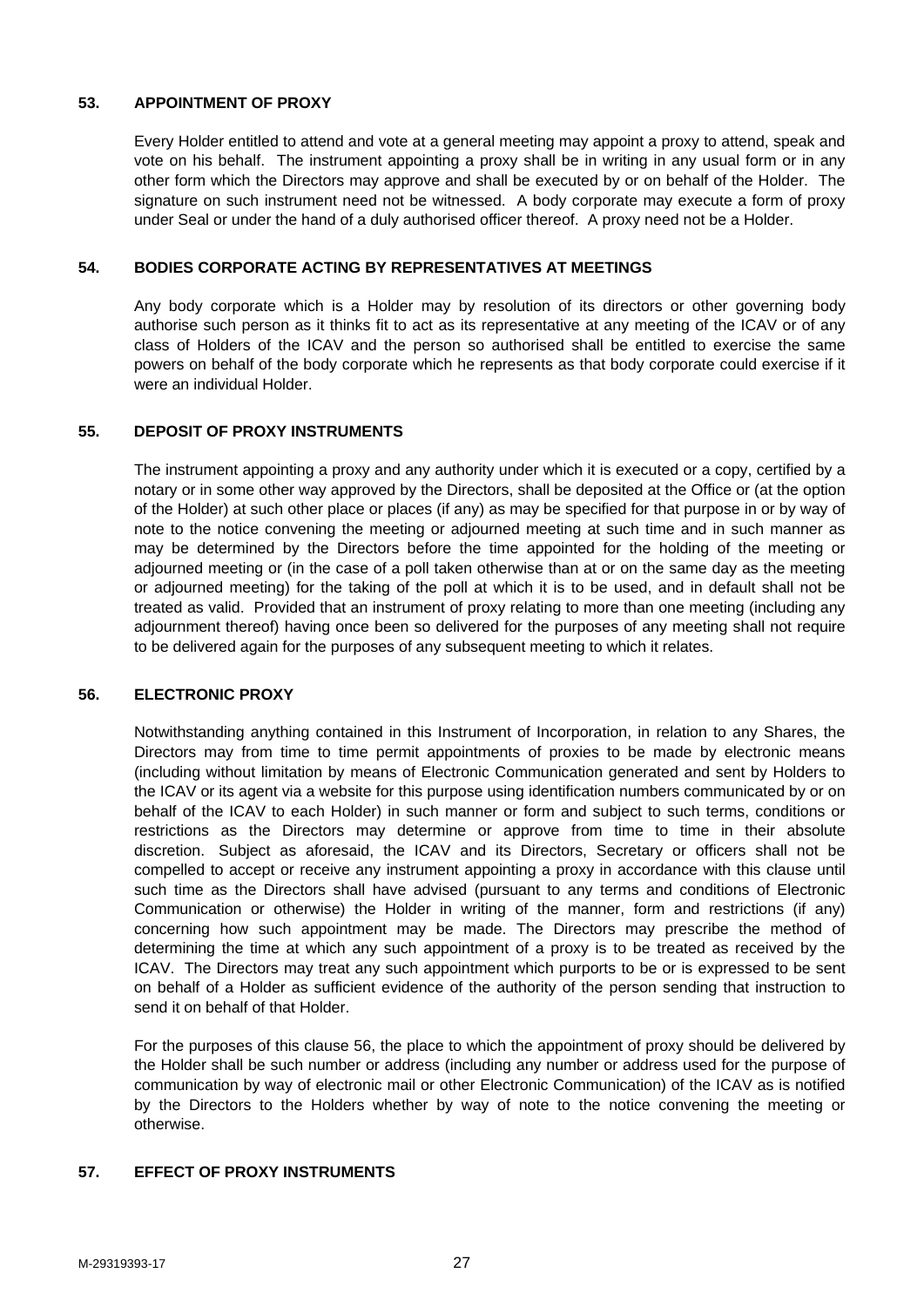Deposit of an instrument of proxy in respect of a meeting or adjourned meeting shall not preclude a Holder from attending and voting at the meeting or at any adjournment thereof. The instrument appointing a proxy shall be valid, unless the contrary is stated therein, as well for any adjournment of the meeting as for the meeting to which it relates.

## **58. EFFECT OF REVOCATION OF PROXY OR OF AUTHORISATION**

- 58.1. A vote given or poll demanded in accordance with the terms of an instrument of proxy or a resolution authorising a representative to act on behalf of a body corporate shall be valid notwithstanding the death or insanity of the principal, or the revocation of the instrument of proxy or of the authority under which the instrument of proxy was executed or of the resolution authorising the representative to act or transfer of the Share in respect of which the instrument of proxy or the authorisation of the representative to act was given, provided that no intimation in writing of such death, insanity, revocation or transfer shall have been received by the ICAV at the Office at least one hour before the commencement of the meeting or adjourned meeting at which the instrument of proxy is used or at which the representative acts.
- 58.2. The Directors may send, at the expense of the ICAV, by post or otherwise, to the Holders instruments of proxy (with or without stamped envelopes for their return) for use at any general meeting or at any class meeting, either in blank or nominating any one or more of the Directors or any other persons in the alternative. If for the purpose of any meeting, invitations to appoint as proxy a person or one of a number of persons specified in the invitations are issued at the expense of the ICAV, such invitations shall be issued to all (and not to some only) of the Holders entitled to be sent a notice of the meeting and to vote thereat by proxy.

## **59. CLASS MEETINGS**

Save as otherwise provided in this Instrument of Incorporation, the provisions of clauses 33 to 58 shall apply mutatis mutandis to class meetings and meetings of Holders of Shares in a Fund as they apply to general meetings with the proviso that if only one Holder is entitled to attend and vote at a class meeting or at a meetings of Holders of Shares in a Fund, that one person entitled to vote upon the business to be transacted, whether as a Holder or a proxy for a Holder or a duly authorised representative of a corporate Holder, shall be a quorum.

#### *DIRECTORS*

### **60. NUMBER OF DIRECTORS**

Unless otherwise determined by the ICAV in general meeting the number of Directors shall not be less than two. At least two directors shall, at all times, be resident in Ireland for Irish tax purposes and the majority of directors shall not be resident in the United Kingdom for tax purposes. The continuing Directors may act notwithstanding any vacancy in their body, provided that if the number of the Directors is reduced below the prescribed minimum the remaining Director or Directors shall appoint forthwith an additional Director or additional Directors to make up such minimum or shall convene a general meeting of the ICAV for the purpose of making such appointment. If there be no Director or Directors able or willing to act then any two shareholders may summon a general meeting for the purpose of appointing Directors.

### **61. SHARE QUALIFICATION**

A Director shall not be required to hold any Shares in the ICAV.

### **62. APPOINTMENT OF DIRECTORS BY THE BOARD**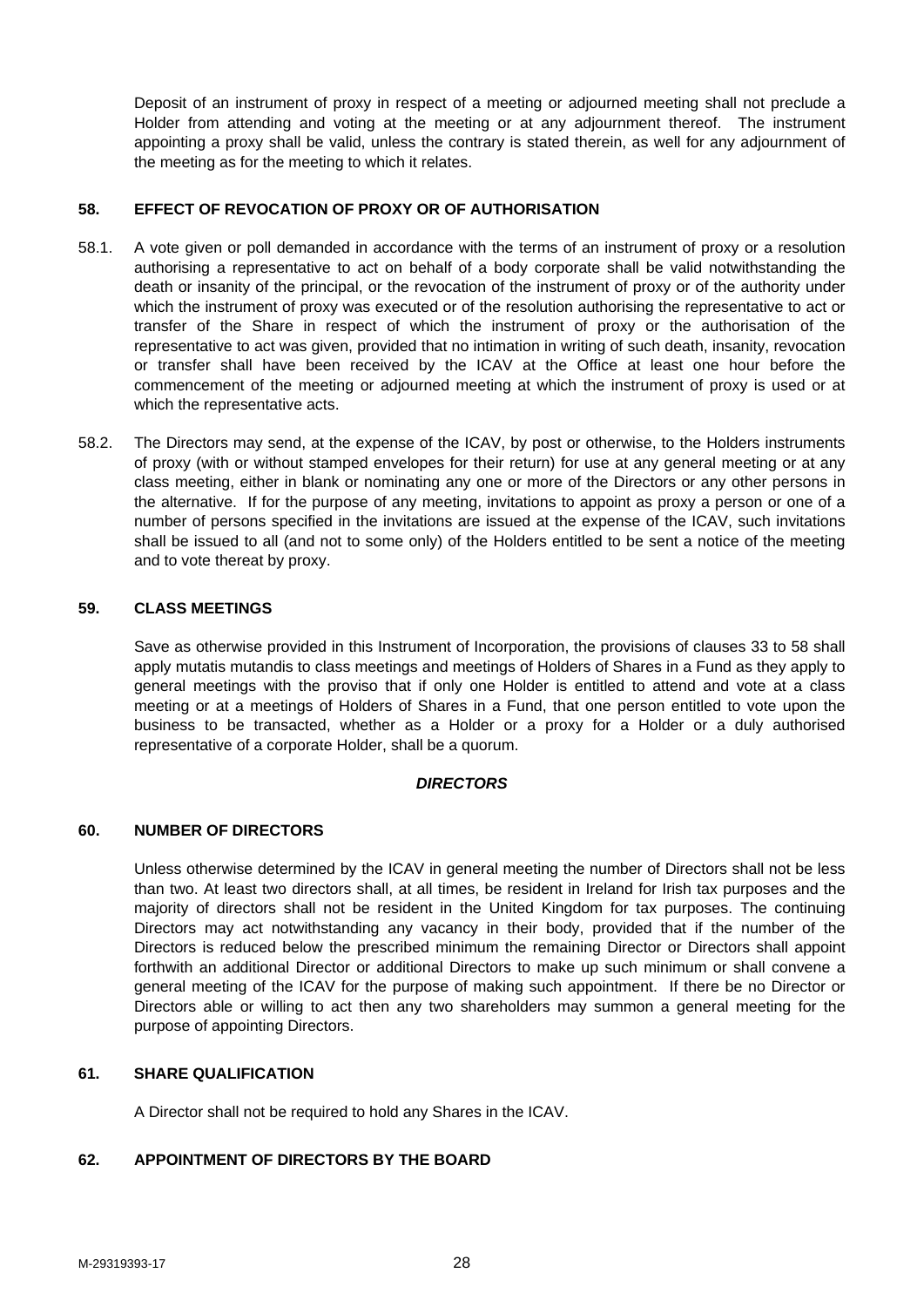The Directors shall have power at any time and from time to time, with the prior approval of the Competent Authority and subject to such requirements as may be imposed by the Competent Authority under the Act or any other enactment, to appoint any person to be a Director, either to fill a casual vacancy or as an addition to the existing Directors.

#### **63. APPOINTMENT OF DIRECTORS AT A GENERAL MEETING**

At a general meeting a motion for the appointment of two or more persons as Directors by a single resolution shall not be made unless a resolution that it shall be so made has been first agreed to by the meeting without any vote being given against it.

## **64. ORDINARY REMUNERATION OF DIRECTORS**

Unless and until otherwise determined from time to time by the ICAV in general meeting, the ordinary remuneration of each Director shall be determined from time to time by resolution of the Directors.

#### **65. SPECIAL REMUNERATION OF DIRECTORS**

Any Director who holds any executive office (including for this purpose the office of chairman or deputy chairman) or who serves on any committee, or who otherwise performs services which in the opinion of the Directors are outside the scope of the ordinary duties of a Director, may be paid such extra remuneration by way of salary, commission or otherwise as the Directors may determine.

No Director shall receive payment by way of compensation for loss of office or as consideration for retirement from office unless such payment is made in accordance with the requirements of the Act.

#### **66. EXPENSES OF DIRECTORS**

The Directors may be paid all travelling, hotel and other expenses properly incurred by them in connection with their attendance at meetings of Directors or committees established by the Directors or general meetings or separate meetings of the Holders of any class of Shares of the ICAV or otherwise in connection with the discharge of their duties.

### **67. ALTERNATE DIRECTORS**

- 67.1. Any Director may, with the prior approval of the Competent Authority, as required and subject to such requirements as may be imposed by the Competent Authority under the Act or any other enactment, appoint by writing under his hand any person (including another Director) to be his alternate (provided that where the Director is resident in Ireland for tax purposes, then any such alternate shall be resident in Ireland for tax purposes). Any such authority may be sent by delivery, post, facsimile, electronic mail or any other means of communication approved by the Directors and may bear a printed, facsimile or electronic signature of the Director giving such authority.
- 67.2. An alternate Director shall be entitled to receive notices of all meetings of the Directors and of all meetings of committees established by the Directors of which his appointor is a member, to attend and vote at any such meeting at which the Director appointing him is not personally present and in the absence of his appointor to exercise all the powers, rights, duties and authorities of his appointor as a Director (other than the right to appoint an alternate hereunder).
- 67.3. Save as otherwise provided in this Instrument of Incorporation, an alternate Director shall be deemed for all purposes to be a Director and shall alone be responsible for his own acts and defaults and he shall not be deemed to be the agent of the Director appointing him. The remuneration of any such alternate Director shall be payable out of the remuneration paid to the Director appointing him and shall consist of such portion of the remuneration of the Director as shall be agreed between the alternate and the Director appointing him.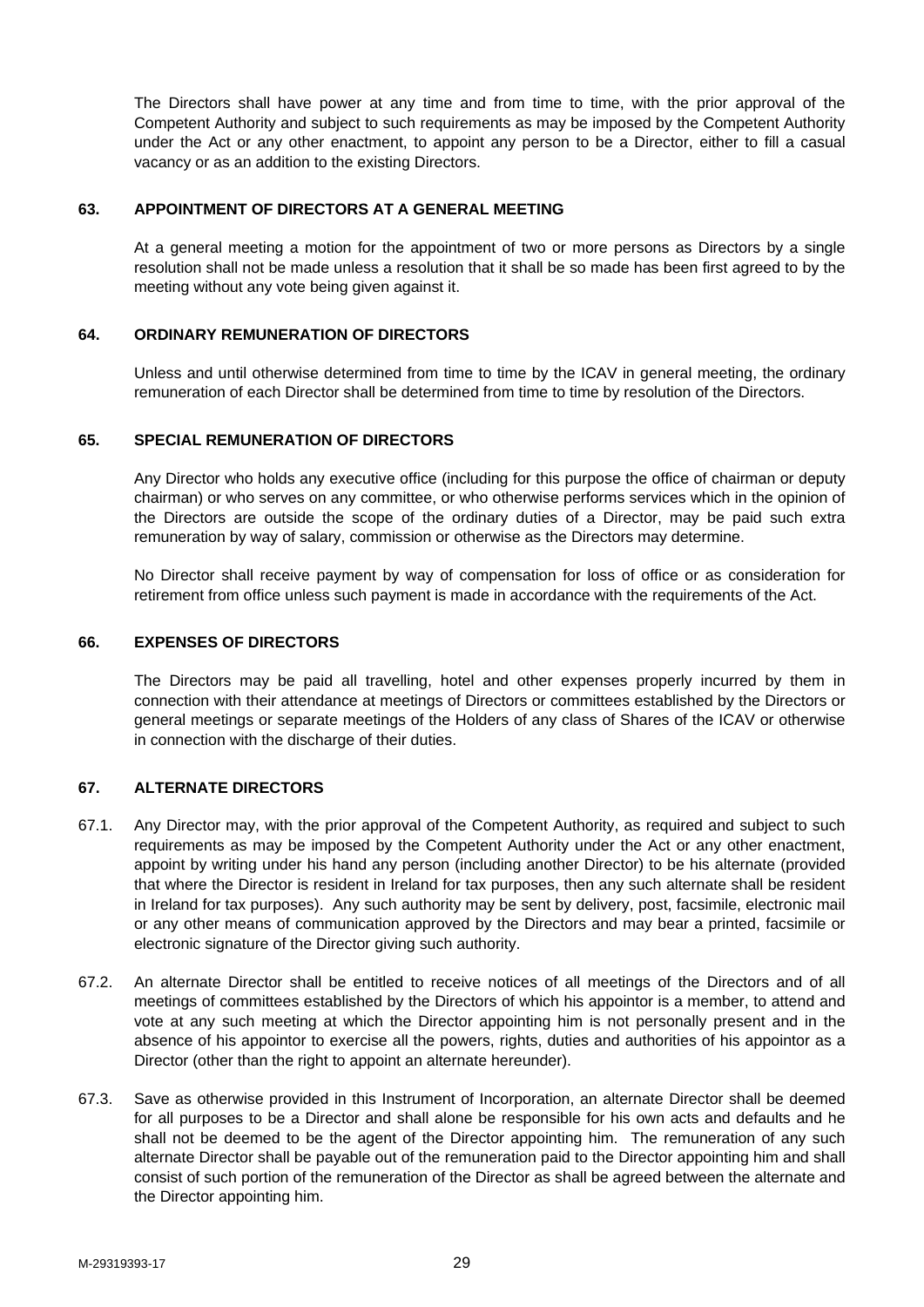- 67.4. A Director may revoke at any time the appointment of any alternate appointed by him. If a Director shall die or cease to hold the office of Director the appointment of his alternate shall thereupon cease and determine but if a Director retires but is reappointed or deemed to have been re-appointed at the meeting at which he retires, any appointment of an alternate Director made by him which was in force immediately prior to his retirement shall continue after his reappointment.
- 67.5. Any appointment or revocation by a Director under this clause 67 shall be effected by notice in writing given under his hand to the Secretary or deposited at the Office or in any other manner approved by the Directors.

## *POWERS OF DIRECTORS*

## **68. DIRECTORS' POWERS**

- 68.1. Subject to the provisions of the Act, the UCITS Regulations and this Instrument of Incorporation and to any directions by the Holders given by ordinary resolution, not being inconsistent with this Instrument of Incorporation, the UCITS Regulations or with the Act, the business of the ICAV shall be managed by the Directors who may do all such acts and things and exercise all the powers of the ICAV as are not by the Act, the UCITS Regulations or by this Instrument of Incorporation required to be done or exercised by the ICAV in general meeting. Without prejudice to the generality of the foregoing, the Directors may exercise all powers of the ICAV in relation to the investment of the Assets in accordance with clause 20 of Schedule 1.
- 68.2. No alteration of the Instrument of Incorporation and no such direction shall invalidate any prior act of the Directors which would have been valid if that alteration had not been made or that direction had not been given. The powers given by this clause shall not be limited by any special power given to the Directors by this Instrument of Incorporation and a meeting of Directors at which a quorum is present may exercise all powers exercisable by the Directors.

### **69. POWER TO DELEGATE TO A COMMITTEE**

Without prejudice to the generality of clause 68, the Directors may delegate any of their powers to any committee whether or not consisting of Directors. Any such delegation may be made subject to any conditions the Directors may impose, and either collaterally with or to the exclusion of their own powers and may be revoked. Subject to any such conditions, the proceedings of a committee with two or more members shall be governed by the provisions of this Instrument of Incorporation regulating the proceedings of Directors so far as they are capable of applying.

### **70. APPOINTMENT OF ATTORNEYS / AGENTS / DELEGATES / DEPOSITARY**

- 70.1. The Directors, from time to time and at any time by power of attorney under Seal or otherwise, may appoint any company, firm or person or fluctuating body of persons, whether nominated directly or indirectly by the Directors, to be the attorney or agent or delegate of the ICAV for such purposes and with such powers, authorities and discretions (not exceeding those vested in or exercisable by the Directors under this Instrument of Incorporation ) and for such period and subject to such conditions as they may think fit. Any such appointment may contain such provisions for the protection of persons dealing with any such appointee as the Directors may think fit, may contain indemnities in favour of any appointee and may authorise any such appointee to sub-delegate all or any of the powers, authorities and discretion vested in him.
- 70.2. Without prejudice to the generality of the foregoing, the Directors may, with the prior approval of the Competent Authority appoint a manager and in accordance with the requirements of the Competent Authority appoint an investment manager, and/or investment adviser, administrator and/or other similar entity to manage and/or advise on the investment of the Assets and/or the administration of the ICAV or a prime broker on such terms and conditions as the Directors may deem fit. The remuneration and expenses of such appointees may be charged to the ICAV.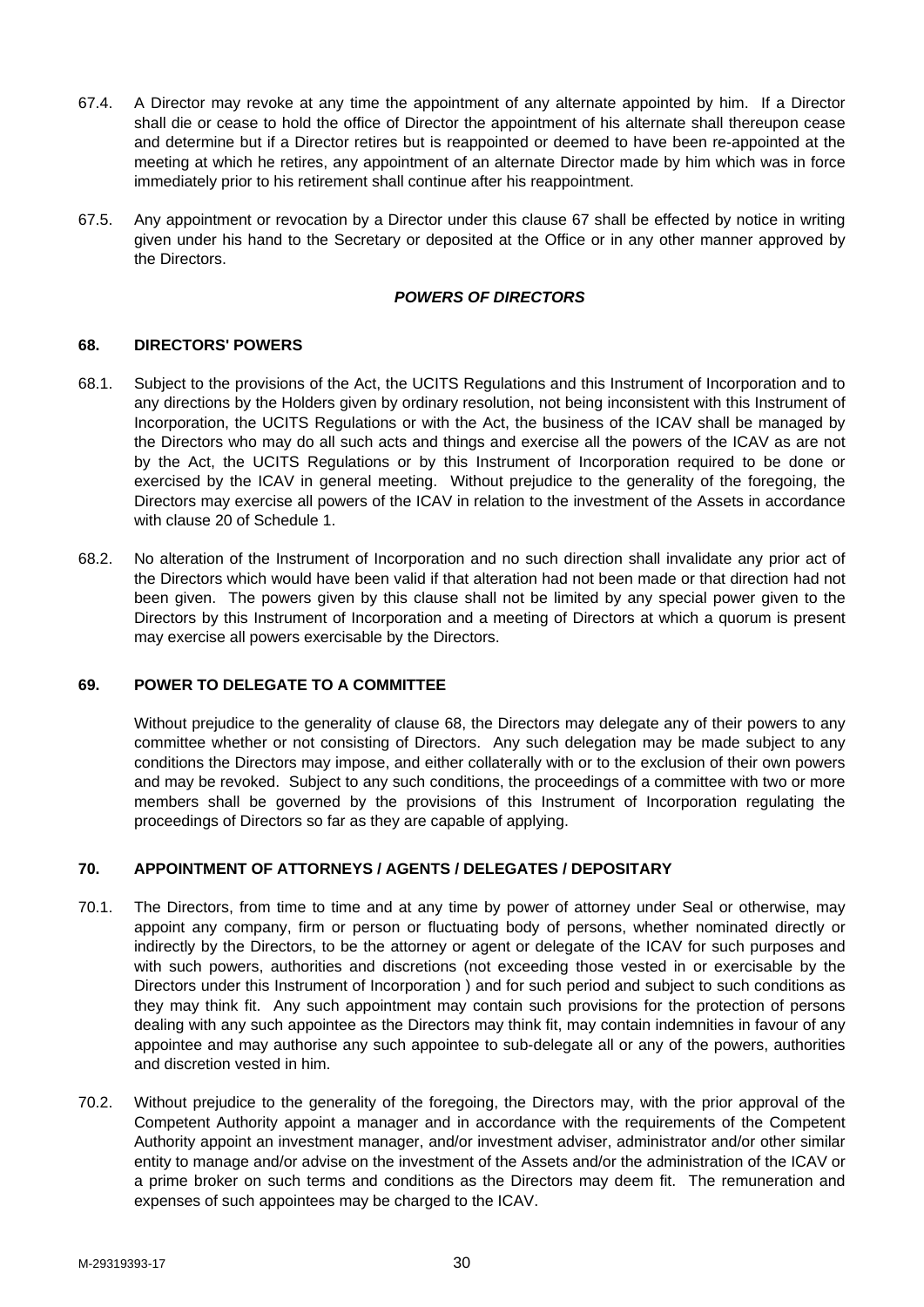- 70.3. Notwithstanding the generality of clause 70.1 above the Directors may appoint an agent for the purposes of exercising their power to allot relevant securities in accordance with the provisions of clause 7.
- 70.4. The Directors shall appoint a Depositary to all of the Assets (including cash) of the ICAV in accordance with the provisions of clauses 21 to 24 of Schedule 1.
- 70.5. Any dealings (including, but not limited to, dealing in shares of the ICAV) by any person referred to in this clause 70 will be subject to such rules and conditions as may be laid down by the Competent Authority from time to time.
- 70.6. Subject to the prior approval of the Competent Authority and in accordance with the terms of any management agreement between the ICAV and the manager for the time being of the ICAV, the manager may retire or be removed and a new manager appointed by the Directors having regard to the interest of Holders.

### **71. BORROWING POWERS**

Subject to the Act, the Directors may exercise all the powers of the ICAV to borrow or raise money (including employing leverage) and to mortgage, charge or transfer its undertaking, property and assets (both present and future), and uncalled capital or any part thereof and to issue debentures, debenture stock and other securities, whether outright or as collateral security for any debt, liability or obligation of the ICAV provided that all such borrowings and any such transfer of assets shall be within the limits and conditions laid down by the Competent Authority.

#### *APPOINTMENT AND RETIREMENT OF DIRECTORS*

#### **72. NO RETIREMENT BY ROTATION**

No Director will be required to retire by rotation.

#### **73. ELIGIBILITY FOR APPOINTMENT**

To be eligible for appointment as a Director at a general meeting of the ICAV, a person must be recommended by the Directors or, not less than six (6) nor more than thirty (30) Clear Days before the date appointed for the meeting, notice executed by a Holder qualified to vote at the meeting must have been given to the ICAV of the intention to propose that person for appointment stating the particulars which would be required, if he were so appointed, to be included in the ICAV's register of Directors together with notice executed by that person of his willingness to be appointed.

#### **74. NO RETIREMENT ON ACCOUNT OF AGE**

No Director will be required to retire on account of age.

#### **75. APPOINTMENT OF ADDITIONAL DIRECTORS**

- 75.1. Subject as aforesaid, the ICAV by ordinary resolution may appoint a person to be a Director either to fill a vacancy or as an additional Director.
- 75.2. The Directors may appoint a person who is willing to act to be a Director, either to fill a vacancy or as an additional Director, provided that the appointment does not cause the number of Directors to exceed any number as fixed by or in accordance with these clauses as the maximum number of Directors. Any Director so appointed shall not be required to retire at any subsequent annual general meeting of the ICAV.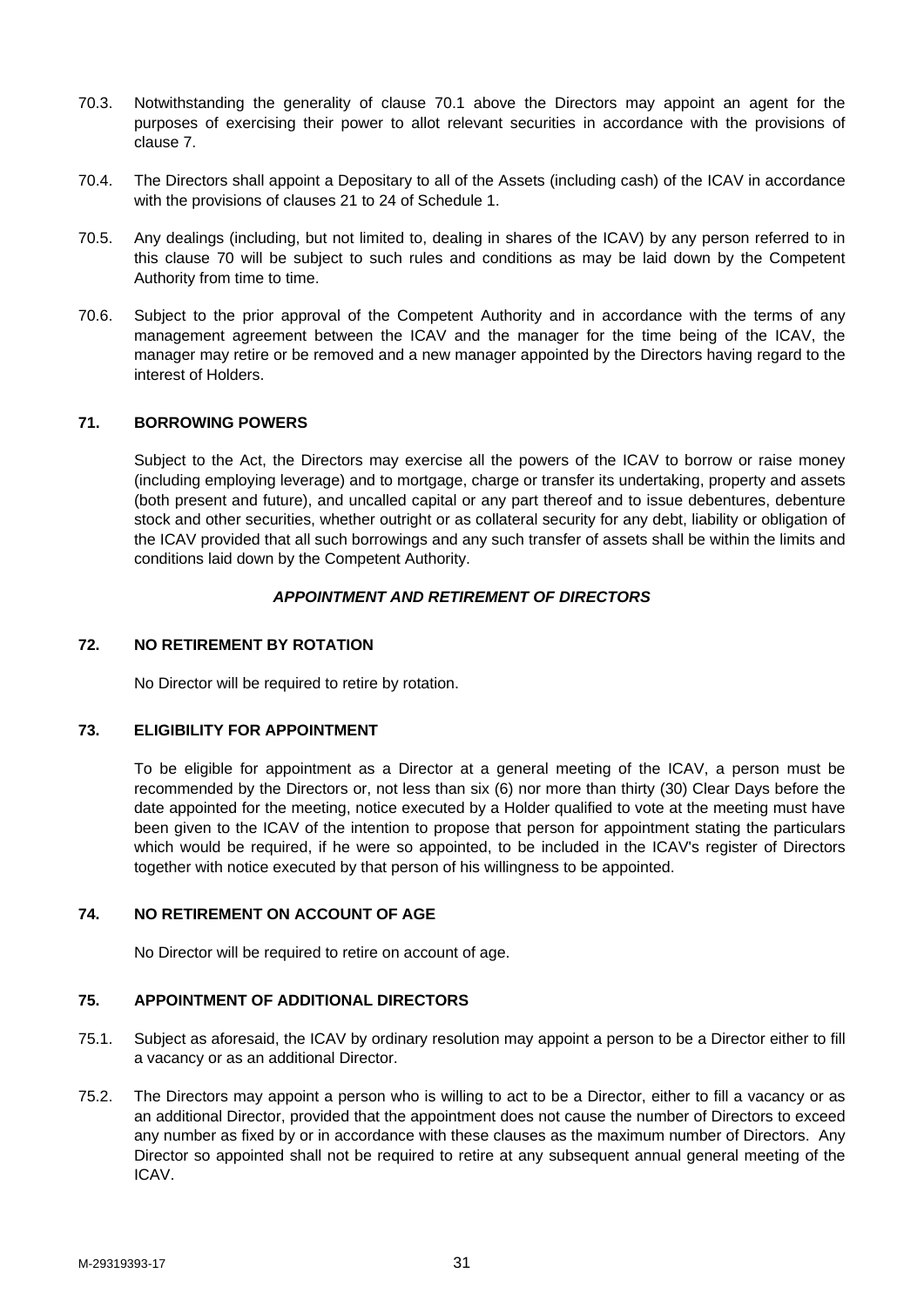75.3. The continuing Directors may act notwithstanding any vacancy in their body, provided that if the number of the Directors is reduced below two (2), the remaining Director shall appoint forthwith an additional Director or additional Directors to make up a quorum or shall convene a general meeting of the ICAV for the purpose of making such appointment or appointments. If, in such circumstances, there be no Director or Directors able or willing to act then any two (2) Holders may summon a general meeting for the purpose of appointing Directors. Any additional Director so appointed shall not be required to retire at any subsequent annual general meeting of the ICAV.

## *DISQUALIFICATION AND REMOVAL OF DIRECTORS*

#### **76. DISQUALIFICATION OF DIRECTORS**

- 76.1. The office of a Director shall be vacated ipso facto if:
	- 76.1.1. if he ceases to be a Director by virtue of, or becomes prohibited by law from being a Director by reason of an order made under the provisions of any law or enactment;
	- 76.1.2. he becomes bankrupt or makes any arrangement or composition with his creditors generally;
	- 76.1.3. in the opinion of a majority of his co-Directors, he becomes incapable by reason of mental disorder of discharging his duties as a Director;
	- 76.1.4. he resigns his office by notice in writing to the ICAV signed by him and delivered to the Office;
	- 76.1.5. he is convicted of an indictable offence, unless the Directors otherwise determine;
	- 76.1.6. he shall have been absent for more than six consecutive months without permission of the Directors from meetings of the Directors held during that period and his alternate Director (if any) shall not have attended any such meeting in his place during such period, and the Directors pass a resolution that by reason of such absence he has vacated office;
	- 76.1.7. he is required in writing by all his co-Directors to resign;
	- 76.1.8. the Competent Authority requires him to resign;
	- 76.1.9. if he is removed from office by an ordinary resolution in accordance with Section 62 of the Act; or
	- 76.1.10. if he becomes of unsound mind.
- 76.2. The ICAV at any general meeting at which a Director retires or is removed shall fill the vacated office by electing a Director unless the ICAV shall determine to reduce the number of Directors.

#### *DIRECTORS' INTERESTS*

### **77. DIRECTORS' INTERESTS**

- 77.1. Subject to the provisions of the Act, and provided that he has disclosed to the Directors the nature and extent of any material interest of his, a Director notwithstanding his office:
	- 77.1.1. may be a party to, or otherwise interested in, any transaction or arrangement with the ICAV or any subsidiary or associated company thereof or in which the ICAV or any subsidiary or associated company thereof is otherwise interested;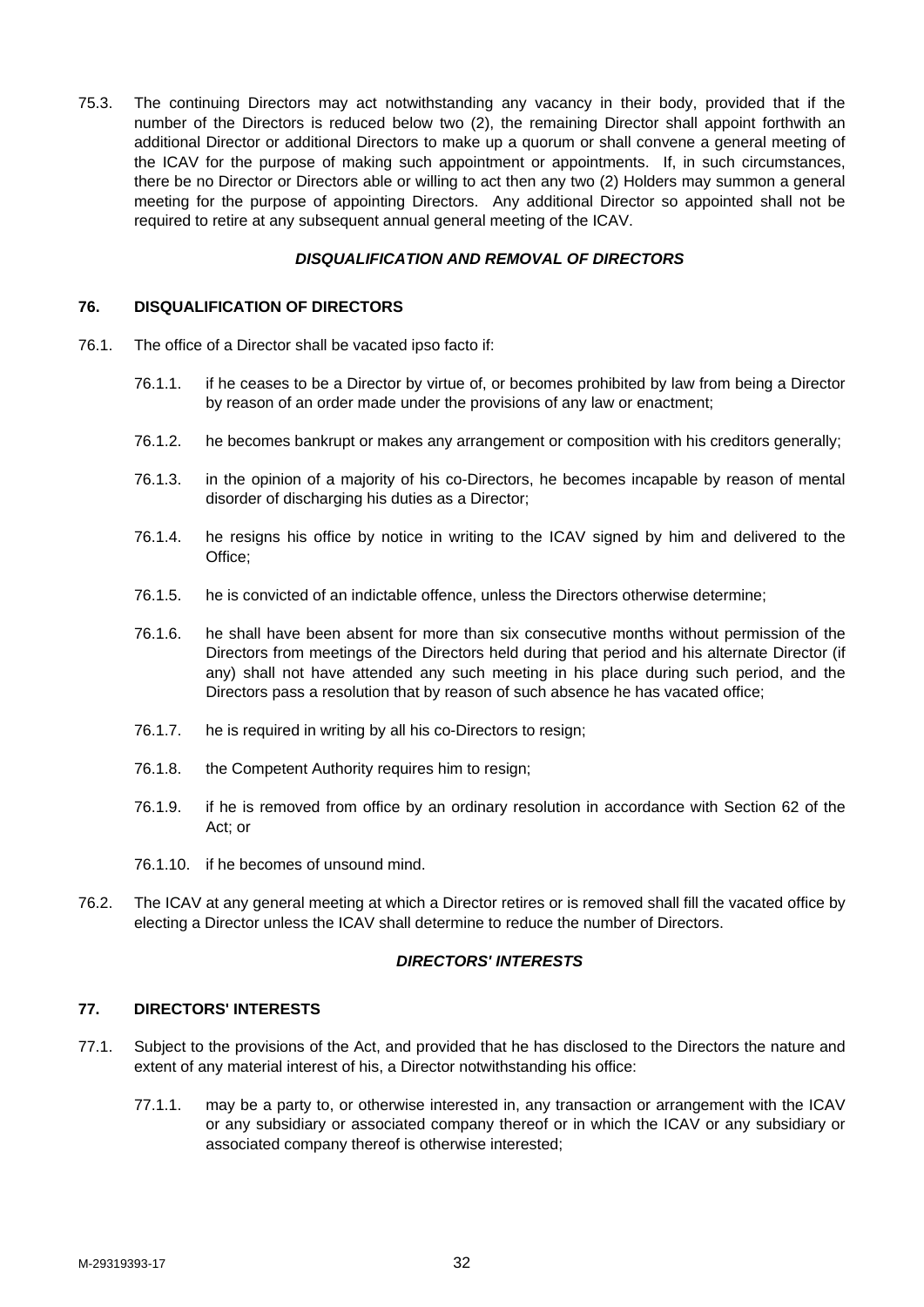- 77.1.2. may be a director or other officer of, or employed by, or a party to any transaction or arrangement with, or otherwise interested in, any body corporate promoted by the ICAV or in which the ICAV or any subsidiary or associated company thereof is otherwise interested; and
- 77.1.3. shall not be accountable, by reason of his office, to the ICAV for any benefit which he derives from any such office or employment or from any such transaction or arrangement or from any interest in any such body corporate and no such transaction or arrangement shall be liable to be avoided on the ground of any such interest or benefit.
- 77.2. No Director or intending Director shall be disqualified by his office from contracting with the ICAV either as vendor, purchaser or otherwise, nor shall any such contract or any contract or arrangement entered into by or on behalf of the other company in which any Director shall be in any way interested be avoided nor shall any Director so contracting or being so interested be liable to account to the ICAV for any profit realised by any such contract or arrangement by reason of such Director holding that office or of the fiduciary relationship thereby established. The nature of a Director's interest must be declared by him at the meeting of the Directors at which the question of entering into the contract or arrangement is first taken into consideration, or if the Director was not at the date of that meeting interested in the proposed contract or arrangement at the next meeting of the Directors held after he became so interested, and in a case where the Director becomes interested in a contract or arrangement after it is made, at the first meeting of the Directors held after he becomes so interested.
- 77.3. A copy of every declaration made and notice given under this clause shall be entered within three days after the making or giving thereof in a book kept for this purpose. Such book shall be open for inspection without charge by any Director, Secretary, Auditor or Holder at the Office and shall be produced at every general meeting of the ICAV and at any meeting of the Directors if any Director so requests in sufficient time to enable the book to be available at the meeting.
- 77.4. For the purposes of this clause:
	- 77.4.1. a general notice given to the Directors that a Director is to be regarded as having an interest of the nature and extent specified in the notice in any transaction or arrangement in which a specified person or class of persons is interested shall be deemed to be a disclosure that the Director has an interest in any such transaction of the nature and extent so specified; and
	- 77.4.2. an interest of which a Director has no knowledge and of which it is unreasonable to expect him to have knowledge shall not be treated as an interest of his.

## **78. RESTRICTION ON DIRECTORS' VOTING**

- 78.1. Save as otherwise provided by this Instrument of Incorporation, a Director shall not vote at a meeting of the Directors or any committee established by the Directors on any resolution concerning a matter in which he has, directly or indirectly, an interest which is material (other than an interest arising by virtue of his interest in Shares or debentures or other securities or otherwise in or through the ICAV) or a duty which conflicts or may conflict with the interests of the ICAV. A Director shall not be counted in the quorum present at a meeting in relation to any such resolution on which he is not entitled to vote.
- 78.2. A Director shall be entitled to vote (and be counted in the quorum) in respect of any resolutions concerning any of the following matters, namely:
	- 78.2.1. the giving of any security, guarantee or indemnity to him in respect of money lent by him to the ICAV or any of its subsidiary or associated companies or obligations incurred by him at the request of or for the benefit of the ICAV or any of its subsidiary or associated companies;
	- 78.2.2. the giving of any security, guarantee or indemnity to a third party in respect of a debt or obligation of the ICAV or any of its subsidiary or associated companies for which he himself has assumed responsibility in whole or in part and whether alone or jointly with others under a guarantee or indemnity or by the giving of security;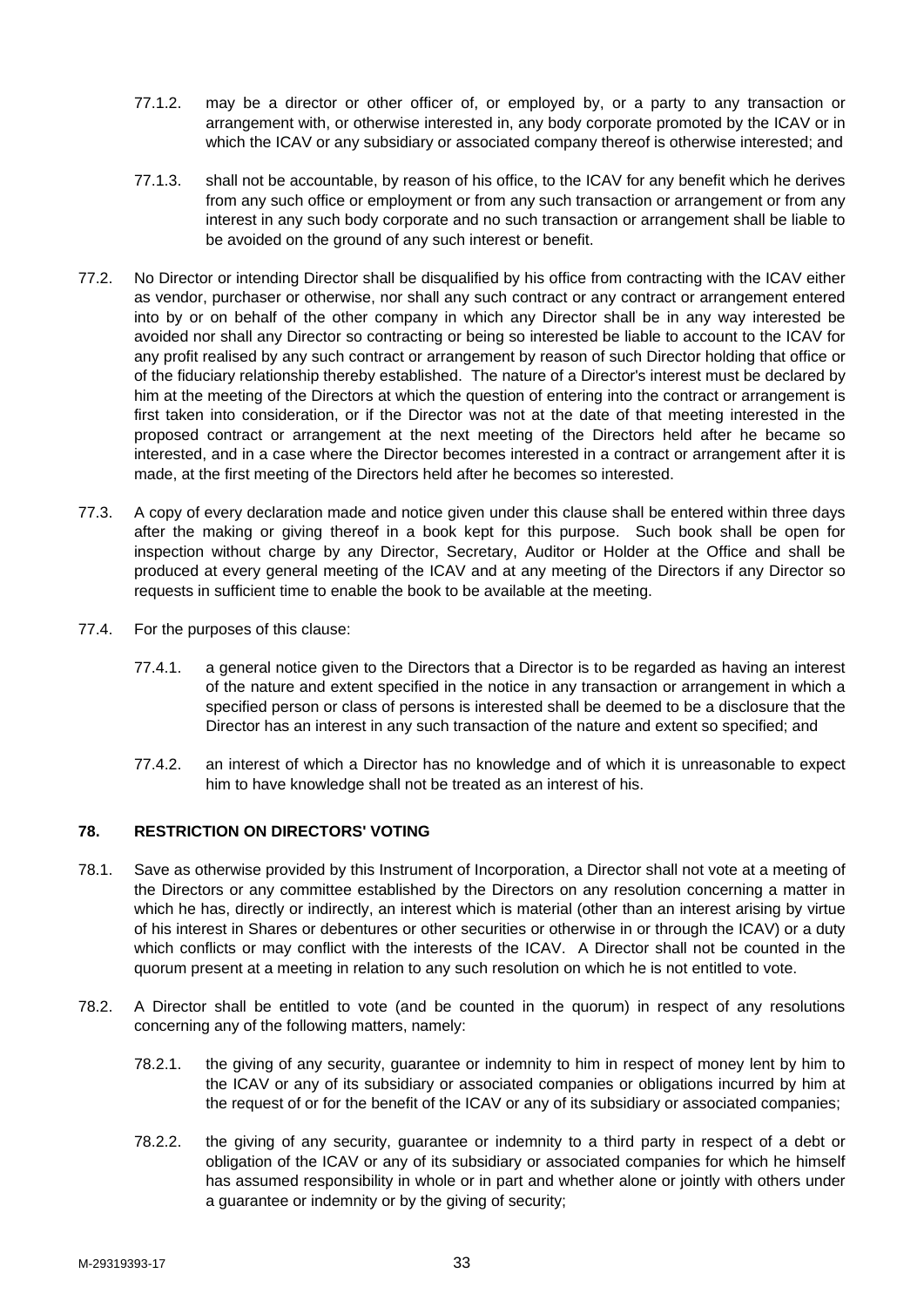- 78.2.3. any proposal concerning any offer of Shares or debentures or other securities of or by the ICAV or any of its subsidiary or associated companies for subscription, purchase or exchange in which offer he is or is to be interested as a participant in the underwriting or subunderwriting thereof; or
- 78.2.4. any proposal concerning any other ICAV or company in which he is interested, directly or indirectly and whether as an officer, shareholder, employee or otherwise howsoever.
- 78.3. Where proposals are under consideration concerning the appointment (including fixing or varying the terms of appointment) of two or more Directors to offices or employments with the ICAV or any company in which the ICAV is interested, such proposals may be divided and considered in relation to each Director separately and in such case each of the Directors concerned (if not debarred from voting under clause 78.2.4) shall be entitled to vote (and be counted in the quorum) in respect of each resolution except that concerning his own appointment.
- 78.4. If a question arises at a meeting of Directors or of any committee established by the Directors as to the materiality of a Director's interest or as to the right of any Director to vote and such question is not resolved by his voluntarily agreeing to abstain from voting, such question may be referred, before the conclusion of the meeting, to the chairman of the meeting and his ruling in relation to any Director other than himself shall be final and conclusive. If the matter relates to the chairman, it shall be decided on the basis of a majority decision of the Directors present at the meeting.
- 78.5. The ICAV by ordinary resolution may suspend or relax the provisions of this clause to any extent or ratify any transaction not duly authorised by reason of a contravention of this clause.

## *PROCEEDINGS OF DIRECTORS*

### **79. CONVENING AND REGULATION OF DIRECTORS' MEETINGS**

- 79.1. Subject to the provisions of this Instrument of Incorporation, the Directors may regulate their proceedings as they think fit, provided that there shall be at least four meetings of the Directors per calendar year. A Director may, and the Secretary at the request of a Director shall, call a meeting of the Directors. Any Director may waive notice of any meeting and any such waiver may be retrospective. If the Directors so resolve, it shall not be necessary to give notice of a meeting of Directors to any Director or alternate Director who, being a resident of the State, is for the time being absent from the State.
- 79.2. Notice of a meeting of the Directors shall be deemed to be duly given to a Director if it is given to him personally or by word of mouth or sent in writing by delivery, post, cable, telegram, telex, telefax, electronic mail or any other means of communication approved by the Directors to him at his last known address or any other address given by him to the ICAV for this purpose.

### **80. QUORUM FOR DIRECTORS' MEETINGS**

- 80.1. The quorum for the transaction of the business of the Directors may be fixed by the Directors and unless so fixed at any other number shall be two provided that the majority of Directors present shall not be resident in the UK for tax purposes. A person who holds office only as an alternate Director shall, if his appointer is not present, be counted in the quorum but notwithstanding that such person may act as alternate Director for more than one Director he shall not count as more than one for the purposes of determining whether a quorum is present.
- 80.2. The continuing Directors or a sole Director may act notwithstanding any vacancies in their number but if the number of Directors is less than the number fixed as the quorum, they may act only for the purpose of filling vacancies or for calling a general meeting.

### **81. VOTING AT DIRECTORS' MEETINGS**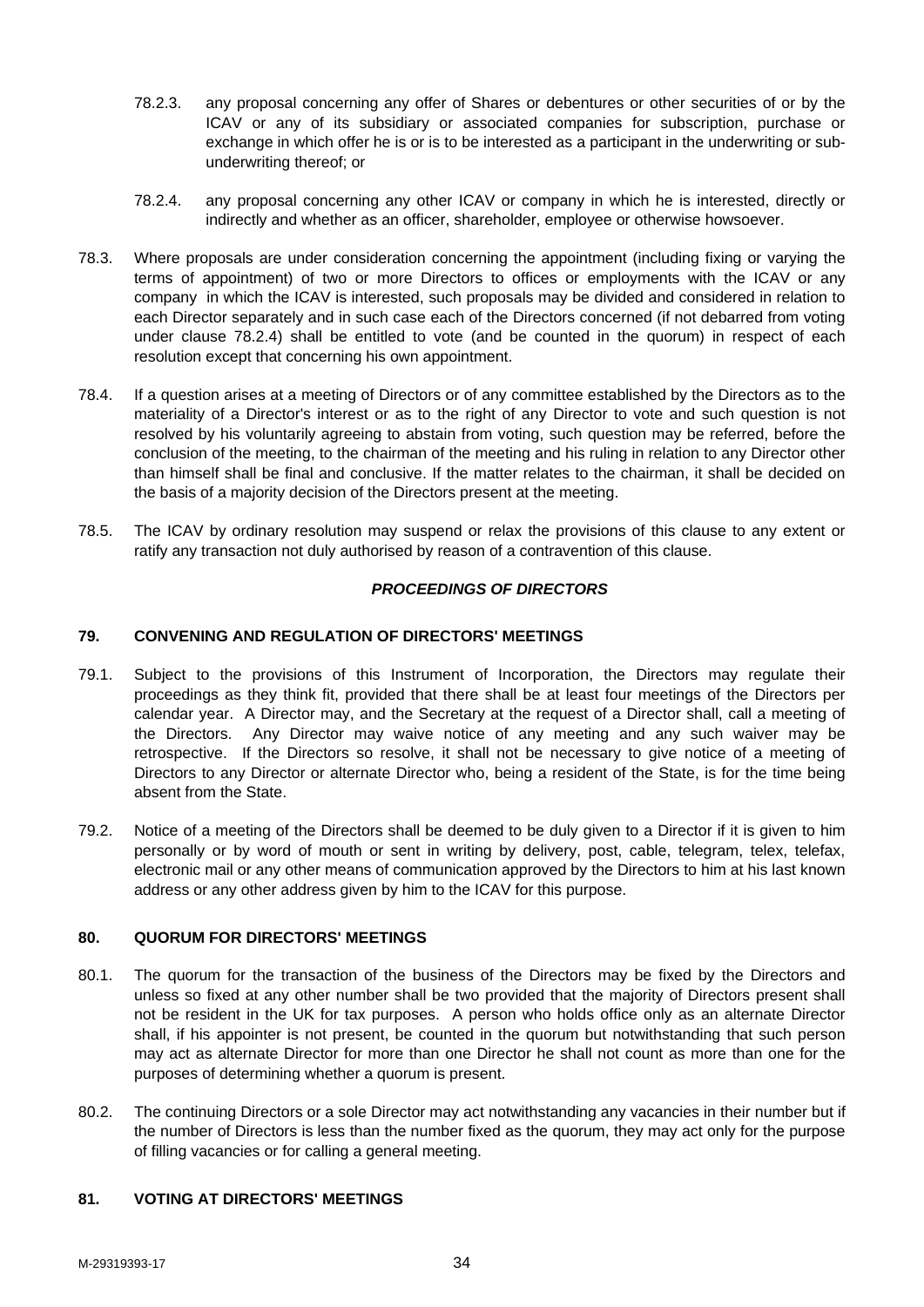- 81.1. Questions arising at any meeting of Directors shall be decided by a majority of votes. Where there is an equality of votes, the chairman of the meeting shall have a casting vote.
- 81.2. Subject as hereinafter provided, each Director present and voting shall have one vote and in addition to his own vote shall be entitled to one vote in respect of each other Director not present at the meeting who shall have authorised him in respect of such meeting to vote for such other Director in his absence. Any such authority may relate generally to all meetings of the Directors or to any specified meeting or meetings and must be in writing and may be sent by delivery, post, facsimile, electronic mail or any other means of communication approved by the Directors and may bear a printed, facsimile or electronic signature of the Director giving such authority. The authority must be delivered to the Secretary for filing prior to or must be produced at the first meeting at which a vote is to be cast pursuant thereto provided that no Director shall be entitled to any vote at a meeting on behalf of another Director pursuant to this clause 81.2 if the other Director shall have appointed an alternate Director and that alternate Director is present at the meeting at which the Director proposes to vote pursuant to this clause 81.2.

#### **82. TELECOMMUNICATION MEETINGS**

All or any of the Directors (or any alternate Directors), or of the members of a committee of the Directors (a **Committee**) can take part in a meeting of the Directors, or of a Committee as the case may be, by the use of conference telephone, video conferencing or other telecommunications equipment designed to allow all persons participating to hear each other speak (an **Electronic Meeting**). A person taking part in this way will be counted as being present at the meeting, and an Electronic Meeting will be considered to be a meeting of Directors, or of a Committee as the case may be, for the purpose of passing resolutions but not for doing any other act or thing which, under specific requirements of the Act (if any), must be done at a meeting of Directors. The provisions of this Instrument of Incorporation, insofar as they relate to the summoning of meetings of Directors or of Committees, the appointment and powers of a chairman, the transaction of business, alternates, quorum, voting, adjournment and the keeping of minutes, will apply to an Electronic Meeting as if it were a meeting of Directors, or of a Committee as the case may be, at which all those taking part were in the physical presence of each other.

#### **83. CHAIRMAN OF THE BOARD OF DIRECTORS**

Subject to any appointment to the office of chairman made pursuant to this Instrument of Incorporation, the Directors may elect a chairman of their meetings and determine the period for which he is to hold office, but if no such chairman is elected or if at any meeting the chairman is unwilling to act or is not present within five minutes after the time appointed for holding the same the Directors present may choose one of their number to be chairman of the meeting.

### **84. VALIDITY OF ACTS OF DIRECTORS**

All acts done by any meeting of the Directors or of a committee established by the Directors or by any person acting as a Director, notwithstanding that it be afterwards discovered that there was some defect in the appointment of any such Director or person acting as aforesaid, or that they or any of them were disqualified from holding office or had vacated office, shall be as valid as if every such person had been duly appointed and was qualified and had continued to be a Director and had been entitled to vote.

#### **85. DIRECTORS' RESOLUTIONS OR OTHER DOCUMENTS IN WRITING**

A resolution or other document in writing, whether in manuscript, electronic or other form, signed by all the Directors entitled to receive notice of a meeting of Directors or of a committee established by the Directors shall be as valid as if it had been passed at a meeting of Directors or (as the case may be) a committee established by the Directors duly convened and held and may consist of several documents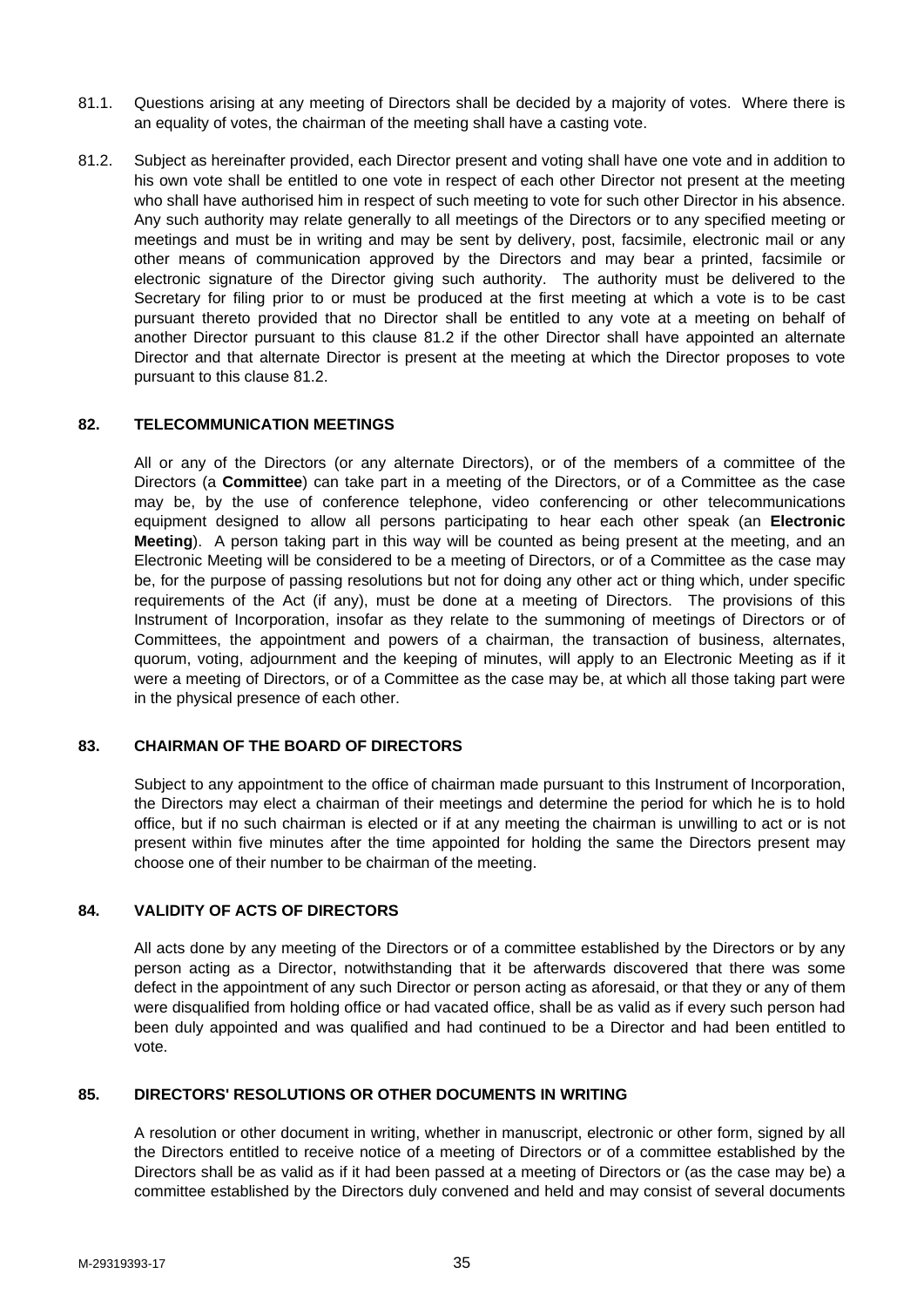in the like form each signed by one or more Directors or by one or more persons (which may include Directors) being the members of the committee established by the Directors, and such resolution or other document or documents when duly signed may be delivered or transmitted (unless the Directors or the members of the committee as the case may be shall otherwise determine either generally or in any specific case) by facsimile transmission or some other similar means of transmitting the contents of documents. A resolution or other documents signed by an alternate Director need not also be signed by his appointor and, if it is signed by a Director who has appointed an alternate Director, it need not be signed by the alternate Director in that capacity.

# *THE SECRETARY*

#### **86. APPOINTMENT OF SECRETARY**

The Secretary shall be appointed by the Directors for such term, at such remuneration and upon such conditions as they may think fit and any Secretary so appointed may be removed by them. Anything required or authorised by the Act or this Instrument of Incorporation to be done by, or given to, the Secretary may be done by or given to any assistant or acting secretary readily available and capable of acting by or to any officer of the ICAV authorised generally or specially in that behalf by the Directors, if the office is vacant or there is for any other reason no Secretary readily available and capable of acting **PROVIDED THAT** any provision of the Act or this Instrument of Incorporation requiring or authorising a thing to be done by or to a Director and the Secretary shall not be satisfied by its being done by or to the same person acting both as a Director and as, or in the place of, the Secretary.

# *EXECUTION OF DOCUMENTS*

### **87. BINDING CONTRACTS**

Subject to clause 88, contracts on behalf of the ICAV may be made as follows:

- (i) a contract which, if made between natural persons, would be by law required to be in writing and to be under Seal, may be made on behalf of the ICAV in writing under the Seal of the ICAV in accordance with this Instrument;
- (ii) a contract which, if made between natural persons, would be by law required to be in writing, signed by the parties, may be made on behalf of the ICAV in writing, signed by any person acting under its authority, express or implied;
- (iii) a contract which, if made between natural persons, would by law be valid although made by parol only, and not reduced into writing, may be made by parol on behalf of the ICAV by any person acting under its authority, express or implied.

A contract made according to this Instrument's requirements shall bind the ICAV and its successors and all other parties to it and it may be varied or discharged in the same manner in which it is authorised to be made by this Instrument.

# **88. COMMON SEAL**

The ICAV may but is not required to have a Seal. The Directors shall ensure that the Seal (including any official securities seal kept pursuant to the Act) shall be used only by the authority of the Directors or of a committee authorised by the Directors. A Seal must have the name of the ICAV engraved in legible characters on it.

# **89. USE OF THE SEAL**

89.1. A document has the same effect as if executed under the Seal of the ICAV if: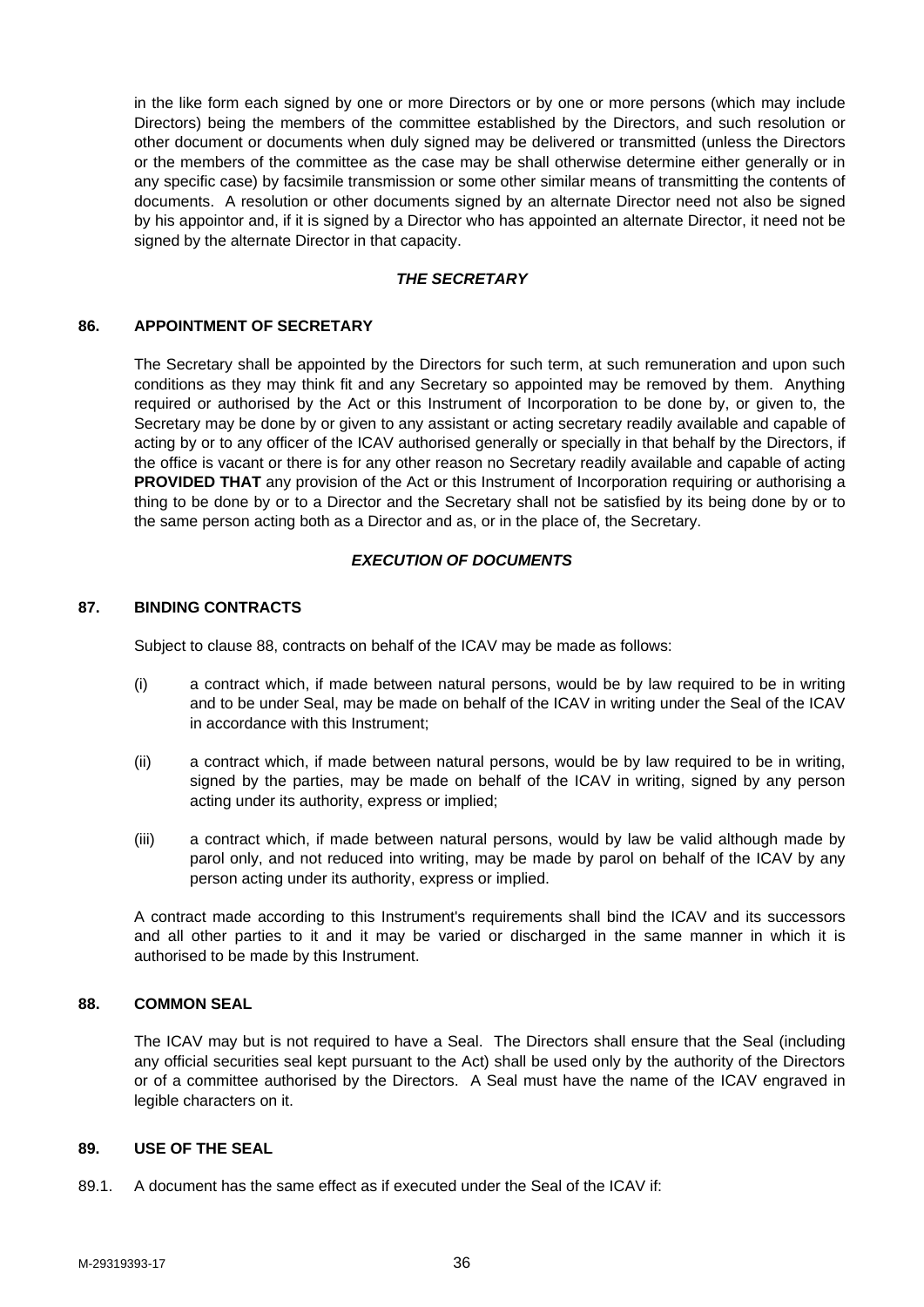- 89.1.1. it is expressed (in whatever form of words) to be executed by the ICAV and it is signed on behalf of the ICAV:
	- (1) by 2 authorised signatories, or
	- (2) by a by a Director in the presence of a witness who attests the signature
- 89.1.2. Each of the following is an authorised signatory for the purposes of 89.1.1:
	- (1) a director of the ICAV;
	- (2) the secretary (or any joint secretary) of the ICAV; or
	- (3) any person authorised by the directors of the ICAV in accordance with this Instrument.

# **90. OFFICIAL SEAL FOR SHARE CERTIFICATES**

Where the ICAV has a Seal it may have, for use for sealing shares issued by the ICAV and for sealing documents creating or evidencing shares so issued, an official seal which is a facsimile of its Seal with the addition on its face of the word "securities". The official seal when duly affixed to a document has the same effect as the Seal.

### **91. EXECUTION OF NEGOTIABLE INSTRUMENTS**

All cheques, promissory notes, drafts, bills of exchange and other negotiable instruments and all receipts for moneys paid to the ICAV shall be signed, drawn, accepted, endorsed or otherwise executed, as the case may be, by such person or persons and in such manner as the Directors shall determine from time to time.

#### *DIVIDENDS AND RESERVES*

# **92. DECLARATION OF DIVIDENDS**

- 92.1. The Directors at such times as they think fit may declare such dividends on any class (or series thereof) of shares as appear to the Directors to be justified by the profits of the relevant Fund being:
	- 92.1.1. net income (i.e. income less expenses);
	- 92.1.2. realised gains net of realised and unrealised losses;
	- 92.1.3. realised and unrealised gains net of realised and unrealised losses;
	- 92.1.4. net income and realised gains net of realised and unrealised losses;
	- 92.1.5. net income and realised and unrealised gains net of realised and unrealised losses; or
	- 92.1.6. capital.
- 92.2. The Directors may, satisfy any dividend due to Holders of the Shares in whole or in part by distributing to them in specie any of the Assets of the relevant Fund, and in particular any Investments to which the relevant Fund is entitled. A Holder may require the Directors instead of transferring any Assets in specie to him, to arrange for a sale of the Assets and for payment to the Holder of the net proceeds of same.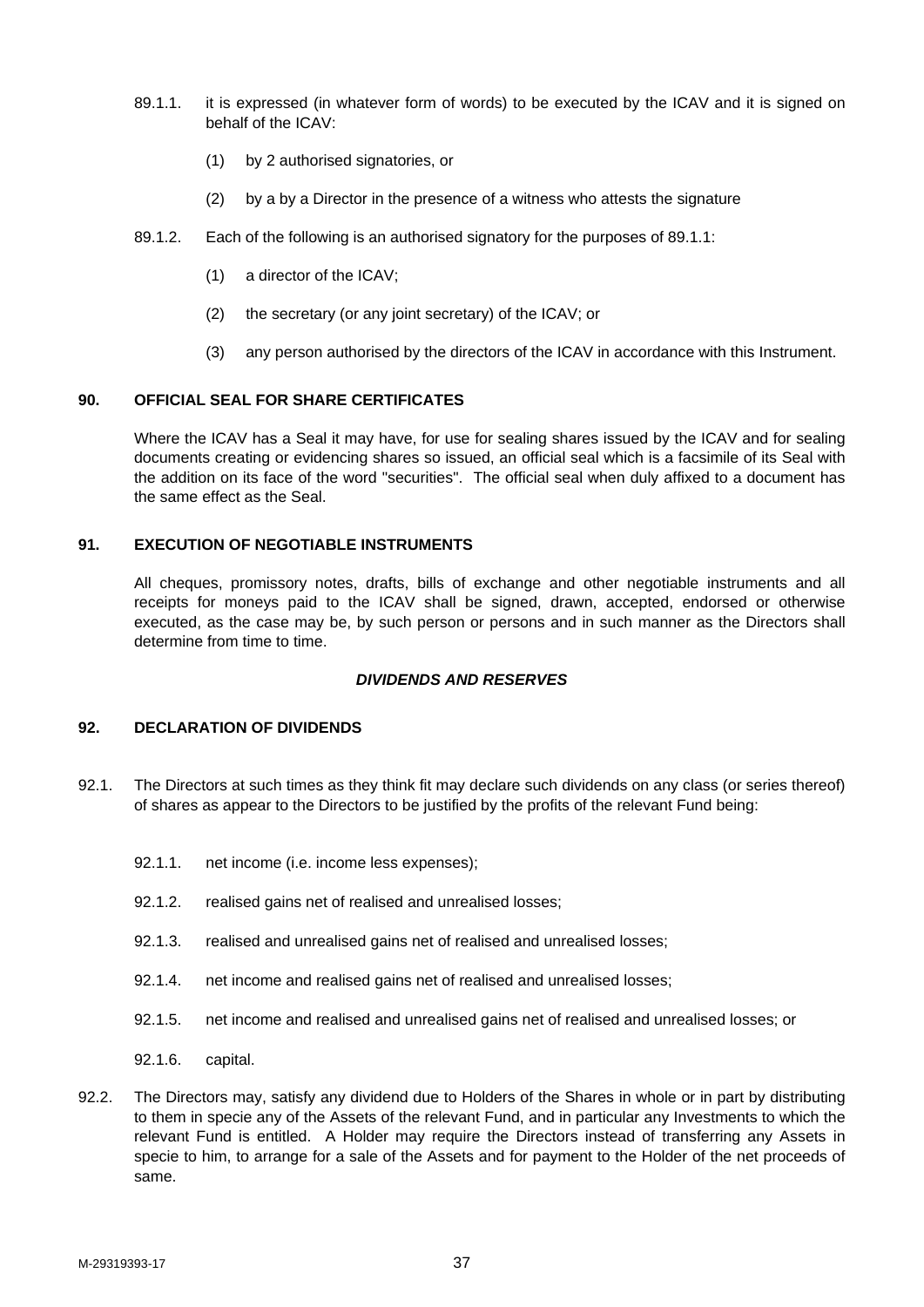- 92.3. Shares of any class may at the discretion of the Directors be issued on the basis that any dividends declared in respect of those Shares will be reinvested in the subscription of further Shares of that class. In addition, Holders may either when applying for Shares or subsequently, request the Directors or their agents in writing to reinvest all dividends to which they are entitled in the subscription of further Shares; every such request will remain effective until countermanded in writing or, if earlier, the person making the request ceases to be a Holder. Further Shares will be issued on the date the dividend is declared or, if that is not a Dealing Day, for subscription for Shares on the next following Dealing Day at a price calculated in the same way as for other issues of Shares of the same class on that Dealing Day but without incurring any initial charge.
- 92.4. Shares of any class may at the discretion of the Directors be issued on the basis that any dividends declared in respect of those Shares will be reinvested and form part of the assets of the relevant Fund and will be applied when calculating the Issue Price and the Repurchase Price as part of the proportion of the relevant Fund which is attributable to the Holders of that class of Shares.
- 92.5. Shares of any class may at the discretion of the Directors be issued on the basis that no dividends will be declared in respect of those Shares and that any profits available for distribution will form part of the assets of the relevant Fund and will be applied when calculating the Issue Price and the Repurchase Price as part of the proportion of the relevant Fund which is attributable to the Holders of that class of Shares.
- 92.6. Shares of any class in a Fund may at the discretion of the Directors be issued on the condition that any dividends declared in respect of those assets' Shares will be paid by the ICAV into an account in the name of the Depositary for the account of the holders of those Shares (the **Reinvestment Account**). The amount standing to the credit of the Reinvestment Account shall not be an asset of the relevant Fund or the ICAV. The amount standing to the credit of the Reinvestment Account will be immediately transferred from such account to the account of the relevant Fund. It is anticipated that the Net Asset Value per Share will not change as a result of this reinvestment process because the income will be paid to the external account and reinvested back into the assets of the relevant Fund on the same day and between two pricing points. However, the Directors reserve the right to issue additional Shares.

# **93. ELIGIBILITY FOR DIVIDENDS**

If any Share is issued on terms providing that it shall rank for dividend as from or after a particular date or to a particular extent, such Share shall rank for dividend accordingly.

#### **94. DEDUCTION FROM DIVIDEND**

- 94.1. The Directors may deduct from any dividend or other monies payable to any Holder on or in respect of a Share all sums of money (if any) presently payable by him to the ICAV in relation to the Shares of the ICAV.
- 94.2. Where the ICAV is required to pay any taxation to the Irish tax authorities as a consequence of making any dividend payment to a Holder who is or is deemed to be a Taxable Irish Person or is acting on behalf of such person, the Directors may deduct from the payment an amount equal to the taxation attributable to the relevant payment(s) and pay such amount to the Irish taxation authorities.

# **95. UNCLAIMED DIVIDENDS**

All unclaimed dividends on Shares may be invested or otherwise made use of by the Directors for the benefit of the relevant Fund until claimed. No dividend shall bear interest against the ICAV. The payment by the Directors of any unclaimed dividend or other monies payable on or in respect of a Share into a separate account shall not constitute the ICAV a trustee in respect thereof and any dividend unclaimed after a period of six years from the date of declaration of such dividend shall be forfeited and shall revert to the relevant Fund.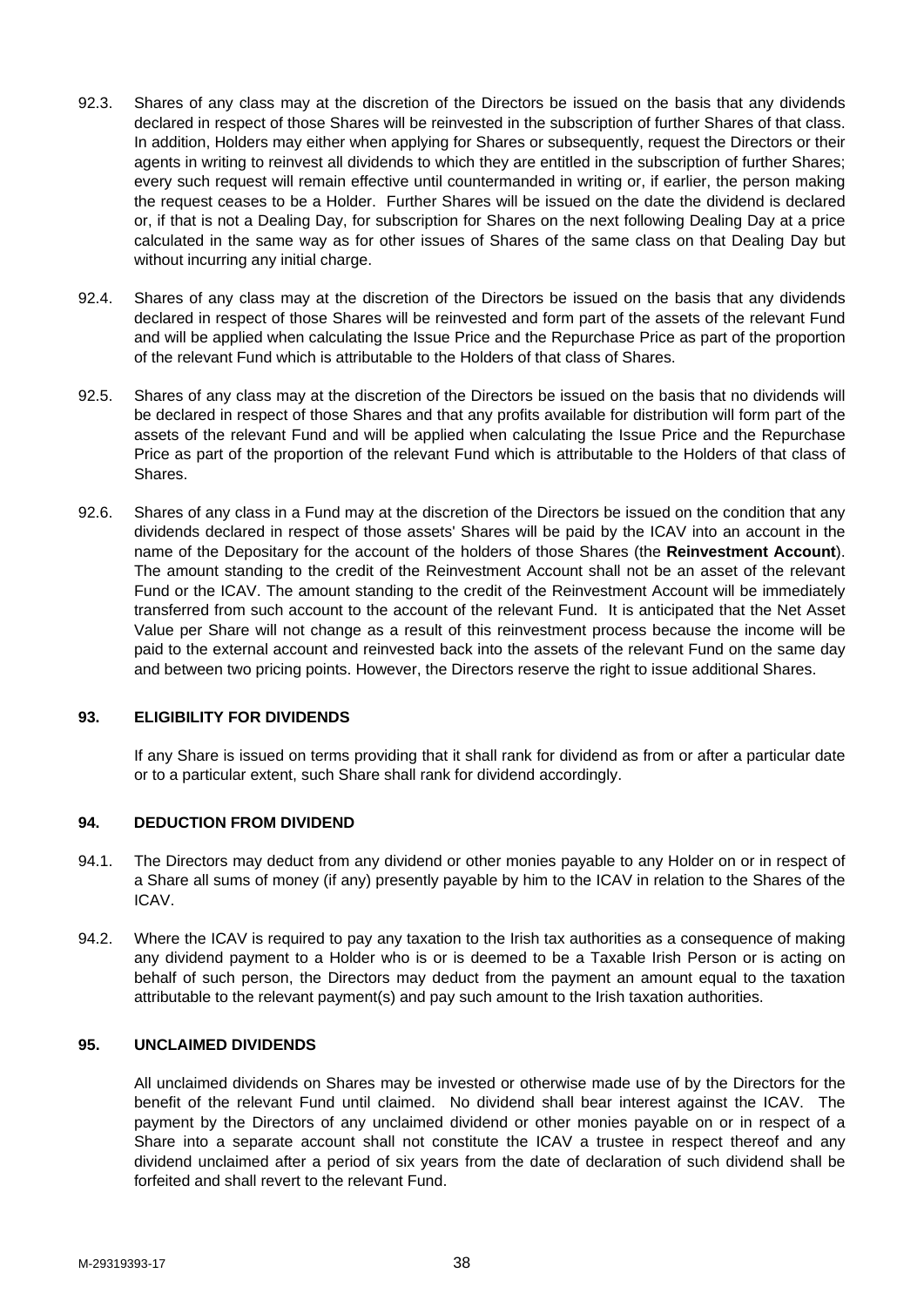# **96. CURRENCY OF DIVIDEND**

Any dividend or other monies payable on or in respect of a Share shall be expressed and payment shall be made in the currency in which the relevant class of Shares is designated or in such other currency as the Directors may determine either generally or in relation to a particular class of Shares or in any specific case.

# **97. PAYMENT OF DIVIDEND**

Any dividend or other monies payable on or in respect of a Share may be paid by electronic transfer to the account nominated by the Holder or person entitled thereto, and in the case of joint Holders to that one whose name stands first on the Register in respect of their joint holding or be paid by cheque or warrant sent through the post to the registered address of the Holder or the person entitled thereto. Every such payment by cheque or warrant shall be made payable to the order of the person to whom it is sent, and payment of the cheque or warrant shall be a good discharge to the ICAV and, in the case of payment by telegraphic transfer, every such payment shall be a good discharge to the ICAV. Every such transfer or, where applicable, cheque or warrant shall be sent or, as the case may be, made at the risk and cost of the person entitled to the money represented thereby or, as the case may be, payment remitted.

### **98. JOINT HOLDERS**

If several persons are registered as joint Holders of any Share, any one of them may give effectual receipts for any dividend or other monies payable on or in respect of the Share.

# *ACCOUNTS*

# **99. ACCOUNTS**

- 99.1. The Directors shall cause adequate accounting records to be kept that are sufficient to:
	- 99.1.1. record and explain the transactions of the ICAV;
	- 99.1.2. enable at any time the assets, liabilities, financial position and profit or loss of the ICAV to be determined with reasonable accuracy;
	- 99.1.3. enable the directors to ensure that any balance sheet, profit and loss account or income and expenditure account of the ICAV complies with the requirements of the Act; and
	- 99.1.4. enable the accounts of the ICAV to be readily and properly audited.
- 99.2. The accounting records to be kept shall contain:
	- 99.2.1. entries from day to day of all sums of money received and expended by the ICAV and the matters in respect of which the receipt and expenditure takes place;
	- 99.2.2. a record of the Assets and liabilities of the ICAV; and
	- 99.2.3. a record of the services provided by the ICAV and the invoices related to them.
- 99.3. In accordance with the provisions of the Act, adequate accounting records shall be deemed to be kept if they comply with the requirements of the Act and facilitate the preparation of accounts which show the Assets and liabilities of the ICAV.
- 99.4. The accounting records shall be kept at the Office or, subject to the provisions of the Act, at such other place as the Directors think fit and shall be open at all reasonable times to the inspection of the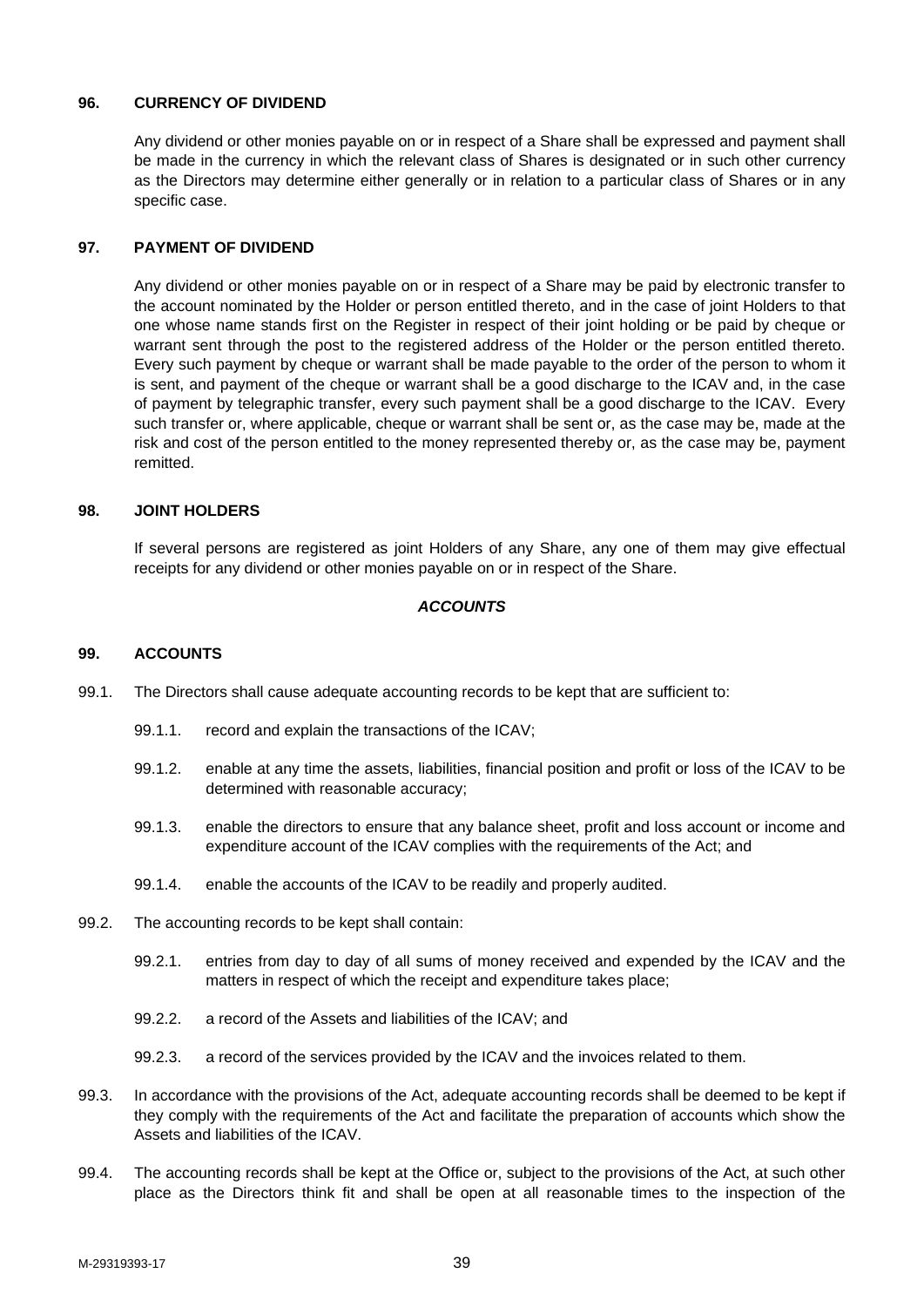Directors. The accounting records shall be kept in written form or so as to enable the accounting records to be readily convertible into written form in an official language of the State.

- 99.5. In accordance with the requirements of the Act, the Directors shall cause to be prepared accounts for each financial year, which shall include a balance sheet or statement of assets and liabilities, income and expenditure account for the financial year and such other information required by the Act. The accounts may be prepared for the ICAV and the Funds and/or separate accounts (with separate financial year end dates) may, at the Directors discretion, be prepared and presented in respect of a Fund or Funds.
- 99.6. A copy of the accounts together with a copy of the Directors' report and Auditors' report for each financial year shall be made available to every person entitled under the provisions of the Act and the UCITS Regulations to receive them.
- 99.7. The ICAV shall provide the Competent Authority with all reports and information to which it is entitled under the Act and UCITS Regulations.
- 99.8. Auditors shall be appointed and their duties regulated in accordance with the Act.

#### *NOTICES*

### **100. NOTICES IN WRITING**

Any notice to be given, served or delivered pursuant to this Instrument of Incorporation shall be in writing.

### **101. SERVICE OF NOTICES**

- 101.1. A notice or document to be given, served or delivered in pursuance of this Instrument of Incorporation may be given to, served on or delivered to any Holder by the ICAV :
	- 101.1.1. by handing same to him or his authorised agent;
	- 101.1.2. by leaving the same at his registered address;
	- 101.1.3. by sending the same by post in a pre-paid cover addressed to him at his registered address;
	- 101.1.4. where permitted by law, by transmitting the same by facsimile or otherwise electronically;
	- 101.1.5. by sending it electronically to the address previously identified to the ICAV or by posting such notice or document on a website which is duly notified to the Holders by post or by facsimile or otherwise electronically to an address previously identified to the ICAV; or
	- 101.1.6. by such other method as may be agreed between the ICAV and the Holders from time to time.
- 101.2. Where a notice or document is given, served or delivered pursuant to clauses 101.1.1 or 101.1.2 of this clause, the giving, service or delivery thereof shall be deemed to have been effected at the time the same was handed to the Holder or his authorised agent, or left at his registered address (as the case may be).
- 101.3. Where a notice or document is given, served or delivered pursuant to clause 101.1.3, the giving, service or delivery thereof shall be deemed to have been effected at the expiration of twenty four hours after the cover containing it was posed on Monday to Thursday and seventy two hours after the cover containing it was posted on a Friday and forty eighth hours after dispatch if posted on a Saturday or a Sunday. In proving service or delivery it shall be sufficient to prove that such cover was properly addressed, stamped and posted.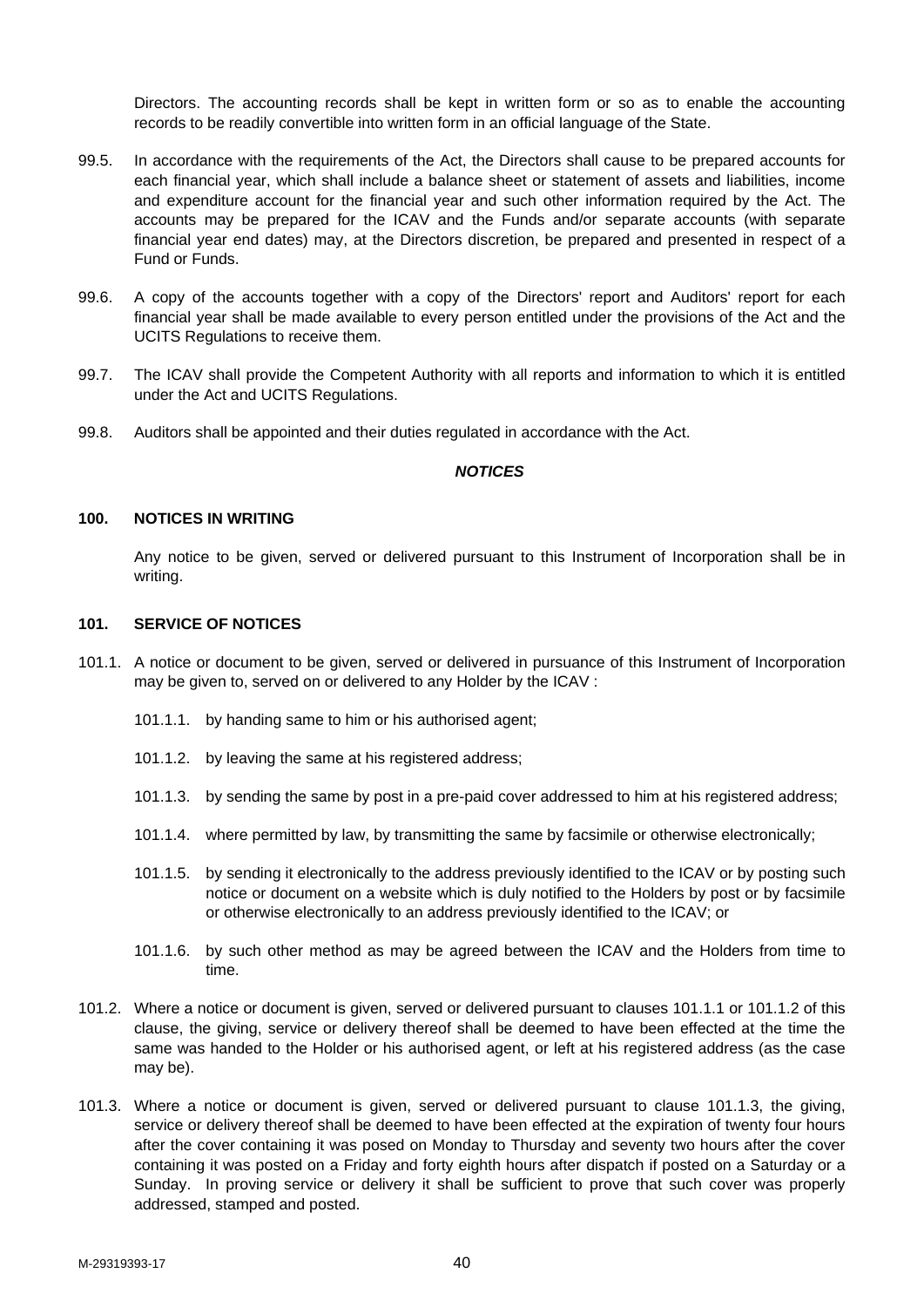- 101.4. Where a notice or document is given, served or delivered pursuant to clause 101.1.4, the giving, service or delivery thereof shall be deemed to have been effected at the time of transmission provided in the case of notice sent by facsimile, the correct number is received on the transmission report, and in the case of a notice or document sent by electronic mail, when it enters the information system applicable to the electronic mail and address, and in the case of posting such notice or document on a website, when it is published on the website. In proving such service or delivery it shall be sufficient to prove, if sent by facsimile that it was properly addressed and sent to the correct number or record, and if sent by electronic mail that such email entered an information system outside the control of the ICAV, and in the case of posting on a website, that such notice or document was posted on the website.
- 101.5. Where a notice or document is given, served or delivered pursuant to clause 101.1.5, the giving, service or delivery shall be deemed to have been effected at the time agreed between the ICAV and the Holders from time to time, and in the absence of such agreement, at such time as shall seem reasonable to the Directors. In proving such service or delivery it shall be sufficient to prove that the notice or document was delivered as agreed.
- 101.6. Without prejudice to the provisions of clauses 101.1.1 and 101.1.2, if at any time by reason of the suspension or curtailment of postal services within the State, the ICAV is unable effectively to convene a general meeting by notice sent through the post, a general meeting may be convened by either:
	- 101.6.1. a notice advertised on the same day in at least one leading national daily newspaper published in the State and such notice shall be deemed to have been duly served on all Holders entitled thereto at noon on the day on which the said advertisement or advertisements shall appear. In any such case the ICAV shall send confirmatory copies of the notice through the post to those Holders whose registered addresses are outside the State (if or to the extent that in the opinion of the Directors it is practical so to do) or are in areas of the State unaffected by such suspension or curtailment of postal services. If at least ninety-six hours prior to the time appointed for the holding of the meeting the posting of notices to Holders has become practical in the opinion of the Directors, the Directors shall send forthwith confirmatory copies of the notice by post to such Holders. The accidental omission to give any such confirmatory copy of a notice of a meeting to, or the non-receipt of any such confirmatory copy by, any person entitled to receive the same shall not invalidate the proceedings at the meeting; or
	- 101.6.2. a notice of the general meeting that shall be sent in accordance with clauses 101.4 and/or 101.5, as applicable. The non-receipt of any such notice by any person entitled to receive the same shall not invalidate the proceedings at the meeting.
- 101.7. Every legal personal representative, committee, receiver, curator bonis or other legal curator, assignee in bankruptcy or liquidator of a Holder shall be bound by a notice given as aforesaid if sent to the last registered address of such Holder, notwithstanding that the ICAV may have notice of the death, lunacy, bankruptcy, liquidation or disability of such Holder.
- 101.8. Without prejudice to the provisions of clauses 101.1.1 and 101.1.2, if at any time by reason of the suspension or curtailment of postal services within the State, the ICAV is unable effectively to convene a general meeting by notice sent through the post, the notice of the general meeting shall be sent in accordance with clauses 101.4 and/or 101.5, as applicable. The non-receipt of any such notice by any person entitled to receive the same shall not invalidate the proceedings at the meeting.
- 101.9. Notwithstanding anything contained in this clause 101, the ICAV shall not be obliged to take account of or make any investigations as to the existence of any suspension or curtailment of postal services within or in relation to all or any part of any jurisdiction or other area other than the State.

# **102. SERVICE OF NOTICE ON JOINT HOLDERS**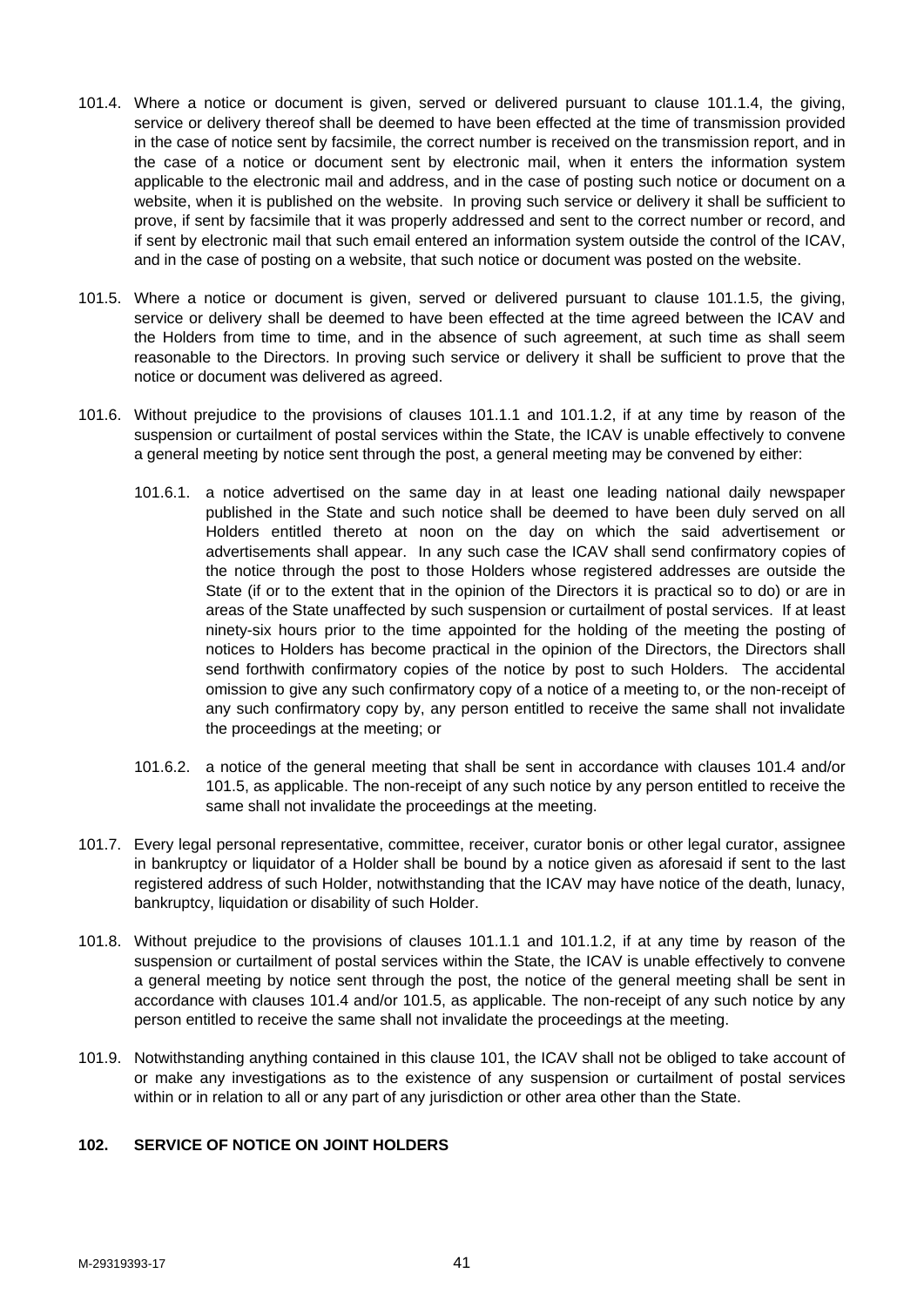A notice may be given by the ICAV to the joint Holders of a Share by giving the notice to the joint Holder whose name stands first in the Register in respect of the Share and notice so given shall be sufficient notice to all the joint Holders.

# **103. SERVICE OF NOTICE ON TRANSFER OR TRANSMISSION OF SHARES**

- 103.1. Every person who becomes entitled to a Share shall, before his name is entered in the Register in respect of the Share, be bound by any notice in respect of that Share which has been duly given to a person from whom he derives his title provided that the provisions of this clause 103.1 shall not apply to any notice served under clause 9 of Schedule 1 unless, under the provisions of clause 9 of Schedule 1, it is a notice which continues to have effect notwithstanding the registration of a transfer of the Shares to which it relates.
- 103.2. Without prejudice to the provisions of this Instrument of Incorporation allowing a meeting to be convened by newspaper advertisement, a notice may be given by the ICAV to the persons entitled to a Share in consequence of the death or bankruptcy of a Holder by sending or delivering it, in any manner authorised by this Instrument of Incorporation for the giving of notice to a Holder, addressed to them at the address, if any, supplied by them for that purpose. Until such an address has been supplied, a notice may be given in any manner in which it might have been given if the death or bankruptcy had not occurred.

### **104. SIGNATURE TO NOTICES**

The signature to any notice to be given by the ICAV may be written or printed.

### **105. DEEMED RECEIPT OF NOTICES**

A Holder present, either in person or by proxy, at any meeting of the ICAV or the Holders of any class of Shares in the ICAV shall be deemed to have received notice of the meeting and, where requisite, of the purposes for which it was called.

#### *WINDING UP*

#### **106. DISTRIBUTION ON WINDING UP**

- 106.1. Subject to the provisions of the Act, if the ICAV shall be wound up the liquidator shall apply the Assets of each Fund in such manner and order as he thinks fit in satisfaction of creditors' claims relating to that Fund.
- 106.2. The Assets available for distribution amongst the Holders shall be applied as follows:
	- 106.2.1. first those assets in a Fund attributable to each Class (or series of a Class) of share shall be distributed to the Holders of shares in the relevant Class (or series of a Class) in the proportion that the number of shares held by each Holder bears to the total number of shares relating to each such Class (or series of a Class) of shares in issue as at the date of commencement to wind up; and
	- 106.2.2. secondly, in the payment to the holder(s) of the Subscriber Shares of sums up to the nominal amount paid thereon out of the assets of the ICAV not attributable to any class of share. In the event that there are insufficient assets to enable such payment in full to be made, no recourse shall be had to the assets of the ICAV attributable to other classes of shares; and
	- 106.2.3. thirdly, any balance then remaining and not attributable to any of the Classes (or series of Classes) of shares shall be apportioned pro rata as between the Classes (or series of Classes) of shares based on the Net Asset Value of each Class (or series of a Class) of shares as at the date of commencement to wind up and the amount so apportioned to a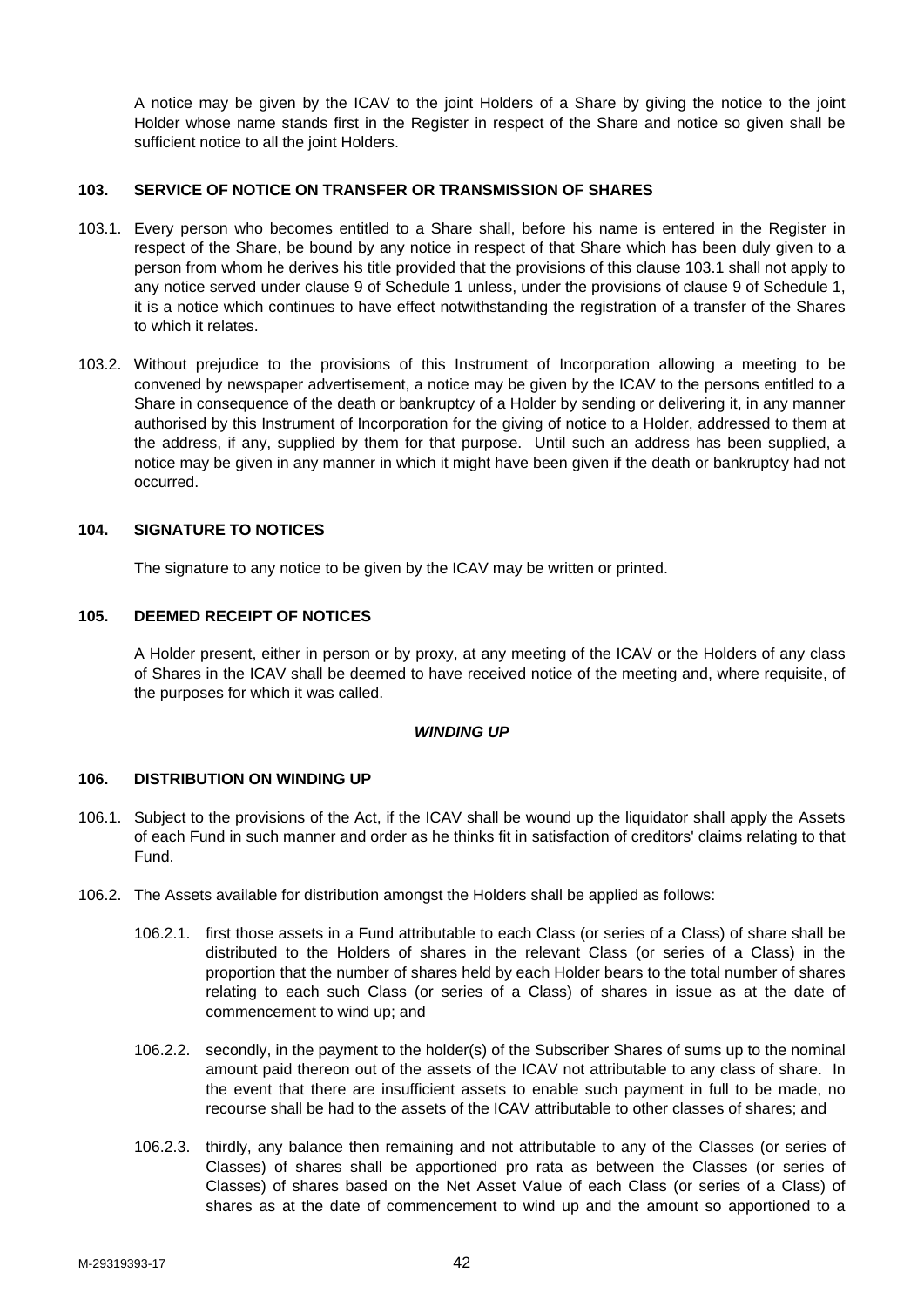Class (or series of a Class) shall be distributed to Holders pro rata to the number of shares in that Class (or series of a Class) of shares held by them.

106.3. A Fund may be wound up pursuant to section 37 of the Act and in such event the provisions of clauses 107 and 108 shall apply mutatis mutandis in respect of that Fund.

# **107. DISTRIBUTION IN SPECIE**

If the ICAV shall be wound up (whether the liquidation is voluntary, under supervision or by the court) the liquidator may, with the authority of a special resolution of the relevant Holders and any other sanction required by the Act, divide among the Holders of Shares of any class or classes (or series of a class) within a Fund in specie the whole or any part of the Assets of the ICAV relating to that Fund, and whether or not the Assets shall consist of property of a single kind, and may for such purposes set such value as he deems fair upon any one or more class (or series of a class) or classes of property, and may determine how such division shall be carried out as between the Holders of Shares or the Holders of different classes (or series of a class) of Shares in a Fund as the case may be. The liquidator may, with the like authority, vest any part of the Assets in trustees upon such trusts for the benefit of Holders as the liquidator, with the like authority, shall think fit, and the liquidation of the ICAV may be closed and the ICAV dissolved, but so that no Holder shall be compelled to accept any Assets in respect of which there is a liability. A Holder may require the liquidator instead of transferring any assets in specie to it, to arrange for a sale of the assets and for payment to the Holder of the net proceeds of same.

#### **108. STRIKE OFF**

The ICAV may, in accordance with the Act and the requirements of the Competent Authority, apply to the Competent Authority to be struck off the register of ICAVs.

#### *MISCELLANEOUS*

#### **109. MINUTES OF MEETINGS**

- 109.1. The Directors shall cause minutes to be made of the following matters, namely:
	- 109.1.1. of all appointments of officers and committees made by the Directors and of their salary or remuneration;
	- 109.1.2. of the names of Directors present at every meeting of the Directors and of the names of any Directors and of all other members thereof present at every meeting of any committee established by the Directors; and
	- 109.1.3. of all resolutions and proceedings of all meetings of the ICAV and of the Holders of the ICAV, any Fund or class of Shares in the ICAV and of the Directors and of committees established by the Directors to be entered in books kept for that purpose. Any such minute as aforesaid, if purporting to be signed by the chairman of the meeting at which the proceedings were had, or by the chairman of the next succeeding meeting, shall be receivable as prima facie evidence of the matters stated in such minute without any further proof. Where such minutes have been made, then, until the contrary is shown, the meeting shall be deemed to have been duly held and convened and all proceedings at the meeting to have been duly had and all appointments of directors or liquidators shall be deemed to be valid.

#### **110. INSPECTION AND SECRECY**

The Directors shall determine from time to time whether and to what extent and at what times and places and under what conditions or regulations the accounts and books and records of the ICAV or any of them shall be open to the inspection of Holders, not being Directors, and no Holder (not being a Director) shall have any right of inspecting any account or book or record of the ICAV except as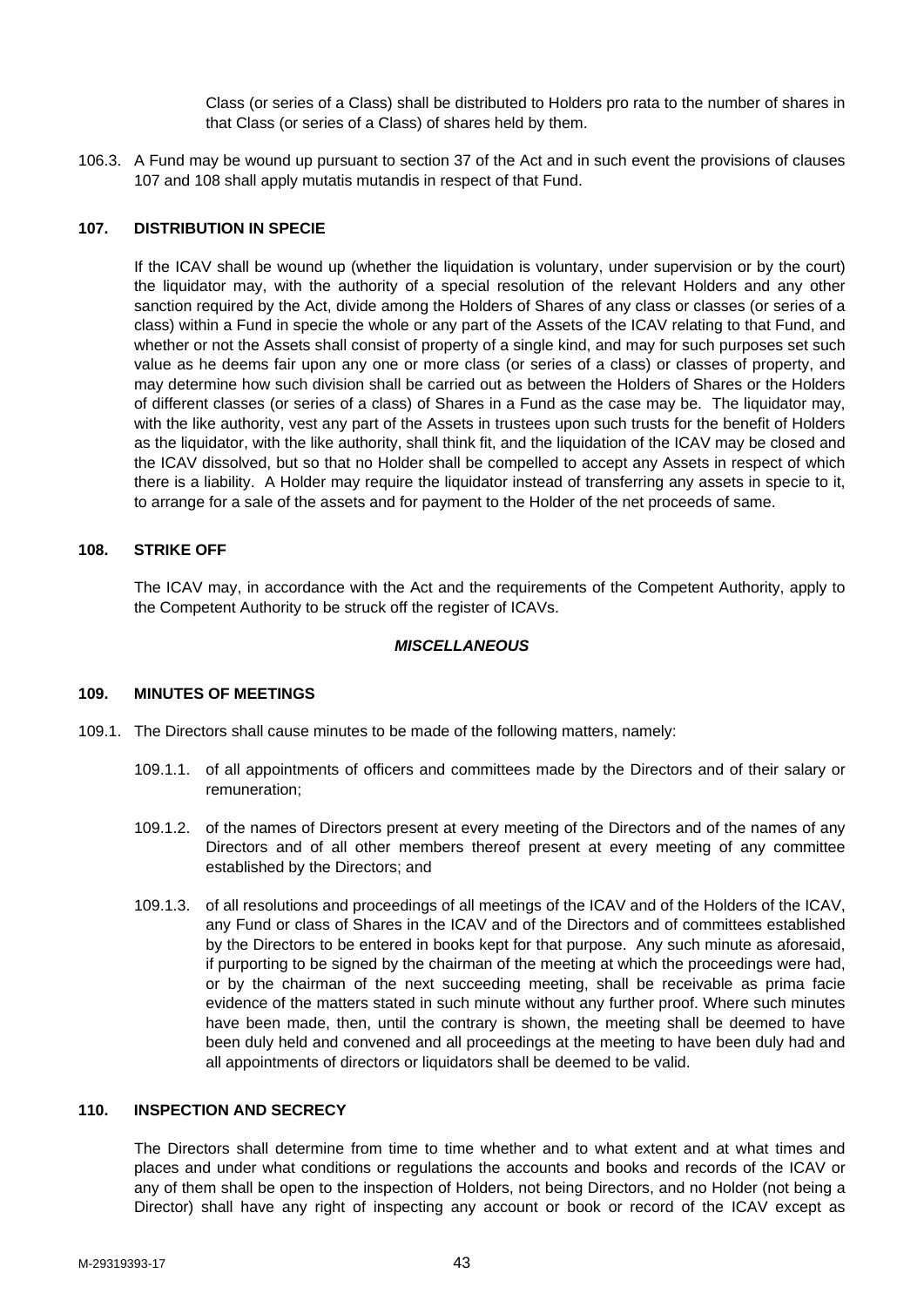conferred by the Act or authorised by the Directors or by the ICAV in general meeting. No Holder shall be entitled to require discovery of or any information respecting any detail of the ICAV's trading, or any matter which is or may be in the nature of a trade secret, mystery of trade, or secret process which may relate to the conduct of the business of the ICAV and which in the opinion of the Directors it would be inexpedient in the interests of the Holders to communicate to the public.

# **111. DESTRUCTION OF RECORDS**

- 111.1. The ICAV shall be entitled to destroy all instruments of transfer which have been registered at any time after the expiration of six years from the date of registration thereof, all notifications of change of address at any time after the expiration of two years from the date of recording thereof and all Share certificates and dividend mandates which have been cancelled or ceased to have effect at any time after the expiration of one year from the date of such cancellation or cessation. It shall be presumed conclusively in favour of the ICAV that every entry in the Register purporting to have been made on the basis of an instrument of transfer or other document so destroyed was duly and properly made and every instrument duly and properly registered and every Share certificate so destroyed was a valid and effective document duly and properly cancelled and every other document hereinbefore mentioned so destroyed was a valid and effective document in accordance with the recorded particulars thereof in the books or records of the ICAV. Provided always that:
	- 111.1.1. the provision aforesaid shall apply only to the destruction of a document in good faith and without notice of any claim (regardless of the parties thereto) to which the document might be relevant;
	- 111.1.2. nothing herein contained shall be construed as imposing upon the ICAV any liability in respect of the destruction of any document earlier than as aforesaid or in any other circumstances which would not attach to the ICAV in the absence of this clause 111; and
	- 111.1.3. references herein to the destruction of any document include references to the disposal thereof in any manner.

# **112. UNTRACED HOLDERS**

- 112.1. The ICAV shall be entitled to sell at the best price reasonably obtainable any Share of a Holder or any Share to which a person is entitled by transmission if and provided that:
	- 112.1.1. for a period of twelve years no cheque or warrant sent by the ICAV through the post in a prepaid letter addressed to the Holder or to the person entitled by transmission to the Share at his address on the Register or the last known address given by the Holder or the person entitled by transmission to which cheques and warrants are to be sent has been cashed and no communication has been received by the ICAV from the Holder or the person entitled by transmission (provided that during such twelve year period at least three dividends shall have become payable in respect of such Share);
	- 112.1.2. at the expiration of the said period of twelve years by advertisement in a national daily newspaper published in the State and in a newspaper circulating in the area in which the address referred to in clause 112.1.1 is located, the ICAV has given notice of its intention to sell such Share; and
	- 112.1.3. during the further period of three months after the date of the advertisement and prior to the exercise of the power of sale the ICAV has not received any communication from the Holder or person entitled by transmission.
- 112.2. To give effect to any such sale the ICAV may appoint any person to execute as transferor an instrument of transfer of such Share and such instrument of transfer shall be as effective as if it had been executed by the Holder or the person entitled by the transmission to such Share. The transferee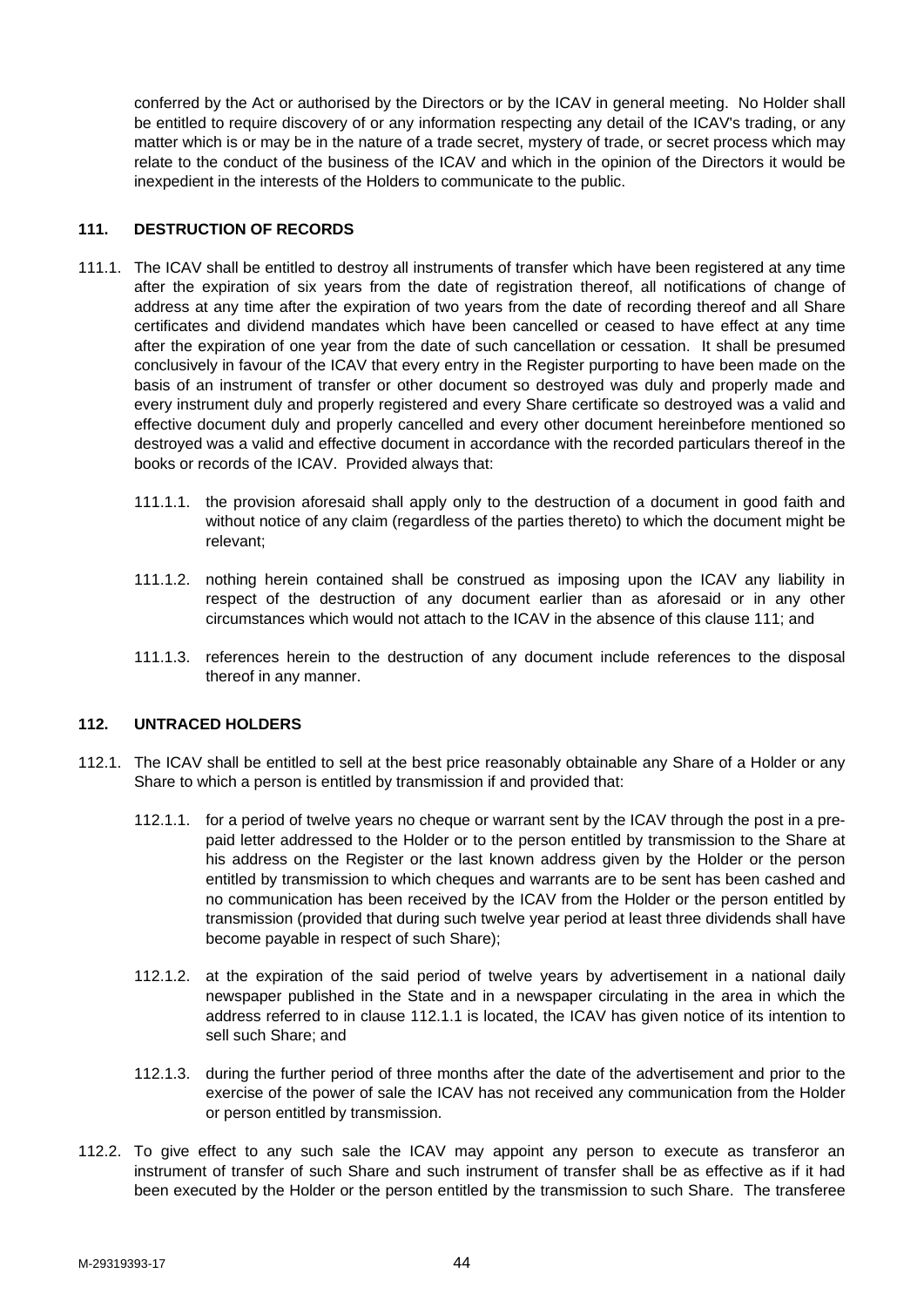shall be entered in the Register as the Holder of the Share comprised in any such transfer and he shall not be bound to see to the application of the purchase moneys nor shall his title to the Share be affected by any irregularity in or invalidity of the proceedings in reference to the sale.

112.3. The ICAV shall account to the relevant Fund or, if the Fund is no longer in existence, to such other person as the Directors may determine for the net proceeds of such sale.

### **113. INDEMNITY**

- 113.1. Subject to the provisions of and insofar as may be permitted by the Act, every Director, Secretary and other officer or servant of the ICAV shall be indemnified by the ICAV against, and it shall be the duty of the Directors out of the Assets to pay, all costs, losses and expenses which any such officer or servant may incur or become liable to by reason of any contract entered into, or act or thing done by him as such officer or servant or in any way in discharge of his duties, including travelling expenses, and the amount for which such indemnity is provided shall immediately attach as a lien on the property of the ICAV and have priority as between the Holders over all other claims.
- 113.2. Subject to the provisions of section 190 of the Act no Director or other officer of the ICAV shall be liable for the acts, receipts, neglects or defaults of any other Director or officer or for joining in any receipt or other act for conformity or for any loss or expense happening to the ICAV through the insufficiency or deficiency of title to any property acquired for or on behalf of the ICAV or for the insufficiency or deficiency of any security in or upon which any of the monies of the ICAV shall be invested or for any loss or damage arising from the bankruptcy, insolvency or tortious act of any person with whom any monies, securities or effects shall be deposited or any other loss, damage or misfortune whatever which shall happen in the execution of the duties of his office or in relation thereto.

#### **114. OVERRIDING PROVISIONS**

In the event of there being any conflict between the provisions of this Instrument of Incorporation and the Act, the Act shall prevail.

#### **115. SCHEMES OF RECONSTRUCTION OR AMALGAMATION**

- 115.1. The Directors shall have the power to reconstruct, amalgamate, merge or divide the ICAV or any Fund on such terms and conditions as set out in a scheme of reconstruction, amalgamation, merger or division approved by the Directors and whether or not such reconstruction, amalgamation, merger or division involves a merger with or transfer of assets to another entity, whether body corporate or otherwise, subject to the following conditions namely:
	- 115.1.1. that the reconstruction, amalgamation, merger or division is carried out in accordance with the relevant requirements of the Competent Authority; and
	- 115.1.2. that the Holders of the ICAV or of the relevant Fund have been circulated with particulars of the scheme in the form approved by the Directors and a special resolution of the Holders of the ICAV or of the relevant Fund has been passed approving the said scheme.
- 115.2. The relevant scheme of reconstruction and amalgamation shall take effect upon such conditions being satisfied or upon such later date as the scheme may provide whereupon the terms of such scheme shall be binding upon all the Holders who shall be bound to give effect thereof and the Directors shall do all such acts and things as may be necessary for the implementation thereof.

# **116. RESTRICTION ON MODIFICATIONS TO THE INSTRUMENT OF INCORPORATION**

116.1. No alteration shall be made to this Instrument of Incorporation without the prior approval of the Competent Authority and, in the case of an alteration other than to change the name of the ICAV, unless: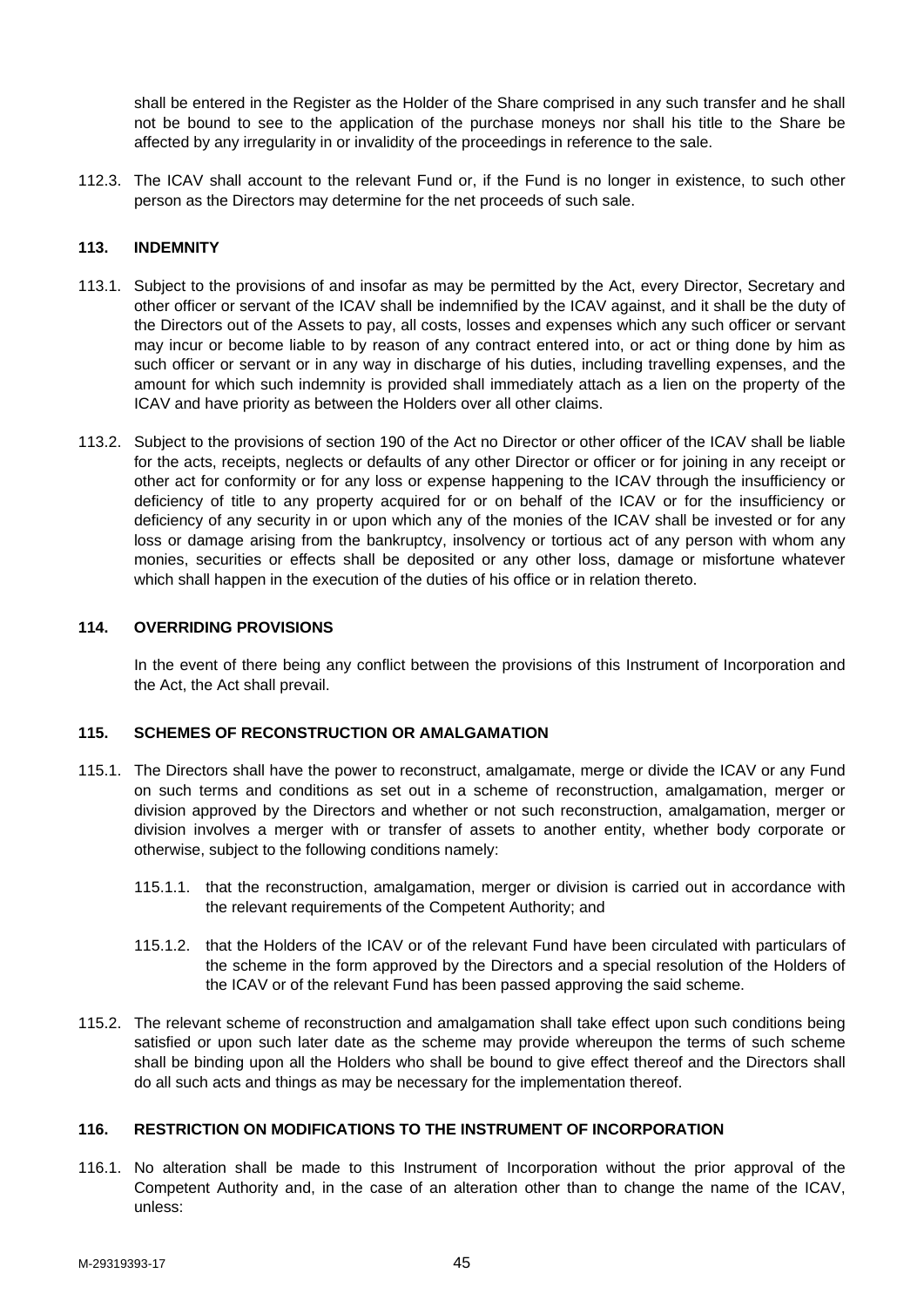- 116.1.1. the alteration has been approved:
	- (1) by ordinary resolution; or
	- (2) by written resolution of the Holders of the ICAV;

or

116.1.2. the Depositary has certified in writing that the alteration does not prejudice the interests of the Holders and does not relate to any such matter as may be specified by the Competent Authority as one in the case of which an alteration may be made only if approved by Holders of the ICAV.

# **117. ASSETS AND SEGREGATION OF LIABILITY**

- 117.1. The Assets of the ICAV shall belong exclusively to the ICAV and no Holder shall have any interest in the Assets of the ICAV.
- 117.2. The Assets of each Fund shall belong exclusively to the relevant Fund. Notwithstanding any statutory provision or rule of law to the contrary any liability incurred on behalf of or attributable to any Fund shall be discharged solely out of the Assets of that Fund and neither the ICAV nor any Director, receiver, examiner, liquidator, provisional liquidator or other person shall apply nor be obliged to apply the Assets of any such Fund in satisfaction of any liability incurred on behalf of or attributable to any other Fund.
- 117.3. Any asset or sum recovered by the ICAV by any means whatsoever or wheresoever shall, after the deduction or payment of any costs of recovery, be applied to the Fund affected. In the event that Assets attributable to a Fund are taken in execution of a liability not attributable to that Fund, and in so far as such Assets or compensation in respect hereof cannot otherwise be restored to that Fund, the Directors with the consent of the Depositary, shall certify or cause to be certified, the value of the Assets lost to the Fund affected and transfer or pay from the Assets of the Fund or Funds to which the liability was attributable, in priority to all other claims against such Fund or Funds, Assets or sums sufficient to restore to the Fund affected, the value of the Assets or sums lost to it.
- 117.4. The ICAV may sue and be sued in respect of a particular Fund and may exercise the same rights of set off, if any, as between its Funds as apply at law in respect of an Irish collective asset-management vehicle and the property of a Fund is subject to orders of the Irish courts as it would have been if the Fund were a separate legal person.
- 117.5. Nothing in this clause 117 shall prevent the application of any enactment or rule of law which would require the application of the Assets of any Fund in discharge of some or all of the liabilities of any other Fund on the grounds of fraud or misrepresentation.

# **118. TRANSFER AND RE-USE OF ICAV ASSETS**

The ICAV may transfer Assets to and/or grant the Depositary, any prime broker, and/or any other party a right to re-use the ICAV's Assets where permitted by law.

# **119. CROSS INVESTMENT**

Subject to the provisions of section 47 of the Act and any requirements of the Competent Authority, the ICAV may on behalf of a Fund acquire Shares in another Fund or any class or series thereof.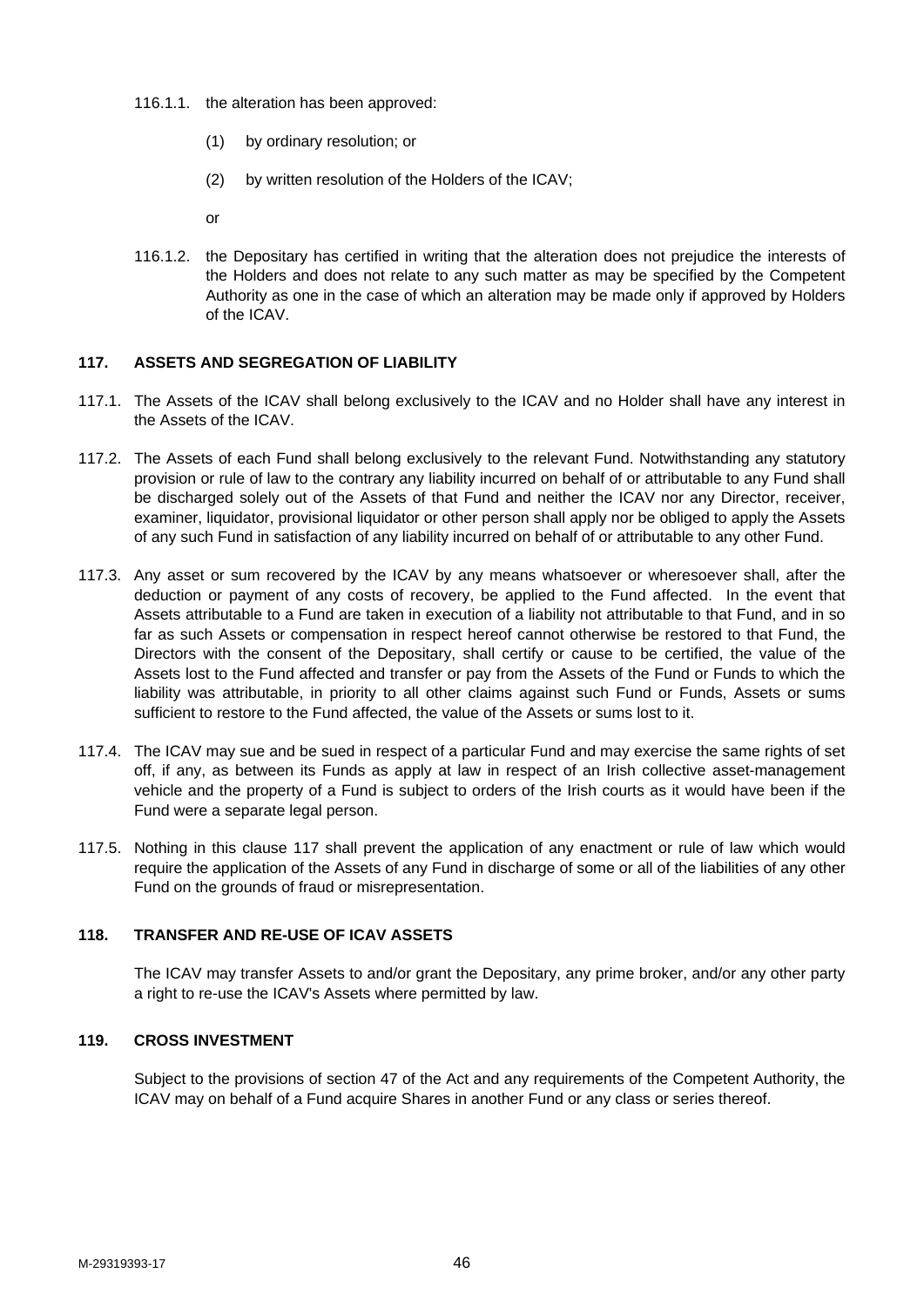# **SCHEDULE 1**

#### **Issue of Shares**

### 1. **Terms and conditions of Issue of Shares**

- 1.1. Prior to the issue of any class of Shares the Directors shall determine the rights and restrictions attaching thereto (including the repurchase provisions which may vary from other classes of Shares in the same Fund in accordance with the requirements of the Competent Authority), the Fund to which they relate, the designated currency of the Shares and the fees and expenses to be borne by the class of Shares. In accordance with the requirements of the Competent Authority the decision to subscribe for any class of Shares in respect of which the voting rights are restricted shall be made solely by the investor. The Directors may in relation to a Fund create more than one class or series of Shares to participate in the Fund in accordance with the requirements of and upon the prior notification to the Competent Authority. The Directors may create more than one class or series of shares to participate in a Fund which may be denominated by the Directors in the same or different currencies. The Directors shall at the time of creation of such class determine if such class of Shares shall be constituted as a Derivative Specific Share Class, a Hedged Currency Shares Class and/or an Unhedged Currency Share Class. Notwithstanding anything contained in this Instrument of Incorporation, the costs and gains/losses of any derivative transactions relating to a Derivative Specific Share Class or a Hedged Currency Share Class shall accrue solely to the Holders of Shares in such class and shall not form part of the assets of the relevant Fund or constitute a liability of the relevant Fund to which the Share relates. Any derivative transaction relating to a Derivative Specific Share Class or a Hedged Currency Share Class shall be valued in accordance with the provisions of Schedule 2 and shall be clearly attributable to the specific Derivative Specific Share Class or Hedged Currency Share Class. Notwithstanding the foregoing, no Derivative Specific Share Class or Hedged Currency Share Class shall be leveraged as a result of any derivative transaction and/or Share class currency hedging transactions unless permitted by the Competent Authority and subject to the parameters set out in the relevant Supplement.
- 1.2. The names of each Fund may be amended by the Directors, subject to the prior approval of the Competent Authority and any such change of name shall not require the approval of the Holders in the relevant Fund.
- 1.3. Shares in relation to the above Fund or other Funds may be issued and designated from time to time with the prior approval of the Competent Authority. Where new shares are issued following the launch of the Fund, the names or designation of any existing Class of shares may be amended by the Directors and any such amendment shall not require the approval of the Holders in the relevant Fund.
- 1.4. Subject as hereinafter provided and subject to any regulations made or conditions imposed by the Competent Authority pursuant to the Act or otherwise, the issue of Shares by the ICAV shall be subject to the receipt by the ICAV or its authorised agents of:
	- 1.4.1. an application in such form (including any electronic form or means of communication) as the Directors may from time to time determine to include, where appropriate, the indication of the class of shares in which the applicant wishes to invest;
	- 1.4.2. payment of the Issue Price (or equivalent) into the assets of the relevant Fund within a reasonable time; and
	- 1.4.3. such information and declarations as the Directors may from time to time require.
- 1.5. Subject to the requirements of the Competent Authority, subsequent subscriptions may be made in writing, by telephone, by facsimile or electronic means of communication or otherwise in accordance with the procedure to be set out in the Prospectus or the relevant Supplement.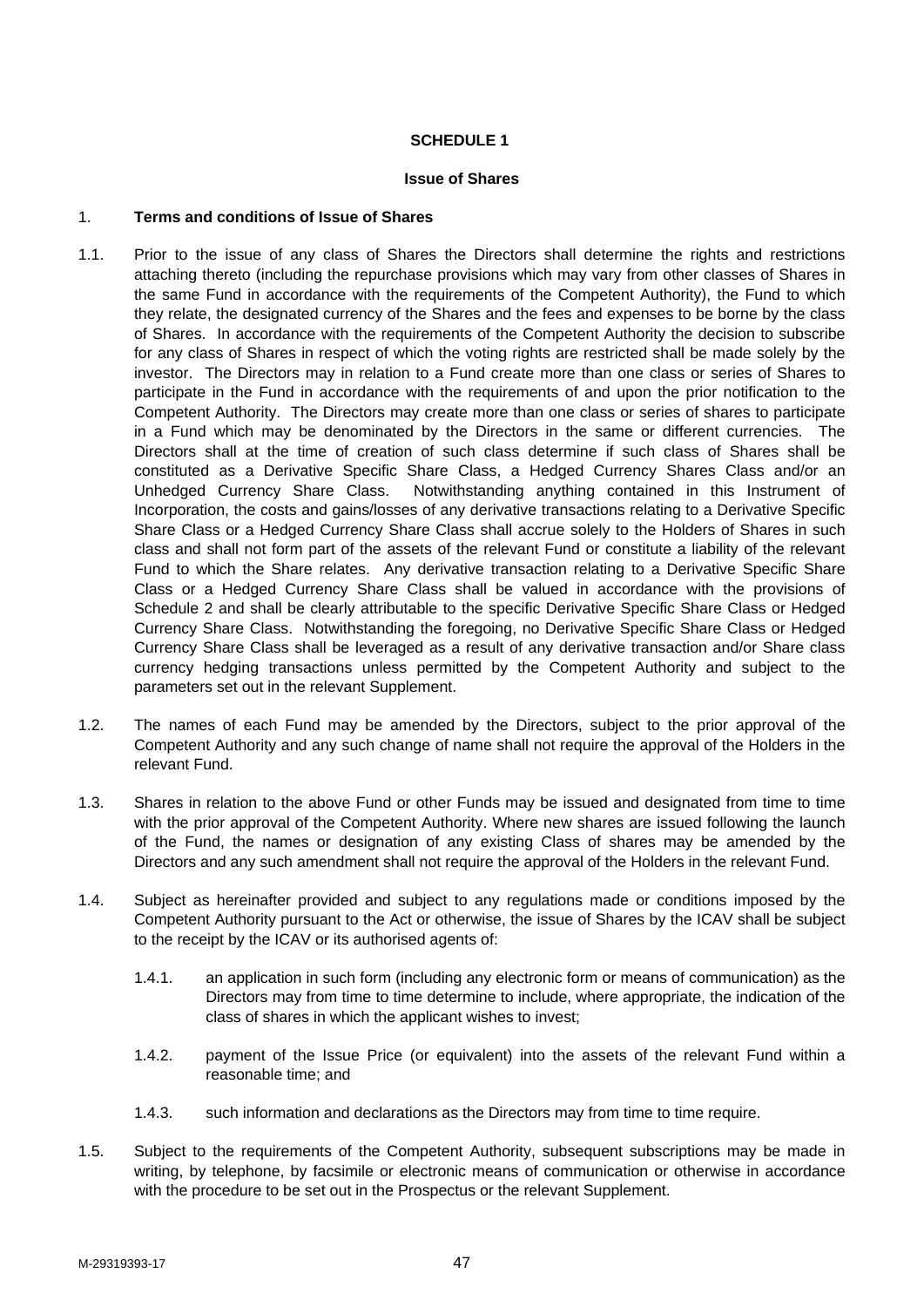- 1.6. Payment for Shares shall be made by the Settlement Date in such currency and at such time, place and manner and to such person, on behalf of the ICAV, as the Directors may from time to time determine.
- 1.7. The ICAV may (at the option of the Directors) satisfy any application for the allotment of Shares by procuring the transfer to the applicant of fully-paid Shares, the effective date of such transfer to be the relevant Dealing Day. In any such case, references in this Instrument of Incorporation to allotting Shares shall, where appropriate, be taken as references to procuring the transfer of Shares.
- 1.8. The allotment of Shares may take place notwithstanding that the information or declarations referred to in clause 1.4.3 have not been received by the ICAV or its authorised agent provided that the application referred to in clause 1.4.1 of this Schedule has been received, and provided further that if the said information or declarations have not been received within one month (or such other period as the Directors may determine) after the Dealing Day on which such Shares are allotted, the Directors shall be entitled to cancel the allotment and if so cancelled the relevant application monies (if any) shall be returnable to the applicant at his risk (together with such additional amount, if any, or after deducting such amount, if any, as the Directors may in their absolute discretion think fit, any such amount so deducted being retained by the ICAV for its own benefit) and until returned may be made use of by the ICAV for its own benefit.
- 1.9. If payment of amounts due in full for any Shares is not received by the relevant Settlement Date, or in the event of the non-clearance of funds, the Directors or their delegates shall be entitled to cancel any allotment and either return the relevant monies to the applicant at his risk or to treat the relevant monies as payment in respect of an application for Shares made by the Dealing Deadline for the Dealing Day next following receipt of such monies or cleared funds. Where an allotment of Shares is cancelled, the ICAV may charge the applicant for any resulting charges or loss incurred by the ICAV. Where subscriptions are settled late, the ICAV reserves the right to charge an applicant interest at a reasonable commercial rate on such subscriptions. In addition, the Directors have the right to sell all or part of the investor's holding of Shares in the relevant Fund in order to meet such charges.
- 1.10. Applications within the meaning of clause 1.4 above that are received by or on behalf of the ICAV on or prior to the Dealing Deadline for a Dealing Day shall, unless the Directors determine otherwise, be dealt with on that Dealing Day. Such applications as are received after the Dealing Deadline for a Dealing Day shall, (unless the Directors otherwise agree and provided they are received before the relevant Valuation Point), be deemed to have been received by the following Dealing Deadline. The Directors may, in their absolute discretion, agree to designate additional Dealing Days and Valuation Points for the purchase of Shares relating to any Fund which will be open to all Holders and which will be notified in advance to all Holders.
- 1.11. Applications for the issue of Shares will be irrevocable unless the Directors, or a delegate, otherwise agree.
- 1.12. Without prejudice to the Directors' right to accept, refuse, restrict or cancel any subscription requests, the Directors may accept, refuse, restrict or cancel any subscription requests which, in the sole judgement of the Directors represent excessive trading and/or market timing or other activity which they believe harmful to the ICAV or any Fund without giving any reason.

# 2. **Issue Price**

2.1. During the Initial Offer Period of a Share class of a Fund, the Issue Price per Share of the relevant class shall be the price as determined by the Directors. After the Initial Offer Period, the Issue Price shall be the Net Asset Value per Share of the relevant class plus such sum as the Directors may consider represents the appropriate allowance for Duties and Charges plus a preliminary charge, if any, at the discretion of the Directors and a charge in respect of any performance fee payable to any investment manager/adviser and, at the discretion of the Directors, where there are net subscriptions, an Anti-Dilution Levy may be applied to cover dealing costs and to preserve the value of the Fund with the resulting sum being rounded to the nearest three decimal places or such other number of decimal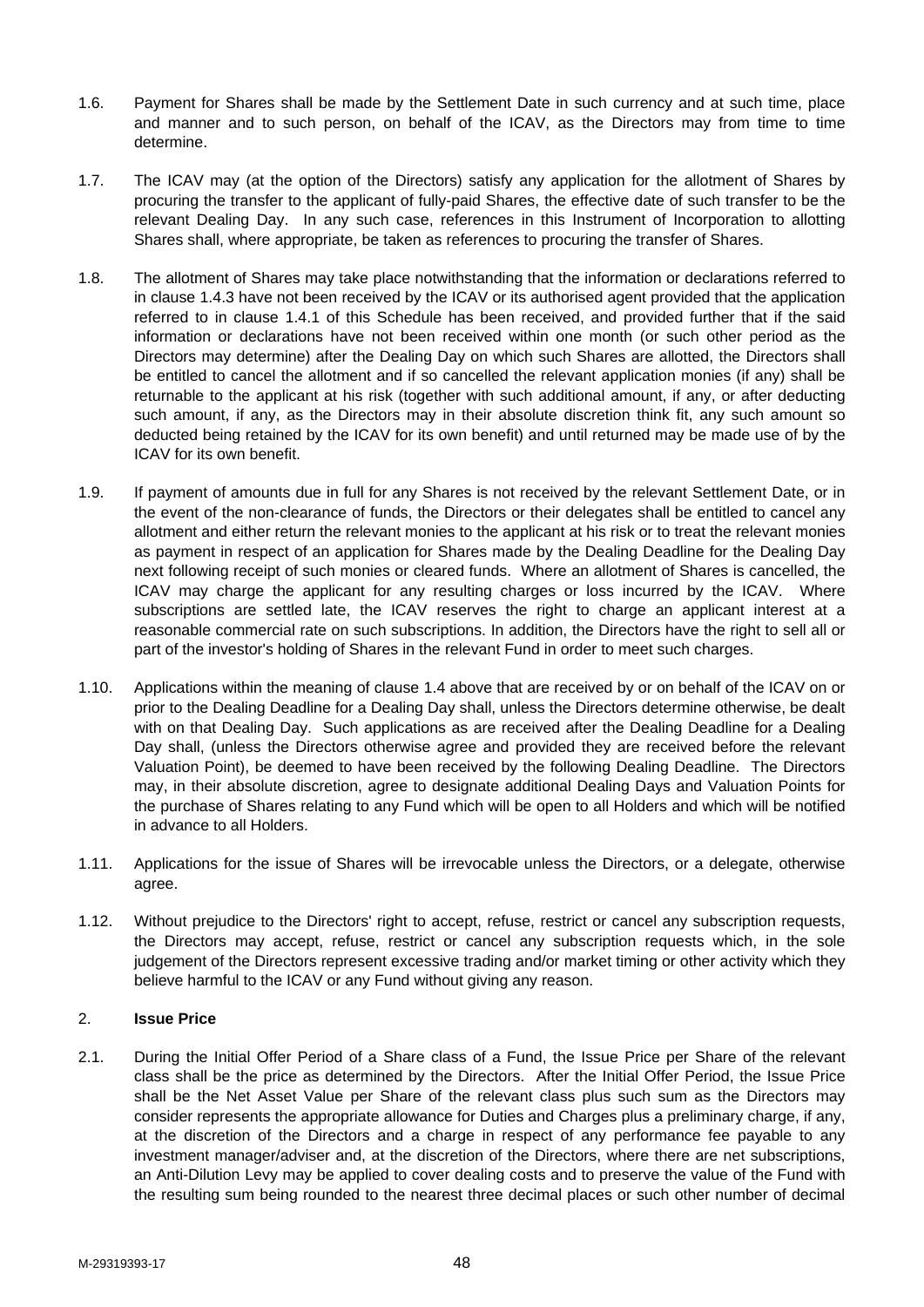places as may from time to time be determined by the Directors. Notwithstanding the foregoing, the Directors may issue any new series of shares in a class in a Fund at a fixed price within an initial offer period where existing shareholders in that Fund are not prejudiced and subject to complying with the requirements of the Competent Authority.

- 2.2. Where shares are issued based on the Net Asset Value per Share as outlined in the preceding clause, the Net Asset Value per Share of the relevant class shall be ascertained by:
	- 2.2.1. determining that proportion of the Net Asset Value of the relevant Fund which is attributable to the relevant class of Shares as at the Valuation Point for the relevant Dealing Day and adding thereto such sum (if any) as the Directors may consider represents an appropriate provision Duties and Charges;
	- 2.2.2. where the class of shares is a Hedged Currency Class or a Derivative Specific Share Class, adding to or deducting from (as the case may be) the sum calculated in accordance with clause 2.2.1, the costs and gains\losses of any currency hedging or derivative transactions effected in respect of that class;
	- 2.2.3. dividing the sum calculated in accordance with clause 2.2.1 by the number of Shares of the relevant class in issue or deemed to be in issue in the relevant Fund at the Valuation Point for the relevant Dealing Day; and
	- 2.2.4. rounding the resulting amount so determined mathematically to three decimal places of the unit of the currency in which such Share is designated (**unit** for such purposes being the smallest fraction of the relevant currency which is legal tender in the country of issue of that currency) or to such other number of decimal places or significant figures as the Directors may from time to time determine.
- 2.3. For the purposes of this clause 2, Shares which have been allotted shall be deemed to be in issue from the close of business on the Dealing Day on which they are allotted and Shares which have been repurchased shall be deemed to cease to be in issue at the close of business on the Dealing Day of such repurchase.
- 2.4. In calculating the Issue Price, the Directors may on any Dealing Day adjust the Issue Price by making a dilution adjustment in order to, amongst other things, cover dealing costs and preserve the value of the underlying assets of a Fund and such adjustment mechanism may operate on the basis as set out in the Prospectus from time to time.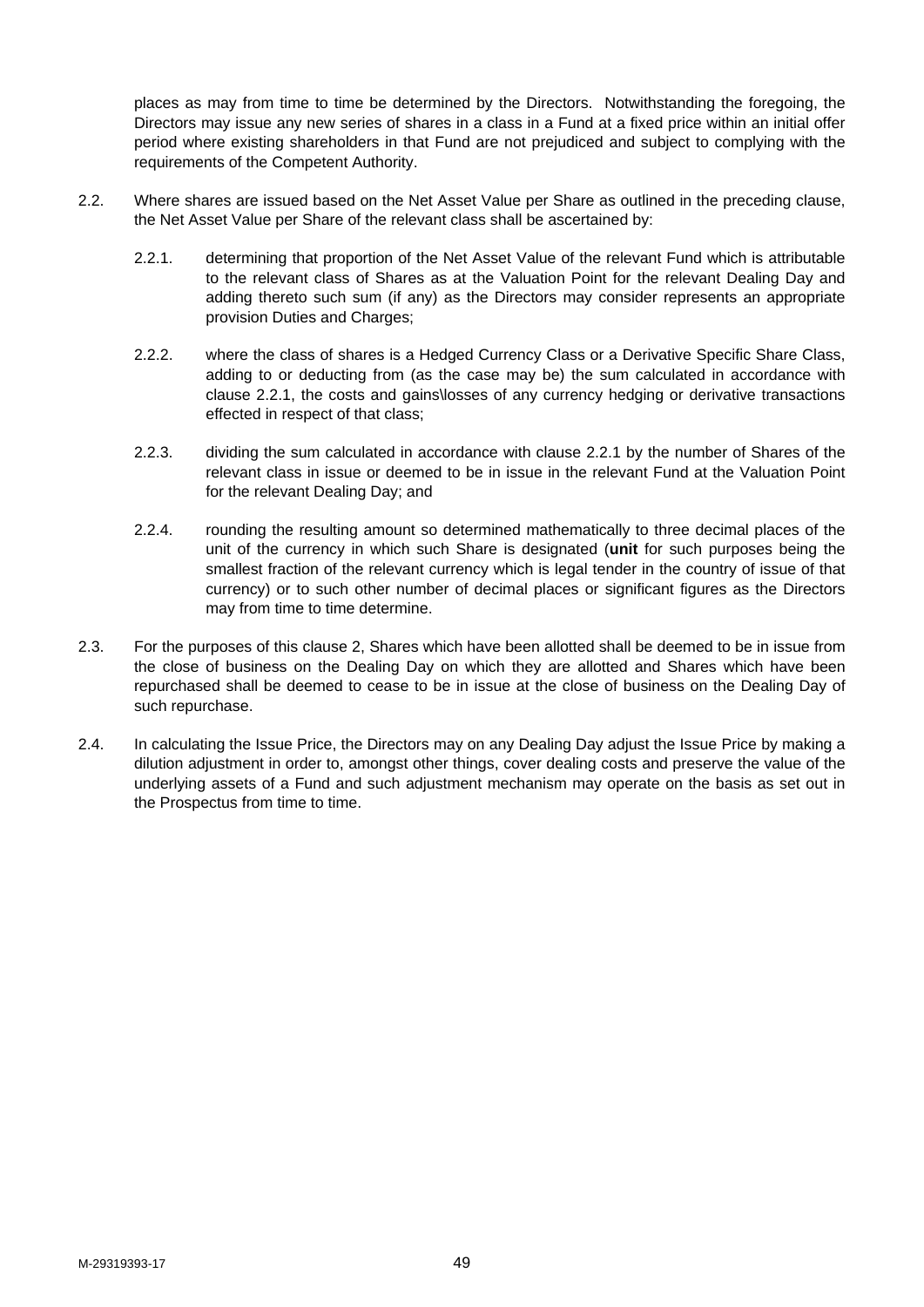# 3. **Allotment of Shares for Non Cash Consideration**

- 3.1. The Directors may, subject to the provisions of the Act, in their absolute discretion allot Shares against the vesting in the Depositary on behalf of the ICAV or to its satisfaction (provided the nature of the Investments to be transferred to the relevant Fund would qualify as investments of such Fund in accordance with the investment objective, policies and restrictions of the Fund) of any Investments and in connection therewith the following provisions shall apply:
- 3.2. the number of Shares to be allotted (which will only be allotted after the Investments have been vested in the Depositary on behalf of the ICAV ) shall be not more than that number which would have fallen to be issued for cash on the basis that the amount of such cash was an amount equal to the value as at the relevant Valuation Point for the relevant Dealing Day of the Investments to be vested in the Depositary on behalf of the ICAV, as determined in accordance with clause 3.3.
- 3.3. The Directors may provide that the whole or any part of the Duties and Charges arising in connection with the vesting of the Investments in the Depositary on behalf of the ICAV shall be paid by the ICAV or by the person to whom the Shares are to be issued or partly by the ICAV and partly by such person.
- 3.4. The value of the Investments to be vested in the Depositary on behalf of the ICAV or to its satisfaction shall be determined by the Directors on such basis as they shall decide so long as such value does not exceed the highest amount which would be obtained if the Investments were valued in accordance with Schedule 2.
- 3.5. In the case of the initial issue of Shares of any class, the Directors shall determine the number of Shares of the relevant class to be allotted against the vesting in the Depositary on behalf of the ICAV of any Investments.
- 3.6. In exercising their discretion under this clause 3, the Directors shall consider whether the terms of any such allotment are such as would result in any material prejudice to existing Holders provided that the Depositary is satisfied that the terms of such allotment will not be such as are likely to result in any material prejudice to existing Holders.

# 4. **Preliminary Charge**

The Directors may require any person to whom Shares of any class are to be allotted to pay to the ICAV or any of its appointees or as any of them may direct, for its or their absolute use and benefit, a preliminary charge in respect of each Share to be allotted of such amount as may be determined by the Directors but not exceeding 5% of the Issue Price per share of the relevant class being allotted (or such higher amount as may be permitted by the Competent Authority and set out in the Prospectus). The Directors may on any Dealing Day differentiate between applicants as to the amount of the preliminary charge required to be paid to the ICAV, or its appointees or as they may direct and as to the amount of preliminary charge to be levied on each class of Share.

# 5. **No Shares allotted when calculation of Net Asset Value Suspended**

The Directors may in their absolute discretion determine that no Shares shall be allotted or issued during any period when the determination of the Net Asset Value of the relevant Fund is suspended pursuant to clause 17 of this Schedule. The Directors will notify investors applying for Shares of such suspension at the time of application. Any application for Shares which is not withdrawn shall, subject to the provisions of this Instrument of Incorporation, be dealt with on the first Dealing Day after the suspension is lifted.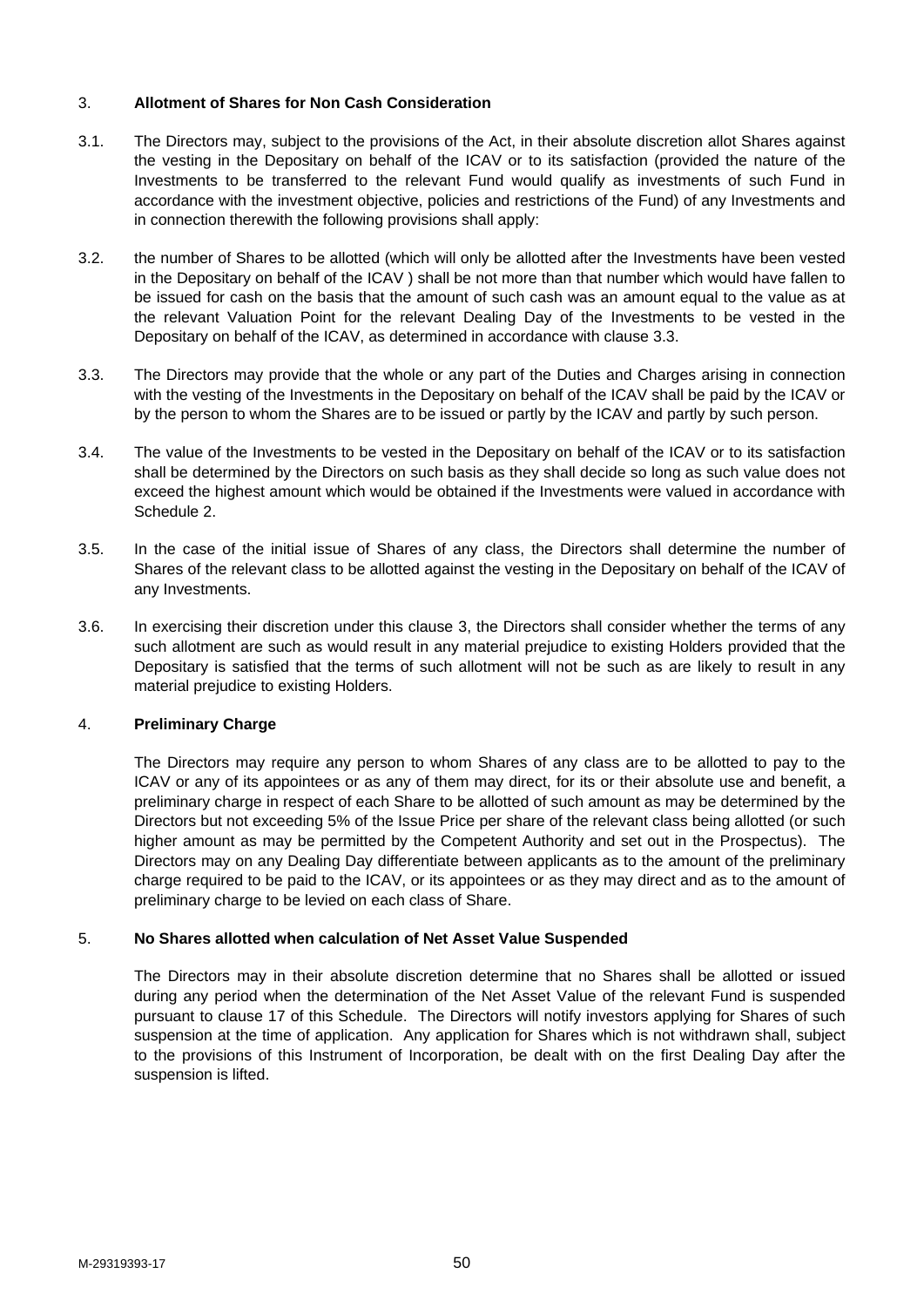# 6. **Issue of fractions of Shares**

Where payments or other consideration received by or on behalf of the ICAV in respect of the issue or allotment of Shares are not an exact multiple of the Issue Price for those Shares, a fraction of a Share may be allotted to the investor who shall be registered as the Holder of such a fraction provided that any holding of Shares is a multiple of 1/1000 part of a Share or such other fractional amount as the Directors may determine from time to time. Rights, entitlements and benefits of a Holder of a Share under the Instrument of Incorporation are granted to a Holder of a fraction of a Share in proportion to the fraction of a Share held by him and, except where the context otherwise requires or is otherwise provided herein, reference in the Instrument of Incorporation to Share shall include a fraction of a Share. Notwithstanding anything contained in this Instrument of Incorporation, the Holder of a fraction of a Share may not exercise any voting rights in respect of such Share.

# 7. **Minimum Initial Investment Amount**

The Directors may in their absolute discretion decline to issue Shares of any class to satisfy any initial application unless the amount in value of the Shares to which an application relates equals or exceeds the Minimum Initial Investment Amount or its equivalent in another currency provided that in no circumstances may the Directors issue Shares of any class to satisfy any initial application where the amount in value of the Shares to which an application relates does not equal or exceed the minimum amount required by the Competent Authority. Thereafter, Holders may make additional subscriptions for shares having a value, at the then current Issue Price of not less than the Minimum Additional Investment Amount or its equivalent in another currency.

### 8. **Funds**

- 8.1. All consideration, other than the preliminary charge (if any) payable to the ICAV or its appointees or as any of them may determine pursuant to clause 4 of this Schedule or other amounts referred to in clause 2 of this Schedule received by or on behalf of the ICAV for the allotment or issue of Shares of a Fund, or if there is more than one class of shares in a particular Fund, of all such classes, together with all Investments in which such consideration is invested or reinvested, all income, earnings, profits and proceeds thereof shall be segregated and kept separate from all other monies of the ICAV and such assets and monies shall be referred to as a Fund there being one Fund in respect of each class (or all such classes, as the case may be) of Shares and to which the following provisions shall apply:
	- 8.1.1. for each Fund the ICAV shall keep separate books and records in which all transactions relating to the relevant Fund shall be recorded and, in particular, the proceeds from the allotment and issue of Shares of each class in the Fund, the Investments and the liabilities and income and expenditure attributable thereto shall be applied or charged to such Fund subject to the provisions of this clause 8;
	- 8.1.2. any asset derived from any other Asset(s) (whether cash or otherwise) comprised in any Fund shall be applied in the books and records of the ICAV to the same Fund as the Asset from which it was derived and any increase or diminution in the value of such an Asset shall be applied to the relevant Fund.
- 8.2. No Shares will be issued on terms that entitle the Holder of any Shares in a Fund to participate in the Assets of the ICAV other than the Assets (if any) of the Fund relating to such Share. If the realised net assets of any Fund are insufficient to pay any amounts due on the relevant Shares in full, in accordance with the terms of the relevant Fund, the relevant Holders of that Fund will have no further right of payment in respect of such Shares or any claim against the ICAV, any other Fund or any Assets of the ICAV in respect of any shortfall.
- 8.3. In the event that there are any Assets which the Directors do not consider are attributable to a particular Fund or Funds, the Directors shall, with the approval of the Depositary, allocate such Assets to and among any one or more of the Funds in such manner and on such basis as they, in their discretion,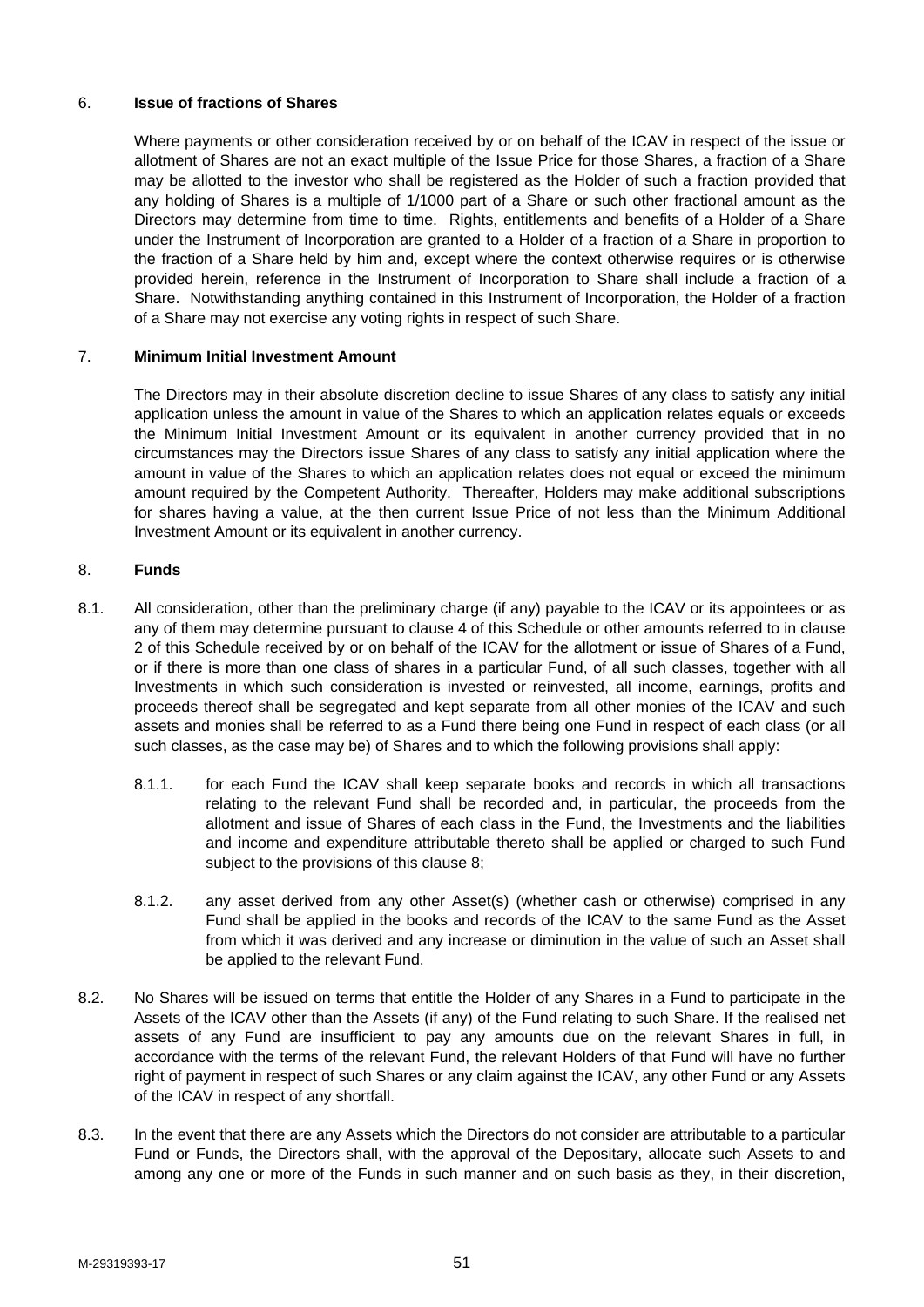deem fair and equitable. The Directors shall have the power to and may at any time and from time to time, with the approval of the Depositary, vary the basis in relation to Assets previously allocated.

- 8.4. Each Fund shall be charged with the liabilities, expenses, costs, charges or reserves of the ICAV in respect of or attributable to that Fund and any such liabilities, expenses, costs, charges or reserves of the ICAV not attributable to any particular Fund or Funds shall be allocated and charged by the Directors, with the approval of the Depositary, in such manner and on such basis as the Directors, in their sole and absolute discretion deem fair and equitable, and the Directors shall have the power to and may at any time and from time to time, with the approval of the Depositary, vary such basis including, where circumstances so permit, the re-allocation of such liabilities, expenses, costs, charges and reserves.
- 8.5. Where derivative and/or hedging strategies are used in relation to a Fund or class of Shares, the financial instruments used to implement such strategies shall be deemed to be Assets or liabilities (as the case may be) of the relevant Fund as a whole but will be clearly attributable to a specific class and the gains/losses on and the costs of the relevant financial instruments will accrue solely to the relevant class of shares.
- 8.6. In the event that any Asset attributable to a Fund is taken in execution of a liability not attributable to that Fund, the provisions of section 36 (6) of the Act shall apply.
- 8.7. Subject as otherwise provided herein, the Assets held in each Fund shall be applied solely in respect of the Shares of the class (or classes as the case may be) to which such Fund appertains and shall not be used to discharge directly or indirectly the liabilities of or claims against any other Fund and shall not be available for any such purpose.
- 8.8. If the Directors shall determine that a sufficient amount of subscription monies (such amount to be determined by the Directors in their discretion) have not been received during the Initial Offer Period of a class of a Fund (where no other classes have yet been launched in that Fund), the Directors may determine in their discretion not to proceed to launch that Fund and shall return the subscription monies to each investor at their risk and expense.

#### 9. **Fund switches**

- 9.1. Unless otherwise determined by the Directors and subject to the provisions of the Act, this Instrument of Incorporation, any provisions set out in the Prospectus and as hereinafter provided a Holder holding shares in any Class in a Fund (the **old class)** on any Dealing Day shall have the right from time to time to switch all or any of such shares for shares in another Class in the same Fund or another Fund (the **new class**) (such Class being either an existing Class or a Class agreed by the Directors to be brought into existence with effect from that Dealing Day) provided that all criteria for applying for the new shares have been met (including being entitled to the same tax treatments/benefits under taxation treaties as the Holders in the new class on the following terms:
- 9.2. The Holder shall give to the ICAV or its authorised agent(s) instructions (hereinafter called an **Switch Notice**) in such form as the Directors may from time to time determine.
- 9.3. the switch of the shares specified in the Switch Notice pursuant to this clause 9 shall occur on a Dealing Day for the old class and the new class in respect of Switch Notices received on or prior to the relevant Dealing Deadline for that Dealing Day (or prior to such other time of day as the Directors may determine either generally or in relation to a particular Fund or in any specific case) by the ICAV or its authorised agent(s) or on such other Dealing Day as the Directors at the request of the Holder may agree. The ICAV or its authorised agents may in their discretion accept Switch Notices received after the Dealing Deadline for the relevant Dealing Day provided the Switch Notices are received prior to the relevant Valuation Point and a Holder's entitlement to shares as recorded in the Register shall be altered accordingly with effect from that Dealing Day.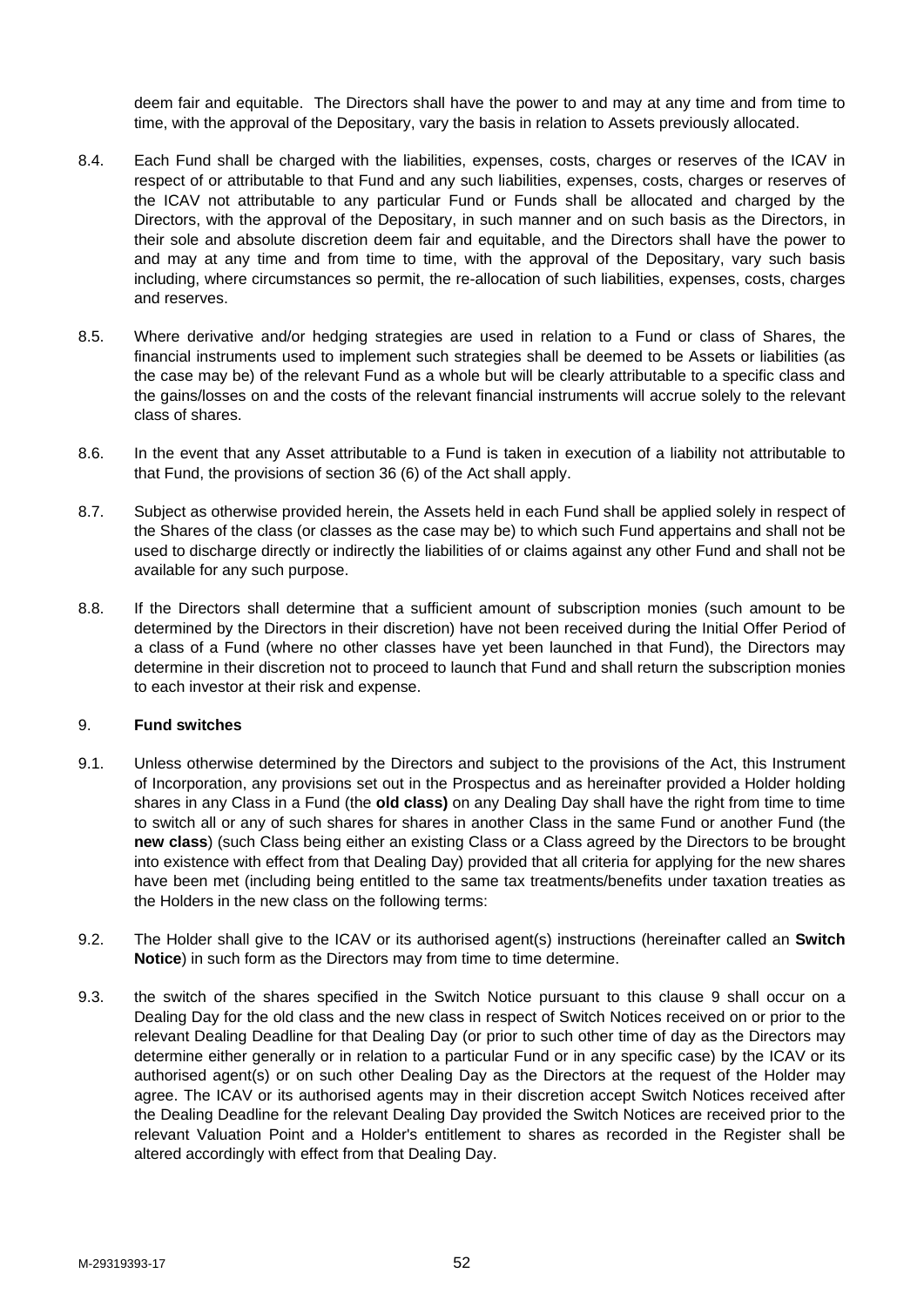- 9.4. Switching of the shares of the old class specified in the Switch Notice shall be effected in the following manner, that is to say:
	- 9.4.1. such Shares of the first class shall be repurchased by the issue of Shares of the new class;
	- 9.4.2. the Shares of the new class shall be issued in respect of and in proportion to (or as nearly as may be in proportion to) the holding of the Shares of the first class which is being switched; and
	- 9.4.3. the proportion in which Shares of the new class are to be issued in respect of Shares of the first class shall be determined in accordance with clause 9.3 above;

Provided always that the right of a Holder to exchange his Shares in the first class for Shares in the new class conferred by this clause 9 shall be conditional upon the ICAV having sufficient available share capital to enable the exchange to be implemented as aforesaid.

9.5. The Directors shall determine the number of Shares of the new class to be issued on exchange in accordance with the following formula:

# **S = [R x (RP x ER) - EC]**  *<u>IP* IP</u>

where:

- $R =$  the number of shares of the old class to be exchanged;
- $S =$  the number of shares of the new class to be issued;
- $RP =$  the redemption price per share of the old class as at the Valuation Point for the relevant Dealing Day;
- $ER =$  in the case of exchange of shares designated in the same base currency is 1. In any other case, it is the currency conversion factor determined by the Directors at the Valuation Point for the relevant Dealing Day as representing the effective rate of exchange applicable to the transfer of assets relating to the old and new classes of shares after adjusting such rate as may be necessary to reflect the effective costs of making such transfer;
- $EC =$  the exchange charge (if any); and
- $IP =$  the Issue Price per share of the new class as at the Valuation Point for the applicable Dealing Day.

 **AND** Where there is an exchange of shares, shares of the new class will be allotted and issued in respect of and in proportion to the shares of the old class in the proportion S to R.

- 9.6. The Directors may adjust the foregoing formula to take account of settlement periods for base currencies of the old class and the new class and may at their discretion make provision for income or deemed income on the shares of the old class during the settlement period
- 9.7. On any switching of shares pursuant to this clause 9, the Directors may add to the Issue Price per share for the shares of the new class to be issued a fee, for payment to the ICAV or any of its appointees or as any of them may direct out of the Fund relating to the shares of such class and such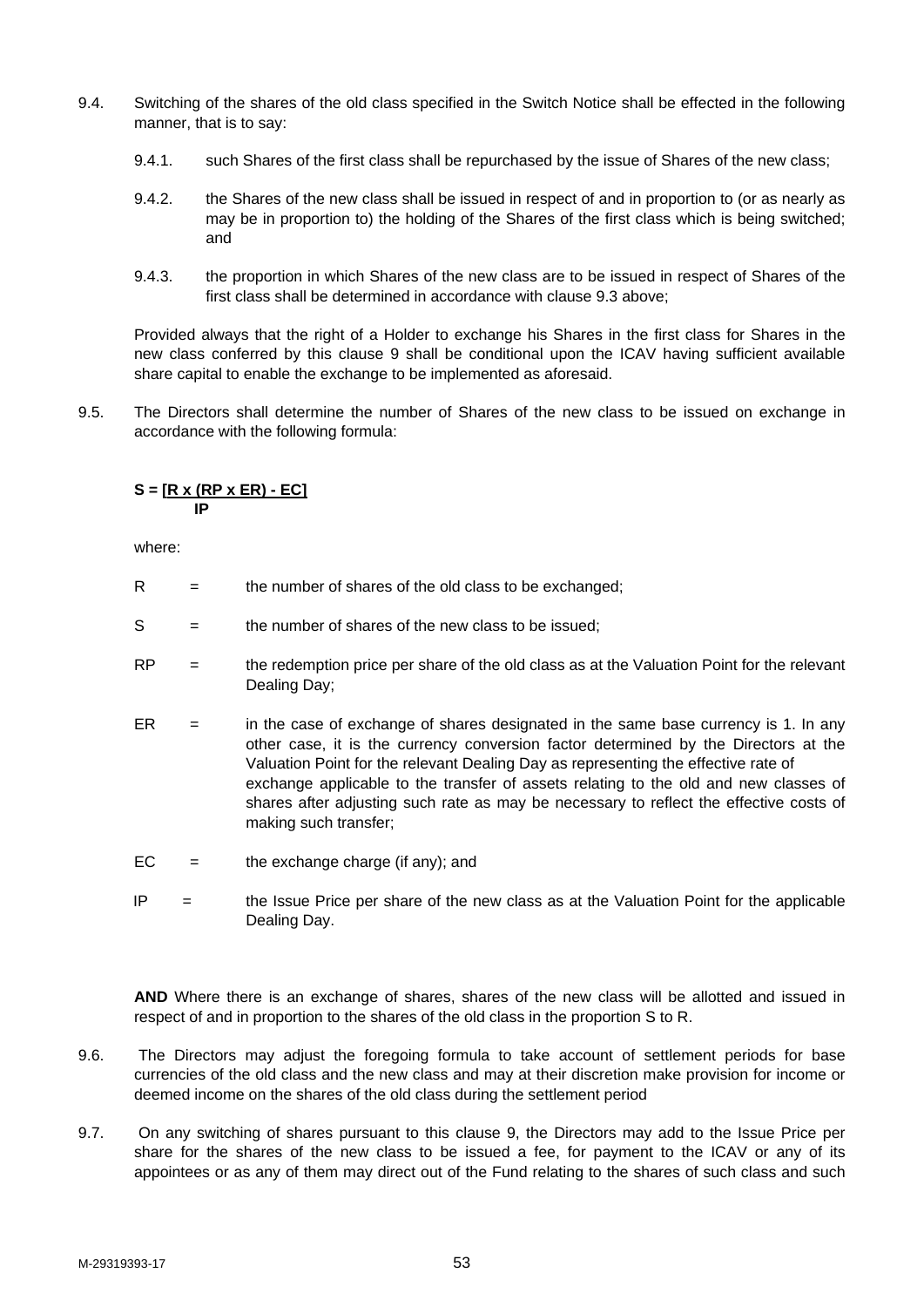amount shall not exceed 5% of the Redemption Price per share of shares in the old class to be issued calculated as at the relevant Valuation Point for the Dealing Day on which the switch is effected.

- 9.8. Requests for the switching of shares as an initial investment in a new class will only be made if the value of the shares to be switched is equal to or exceeds the Minimum Initial Investment Amount for the new class. The Directors may refuse to give effect to any Switch Notice if to do so would cause the relevant Holder's holding in the old class to fall below the Minimum Shareholding specified for that Class.
- 9.9. Shares in a class may not be exchanged for Shares in another class during any period when the calculation of the Net Asset Value of the relevant Fund or either of the relevant Funds as the case may be is suspended by reason of a declaration by the Directors pursuant to clause 17. Applicants will be notified of such suspension at the time of application and any request for the exchange of Shares not withdrawn shall, subject to the provisions of this Instrument of Incorporation, be dealt with on the first Dealing Day after such suspension is lifted.
- 9.10. The ICAV may charge an applicant for any costs or expenses incurred in respect of any currency transaction which may be required in respect of an exchange of Shares.
- 9.11. Without prejudice to the Directors' right to accept, restrict or cancel any repurchase requests, the Directors may refuse to accept, restrict or cancel requests which, in the sole judgement of the Directors represent excessive trading and/or mark timing or other activity which they believe harmful to the ICAV or any Funds without giving any reason.

## 10. **Termination of Funds**

- 10.1. The ICAV or any Fund may be terminated and/or the Shares of a Fund (or any class of a Fund) may be repurchased by the Directors, in their sole and absolute discretion, by notice in writing to the Depositary in any of the following events:
	- 10.1.1. if at any time the Net Asset Value (or its currency equivalent) of the relevant Fund shall be less than such amount as may be determined by the Directors in respect of that Fund; or
	- 10.1.2. by not less than 30 days' nor more than 60 days' notice to Holders if, within 90 days from the date of the Depositary serving notice of termination of the Depositary Agreement, another depositary acceptable to the ICAV and the Competent Authority has not been appointed to act as depositary; or
	- 10.1.3. if the ICAV or any Fund shall cease to be authorised or otherwise officially approved by the Competent Authority; or
	- 10.1.4. if a special resolution is passed by the Holders of a Fund and/or the ICAV ; or
	- 10.1.5. if any law shall be passed which renders it illegal or in the opinion of the Directors, impracticable or inadvisable to continue the ICAV or any Fund; or
	- 10.1.6. if such termination is provided for in the Prospectus or the relevant Supplement; or
	- 10.1.7. if there is any material change in the tax status of the ICAV or any Fund in Ireland or in any other jurisdiction (including any adverse tax ruling by the relevant authorities in Ireland or any jurisdiction affecting the ICAV or any Fund) which the Directors consider would result in material adverse consequences on the Holders and/or the Investments of the Fund; or
	- 10.1.8. if the Net Asset Value of the relevant Fund is less than the Minimum Fund Size; or
	- 10.1.9. if there is a change in material aspects of the business or in the economic or political situation relating to a Fund and/or the ICAV which the Directors consider would have material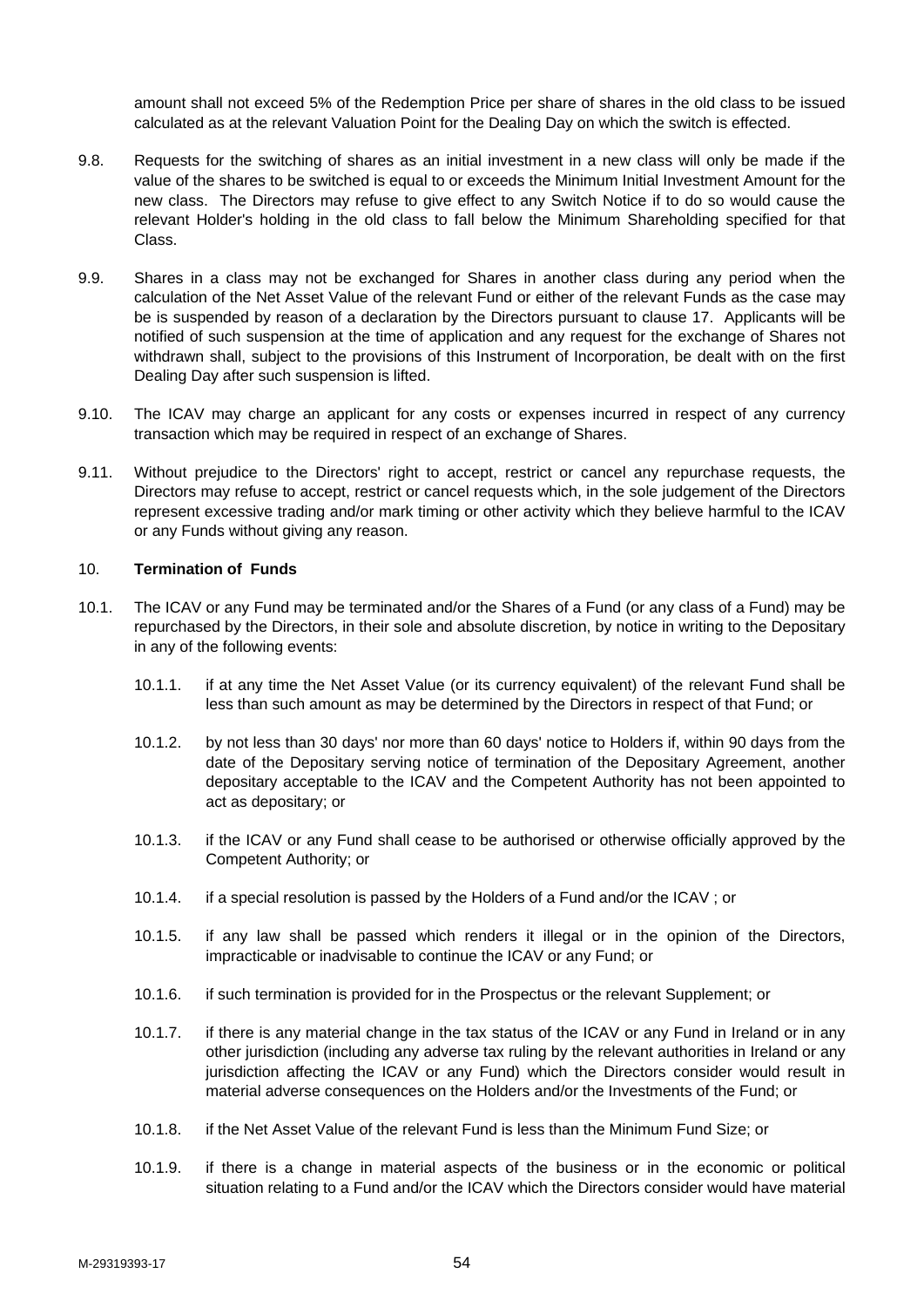adverse consequences on the Holders and/or the Investments of the Fund and/or the ICAV; or

- 10.1.10. if the Assets held in respect of a Fund are terminated or repurchased and the Directors determine that it is not commercially practical to reinvest the realisation proceeds of such Assets in replacement Assets on terms that will enable the relevant Fund achieve its investment objective and/or to comply with its investment policy; or
- 10.1.11. if any Fund is established as a feeder fund in accordance with the Central Bank UCITS Regulations, where the master fund into which such a feeder Fund feeds is terminated, merges into another fund or is divided into two or more funds, the relevant feeder Fund must also be terminated unless the feeder Fund has obtained approval from the Competent Authority to invest as a feeder Fund into another master fund (or the master fund resulting from the merger) or convert to a non-feeder fund; or
- 10.1.12. if the Directors shall have resolved that it is impracticable or inadvisable for a Fund to continue to operate having regard to prevailing market conditions and/or the best interests of the Holders; or
- 10.1.13. if the Directors consider that it is in the best interests of the Holders of the Fund or the ICAV.
- 10.2. The decision of the Directors in any of the events specified herein shall be final and binding on all the parties concerned but the Directors shall be under no liability on account of any failure to terminate the relevant Fund pursuant to this clause 10 or otherwise.
- 10.3. The Directors shall give notice of termination of a Fund to the Holders in the relevant Fund and by such notice fix the date at which such termination is to take effect, which date shall be for such period after the service of such notice as the Directors shall in their sole and absolute discretion determine.
- 10.4. With effect on and from the date as at which any Fund is to terminate or in the case of clause 10.4.2 below such other date as the Directors may determine:
	- 10.4.1. no Shares of the relevant Fund may be issued or sold by the ICAV;
	- 10.4.2. the investment manager shall, on the instructions of the Directors, realise all the Assets then comprised in the relevant Fund (which realisation shall be carried out and completed in such manner and within such period after the termination of the relevant Fund as the Directors think advisable);
	- 10.4.3. the Depositary shall, on the instructions of the Directors from time to time, distribute to the Holders of the relevant Fund in proportion to their respective interests in the relevant Fund all net cash proceeds derived from the realisation of the relevant Fund and available for the purpose of such distribution, provided that the Depositary shall not be bound (except in the case of the final distribution) to distribute any of the monies for the time being in its hands the amount of which is insufficient to pay Euro 1 or its equivalent amount in the relevant currency in respect of each Share of the relevant Fund and provided also that the Depositary shall be entitled to retain out of any monies in its hands as part of the relevant Fund full provision for all costs, charges, expenses, claims and demands incurred, made or apprehended by the Depositary or the Directors in connection with or arising out of the termination of the relevant Fund and out of the monies so retained to be indemnified and saved harmless against any such costs, charges, expenses, claims and demands;
	- 10.4.4. every distribution referred to above shall be made in the manner as the Directors shall, in their sole and absolute discretion determine but shall be made only against production of the certificates or warrants relating to the Shares of the relevant Fund if issued in respect of which the same is made and upon delivery to the Depositary of such form of request for payment as the Depositary shall in its absolute discretion require. All certificates shall in the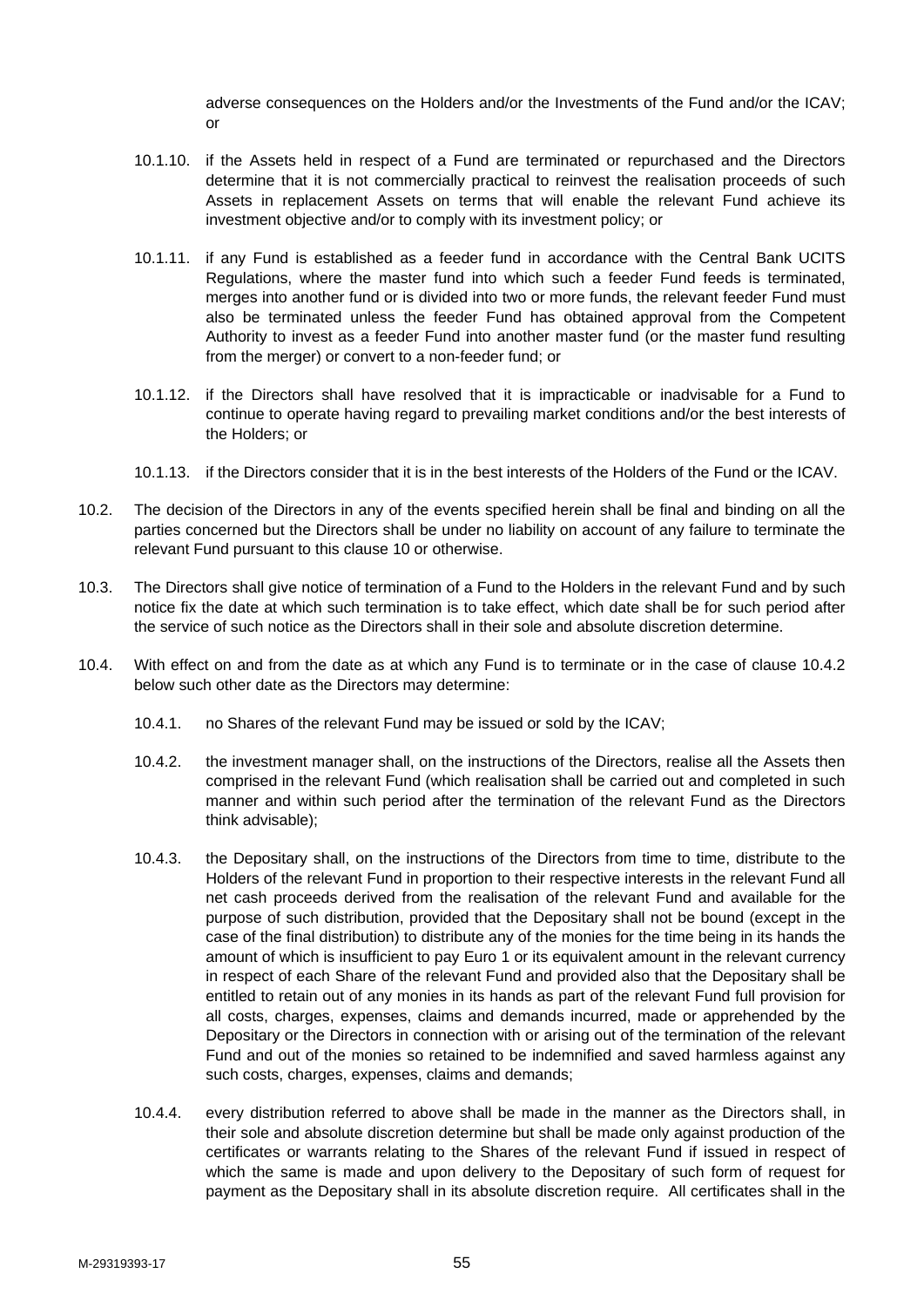case of an interim distribution be enfaced by the Depositary with a memorandum of payments made and in the case of the final distribution shall be surrendered to the Depositary. Any unclaimed proceeds or other cash held by the Depositary hereunder may at the expiration of twelve months from the date upon which the same were payable be paid into court subject to the right of the Depositary to deduct therefrom any expenses it may incur in making such payment.

# 11. **Holders' right to request the repurchase of shares**

As the ICAV is open-ended, Holders of Shares in the Funds shall have the right to request the ICAV to re purchase their Shares, in accordance with the provisions of clause 12 below. Subject to any requirements of the Competent Authority, the Directors shall have the power to determine the terms on which Shares will be repurchased by the ICAV and such terms will be set out in the Prospectus and/or each relevant Supplement. Such terms may include reservation to the Directors of the right, at their absolute discretion, to refuse to accept any repurchase request in whole or in part.

### 12. **Repurchase Mechanism**

- 12.1. Subject to the provisions of the Act, this Instrument of Incorporation and subject as hereinafter provided the ICAV may, on receipt by it or its authorised agent(s) of a request (which request may, at the Directors' discretion, either generally or in relation to any specific request, be made in writing, by facsimile or by another method (for example, electronically) in accordance with the procedure set out in the Prospectus or in such other form as the Directors may, from time to time, determine) by a Holder (the **Applicant**), repurchase all or any portion of the Shares held by the Applicant at the Repurchase Price, determined in accordance with clause 13 of this Schedule or procure the purchase thereof at not less than the Repurchase Price on the relevant Dealing Day. Such request to repurchase Shares must be accompanied by the duly endorsed certificate or certificates (if any) issued for the Shares to which it relates, **PROVIDED THAT**:
	- 12.1.1. the repurchase of Shares pursuant to this clause 12 shall be made on a Dealing Day in respect of requests (equal or greater to the Minimum Repurchase Amount, if any, subject to the discretion of the Directors to allow lesser amounts) received by the ICAV or its authorised agent on or prior to the Dealing Deadline for that Dealing Day;
	- 12.1.2. any such request received after the Dealing Deadline for a Dealing Day shall, unless the Directors shall otherwise agree and provided it is received before the relevant Valuation Point, be treated as having been received prior to the following Dealing Deadline;
	- 12.1.3. If the determination of the Net Asset Value of the relevant Fund is suspended on any Dealing Day by reason of a declaration by the Directors pursuant to clause 17 of this Schedule, an Applicant may withdraw his request to have his Shares repurchased pursuant to this clause 12. If the request is not so withdrawn, the ICAV shall be at liberty to repurchase the Shares on the Dealing Day next following the end of the suspension;
	- 12.1.4. subject as aforesaid and to the discretion of the Directors, an Applicant shall not be entitled to withdraw a request duly made in accordance with this clause 12;
	- 12.1.5. the ICAV may retain a sufficient portion of the amount payable to the Applicant in respect of the repurchase to pay any taxation payable to any tax authorities in respect of the repurchase of the Shares;
	- 12.1.6. any amount payable to the Applicant in connection with the repurchase of shares shall, at the risk and cost of the Applicant, be paid in the same currency as that in which the shares are designated or in such other currency as the Directors shall determine either generally or in relation to any Class or in any particular case. Any such amount may be remitted by or on behalf of the ICAV by electronic transfer to the bank account specified by the Applicant not later than the relevant Settlement Date or at the option of the Directors, and at the request of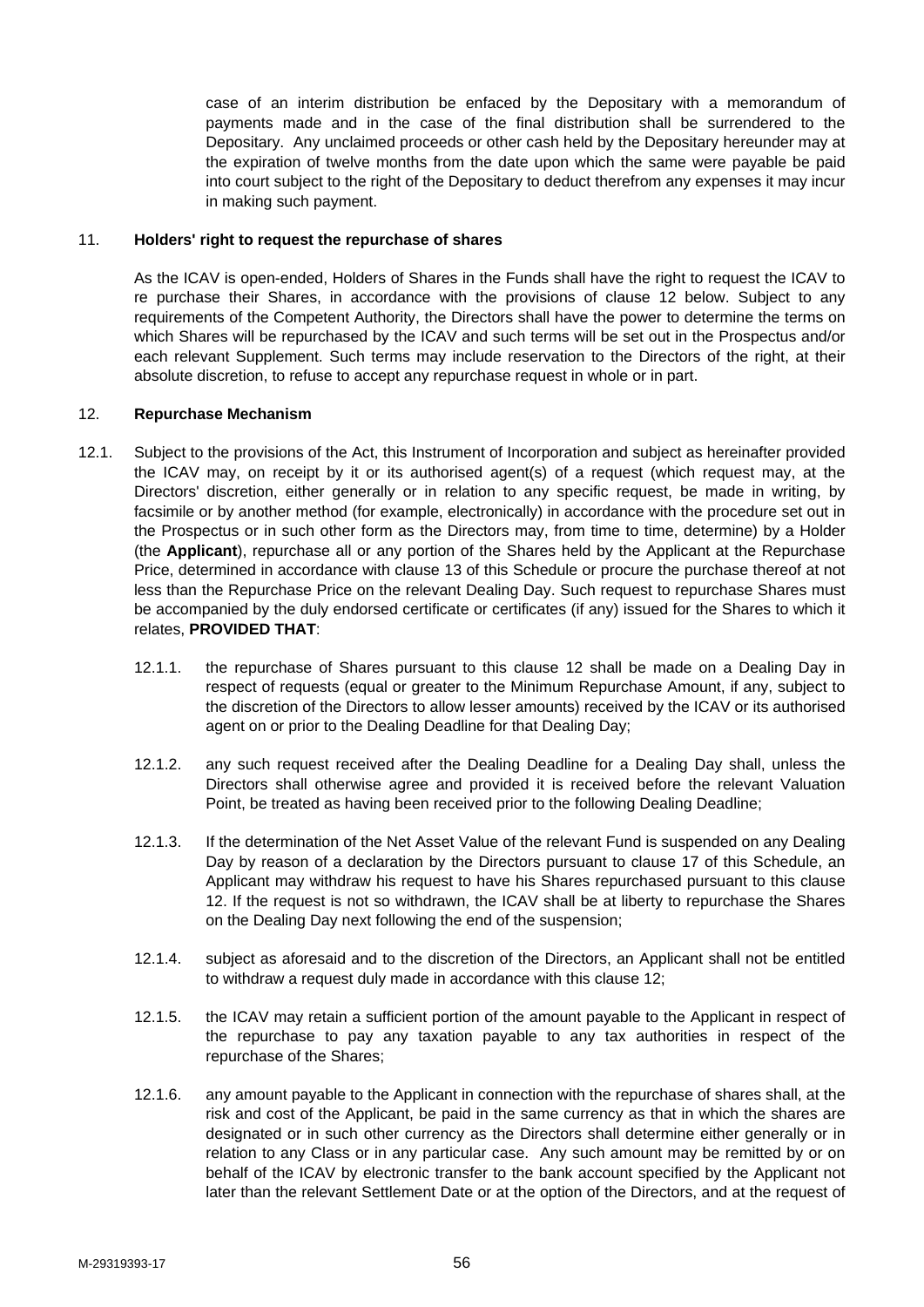the Applicant (but at his risk and cost) by post in the form of a negotiable instrument at the Applicant's risk by or on behalf of the ICAV to the Applicant not later than the relevant Settlement Date. If the amount to be paid by the ICAV as aforesaid shall not be expressed in the currency in which the shares which the ICAV has repurchased were designated then the rate of exchange between that currency and the currency agreed for payment shall be such rate as the Directors shall consider appropriate. The cost of conversion (if any) shall be debited from the converted payment. The certificate of the Directors as to the conversion rate applicable and as to the cost of conversion shall be conclusive and binding on all persons. Notwithstanding the foregoing, repurchase proceeds may not be paid to relevant Holder(s) until the original application form has been received and all of the necessary antimoney laundering checks have been carried out to the administrator's satisfaction.;

- 12.1.7. subject to written instructions from the Applicant to the ICAV (or its authorised agent) directing otherwise, which the ICAV (or its authorised agent) may require to be verified or otherwise supported by additional documentation, the ICAV (or its authorised agent) shall pay the proceeds of repurchase to the Applicant;
- 12.1.8. the Directors may, in their absolute discretion and subject to the prior approval of the Depositary, agree to designate additional Dealing Days and Valuation Points for the repurchase of Shares relating to any Fund which will be open to all Holders of Shares in the relevant Fund or class thereof and which will be notified in advance to all such Holders;
- 12.2. The repurchase of Shares under the provisions of this clause 12 shall be deemed to be effected immediately after the Valuation Point for the relevant Dealing Day. Shares repurchased in accordance with the provisions of this clause 12 shall be deemed to cease to be in issue at the close of business on the Dealing Day on which they are repurchased and the amount of the issued share capital of the ICAV shall be reduced by the proceed paid to the Holder in respect of the repurchase of the Shares.
- 12.3. Upon the repurchase of a Share being effected, the Applicant shall cease to be entitled to any rights in respect thereof (excepting always the right to receive a dividend which has been declared in respect thereof prior to such repurchase being effected) and accordingly his name shall be removed from the Register with respect thereto and the Shares shall be treated as cancelled and the amount of issued share capital in respect of such class of Shares shall be reduced accordingly.
- 12.4. The Directors may in their absolute discretion accept instructions from a Holder to cancel a repurchase request which he/she has submitted to the ICAV (or its agent) provided such instructions are received by the ICAV (or its agent) before the Shares have been repurchased. The ICAV may charge such Holder any fees or expenses incurred in processing and/or cancelling the repurchase request.
- 12.5. Without prejudice to the Directors' right to accept, refuse, restrict or cancel any repurchase requests, the Directors may refuse to accept, refuse, restrict or cancel repurchase requests which, in the sole judgement of the Directors, represent excessive trading and/or market timing.
- 12.6. Subject as aforesaid and to the discretion of the Directors or their delegate, an Applicant shall not be entitled to withdraw a request duly made in accordance with this clause 12.
- 12.7. The Directors or their delegates have the discretion not to accept an application for the repurchase of shares until the application is complete and all necessary information has been provided by the Applicant.

# 13. **Repurchase price of Shares**

13.1. The Repurchase Price per Share shall be the Net Asset Value per Share less such sum as the Directors may consider represents the appropriate allowance for Duties and Charges in relation to the repurchase of the Shares to be repurchased, less a repurchase charge, if any, at the discretion of the Directors, less a charge in respect of any performance fee payable to any investment manager/adviser and less at the discretion of the Directors, on any Dealing Day when there are net repurchases for a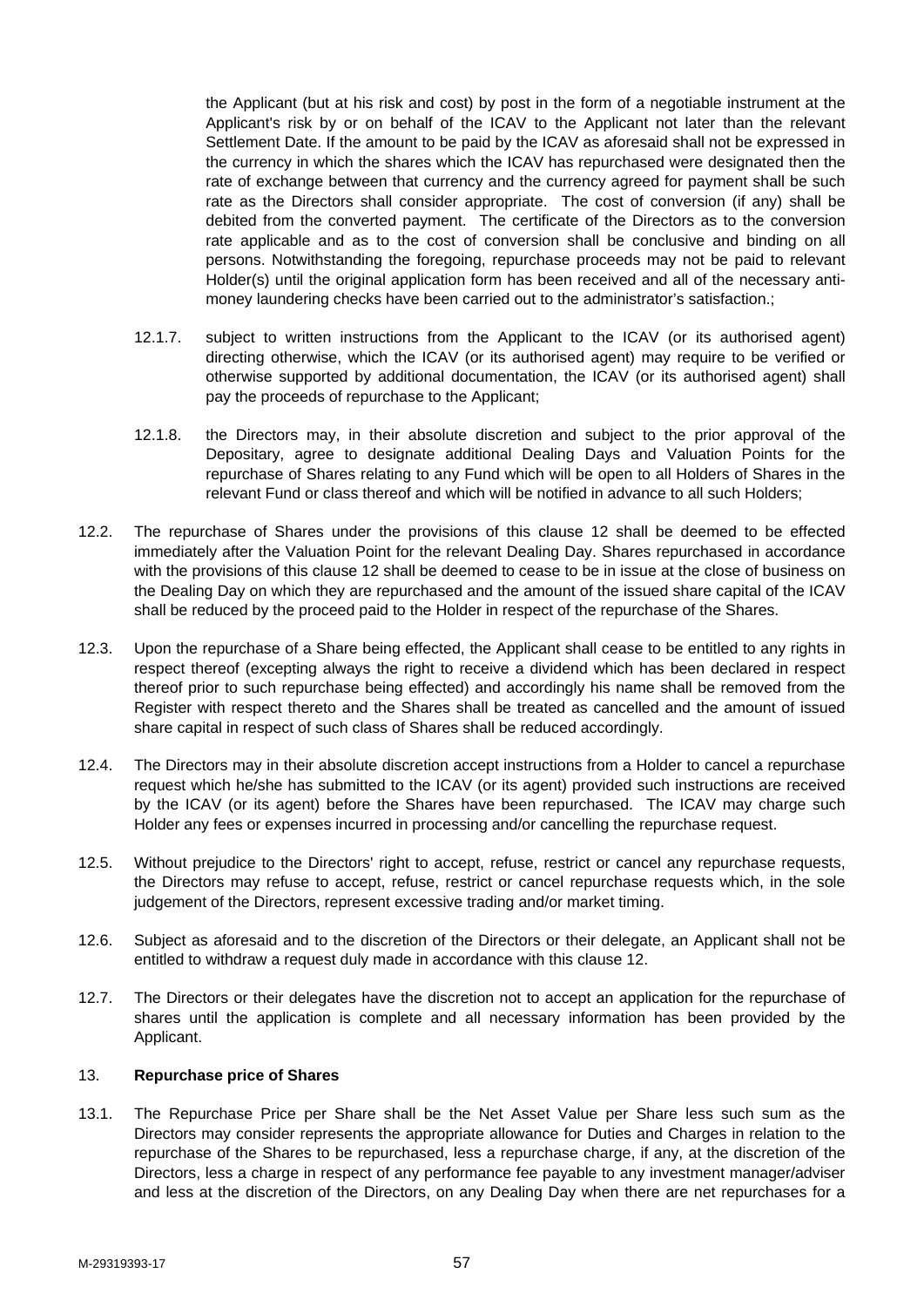Fund, an Anti-Dilution Levy to cover dealing costs and to preserve the value of the underlying assets of the Fund in question and such anti-dilution levy may be obtained for the benefit of the relevant Fund and the Directors or their delegate reserve the right to waive such charge at any time with the resulting sum being rounded to the nearest three decimal places or such other number of decimal places as may from time to time be determined by the Directors. The Net Asset Value per Share of the relevant class or series shall be an amount as determined by the Directors on the relevant Dealing Day referred to in clause 13.1.1 below by:

- 13.1.1. determining that proportion of the Net Asset Value of the relevant Fund which is attributable to the relevant class or series of Shares as at the Valuation Point for the relevant Dealing Day and deducting therefrom such sum (if any) as the Directors may consider represents the appropriate provision for Duties and Charges;
- 13.1.2. where the class of Share is a Hedged Currency Share Class or Derivative Specific Share Class, adding to or deducting from (as the case may be) the sum calculated in accordance with clause 13.1.1 above the costs and gains\losses of any derivative or currency hedging transactions effected in respect of that class;
- 13.1.3. dividing the sum calculated in accordance with clause 13.1.1 above by the number of Shares of the relevant class in issue or deemed to be in issue in the relevant Fund at the Valuation Point for the relevant Dealing Day; and
- 13.1.4. rounding the amount so determined mathematically to three decimal places of the unit of the currency of the Shares (**unit** for such purposes being the smallest fraction of the relevant currency which is legal tender in the country of issue of that currency) or to such other number of decimal places or significant figures as the Directors may from time to time determine.
- 13.2. The Directors may on any Dealing Day require an Applicant to pay to the ICAV or any of its appointees or as any of them may direct, for its or their absolute use and benefit, a repurchase charge in respect of each Share to be repurchased of not more than 3% of the Net Asset Value of a Share of the relevant class prevailing on that Dealing Day (or such higher amount as may be permitted by the Competent Authority and set out in the Prospectus). The amount of any such charge may be deducted from the amount to be paid by the ICAV to the Applicant in respect of the Shares to be repurchased. The Directors may on any Dealing Day differentiate between Applicants as to the amount of the repurchase charge required to be paid to the ICAV, or its appointees or as they may direct and as to the amount of repurchase charge to be levied on each class of Share (subject to the maximum aforesaid).
- 13.3. Such portion of the Repurchase Price of any Shares repurchased on a Dealing Day (except a Dealing Day which is a record day for the declaration of a dividend) as the Directors in their absolute discretion consider appropriate shall be deemed to be a distribution to the relevant Applicant of the proportion of the undistributed net revenue accrued to the relevant Fund up to such Dealing Day attributable to the Shares in respect of which such Repurchase Price is payable.
- 13.4. Where any tax is payable to the Irish tax authorities in respect of a repurchase of Shares by a Holder who is or is deemed to be a Taxable Irish Person or is acting on behalf of such a person, the Repurchase Price shall be reduced by an amount equal to such tax which shall be paid by or on behalf of the ICAV to the authorities.
- 13.5. In calculating the Repurchase Price, the Directors may on any Dealing Day adjust the Repurchase Price by making a dilution adjustment in order to, amongst other things, cover dealing costs and preserve the value of the underlying assets of a Fund and such adjustment mechanism may operate on the basis as set out in the Prospectus from time to time.
- 13.6. If any repurchase requests received by the Directors would necessitate, in the opinion of the Directors, the breaking of deposits at a penalty or the realisation of Investments at a discount below their value, as calculated in accordance with Schedule 2, the Repurchase Price in respect of the relevant Shares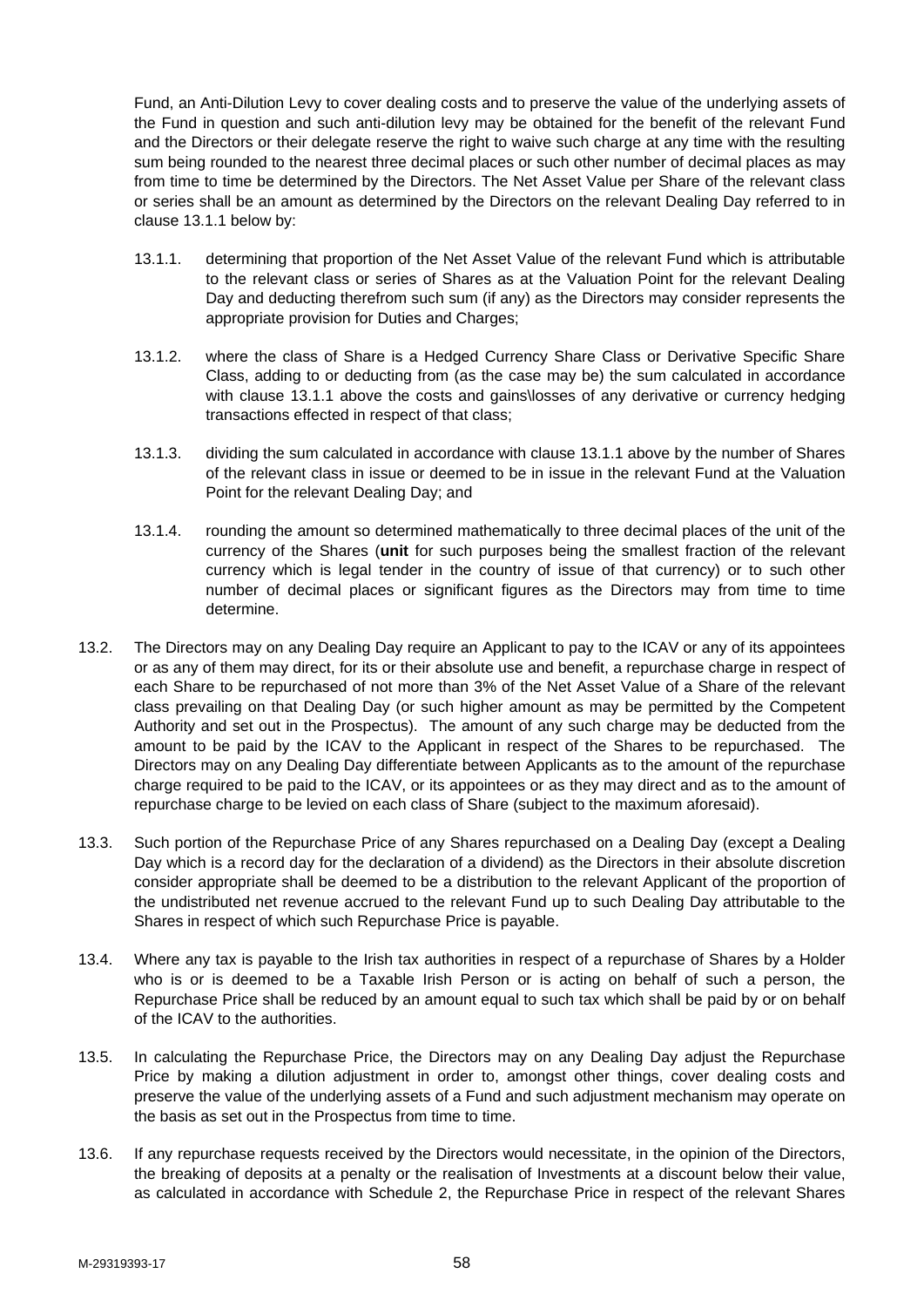may be reduced by a proportionate part of such reduction in value or penalty which will be suffered by the relevant Fund in such manner as the Directors may consider fair and equitable and which is approved by the Depositary. Alternatively, the Directors may arrange for the ICAV to borrow funds in accordance with clause 71 subject always to any borrowing restrictions in force in relation to the ICAV or the relevant Fund, and the costs of such borrowings may be apportioned as aforesaid to such extent as the Directors may consider fair and equitable.

# 14. **Limitations on repurchase/exchange of Shares**

- 14.1. For any Fund, in circumstances where repurchase requests on any Dealing Day are for Shares representing more than 10% of the Net Asset Value of any Fund in issue at the Valuation Point for that Dealing Day, the ICAV shall be at liberty to scale down the number of Shares to be repurchased in response to each request pro rata to such extent as may be necessary to ensure that the foregoing limit is not exceeded and may carry forward for repurchase to the next following Dealing Day the balance of each request and so on to each succeeding Dealing Day until each request has been dealt with in full, **PROVIDED THAT** in respect of the relevant Fund, requests for repurchase that have been carried forward from an earlier Dealing Day shall (subject always to the foregoing limits) be dealt with pro rata or otherwise as set out in the Prospectus or relevant Supplement.
- 14.2. For any Fund, if in respect of any Applicant the repurchase amount in respect of Shares held by him to be repurchased on any Dealing Day amount to more than 5% of the Net Asset Value of a Fund, the Directors shall have the power, at their sole discretion, to divide in specie the whole or any part of the Assets of the relevant Fund and shall have the right to elect by notice in writing to the Applicant (such notice to be sent by the ICAV to the Applicant within three Business Days of the relevant Dealing Day and in any event before the relevant Settlement Date) to appropriate and transfer assets to him in full or part satisfaction of the Repurchase Price or any part of the said Repurchase Price (provided that such a distribution would not be prejudicial to the interests of the remaining Holders in such Fund). Any short fall between the value of the assets transferred on a redemption in specie and the redemption proceeds which would have been payable in a cash redemption may be satisfied in cash. Alternatively, where it is not possible to transfer all or part of the Assets to the Applicant, the ICAV shall have the right to elect to sell all or any part of the Assets so appropriated and to arrange for the payment to the Applicant of the net proceeds of such sale in satisfaction or part satisfaction of the Repurchase Price or any part of the Repurchase Price. In addition, with the consent of the Applicant, the ICAV may, in circumstances not covered by the foregoing, appropriate and transfer Assets to him in full or part satisfaction of the Repurchase Price or any part of the Repurchase Price (provided that such a distribution would not be prejudicial to the interests of the remaining Holders in such Fund). In each case the allocation of Assets to the Applicant will be subject to the approval of the Depositary.
- 14.3. Where a notice of election is served under clause 14.2 above on an Applicant, the Applicant (following a repurchase request amounting to more than 5% of the Net Asset Value of a Fund) may by a further notice served on the ICAV (such notice to be received by the ICAV within two Business Days of the deemed receipt by the Applicant of the notice of election served) require the ICAV instead of transferring the Assets in question to arrange:
	- 14.3.1. for a sale of the Assets; and
	- 14.3.2. for payment to the Applicant of the net proceeds of sale.
- 14.4. No such notice is required to be given by the Applicant where the Supplement for the relevant Fund provides for an irrevocable instruction to be given by a Holder in the relevant Fund for such a sale and payment in these circumstances.
- 14.5. Where there is a transfer of Assets pursuant to clause 14.2 above, the Depositary of the ICAV shall transfer to the Applicant his proportionate share of the Assets of the relevant Fund. For the purposes of this clause **proportionate share** means such part of each type of Asset in the relevant Fund as is proportionate to or as nearly as practicable proportionate to the Applicant's share or such selection from the Assets of the relevant Fund as the Directors shall, following consultation with the Depositary, decide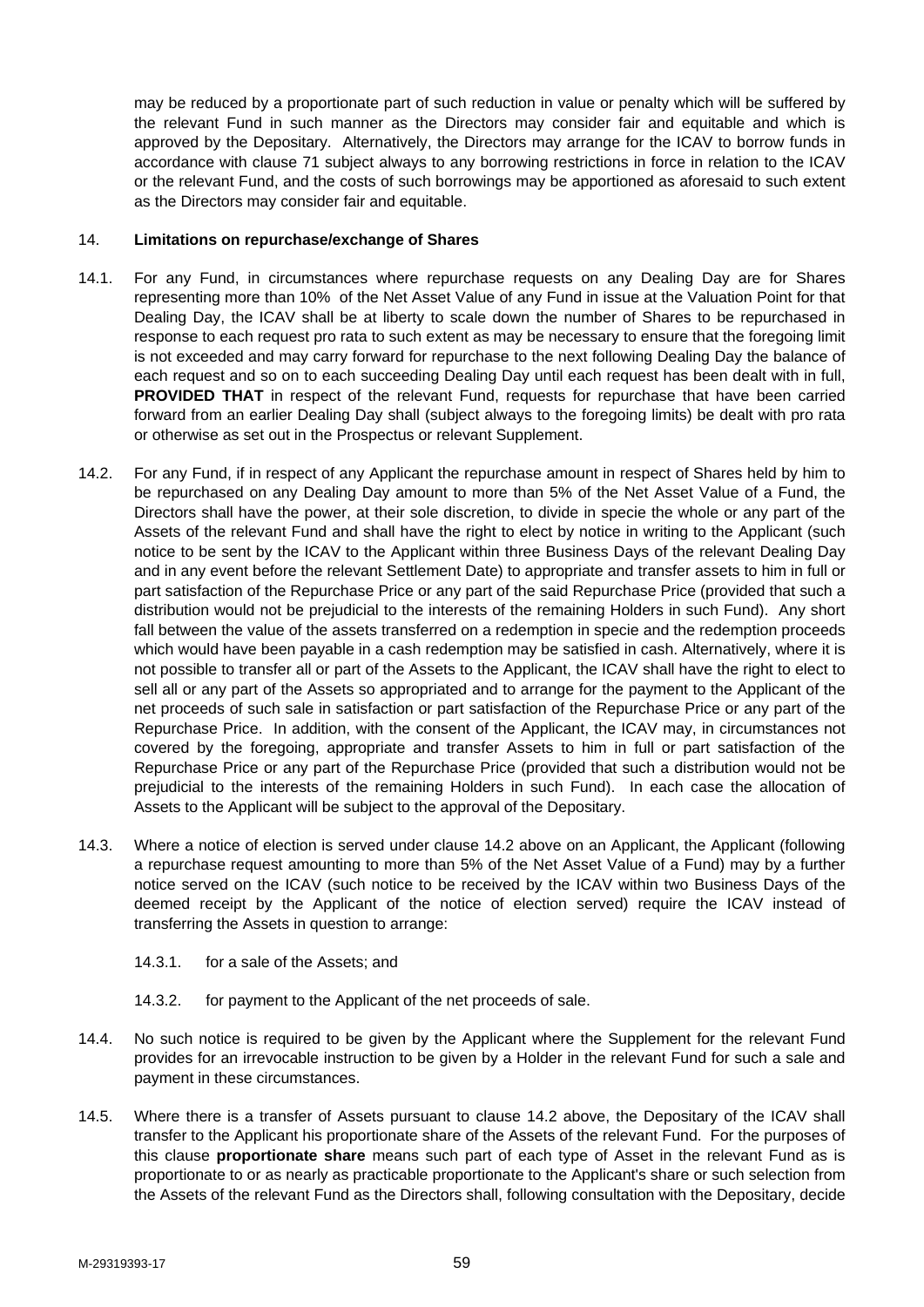is reasonable having regard to the need to be fair both to the Applicant and continuing Holders in the relevant Fund.

- 14.6. Where there is to be a sale of Assets under clause 14.2 above:
	- 14.6.1. the ICAV shall forthwith notify the Depositary of that fact and shall arrange for the sale of the Assets that would have been transferred under clause 14.2 above (other than Assets which are in cash in the relevant currency for the purposes of the repurchase); and
	- 14.6.2. the Depositary shall on receipt of such evidence of title as it may require pay to the Applicant the net proceeds of the sale and any relevant amounts in cash.
- 14.7. If any request to the ICAV to repurchase Shares of any class shall (i) relate to shares having a value less than the Minimum Repurchase Amount or (ii) reduce the number of Shares of the relevant class held by the Applicant below the Minimum Holding such request may be treated by the Directors as a request to repurchase the Applicant's entire holding. The foregoing shall not prevent a repurchase of the whole of a holding of shares of any class less than the Minimum Holding nor shall this clause apply in circumstances where as a result of the ICAV exercising its rights to scale down any repurchase requests, in accordance with clause 14.2 above, a Holder's holding of Shares is reduced below the Minimum Holding.
- 14.8. The ICAV will not be permitted to repurchase Shares if, after payment of any amount in connection with such repurchase, the Net Asset Value of the issued share capital of the ICAV would be equal to or less than €2 or the foreign currency equivalent thereof. The foregoing shall not apply to a repurchase request permitted by the Directors in contemplation of the dissolution of the ICAV in accordance with the Act or in connection with the termination of a Fund.
- 14.9. The ICAV may compulsorily repurchase all of the Shares of any Fund if the Net Asset Value of the relevant Fund is less than the Minimum Fund Size.
- 14.10. The Directors reserve the right to withhold payment of repurchase proceeds at their sole discretion for such period of time as they may think fit in circumstances where they determine it is appropriate or necessary to do so to comply with any anti-money laundering / counter terrorist financing procedures or tax information exchange requirements and legislation or any regulation, code of practice or guidance note promulgated under legislation applicable to the ICAV or its service providers, directly or indirectly, in any jurisdiction.

# 15. **No Shares repurchased when calculation of Net Asset Value suspended**

The Directors may, in their absolute discretion, determine that no Shares will be repurchased and no repurchase proceeds paid during any period when the determination of the Net Asset Value of the relevant Fund is suspended pursuant to clause 17 of this Schedule. Holders applying for repurchase of their Shares will be notified of such suspension at the time of application. Subject to the terms of clause 14 of this Schedule, any application which is not withdrawn shall, subject to the provisions of this Instrument of Incorporation, be dealt with on the first Dealing Day for the relevant Fund after such suspension is lifted.

# 16. **Determination of Net Asset Value**

The Net Asset Value of a Fund shall be determined in accordance with Schedule 2.

#### 17. **Suspension of determination of Net Asset Value/postponement of a Dealing Day**

17.1. The Directors may at any time declare a temporary suspension of the determination of the Net Asset Value of a Fund and the issue, repurchase and exchange of Shares and the payment of repurchase proceeds during: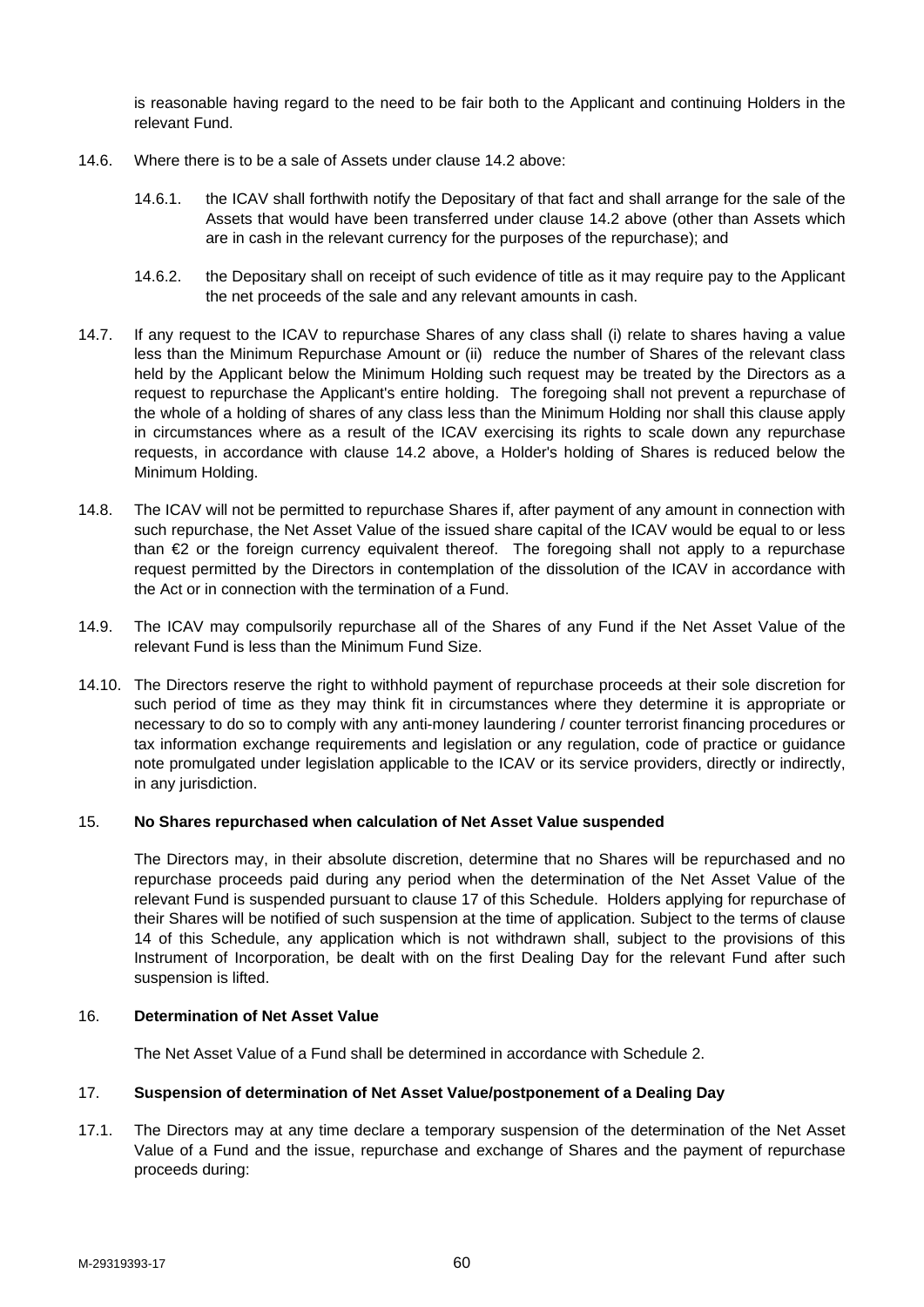- 17.1.1. any period when dealing in the units/shares of any collective investment scheme in which a Fund may be substantially invested are restricted or suspended; or
- 17.1.2. any period when any of the principal Markets on which a substantial portion of the Investments of the relevant Fund from time to time are quoted, listed or dealt is closed, otherwise than for ordinary holidays, or during which dealings therein are restricted or suspended; or
- 17.1.3. any period when, as a result of political, economic, military or monetary events or any circumstances outside the control, responsibility and power of the Directors, disposal or valuation of a substantial portion of the Investments of the relevant Fund is not reasonably practicable without this being seriously detrimental to the interests of the Holders of the relevant Fund or if, in the opinion of the Directors, the Net Asset Value of the Fund cannot be fairly calculated or if it is not possible to transfer monies involved in the acquisition or disposition of Investments to or from the relevant account of the ICAV; or
- 17.1.4. any breakdown in the means of communication normally employed in determining the price of a substantial portion of the Investments of the relevant Fund or when for any other reason the current prices on any Markets of any of the Investments of the relevant Fund cannot be promptly and accurately ascertained; or
- 17.1.5. any period during which any transfer of funds involved in the realisation or acquisition of Investments of the relevant Fund cannot, in the opinion of the Directors, be effected at normal prices or rates of exchange; or
- 17.1.6. any period when the whole or any part of any subscriptions cannot be transmitted to or from the account of the ICAV or when the ICAV is unable to repatriate funds required for the purpose of making payments due on the repurchase of Shares in the relevant Fund; or
- 17.1.7. when any other reason makes it impracticable to determine the value of a meaningful portion of the Investments of the ICAV or any Fund; or
- 17.1.8. if any Fund is established as a feeder fund in accordance with the Central Bank UCITS Regulations, where the calculation of the Net Asset Value of the relevant master fund into which the feeder Fund feeds is suspended; or
- 17.1.9. any period when the Directors consider it to be in the best interest of the relevant Fund; or
- 17.1.10. any period following the circulation to Holders of a notice of a general meeting at which a resolution proposing to wind up the ICAV or terminate the relevant Fund is to be considered.
- 17.2. Any such suspension shall take effect at such time as the Directors shall declare but not later than the close of business on the Business Day next following the declaration and thereafter there shall be no determination of the Net Asset Value of the relevant Fund and no issues, repurchases or exchanges of Shares of the relevant Fund and no repurchase proceeds paid until the Directors shall declare the suspension at an end.
- 17.3. The Directors may postpone any Dealing Day for a Fund to the next Business Day if in the opinion of the Directors, a substantial portion of the Investments of the relevant Fund cannot be valued on an equitable basis and such difficulty is expected to be overcome within one Business Day.
- 17.4. The determination of the Net Asset Value of a Fund shall also be suspended where such suspension is required by the Competent Authority in accordance with the Act.

#### 18. **Notification of suspension to competent authority, stock exchanges and holders**

Any such suspension of the determination of the Net Asset Value of a Fund shall be notified to the Competent Authority immediately and in any event within the same Business Day on which such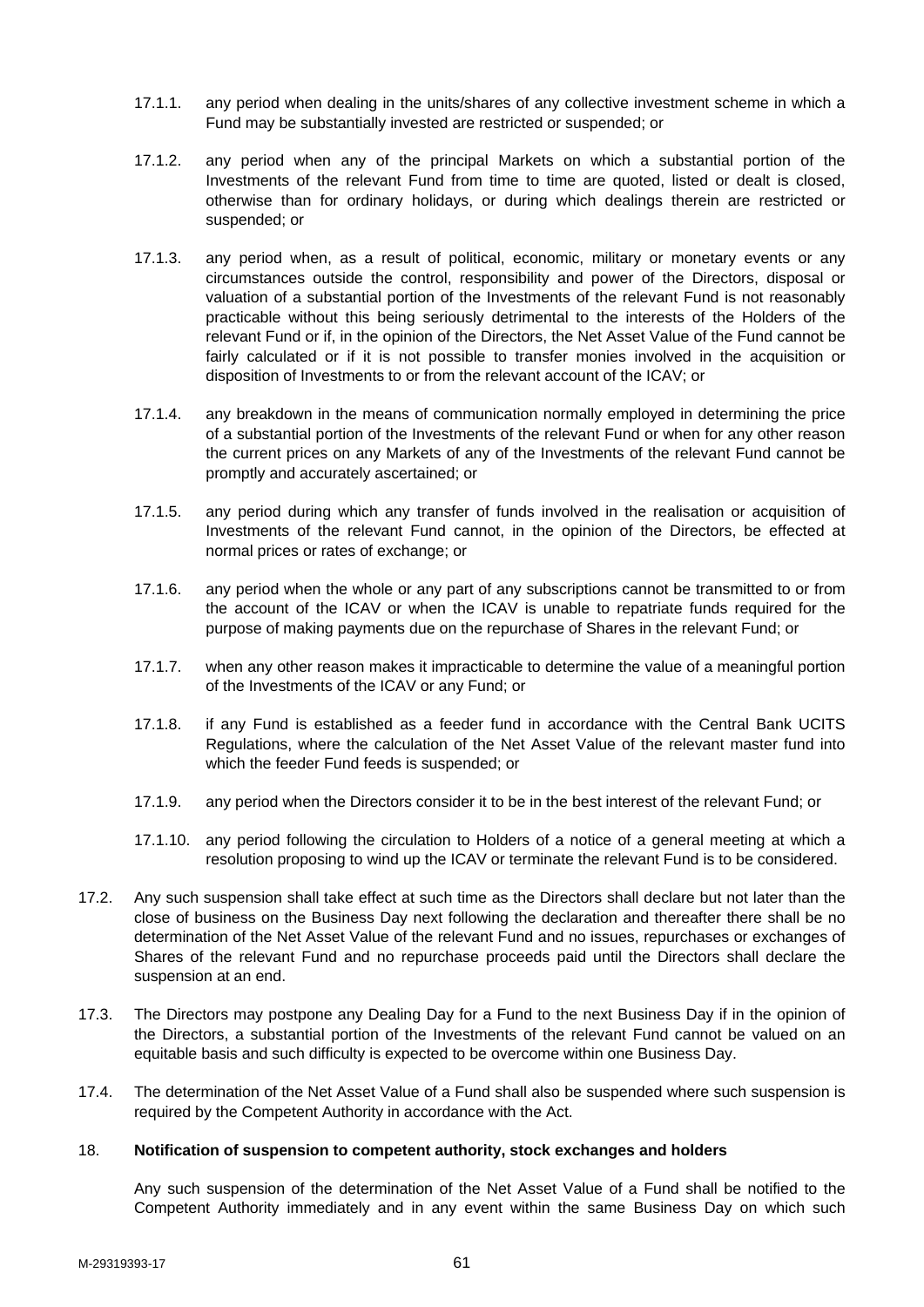suspension occurred. If the Shares are listed on the official list and trading on the main securities market of the Irish Stock Exchange or any other exchange any such suspension shall be notified to the Irish Stock Exchange and such other exchange within the time frame specified above. and will be communicated without delay to the competent authorities in any country in which the shares are registered for sale.

#### 19. **Compulsory repurchase or transfer of shares**

- 19.1. The Directors shall have power (but shall not be under any duty) to impose such restrictions as they may think necessary for the purpose of ensuring that no Shares of any class are acquired or held directly or beneficially by a person or an entity who/which is in the opinion of the Directors any of the following and accordingly may compulsorily repurchase shares so held:
	- 19.1.1. any person or entity who appears to be in breach of any law or requirement of any country or governmental authority or by virtue of which such person or entity is not qualified to hold such shares or if the holding of the shares by any person or entity is unlawful;
	- 19.1.2. who is or will hold Shares for the benefit of a U.S. Person (unless the Directors determine (i) the transaction is permitted under an exemption from registration available under the securities laws of the United States and (ii) that the relevant Fund and the ICAV continue to be entitled to an exemption from registration as an investment ICAV under the securities laws of the United States if such person holds Shares) and (iii) does not cause the ICAV or any manager duly appointed thereto by the Directors (the Manager) and/or the Manager's corporate group of companies to incur any adverse US taxation consequences or regulatory or legal consequences; or
	- 19.1.3. any person who does not clear such money laundering checks or provide the required tax documentation or such supporting documentation as the Directors may determine or who has failed to furnish the Directors with such evidence and/or undertakings as they may require for the purpose of any restrictions imposed for compliance with any anti-money laundering provisions applicable to the ICAV;
	- 19.1.4. under the age of 18 (or such other age as the Directors may think fit) or a person of unsound mind; or
	- 19.1.5. has breached or falsified representations on subscription documents (including as to its status under ERISA); or
	- 19.1.6. a person or entity who breached or falsified representations on subscription documents;
	- 19.1.7. has breached of any law or requirement of any country or government or supranational authority or by virtue of which such person or entity is not qualified to hold Shares; or
	- 19.1.8. if the holding of the Shares by that person or entity is less than the Minimum Holding set or Minimum Initial Investment Amount for that Fund or Class of shares by the Directors; or
	- 19.1.9. in circumstances which (whether directly or indirectly affecting such person or persons or entity, and whether taken alone or in conjunction with any other persons or entities, connected or not, or any other circumstances appearing to the Directors to be relevant), in the opinion of the Directors, might result in the ICAV or a particular Fund incurring any liability to taxation or suffering any other pecuniary legal or material administrative disadvantage (including endeavouring to ensure that the relevant Fund's assets are not considered plan assets for the purpose of ERISA) or being in breach of any law or regulation which the ICAV or the relevant Fund might not otherwise have incurred or suffered or breached (including without limitation, where a Holder fails to provide the ICAV with information required to satisfy any automatic exchange of information obligations under, for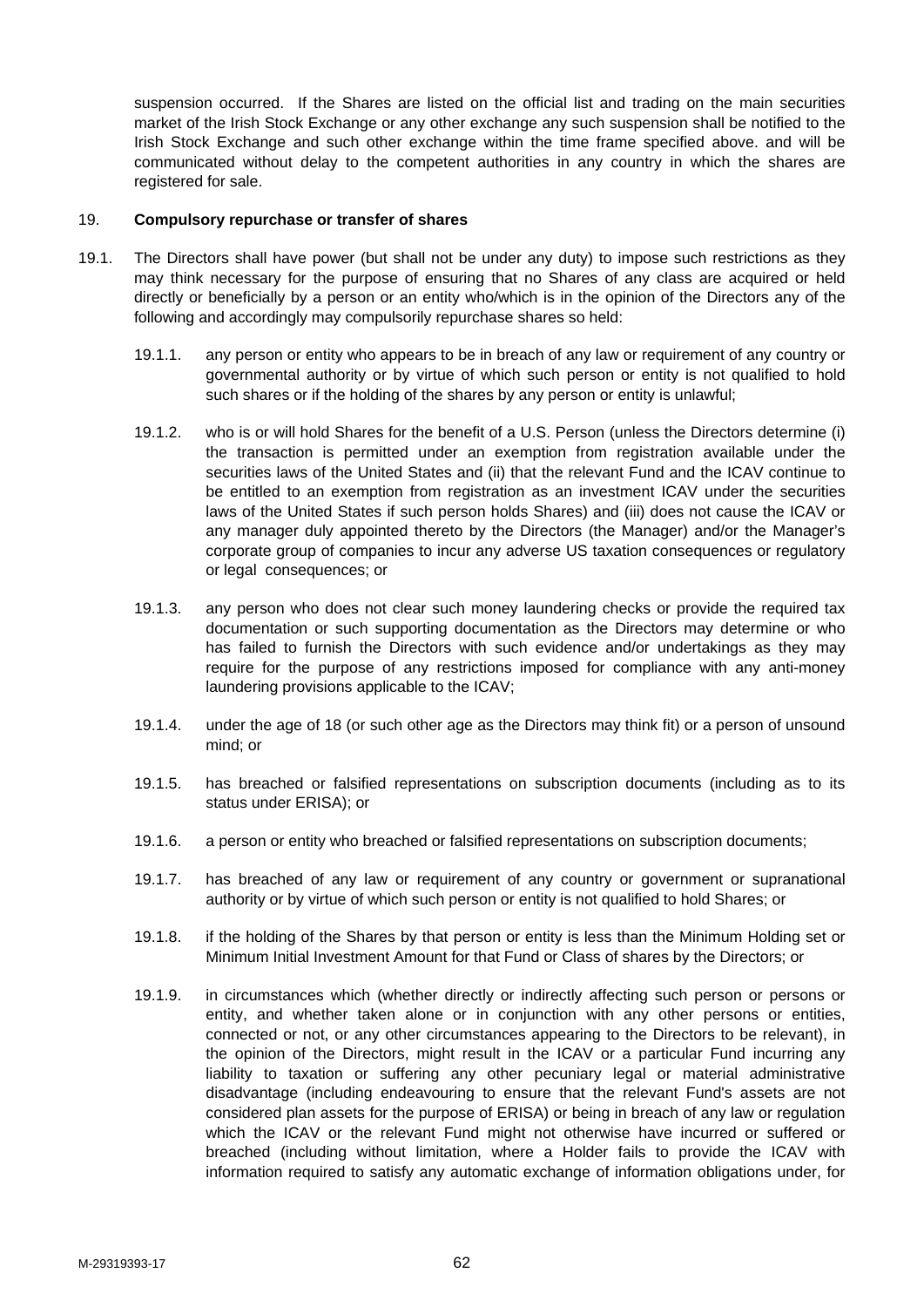example, FATCA of a Fund, the ICAV, the Depositary, the administrator, the investment manager or any delegate thereof); or

- 19.1.10. in circumstances which might result in the relevant Fund, the manager or the manager's corporate group of companies being required to comply with registration or filing requirements in any jurisdiction with which it would not otherwise be required to comply or is otherwise prohibited by the Instrument of Incorporation.
- 19.1.11. any transfer in regard to which any payment of taxation remains outstanding; and
- 19.1.12. persons or entities holding a Class of shares in any Fund where such person ceases to hold the Class of shares as part of a continuing wealth management service provided by Coutts & Co and such other companies within the Royal Bank of Scotland group of companies as the Manager may agree (Coutts Companies) or ceases to be an employee of an entity within the Coutts Companies (as applicable).

References in this Instrument of Incorporation to **Permitted Investor** means any person other than any of the persons specified above.

- 19.2. The Directors shall, unless any Director has reason to believe otherwise, be entitled to assume without enquiry that none of the Shares are held in such a way as to entitle the Directors to give a notice in respect thereof pursuant to clause 19.3 below. The Directors may, however, upon an application for Shares or at any other time and from time to time require such evidence and/or undertakings to be furnished to them in connection with the matters stated in clause 19.1 above as they shall in their discretion deem sufficient or as they may require for the purpose of any restriction imposed pursuant thereto or for compliance with any anti-money laundering provisions / counter terrorist financing provisions or tax information exchange requirements applicable to the ICAV. In the event of such evidence and/or undertakings not being so provided within such reasonable period (not being less than 21 days after service of notice requiring the same) as may be specified by the Directors in the said notice, the Directors may, in their absolute discretion, treat any Shares held by such a Holder or joint Holder as being held in such a way as to entitle them to serve a notice in respect thereof pursuant to clause 19.3 below.
- 19.3. If it shall come to the notice of the Directors, or if the Directors shall have reason to believe, that any shares are or may be owned or held directly or beneficially by any person or persons who is not a **Permitted Investor** (the **relevant shares**), the Directors may give notice (in such form as the Directors deem appropriate) to the person in whose name the relevant shares are registered requiring him to transfer (and/or procure the disposal of interests in) the relevant shares to a person who is in the opinion of the Directors a **Permitted Investor** or to give a request in writing for the repurchase of the relevant shares in accordance with clause 12 of this Schedule. If any person upon whom such a notice is served pursuant to this paragraph does not within 21 days after the giving of such notice (or such extended time as the Directors in their absolute discretion shall consider reasonable) transfer the relevant shares to a **Permitted Investor**, request the ICAV to repurchase the relevant shares or establish to the satisfaction of the Directors (whose judgement shall be final and binding) that he is not subject to such restrictions, the Directors may in their absolute discretion upon the expiration of such 21 days either arrange the transfer of all the relevant shares to a **Permitted Investor** in accordance with clause 19.4 below or arrange for the relevant shares to be repurchased by the ICAV at the relevant Repurchase Price. The Holder of the relevant shares shall be bound forthwith to deliver his certificate (if any) to the Directors and the Directors shall be entitled to appoint any person to sign on his behalf such documents as may be required for the purpose of the transfer or repurchase, as the case may be, of the relevant shares by the ICAV.
- 19.4. A person who becomes aware that he holds or owns relevant shares shall forthwith unless he has already received a notice pursuant to clause 19.3 above transfer all his relevant shares to a **Permitted Investor** or with the approval of the Directors request the repurchase of the Shares.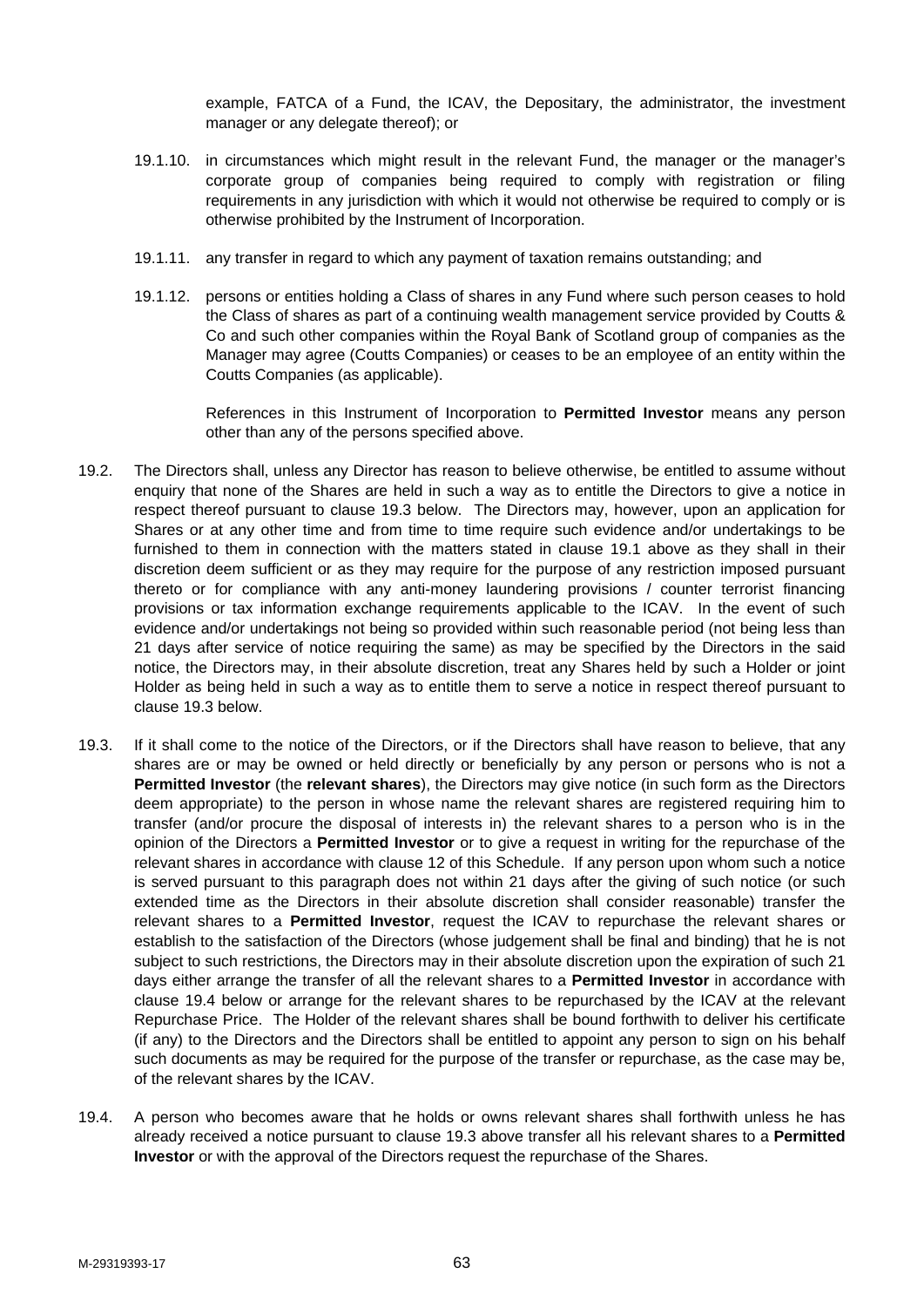- 19.5. A transfer of relevant shares arranged by the Directors pursuant to clause 19.3 above shall be by way of sale at the best price reasonably obtainable and may be of all of or part only of the relevant shares with a balance available for transfer to other **Permitted Investor**s or repurchased by the ICAV. Any payment received by the ICAV for the relevant shares so transferred shall be paid to the person whose Shares have been so transferred subject to clause 19.6 below.
- 19.6. Payment of any amount due to such person pursuant to clauses 19.3, 19.4 and 19.5 above shall be subject to any documentation, evidence or undertakings as the Directors may require for the purpose of any restrictions imposed for compliance with any anti-money laundering provisions applicable to the ICAV first having been received from such person any any requisite exchange control consents first having been obtained and the ICAV not being in breach of any other law or regulation. The amount due to such person will be deposited by the ICAV in a bank for payment to such person upon such consents being obtained and against surrender of the Share certificate, if any, representing the relevant shares previously held by such person. Upon deposit of such amount as aforesaid such person shall have no further interest in such relevant shares or any of them or any claim against the ICAV in respect thereof except the right to receive such amount so deposited (without interest) upon such consents as aforesaid being obtained.
- 19.7. The Directors may compulsorily redeem all of the shares of any Fund if the Net Asset Value of the relevant Fund is less than the Minimum Fund Size.
- 19.8. Notwithstanding any other provisions of this Instrument of Incorporation, where the ICAV is required to pay tax on the transfer of an entitlement to a Share by a Holder who is or is deemed to be a Taxable Irish Person or is acting on behalf of such a person or on the occurrence of chargeable events as defined in section 739(B)(1)(ccc) and (d) TCA (or on account of any automatic exchange of information obligations), the ICAV shall be entitled to appropriate or cancel a sufficient portion of the Holder's Shares and to appropriate the proceeds thereof as is necessary to discharge the amount of taxation payable in respect of the transfer or the relevant chargeable event.
- 19.9. Notwithstanding any other provisions of this Instrument of Incorporation where the ICAV is required to pay any tax as a consequence of making any payment to a Shareholder, the ICAV shall be entitled to deduct from the payment to be made to the Shareholder an amount equal to the tax attributable to that payment.
- 19.10. The Directors shall not be required to give any reasons for any decision, determination or declaration taken or made in accordance with this clause 19. The exercise of the powers conferred by this clause shall not be questioned or invalidated in any case on the grounds that there was insufficient evidence of direct or beneficial ownership of Shares by any person or that the true, direct or beneficial owner of any Shares was otherwise than appeared to the Directors at the relevant date provided that the powers shall be exercised in good faith.
- 19.11. In addition, the Directors may provide for the mandatory repurchase of Shares in other circumstances as set out in the Prospectus and/or the relevant Supplement and repurchase such Shares accordingly.

# 20. **Investment of Assets of the ICAV**

- 20.1. The Directors shall subject to the restrictions and limits imposed under the Instrument of Incorporation and the Act determine the investment objectives and policies (including the permissible forms of Investments) and restrictions applying to the ICAV and any Fund and the Assets shall be invested in accordance with the investment objectives, policies and restrictions determined by the Directors.
- 20.2. With the exception of permitted investments in unlisted securities or over-the-counter derivatives or in units of open ended collective investment schemes or other unlisted assets, the ICAV and each Fund will only invest in those securities and derivative instruments listed or traded on a Market which meets with the regulatory criteria (regulated, operates regularly, is recognised and open to the public) and which is listed in the Prospectus.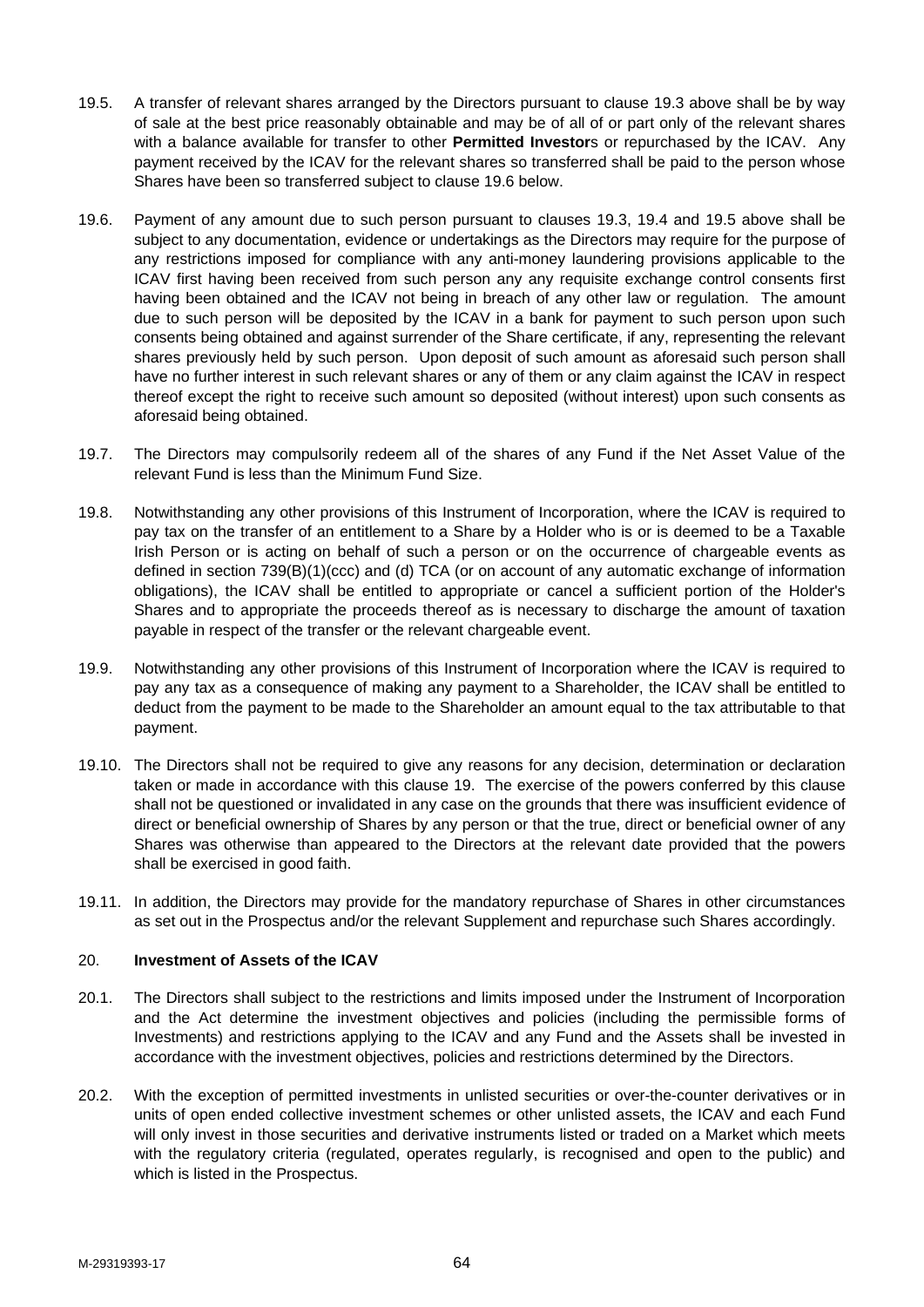- 20.3. Subject to the UCITS Regulations, the Directors may decide to invest up to 100 per cent of the Net Asset Value of a Fund in any of the Specific Investments.
- 20.4. Subject to the prior approval of the Competent Authority, the ICAV may wholly-own subsidiaries, which for fiscal or other reasons the Directors consider it necessary or desirable for the ICAV to incorporate or acquire or utilise for the purpose of entering into transactions or contracts and/or holding certain of the Investments or other property comprised in the assets of the relevant Fund(s). None of the limitations or restrictions determined to apply to the ICAV or any Fund by the Directors shall apply to investments in, loans to or deposits with any such entity. For the purpose of this clause 20, the investments or other property acquired by any such entity shall be deemed to be an Asset of the relevant Fund and shall be held by the Depositary or its nominees or otherwise in accordance with the requirements of the Competent Authority. All Shares and Share certificates issued relating to a Fund in respect of its holding in any such entity shall be held by the Depositary or its nominees or otherwise in accordance with the requirements of the Competent Authority.
- 20.5. Subject to the UCITS Regulations, the Directors may decide to invest the Assets of a Fund in collective investment undertakings with which the ICAV is linked by common management or control or by a substantial direct or indirect link.
- 20.6. Subject to the Act, the Directors may decide to retain, during such time or times as they think fit, all or any amount of cash of any Fund in any currency or currencies either in cash or on deposit with, or in certificates of deposit or other banking instruments issued by, the Depositary or any banker or other financial institution which is permitted to accept deposits from the Fund, in any part of the world including any appointee of the ICAV or any associate or affiliate of such appointee.
- 20.7. Subject to the investment objectives, policies and restrictions determined by the Directors, the ICAV may acquire or utilise derivative contracts of any description under any conditions and within any limits applicable to the ICAV laid down by the Competent Authority from time to time for the purposes of the UCITS Regulations.
- 20.8. Subject to the UCITS Regulations and the approval of the Competent Authority, a Fund may have as its objective the investment of up to 100 per cent. of its Net Asset Value in another Fund, another undertaking for collective investment in transferable securities or Fund thereof (**UCITS**).
- 20.9. Subject to and in accordance with the UCITS Regulations, a Fund may be established as an indextracking fund.
- 20.10. The Directors may:
	- 21.10.2.1 employ techniques and instruments relating to transferable securities under any conditions and within any limits laid down by the Competent Authority from time to time for the purposes of the Regulations provided that such techniques and instruments are used for efficient portfolio management; and
	- 21.10.2.2 employ techniques and instruments intended to provide protection against exchange risks in the context of the management of the assets and liabilities of the ICAV.

# 21. **Appointment of Depositary**

The Directors shall subject to the prior approval of the Competent Authority appoint a Depositary and shall entrust the Assets to the Depositary who shall be responsible for the safe-keeping of the Assets (including any shares or assets of a subsidiary of the ICAV) and to perform its duties prescribed by the Act and such other duties (including as may be required pursuant to the UCITS Regulations) upon such terms as the Directors may, from time to time, (with the agreement of the Depositary) determine.

# 22. **Appointment of Sub-Depositary/Delegates**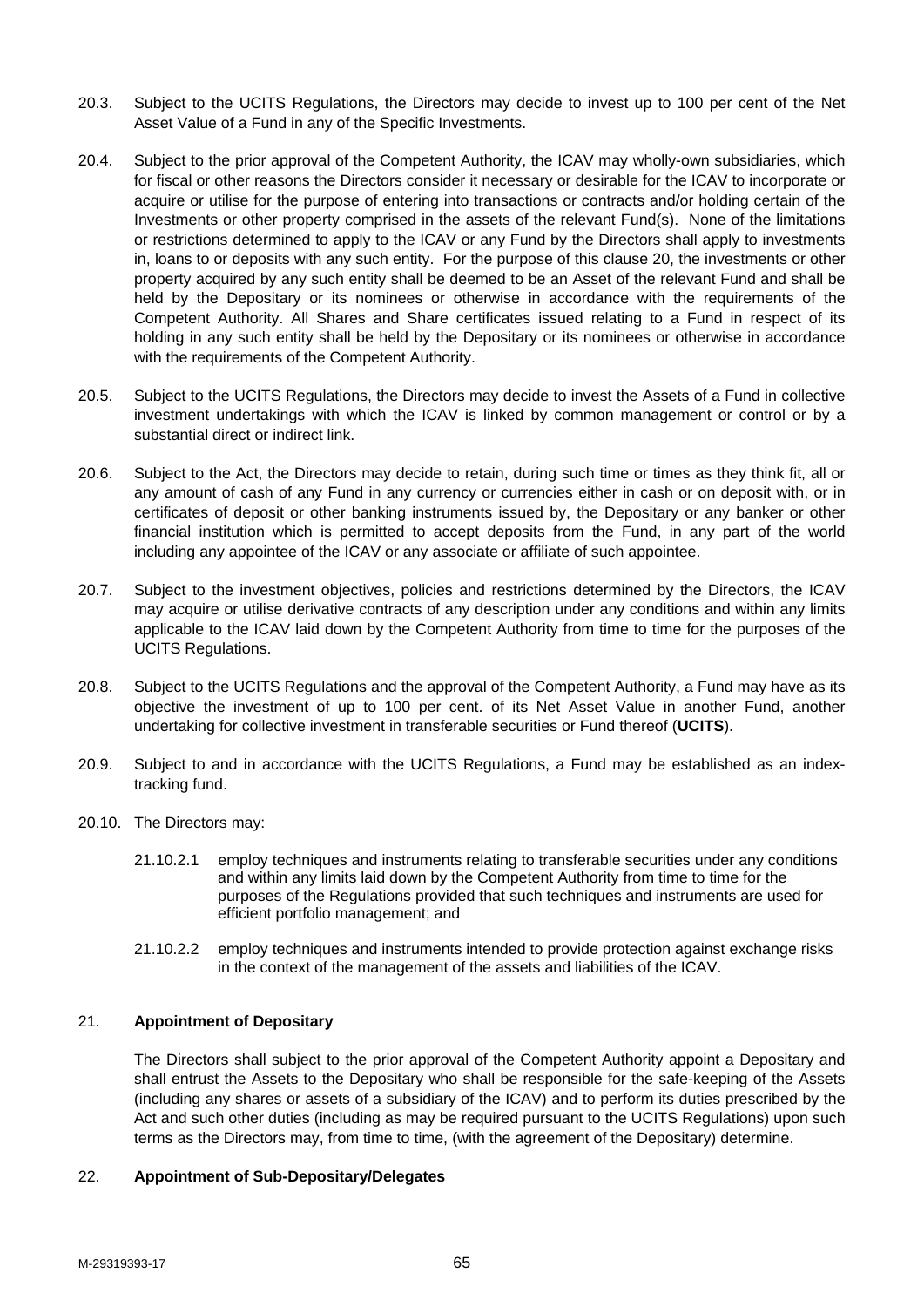The Depositary may pursuant to the Depositary Agreement, appoint sub-custodians, nominees, agents or other delegates to perform in whole or in part any of its duties or exercise any of its discretions as a depositary, subject to and in accordance with the provisions of the Central Bank UCITS Regulations. For the avoidance of doubt the Depositary may not delegate the performance of any of its fiduciary duties or discretions and its liability shall not be affected by the fact that it has entrusted to a third party some or all of the Assets in its safe-keeping.

# 23. **Remuneration of Depositary**

- 23.1. In consideration for its services as Depositary, the Depositary shall be entitled to be paid by or on behalf of the ICAV out of the property of the ICAV:
	- 23.1.1. a fee of such amount specified in the Depositary Agreement; and
	- 23.1.2. reasonable expenses and disbursements incurred by the Depositary in the performance of its functions and all other charges or fees expressly authorised by the Custody/ Depositary Agreement;

and the Depositary shall not be obliged to account to the Holders or any of them for any payment received in accordance with the foregoing provisions.

### 24. **Retirement or replacement of Depositary**

- 24.1. Subject to the prior approval of the Competent Authority, and in accordance with the terms of the Depositary Agreement, the Depositary may be removed or retire and a new Depositary appointed in the manner specified in clause 24.2 below.
- 24.2. In the event of the Depositary desiring to retire or on being removed in accordance with clause 24.1 above, in the interests of seeking to protect Shareholders in the event of the replacement of the Depositary, the ICAV shall, with the prior approval of the Competent Authority, appoint a duly qualified corporation which is approved by the Competent Authority to be the Depositary in place of the Depositary so retiring or being removed on or before the date on which such retirement or removal is to take effect and the ICAV shall not replace the Depositary without the approval of the Competent Authority. The ICAV shall only terminate the appointment of and the Depositary shall only be removed by the ICAV on the appointment of a successor Depositary or on the revocation of the authorisation of the ICAV by the Competent Authority. In the event of the Depositary giving notice to the ICAV of its desire to retire or in the event of the ICAV giving notice to the Depositary of the Depositary's removal and no successor Depositary has been appointed within such period as may be agreed between the ICAV and the Depositary, the Depositary shall be entitled to request the ICAV to repurchase all the then issued Shares of the ICAV or to convene an extraordinary general meeting to consider a resolution to wind up the ICAV. Following such repurchase or the passing of any such resolution, the ICAV shall be wound up or struck-off in accordance with the Act and this Instrument of Incorporation. The Depositary will remain in office until authorisation of the ICAV has been revoked by the Competent Authority.
- 24.3. The Competent Authority may replace the Depositary with another Depositary.

# 25. **Equalisation Payments**

- 25.1. On any allotment or issue of any Shares of any class after the Initial Offer Period, if the Directors are operating an Equalisation Account in relation to the relevant Fund (but not otherwise), the Issue Price in respect of each such Share subscribed for should include an Equalisation Payment the same to be repayable in whole or in part as is hereinafter provided.
- 25.2. In the event of an Equalisation Account being operated in respect of any Fund, all Equalisation Payments received in accordance with clause 25.4 below, or deemed to have been received, shall be credited to the Equalisation Account in respect of the relevant Fund. Any amounts paid by way of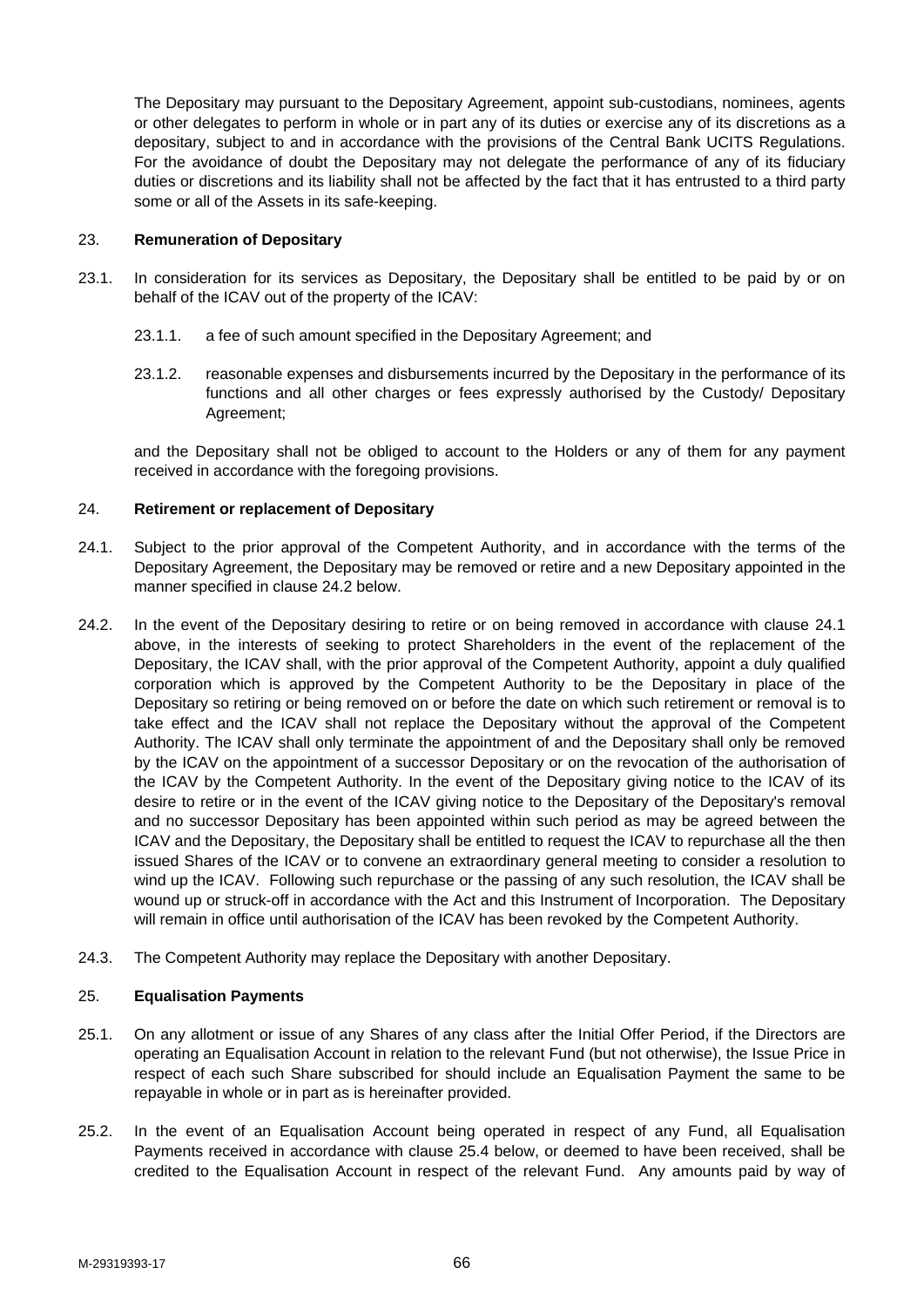Equalisation Payment shall be returnable in whole or in part to the payer only in the events specified in clause 25.4 below and not otherwise.

- 25.3. The Holder of a Share on which an Equalisation Payment was paid or deemed to be paid on its issue shall be entitled to payment from the relevant Equalisation Account of a capital sum in the amount hereinafter provided on the payment of the first dividend thereon in respect of the same accounting period after the date of issue of such Share but prior to any repurchase being made subsequent to the date of issue of such Share.
- 25.4. The capital sum payable pursuant to clause 25.3 above shall be an amount equal to the Equalisation Payment paid or deemed to be paid on the issue of such Share or, if the Directors so think fit, a sum calculated by dividing the aggregate of all Equalisation Payments standing to the credit of the relevant Equalisation Account at the date to which the relevant dividend relates, by the number of shares in respect of which such capital sums are payable **PROVIDED** that in so doing such Shares may be divided into two or more groups issued within different periods of time as may be selected by the Directors in any one accounting period and the capital sum payable on each Share in each such group shall be a sum calculated by dividing the aggregate of all Equalisation Payments standing to the credit of the relevant Equalisation Account in respect of the Shares of each such group by the number of Shares in such group. Provided further that in no circumstances shall the capital sum payable in respect of any one Share pursuant to this clause exceed the amount of the dividend declared on such Share.
- 25.5. Any capital sums repaid to a Holder in accordance with the provisions of this clause shall release the ICAV from any liability to repay to the Holder the Equalisation Payment paid, and such Holder shall accept any such capital sum in full and final satisfaction of any Equalisation Payment otherwise payable.

### 26. **Dealings in Shares**

- 26.1. Without prejudice as to the generality of this Instrument of Incorporation, the investment manager may purchase on any Dealing Day Shares of any class at not less than the Issue Price (in respect of a purchase from the ICAV) or the Repurchase Price (in respect of a purchase from a Holder) as at the relevant Dealing Day. Any amount payable by the investment manager in respect of the purchase of Shares shall be paid not later than the relevant Settlement Date.
- 26.2. The investment manager shall be entitled in the name and on behalf of any Holder whose Shares are to be purchased by the investment manager to execute an instrument of transfer in respect of the Shares. The investment manager may be registered as a Holder in respect of such Shares.
- 26.3. Any Shares of any Fund acquired by the investment manager pursuant to the foregoing provisions and for the time being outstanding may be sold by the investment manager on the Dealing Day on which the investment manager acquired them or any subsequent Dealing Day in satisfaction of the whole or any part of any application for Shares of the class in question. Such sale shall be effected at any price not exceeding the aggregate of the Issue Price of Shares of the relevant class as at the Dealing Day for which such application is made as at the relevant day in the case of such application plus the preliminary charge (if any) to which the investment manager would be entitled under this Instrument of Incorporation and the investment manager shall be entitled to retain for its own use and benefit all monies received by it on such sale.
- 26.4. Subject to the provisions of this Instrument of Incorporation, the investment manager shall have the right on any Dealing Day, provided that the ICAV is notified on or prior to the Dealing Deadline for such Dealing Day, to surrender certificate(s) to the ICAV for cancellation of some or all of the Shares represented thereby. In respect of any such cancellation of Shares, the investment manager shall be entitled to receive out of the relevant Fund an amount equal to the Repurchase Price that would be payable in respect of such Shares if they were repurchased as at that Dealing Day pursuant to the provisions of this Instrument of Incorporation. Any amount payable to the investment manager on foot of such request for cancellation shall be payable not later than the relevant Settlement Date. The right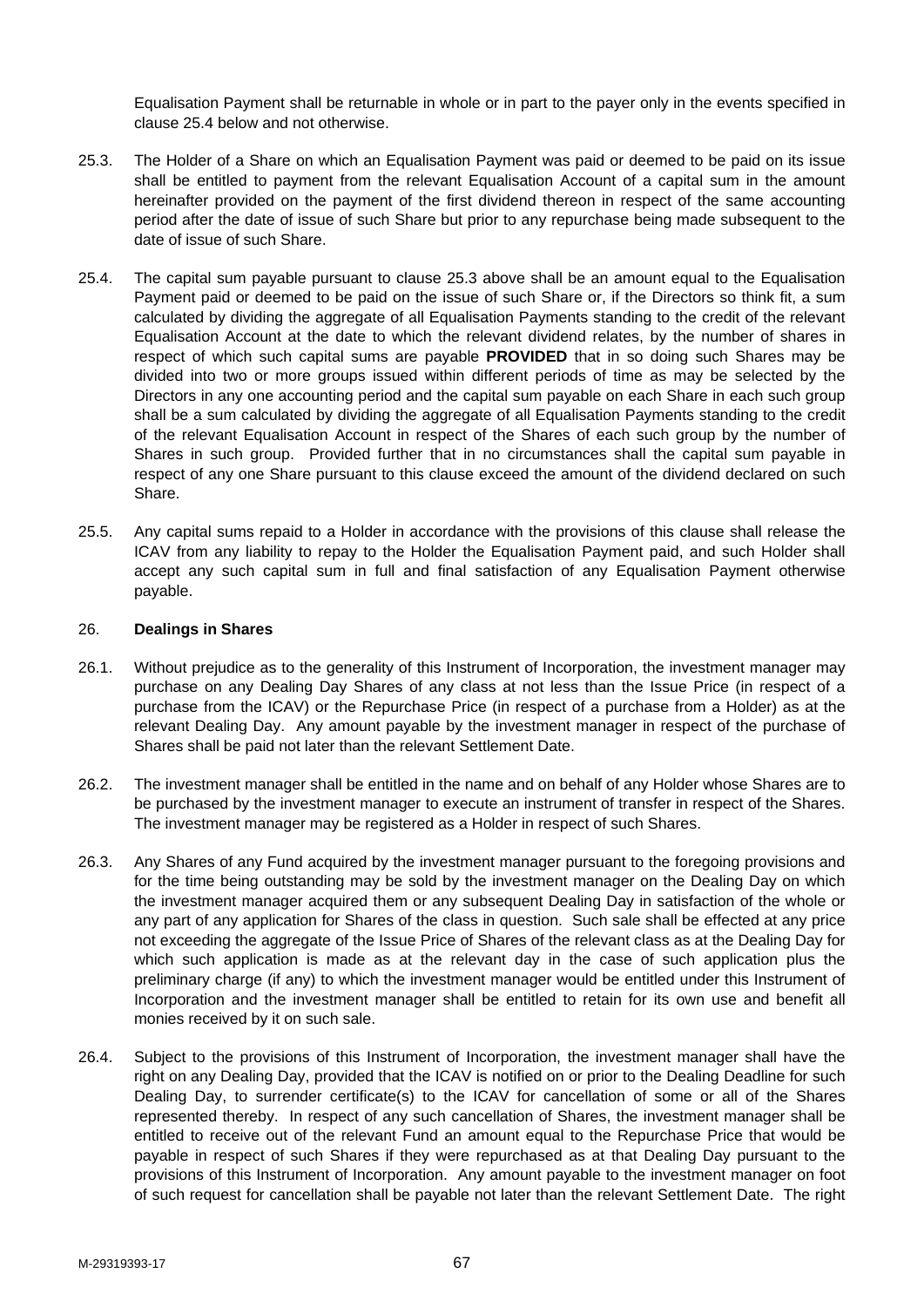of the investment manager to require cancellation of any Share shall be suspended during any period when the right of Holders of Shares to require the repurchase of those Shares is suspended pursuant to this Instrument of Incorporation.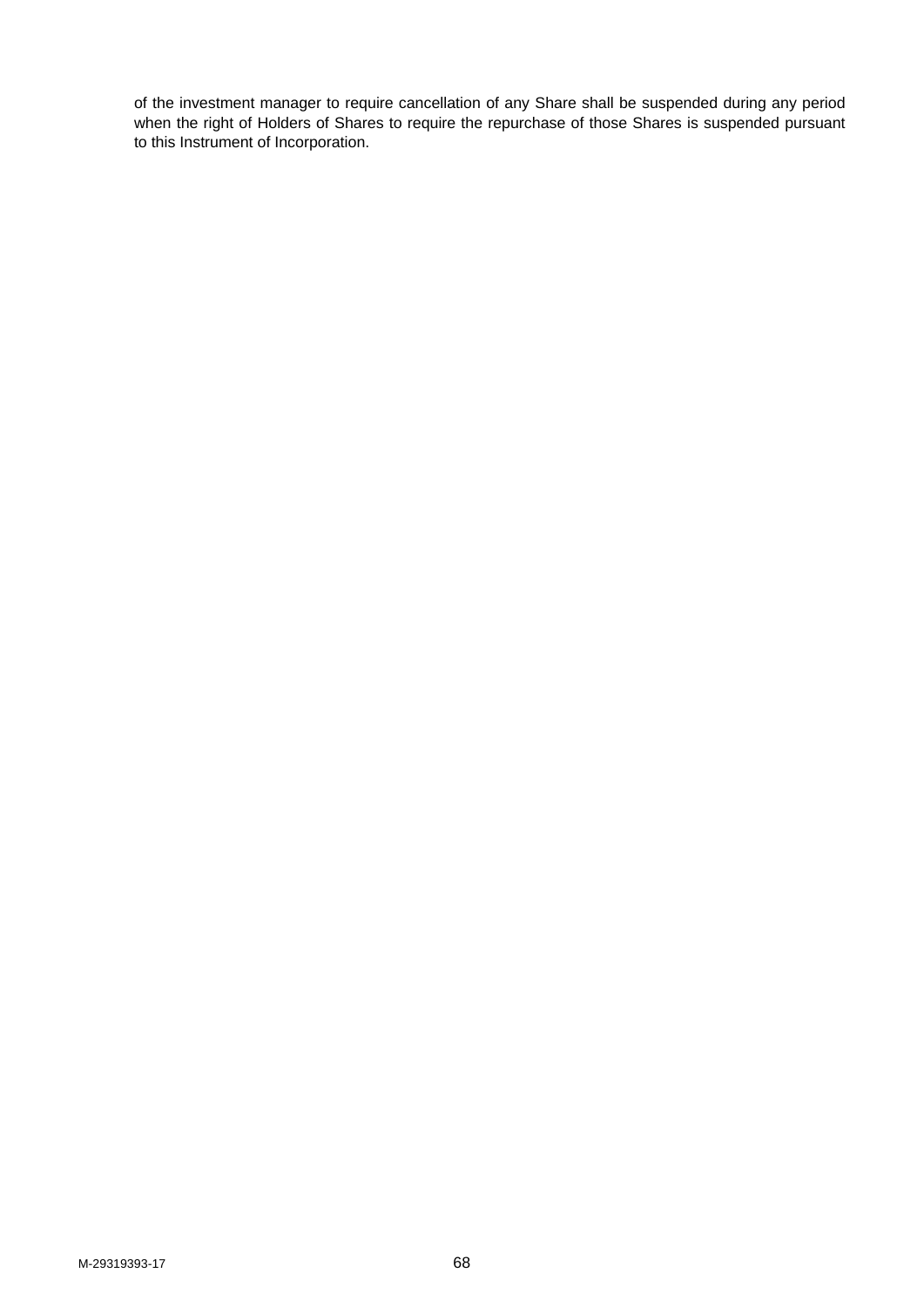# **SCHEDULE 2**

### 1. **Determination of Net Asset Value**

- 1.1. The Net Asset Value of any Fund (i.e. the value of the assets of a Fund having deducted the liabilities (excluding Holders equity) of that Fund therefrom) or any Class or share thereof shall be expressed in the currency in which the Fund or the Class or shares thereof are designated or in such other currency as the Directors may determine, from time to time, and shall be determined, in accordance with the valuation rules set out hereafter. The Directors may employ methods to ensure that the Net Asset Value per share of any Fund is stabilised so that sales and repurchases of shares of that Fund are effected at a constant share price.
- 1.2. The Net Asset Value of any Fund shall be calculated as at the Valuation Point for each Dealing Day.
- 1.3. The Net Asset Value of each Fund will be equal to the value of the Fund's total assets less its liabilities. The Net Asset Value per share of a Fund will be calculated by dividing the Net Asset Value of the Fund by the number of shares in the Fund then in issue or deemed to be in issue as at the Valuation Point for such Dealing Day and rounding the result mathematically to three decimal places or such other number of decimal places as may be determined by the Directors from time to time.
- 1.4. In the event the shares of any Fund are further divided into Classes, the Net Asset Value per share of the relevant Class shall be determined by attributing the Net Asset Value of the Fund between the relevant Classes of that Fund making such adjustments for subscriptions, repurchases, fees, dividends accumulation or distribution of income and the expenses, liabilities or assets attributable to each such relevant Class (including the gains/losses on and costs of financial instruments employed for derivative and/or hedging transactions undertaken for any Class which is a Derivative Specific Share Class and/or Hedged Share Class, which gains/losses and costs shall accrue solely to that relevant Class) and any other factor differentiating the relevant classes as appropriate. The Net Asset Value of the Fund, as allocated between each Class, shall be divided by the number of shares of the relevant class which are in issue or deemed to be in issue and rounding the result mathematically to a maximum of three decimal places as determined by the Directors or such other number of decimal places as may be determined by the Directors from time to time.
- 1.5. For the purposes of such valuation, Assets of the ICAV, (which shall include assets of its wholly owned subsidiaries) shall be determined to include but are not limited to:-
- 1.6. (i) all cash in hand, on deposit, or on call including any interest accrued thereon as at the relevant Valuation Point and all accounts receivable, (ii) all bills, demand notes, certificates of deposit, and promissory notes, (iii) all bonds, shares, stock, securities, obligations, leveraged loans, debentures, debenture stock, forward rate agreements, subscription rights, warrants, promissory notes, futures contracts, options, commodities, asset backed securities, mortgage backed securities, swap contracts, contracts for differences, fixed rate securities, variable and floating rate securities, securities in respect of which the return and/or repurchase amount is calculated by reference to any index, price or rate, monetary and financial instruments of all kinds, (iv) all stock and cash dividends and cash distributions to be received by the ICAV and not yet received by it but declared to stockholders of record on a date on or before the relevant Valuation Point as at which the Net Asset Value is determined, (v) all interest accrued on or before the relevant Valuation Point on any interest-bearing securities owned by the ICAV except to the extent that the same is included or reflected in, the principal value of such security, (vi) all other Investments of the ICAV, (vii) the preliminary expenses incurred in establishing the ICAV which are payable by the ICAV and which may include the cost of issuing, distributing, marketing and promoting shares of the ICAV insofar as the same have not been written off and (viii) all other Assets of the ICAV of every kind and nature including prepaid expenses as valued and defined from time to time by the Directors.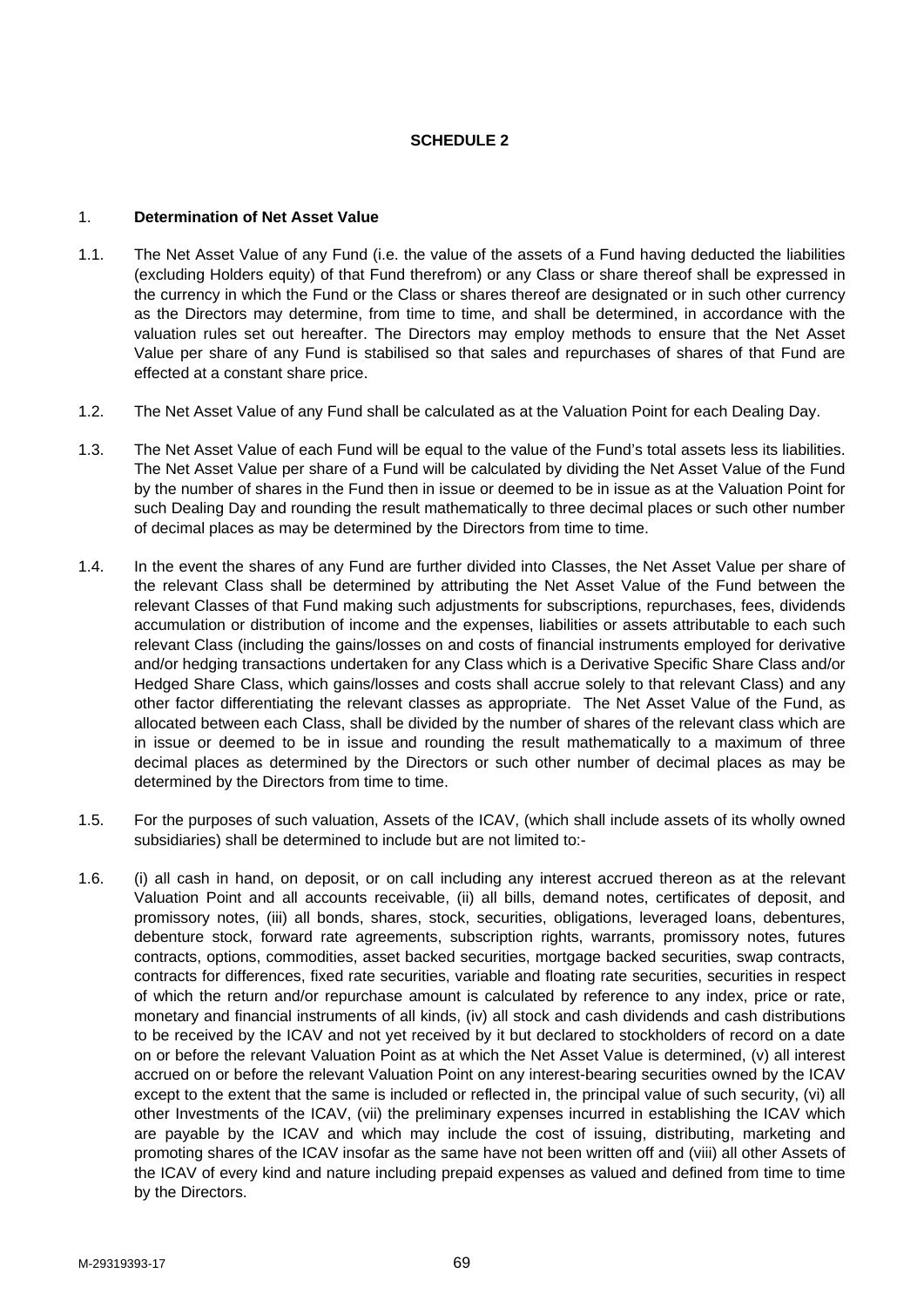- 1.7. The Directors shall be entitled to determine in relation to any preliminary costs, charges, fees and expenses that the same may be amortised over such period as they think fit.
- 1.8. The Assets and liabilities of a Fund will be valued as follows:
	- 1.8.1. The Assets of the ICAV and/or of any Fund may be valued at their amortised cost provided such Assets comply with the Competent Authority's requirements for the use of such valuation methodology. Where an amortised cost valuation method is utilised, an Investment is valued at its cost of acquisition adjusted for amortisation of premium or accretions of discount rather than at current market value. The amortised cost valuation method may only be used for Funds in accordance with the Central Bank UCITS Regulations as amended from time to time.
	- 1.8.2. In the case of a Fund which is a short term money market fund in accordance with the Central Bank UCITS Regulations (short term money market fund), the Directors or their delegates may value any Investment through the use of amortised cost. The amortised cost method of valuation may only be used in relation to Funds which comply with the Competent Authority's requirements for short term money market funds and where a review of the amortised cost valuation vis-à-vis market valuation will be carried out in accordance with the Competent Authority's requirements.
	- 1.8.3. Where a Fund which is not a short term money market fund invests in money market instruments, such instruments may be valued by the Directors or their delegates at their amortised cost, in accordance with the Competent Authority's requirements.
	- 1.8.4. The use of the amortised method of valuation for all Investments for which it is permitted to be used in accordance with this clause 1.8.4 will be monitored continuously (and at least weekly) by or on behalf of the ICAV to determine the extent, if any, to which the Net Asset Value using the amortised cost method of valuation deviates from the Net Asset Value which would be obtained using available market quotations. Discrepancies in excess of 0.1% (or such lesser amount as the Directors may determine) of the Net Asset Value will be brought to the attention of the manager or the investment manager of the ICAV. Discrepancies in excess of 0.2% (or such lesser amount as the Directors may determine) of the Net Asset Value will be brought to the attention of the Directors and/or the directors of the manager and the Depositary. Where discrepancies exceed 0.3% of the Net Asset Value a daily review will take place and the Directors will notify the Competent Authority with an indication of the action, if any, which will be taken to reduce such dilution. In addition the Directors shall take any other action as may be required by the Competent Authority from time to time.
- 1.9. Where any Investment owned or contracted for by the ICAV is quoted, listed or dealt in on a Regulated Market the value thereof shall be the last traded price available to the Directors as at the Valuation Point provided that the value of any investment listed or dealt in on a Regulated Market but acquired or traded at a premium or a discount outside or off the relevant Regulated Market may be valued taking into account the level of premium or discount at the date of the valuation and the Depositary must ensure the adoption of such a procedure is justifiable in the context of establishing the probable realisation value. Such premiums or discounts shall be determined by the Directors and approved by the Depositary. Where such Investment is quoted, listed or traded on or under the rules of more than one Regulated Market, the Directors shall in their absolute discretion select any one of such Regulated Markets for the purposes of valuation which in the Directors' opinion constitutes the main Regulated Market for such Investment for the foregoing purposes.
- 1.10. The value of any Investment which is not quoted, listed, traded or dealt in on a Regulated Market or of any Investment which is normally quoted, listed, traded or dealt in on a Regulated Market but in respect of which no price is currently available or the current price of which does not in the opinion of the Directors or their duly authorised delegate, represent fair market value thereof in the context of currency, marketability, dealing costs and/or such other considerations as are deemed relevant, shall be the probable realisation value thereof estimated with care and in good faith by (i) the Directors or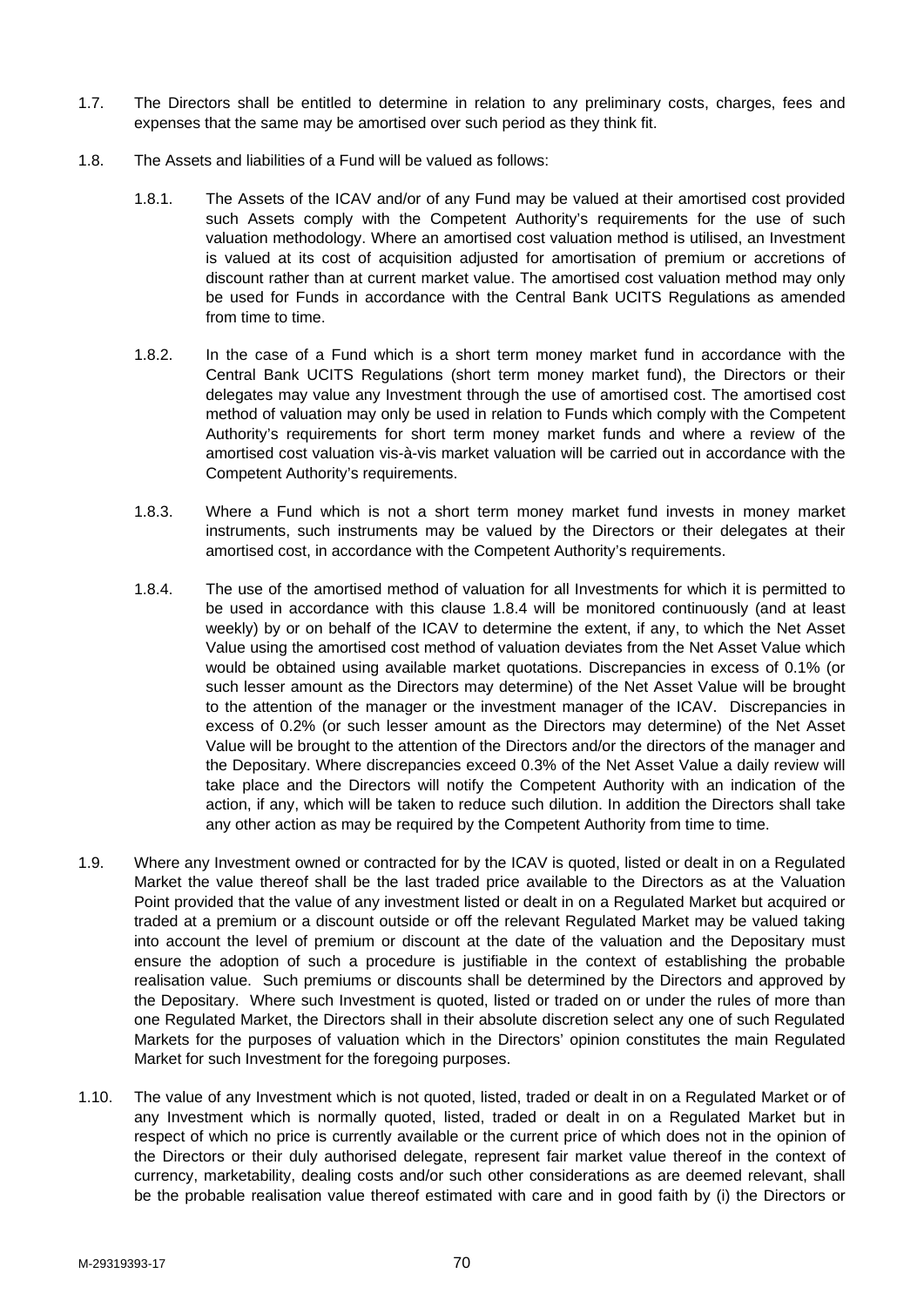their duly authorised delegate, or (ii) by a competent person appointed by the Directors or their duly authorised delegate, in each case approved, for such purpose, by the Depositary or (iii) any other means provided that the value is approved by the Depositary. In determining the probable realisation value of any such Investment, the Directors or their duly authorised delegate may accept a certified valuation thereof provided by a competent independent person, or in the absence of any independent person, the investment manager/adviser (notwithstanding that a conflict of interests arises because the investment manager/adviser has an interest in the valuation), who in each case shall have been approved for such purposes by the Depositary to value the relevant securities. Where reliable market quotations are not available for fixed income securities, the value of such securities may be determined by reference to the valuation of other securities which are comparable in rating, yield, due date and other characteristics. The matrix methodology will be compiled by the Directors or their duly authorised delegate or a competent person, firm or corporation appointed by the Directors or their duly authorised delegate and in each case approved for such purpose by the Depositary or any other means provided that the value is approved by the Depositary.

- 1.11. Cash in hand or on deposit and other liquid assets together with prepaid expenses, cash dividends, interest declared or accrued but not yet received and tax reclaims filed but not yet received to the relevant Valuation Point will normally be valued at their face value plus accrued interest unless in any case the Directors or their duly authorised delegate are of the opinion that the same is unlikely to be paid or received in full in which case the value thereof shall be arrived at after making such discount as the Directors or their duly authorised delegate may consider appropriate in such case to reflect the true value thereof as at the relevant Valuation Point.
- 1.12. The value of any demand notes, promissory notes and accounts receivable shall be deemed to be the face value or full amount thereof after making such discount as the Directors may consider appropriate to reflect the true current value thereof as at any Valuation Point.
- 1.13. Certificates of deposit, treasury bills, bank acceptances, trade bills and other negotiable instruments shall each be valued at each Valuation Point at the last traded price on the Regulated Market on which these assets are traded or admitted for trading (being the Regulated Market which is the sole Regulated Market or in the opinion of the Directors or their duly authorised delegate the principal Regulated Market on which the assets in question are quoted or dealt in).
- 1.14. Exchange traded derivative instruments, share price index, future contracts and options contracts and other derivative instruments will be valued at the settlement price as determined by the Regulated Market in question as at the Valuation Point for the relevant Dealing Day; provided that if such settlement price is not available for any reason as at a Valuation Point such value shall be the probable realisation value estimated with care and in good faith by (i) the Directors or their duly authorised delegate or (ii) other competent person appointed by the Directors or their duly authorised delegate, in each case approved for such purpose by the Depositary or (iii) any other means provided that the value is approved by the Depositary. Forward foreign exchange contracts shall be valued by reference to freely available market maker quotations, namely, the price at which a new forward contract of the same size and maturity could be undertaken provided that if such price is not available, the value of any such forward foreign exchange contracts shall be the settlement price provided by the counterparty to such contracts at the Valuation Point for the relevant Dealing Day as provided by the counterparty on a daily basis and verified on a weekly basis by a competent person (being independent from the counterparty) approved for such purpose by the Depositary.
- 1.15. The value of over the counter derivatives will be the quotation from the counterparty to such contracts at the Valuation Point and shall be valued daily. The valuation will be approved or verified weekly by a party independent of the counterparty who has been approved, for such purpose, by the Depositary. Alternatively, the value of any over-the-counter derivative contract may be the quotation from an independent pricing vendor or that calculated by the Fund itself and shall be valued daily. Where an alternative valuation is used by the Fund, the Fund will follow international best practice and adhere to specific principles on such valuation by bodies such as IOSCO and AIMA. Any such alternative valuation must be provided by a competent person appointed by the Directors or their duly authorised delegate and approved for the purpose by the Depositary, or a valuation by any other means provided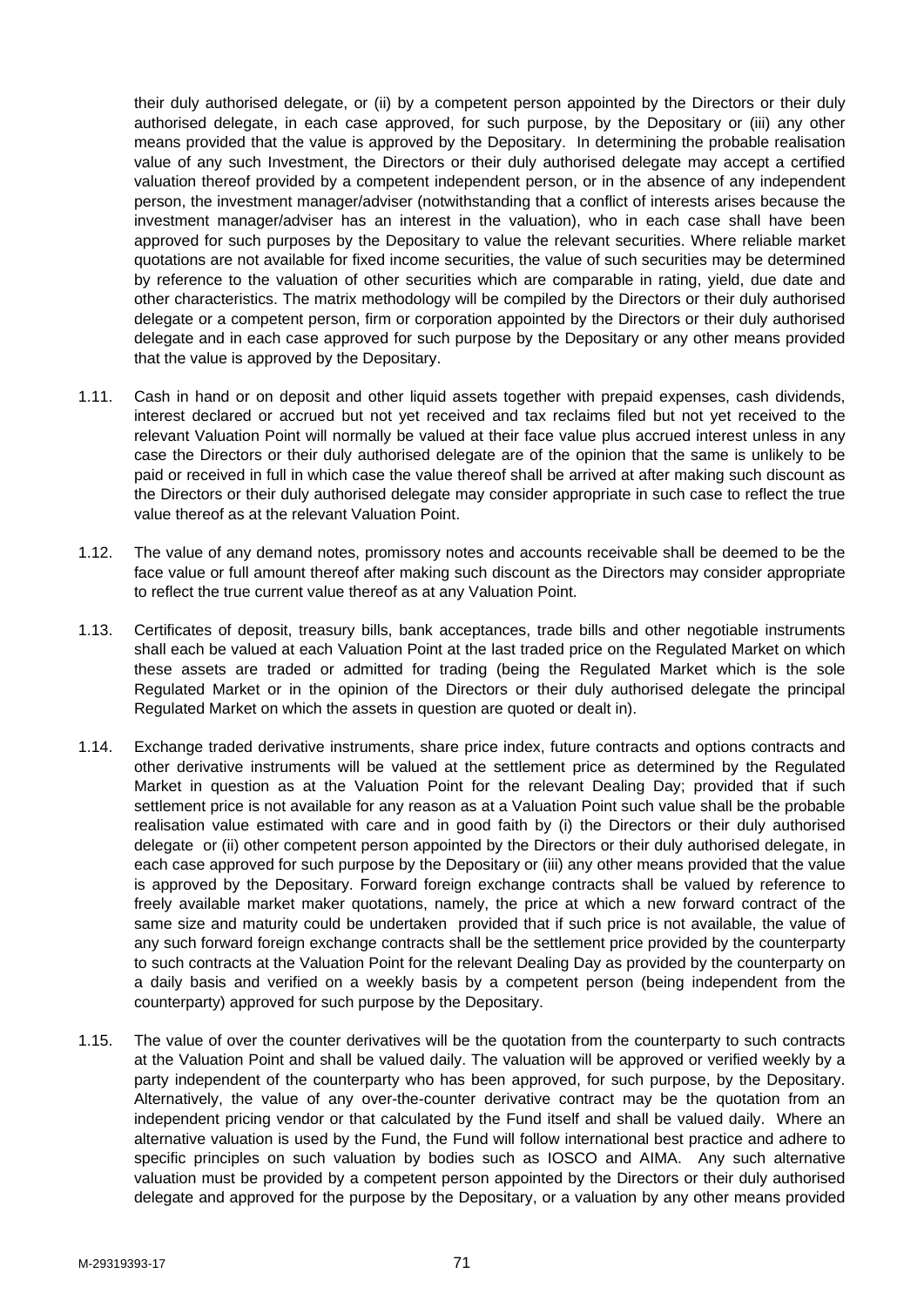that such value is approved by the Depositary. Any such alternative valuation must be reconciled to the counterparty valuation on a monthly basis. Where significant differences arise they must be promptly investigated and explained.

- 1.16. The value of units or shares in open-ended collective investment schemes shall be the last available net asset value per unit or share or class thereof as published by the relevant collective investment scheme after deduction of any repurchase charge as at the relevant Valuation Point.
- 1.17. Notwithstanding the foregoing valuation rules, in the event of substantial or recurring net subscriptions (where total subscriptions of a Fund exceeds total repurchases), the Directors or their duly authorised delegate may adjust the Net Asset Value per Share to reflect the value of the ICAV's assets using the closing market dealing offer price, where available, as at the relevant Valuation Point in order to preserve the value of the shareholding of continuing Holders. In the event of substantial or recurring net repurchases (where total repurchases of any Fund exceeds total subscriptions), the Directors or their duly authorised delegate the Manager may adjust the Net Asset Value per Share to reflect the value of the ICAV's assets using the closing market dealing bid price, where available, in order to preserve the value of the shareholding of continuing Holders. Where any such adjustment is made, it shall be applied throughout the life of the ICAV on a consistent basis and applied consistently with respect to the assets of the Fund and in such circumstances no additional charge or anti-dilution levy will be included in the Issue Price or deducted from the subscription monies received or deducted from the Repurchase Price or repurchase proceeds to preserve the value of the underlying assets of a Fund on the relevant Dealing Day.
- 1.18. If any case a particular value is not ascertainable as provided above or if the Directors or their duly authorised delegate shall consider that some other method of valuation better reflects the fair value of the relevant Investment, then in such case the method of valuation of the relevant Investment shall be such as the Directors or their duly authorised delegate in their absolute discretion shall determine, such method of valuation to be approved by the Depositary.
- 1.19. Notwithstanding the generality of the foregoing, the Directors or their duly authorised delegate may with the approval of the Depositary adjust the value of any such security if having regard to currency, applicable rate of interest, anticipated rate of dividend, maturity, marketability, liquidity, dealing costs and/or such other considerations as the Directors or their duly authorised delegate may deem relevant, the Directors or their duly authorised delegate consider that such adjustment is required to reflect the fair value thereof as at the relevant Valuation Point.
- 1.20. Any value expressed otherwise than in the base currency of the relevant Fund (whether of any investment or cash) and any non-base currency borrowing shall be converted into the base currency at the rate (whether official or otherwise) which the administrator of the ICAV shall determine to be appropriate in the circumstances.
- 1.21. Notwithstanding the foregoing, where at any Valuation Point any Asset of the ICAV has been realised or contracted to be realised there shall be included in the Assets of the ICAV in place of such Asset the net amount receivable by the ICAV in respect thereof, provided that if such amount is not then known exactly then its value shall be the net amount estimated by the Directors as receivable by the ICAV. If the net amount receivable is not payable until some future time after the Valuation Point in question the Directors shall make such allowance as they consider appropriate to reflect the true current value thereof as at the relevant Valuation Point. In the event that the ICAV has contracted to purchase an asset but settlement has yet to occur, the asset (rather than the cash to be used to settle the trade) may be included in the assets of the ICAV.
- 1.22. For the purposes of this Schedule:
	- 1.22.1. monies payable to the ICAV in respect of the allotment of Shares shall be deemed to be an Asset of the ICAV as of the time at which such Shares are deemed to be in issue in accordance with clause 2.3 of Schedule 1;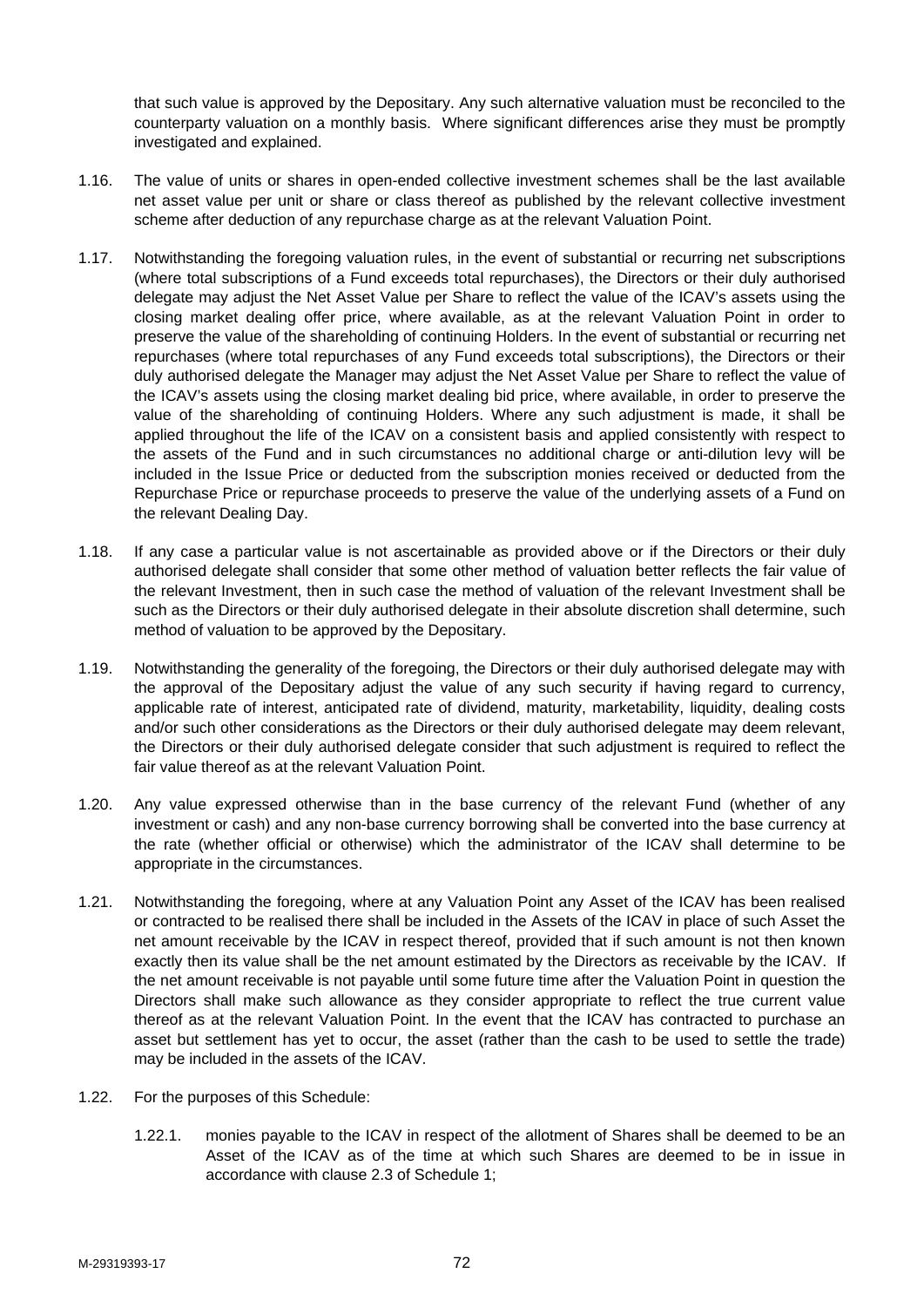- 1.22.2. monies payable by the ICAV as a result of the cancellation of allotments or on the compulsory repurchase or transfer of Shares or on repurchase of Shares shall be deemed to be a liability of the ICAV from the time at which such Shares are deemed to cease to be in issue in accordance with clause 2.3 of Schedule 1 or clause 12 of Schedule 1.
- 1.22.3. monies due to be transferred as a result of an exchange of Shares to another pursuant to an exchange notice shall be deemed to be a liability of the first class and an Asset of the new class immediately after the Valuation Point for the Dealing Day on which the Switch Notice is received or deemed to be received in accordance with clause 9 of Schedule 1.
- 1.23. Where the current price of an Investment is quoted **ex** any dividend (including stock dividend), interest or other rights to which the relevant Fund is entitled but such dividend, interest or the property to which such rights relate has not been received and is not taken into account under any other provisions of this Schedule 2, the amount of such dividend, interest, property or cash shall be treated as an Asset of the relevant Fund.
- 1.24. For the purposes of ascertaining or obtaining any price, quotation, rate or other value referred to in this Schedule 2 for use in determining the value of any Asset, the Directors shall be entitled to use, or may authorise any delegate of the ICAV to use, the services of any recognised information or pricing service.
- 1.25. Any valuations made pursuant hereto shall be binding on all persons.
- 1.26. The liabilities of the ICAV and where the context so admits or requires any Fund shall be deemed without limitation to include:
	- 1.26.1. the costs of dealing in the Assets;
	- 1.26.2. interest incurred in effecting, or varying the terms of, borrowings;
	- 1.26.3. all administrative expenses payable and/or accrued including staff costs and other overheads;
	- 1.26.4. any costs incurred in respect of meetings of Holders;
	- 1.26.5. costs incurred in respect of the establishment and maintenance of the Register;
	- 1.26.6. the audit fees and expenses of the Auditor;
	- 1.26.7. costs incurred in respect of the distribution of income to Holders;
	- 1.26.8. costs incurred in respect of the preparation and publication of prices of Shares and of prospectuses, annual and interim reports and financial statements;
	- 1.26.9. regulatory, legal and other professional fees and expenses incurred in connection with the business of the ICAV;
	- 1.26.10. costs and expenses incurred in respect of the formation of the ICAV and the initial offer of Shares in the ICAV or any Fund which may be amortised over such period or periods as the Directors may determine;
	- 1.26.11. taxation and duty payable by the ICAV in respect of the Assets of the ICAV including any dealings in Shares or Assets;
	- 1.26.12. costs and expenses incurred in modifying the Instrument of Incorporation and in respect of any agreement entered into by or in relation to the ICAV from time to time;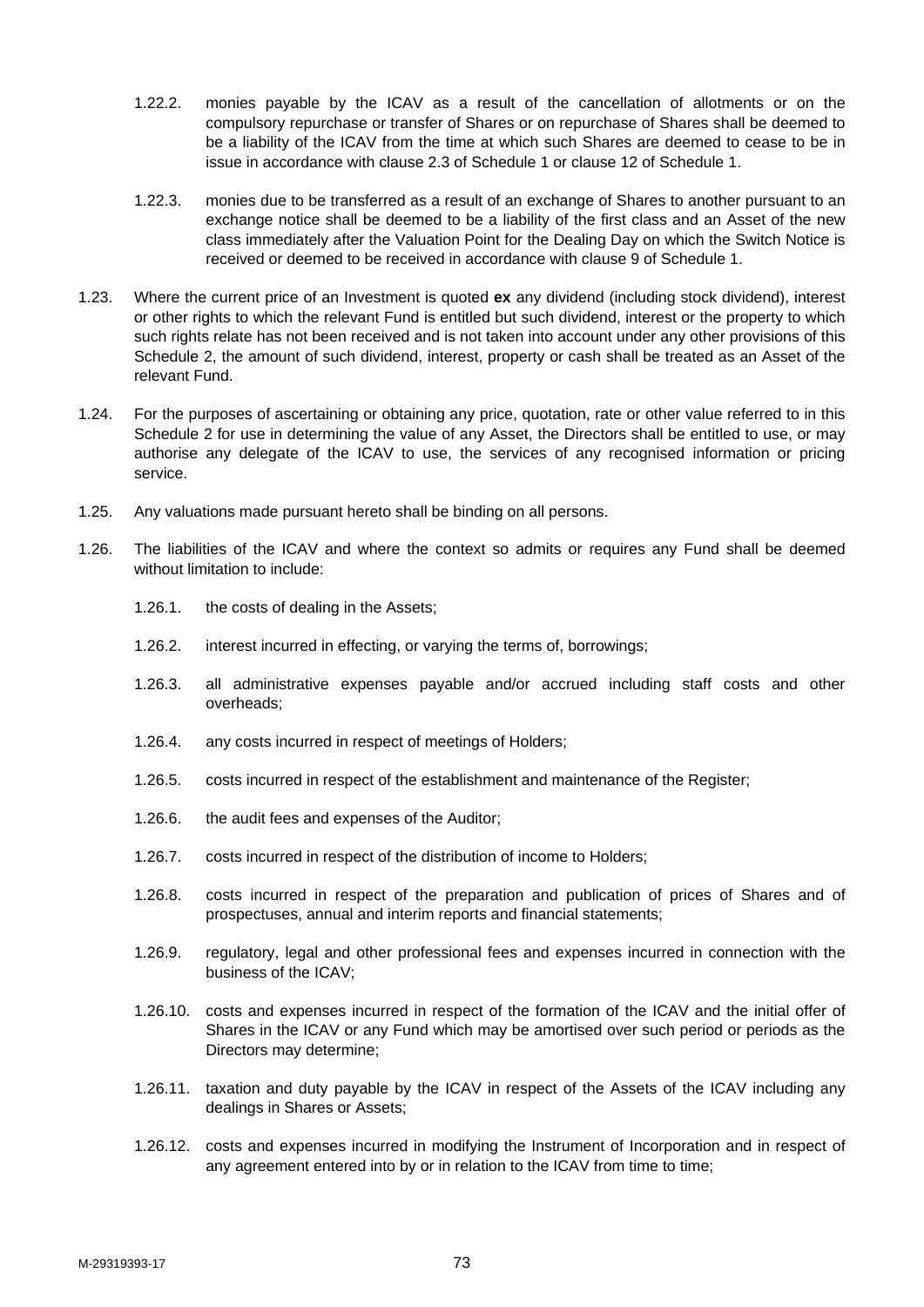- 1.26.13. fees, expenses and disbursements of the Depositary and any sub-custodians, the manager, the administrator, the investment manager/adviser, the administrator, and any other appointees of the ICAV including where appropriate any performance fees payable;
- 1.26.14. secretarial fees and all costs incurred by the ICAV in complying with statutory requirements imposed upon it;
- 1.26.15. Directors' fees and expenses;
- 1.26.16. any fees of any regulatory authority in a country or territory outside Ireland and, if applicable, any fees levied by the Competent Authority;
- 1.26.17. the fees and expenses including overheads, administrative costs, expenses and commissions incurred by any distributor appointed to market and distribute the Shares;
- 1.26.18. the fees and expenses of any paying agent or representative appointed in another jurisdiction in compliance with the law or other requirements of that jurisdiction;
- 1.26.19. all costs and expenses (including copyright expenses) incurred in relation to the marketing and promotion of the ICAV and the sale of the Shares;
- 1.26.20. any amount payable under indemnity provisions contained in the Instrument of Incorporation or any agreement with any appointee of the ICAV ;
- 1.26.21. all sums payable in respect of any policy of insurance taken out by the ICAV whether on behalf of the Directors in respect of directors' and officers' liability insurance cover or otherwise;
- 1.26.22. all known liabilities including the amount of any unpaid dividend declared upon the Shares or for the payment of moneys and other outstanding payments on Shares previously repurchased;
- 1.26.23. legal and other professional fees and expenses incurred in any proceedings instituted or defended to enforce, protect, safeguard, defend or recover the rights or Assets of the ICAV ;
- 1.26.24. the costs associated with terminating and or liquidating the ICAV and/or a Fund;
- 1.26.25. all other liabilities of the ICAV of whatsoever kind and nature including an appropriate provision for taxes (other than taxes taken into account as Duties and Charges) and contingent liabilities as determined by the Directors, from time to time.
- 1.27. In determining the amount of such liabilities the Directors may calculate administrative and other expenses of a regular or recurring nature on an estimated figure for yearly or other periods in advance and accrue the same in equal proportions over any such period.
- 1.28. The Directors may at their discretion apply to the Net Asset Value of a Fund a sum representing a provision for Duties and Charges relating to the acquisition and disposal of Investments of the Fund.
- 1.29. Subject to the provisions of this Instrument of Incorporation and the requirements of the Competent Authority, the Directors may determine that certain fees and expenses incurred by the ICAV and its Funds including, without limitation, formation costs and expenses and management/investment management fees and expenses (including any performance fee payable) will be charged to capital.